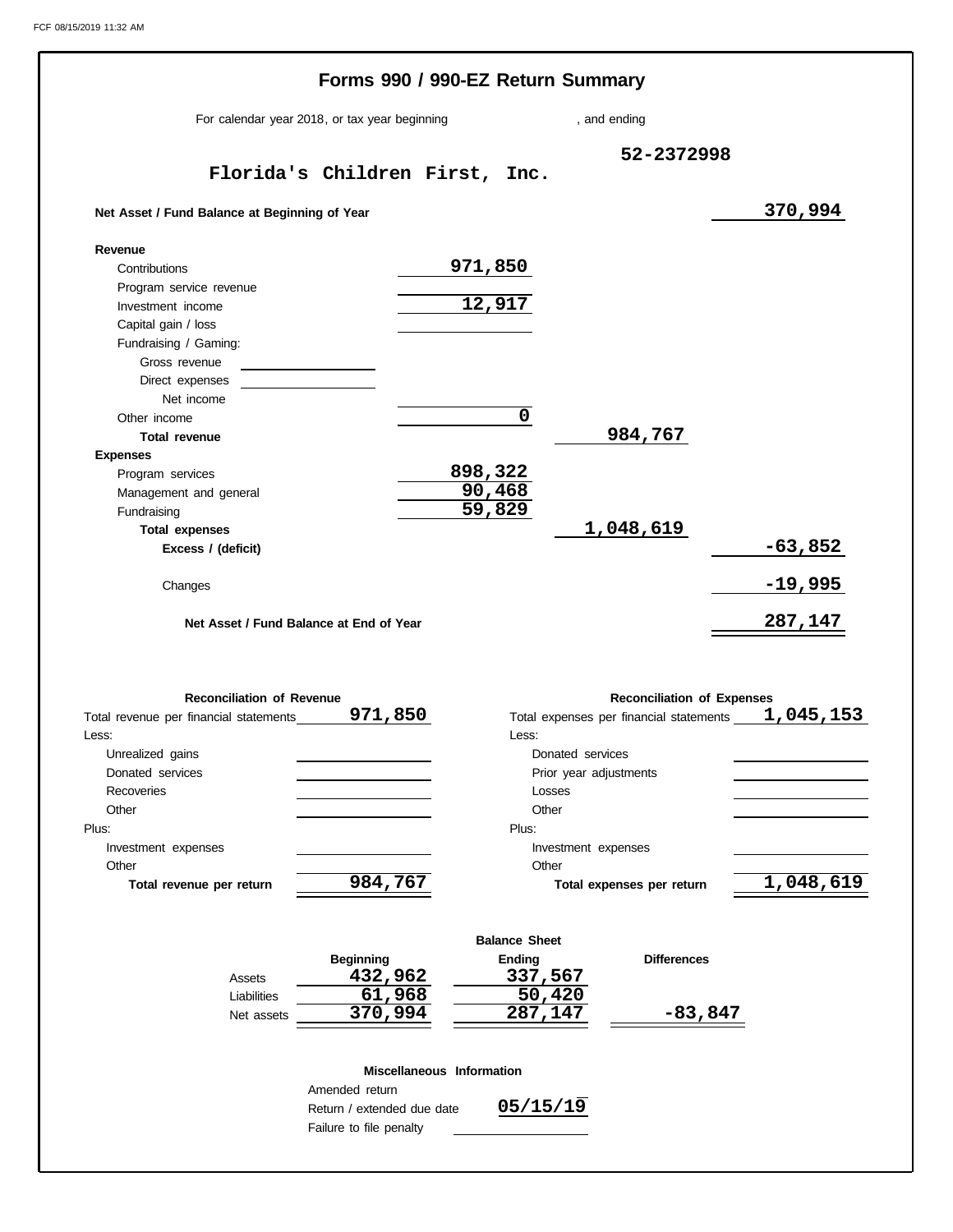Department of the Treasury<br>Internal Revenue Service Form

**u** Go to *www.irs.gov/Form990* for instructions and the latest information. **u** Do not enter social security numbers on this form as it may be made public. **990 1990 2018 Depending Solution Solution Solution Script Script Script Script Script Prom Income Tax 1947(a)(1)** of the Internal Revenue Code (except private foundations)

OMB No. 1545-0047

|  | Lv 1 v                |
|--|-----------------------|
|  | <b>Open to Public</b> |
|  | <b>Inspection</b>     |

|                                |                                 |                               | For the 2018 calendar year, or tax year beginning                                                                                                                                                                                                                                                                        |                      | and ending    |     |          |                                               |                          |                                                       |
|--------------------------------|---------------------------------|-------------------------------|--------------------------------------------------------------------------------------------------------------------------------------------------------------------------------------------------------------------------------------------------------------------------------------------------------------------------|----------------------|---------------|-----|----------|-----------------------------------------------|--------------------------|-------------------------------------------------------|
|                                |                                 | <b>B</b> Check if applicable: | C Name of organization                                                                                                                                                                                                                                                                                                   |                      |               |     |          |                                               |                          | D Employer identification number                      |
|                                | Address change                  |                               | Florida's Children First, Inc.                                                                                                                                                                                                                                                                                           |                      |               |     |          |                                               |                          |                                                       |
|                                | Name change                     |                               | Doing business as                                                                                                                                                                                                                                                                                                        |                      |               |     |          |                                               |                          | 52-2372998                                            |
|                                |                                 |                               | Number and street (or P.O. box if mail is not delivered to street address)<br>1401 University Drive #408                                                                                                                                                                                                                 |                      |               |     |          | Room/suite                                    | E Telephone number       | 954-796-0860                                          |
|                                | Initial return<br>Final return/ |                               | City or town, state or province, country, and ZIP or foreign postal code                                                                                                                                                                                                                                                 |                      |               |     |          |                                               |                          |                                                       |
|                                | terminated                      |                               |                                                                                                                                                                                                                                                                                                                          |                      |               |     |          |                                               |                          |                                                       |
|                                | Amended return                  |                               | Coral Springs<br>Name and address of principal officer:                                                                                                                                                                                                                                                                  | FL 33071-8920        |               |     |          |                                               | G Gross receipts \$      | 984,767                                               |
|                                |                                 | Application pending           |                                                                                                                                                                                                                                                                                                                          |                      |               |     |          | H(a) Is this a group return for subordinates? |                          | X No<br>Yes                                           |
|                                |                                 |                               | Howard Talenfeld                                                                                                                                                                                                                                                                                                         |                      |               |     |          |                                               |                          | No<br>Yes                                             |
|                                |                                 |                               | 1776 N Pine Island Rd                                                                                                                                                                                                                                                                                                    |                      |               |     |          | H(b) Are all subordinates included?           |                          |                                                       |
|                                |                                 |                               | Plantation                                                                                                                                                                                                                                                                                                               |                      | FL 33322      |     |          |                                               |                          | If "No," attach a list. (see instructions)            |
|                                |                                 | Tax-exempt status:            | X<br>501(c)(3)<br>$501(c)$ (                                                                                                                                                                                                                                                                                             | ) $t$ (insert no.)   | 4947(a)(1) or | 527 |          |                                               |                          |                                                       |
|                                | Website: U                      |                               | floridaschildrenfirst.org                                                                                                                                                                                                                                                                                                |                      |               |     |          | H(c) Group exemption number U                 |                          |                                                       |
| ĸ                              |                                 | Form of organization:         | $ \mathbf{X} $ Corporation<br>Trust<br>Association                                                                                                                                                                                                                                                                       | Other <b>u</b>       |               |     |          | L Year of formation: 2002                     |                          | M State of legal domicile: FL                         |
|                                | Part I                          |                               | <b>Summary</b>                                                                                                                                                                                                                                                                                                           |                      |               |     |          |                                               |                          |                                                       |
|                                |                                 |                               |                                                                                                                                                                                                                                                                                                                          |                      |               |     |          |                                               |                          |                                                       |
|                                |                                 |                               | See Schedule O                                                                                                                                                                                                                                                                                                           |                      |               |     |          |                                               |                          |                                                       |
|                                |                                 |                               |                                                                                                                                                                                                                                                                                                                          |                      |               |     |          |                                               |                          |                                                       |
| Governance                     |                                 |                               |                                                                                                                                                                                                                                                                                                                          |                      |               |     |          |                                               |                          |                                                       |
|                                |                                 |                               | 2 Check this box $\mathbf{u}$   if the organization discontinued its operations or disposed of more than 25% of its net assets.                                                                                                                                                                                          |                      |               |     |          |                                               |                          |                                                       |
| න්                             |                                 |                               | 3 Number of voting members of the governing body (Part VI, line 1a)                                                                                                                                                                                                                                                      |                      |               |     |          |                                               | 3                        | 24                                                    |
|                                |                                 |                               |                                                                                                                                                                                                                                                                                                                          |                      |               |     |          |                                               | $\overline{\mathbf{A}}$  | 23                                                    |
|                                | 5                               |                               |                                                                                                                                                                                                                                                                                                                          |                      |               |     |          |                                               | 5                        | $\overline{5}$                                        |
| <b>Activities</b>              |                                 |                               | 6 Total number of volunteers (estimate if necessary)                                                                                                                                                                                                                                                                     |                      |               |     |          |                                               | 6                        | 400                                                   |
|                                |                                 |                               | 7a Total unrelated business revenue from Part VIII, column (C), line 12                                                                                                                                                                                                                                                  |                      |               |     |          |                                               | 7a                       | 0                                                     |
|                                |                                 |                               |                                                                                                                                                                                                                                                                                                                          |                      |               |     |          |                                               | 7b                       | 0                                                     |
|                                |                                 |                               |                                                                                                                                                                                                                                                                                                                          |                      |               |     |          | Prior Year                                    |                          | Current Year                                          |
|                                |                                 |                               |                                                                                                                                                                                                                                                                                                                          |                      |               |     |          | 1,033,032                                     |                          | 971,850                                               |
|                                |                                 |                               | 9 Program service revenue (Part VIII, line 2g)                                                                                                                                                                                                                                                                           |                      |               |     |          |                                               |                          |                                                       |
| Revenue                        |                                 |                               | 10 Investment income (Part VIII, column (A), lines 3, 4, and 7d) [                                                                                                                                                                                                                                                       |                      |               |     |          |                                               | 16,225                   | 12,917                                                |
|                                |                                 |                               | 11 Other revenue (Part VIII, column (A), lines 5, 6d, 8c, 9c, 10c, and 11e)                                                                                                                                                                                                                                              |                      |               |     |          |                                               |                          |                                                       |
|                                |                                 |                               | 12 Total revenue - add lines 8 through 11 (must equal Part VIII, column (A), line 12)                                                                                                                                                                                                                                    |                      |               |     |          | 1,049,257                                     |                          | 984,767                                               |
|                                |                                 |                               | 13 Grants and similar amounts paid (Part IX, column (A), lines 1-3)                                                                                                                                                                                                                                                      |                      |               |     |          |                                               |                          |                                                       |
|                                |                                 |                               |                                                                                                                                                                                                                                                                                                                          |                      |               |     |          |                                               |                          |                                                       |
|                                |                                 |                               | 15 Salaries, other compensation, employee benefits (Part IX, column (A), lines 5-10)                                                                                                                                                                                                                                     |                      |               |     |          |                                               | 412,352                  | 431,386                                               |
|                                |                                 |                               | 15 Salaries, other components, Fig. 2.<br>16a Professional fundraising fees (Part IX, column (A), line 11e)<br>11 59,829                                                                                                                                                                                                 |                      |               |     |          |                                               |                          |                                                       |
| xpenses                        |                                 |                               | <b>b</b> Total fundraising expenses (Part IX, column (D), line 25) $\mathbf{u}$                                                                                                                                                                                                                                          |                      |               |     |          |                                               |                          |                                                       |
| ш                              |                                 |                               | 17 Other expenses (Part IX, column (A), lines 11a-11d, 11f-24e)                                                                                                                                                                                                                                                          |                      |               |     |          |                                               | 694,393                  | 617,233                                               |
|                                |                                 |                               | 18 Total expenses. Add lines 13-17 (must equal Part IX, column (A), line 25) [                                                                                                                                                                                                                                           |                      |               |     |          | 1,106,745                                     |                          | 1,048,619                                             |
|                                |                                 |                               | 19 Revenue less expenses. Subtract line 18 from line 12                                                                                                                                                                                                                                                                  |                      |               |     |          |                                               | $-57,488$                | $-63,852$                                             |
| Net Assets or<br>Fund Balances |                                 |                               |                                                                                                                                                                                                                                                                                                                          |                      |               |     |          | Beginning of Current Year                     |                          | End of Year                                           |
|                                |                                 |                               | 20 Total assets (Part X, line 16)                                                                                                                                                                                                                                                                                        |                      |               |     |          |                                               | 432,962                  | 337,567                                               |
|                                |                                 |                               | 21 Total liabilities (Part X, line 26)                                                                                                                                                                                                                                                                                   |                      |               |     |          |                                               | 61,968                   | 50,420                                                |
|                                |                                 |                               | 22 Net assets or fund balances. Subtract line 21 from line 20                                                                                                                                                                                                                                                            |                      |               |     |          |                                               | 370,994                  | 287,147                                               |
|                                | Part II                         |                               | <b>Signature Block</b>                                                                                                                                                                                                                                                                                                   |                      |               |     |          |                                               |                          |                                                       |
|                                |                                 |                               | Under penalties of perjury, I declare that I have examined this return, including accompanying schedules and statements, and to the best of my knowledge and belief, it is<br>true, correct, and complete. Declaration of preparer (other than officer) is based on all information of which preparer has any knowledge. |                      |               |     |          |                                               |                          |                                                       |
|                                |                                 |                               |                                                                                                                                                                                                                                                                                                                          |                      |               |     |          |                                               |                          |                                                       |
|                                |                                 |                               |                                                                                                                                                                                                                                                                                                                          |                      |               |     |          |                                               |                          |                                                       |
| Sign                           |                                 |                               | Signature of officer                                                                                                                                                                                                                                                                                                     |                      |               |     |          |                                               | Date                     |                                                       |
| Here                           |                                 |                               | Gerald Reiss                                                                                                                                                                                                                                                                                                             |                      |               |     | Director |                                               |                          |                                                       |
|                                |                                 |                               | Type or print name and title                                                                                                                                                                                                                                                                                             |                      |               |     |          |                                               |                          |                                                       |
|                                |                                 |                               | Print/Type preparer's name                                                                                                                                                                                                                                                                                               | Preparer's signature |               |     |          | Date                                          | Check                    | $\boxed{\mathbf{X}}$ if<br><b>PTIN</b>                |
| Paid                           |                                 |                               | Maureen S. Fengler                                                                                                                                                                                                                                                                                                       |                      |               |     |          |                                               | $08/15/19$ self-employed | P01270054                                             |
|                                | Preparer                        | Firm's name                   | Sullivan & Fengler                                                                                                                                                                                                                                                                                                       |                      |               |     |          |                                               | Firm's EIN               |                                                       |
|                                | <b>Use Only</b>                 |                               | 3031 NE 22nd Street                                                                                                                                                                                                                                                                                                      |                      |               |     |          |                                               |                          |                                                       |
|                                |                                 | Firm's address                | Fort Lauderdale, FL                                                                                                                                                                                                                                                                                                      |                      | 33305-1825    |     |          |                                               | Phone no.                | 954-561-2826                                          |
|                                |                                 |                               | May the IRS discuss this return with the preparer shown above? (see instructions)                                                                                                                                                                                                                                        |                      |               |     |          |                                               |                          | $ \overline{\mathrm{\mathbf{X}}} \,$ Yes<br><b>No</b> |

| Sign     |                                                                                                      | Signature of officer<br>Gerald Reiss<br>Type or print name and title |                    |  |                              |                                                                   |                                                                                   |  |  |                 |            | Date                     |  |            |                                         |
|----------|------------------------------------------------------------------------------------------------------|----------------------------------------------------------------------|--------------------|--|------------------------------|-------------------------------------------------------------------|-----------------------------------------------------------------------------------|--|--|-----------------|------------|--------------------------|--|------------|-----------------------------------------|
| Here     |                                                                                                      |                                                                      |                    |  |                              |                                                                   | Director                                                                          |  |  |                 |            |                          |  |            |                                         |
|          | Print/Type preparer's name                                                                           |                                                                      |                    |  | Preparer's signature<br>Date |                                                                   |                                                                                   |  |  | ∣X  if<br>Check |            | PTIN                     |  |            |                                         |
| Paid     |                                                                                                      |                                                                      | Maureen S. Fengler |  |                              |                                                                   |                                                                                   |  |  |                 |            | $08/15/19$ self-employed |  | P01270054  |                                         |
| Preparer | Firm's name                                                                                          |                                                                      |                    |  |                              | Sullivan & Fengler                                                |                                                                                   |  |  |                 | Firm's EIN |                          |  |            |                                         |
| Use Only | 3031 NE 22nd Street<br>Fort Lauderdale, FL 33305-1825<br>954-561-2826<br>Firm's address<br>Phone no. |                                                                      |                    |  |                              |                                                                   |                                                                                   |  |  |                 |            |                          |  |            |                                         |
|          |                                                                                                      |                                                                      |                    |  |                              |                                                                   | May the IRS discuss this return with the preparer shown above? (see instructions) |  |  |                 |            |                          |  | Ixl<br>Yes | No                                      |
|          |                                                                                                      |                                                                      |                    |  |                              | For Panorwork Poduction Act Notico, can the congrate instructions |                                                                                   |  |  |                 |            |                          |  |            | $F_{\text{max}}$ 000 $\mu_{\text{max}}$ |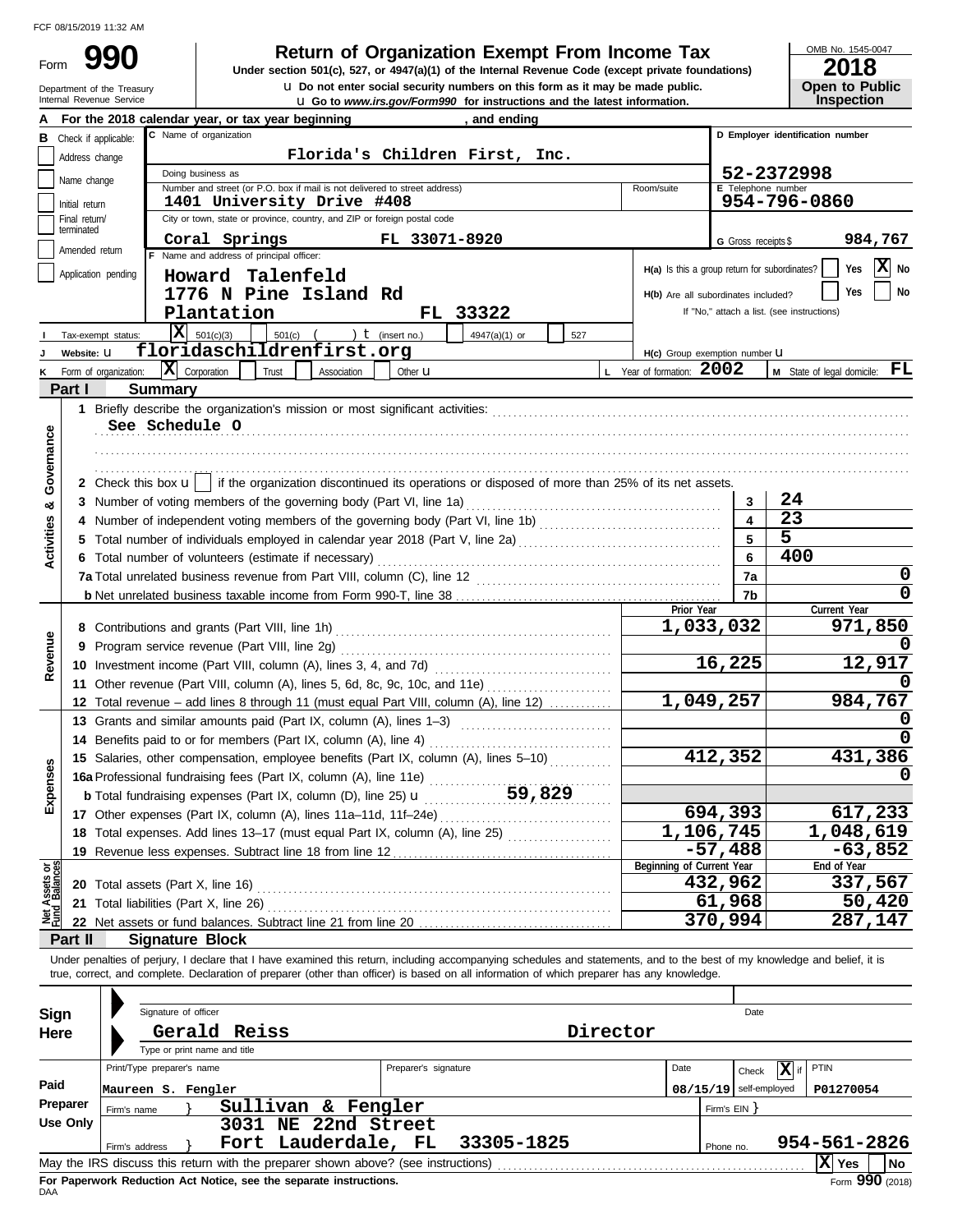|              | Form 990 (2018) Florida's Children First, Inc.                                                                                            |                        |                        | 52-2372998                                                                                                                     | Page 2                |
|--------------|-------------------------------------------------------------------------------------------------------------------------------------------|------------------------|------------------------|--------------------------------------------------------------------------------------------------------------------------------|-----------------------|
| Part III     | <b>Statement of Program Service Accomplishments</b>                                                                                       |                        |                        |                                                                                                                                |                       |
|              |                                                                                                                                           |                        |                        |                                                                                                                                | $\boxed{\mathbf{x}}$  |
| 1            | Briefly describe the organization's mission:                                                                                              |                        |                        |                                                                                                                                |                       |
|              | See Schedule O                                                                                                                            |                        |                        |                                                                                                                                |                       |
|              |                                                                                                                                           |                        |                        |                                                                                                                                |                       |
|              |                                                                                                                                           |                        |                        |                                                                                                                                |                       |
|              |                                                                                                                                           |                        |                        |                                                                                                                                |                       |
| $\mathbf{2}$ | Did the organization undertake any significant program services during the year which were not listed on the<br>prior Form 990 or 990-EZ? |                        |                        |                                                                                                                                | Yes $\overline{X}$ No |
|              | If "Yes," describe these new services on Schedule O.                                                                                      |                        |                        |                                                                                                                                |                       |
| 3            | Did the organization cease conducting, or make significant changes in how it conducts, any program                                        |                        |                        |                                                                                                                                |                       |
| services?    |                                                                                                                                           |                        |                        |                                                                                                                                | Yes $\overline{X}$ No |
|              | If "Yes," describe these changes on Schedule O.                                                                                           |                        |                        |                                                                                                                                |                       |
| 4            |                                                                                                                                           |                        |                        | Describe the organization's program service accomplishments for each of its three largest program services, as measured by     |                       |
|              |                                                                                                                                           |                        |                        | expenses. Section 501(c)(3) and 501(c)(4) organizations are required to report the amount of grants and allocations to others, |                       |
|              | the total expenses, and revenue, if any, for each program service reported.                                                               |                        |                        |                                                                                                                                |                       |
|              |                                                                                                                                           |                        |                        |                                                                                                                                |                       |
| 4a (Code:    |                                                                                                                                           |                        |                        |                                                                                                                                |                       |
|              | See Schedule O                                                                                                                            |                        |                        |                                                                                                                                |                       |
|              |                                                                                                                                           |                        |                        |                                                                                                                                |                       |
|              |                                                                                                                                           |                        |                        |                                                                                                                                |                       |
|              |                                                                                                                                           |                        |                        |                                                                                                                                |                       |
|              |                                                                                                                                           |                        |                        |                                                                                                                                |                       |
|              |                                                                                                                                           |                        |                        |                                                                                                                                |                       |
|              |                                                                                                                                           |                        |                        |                                                                                                                                |                       |
|              |                                                                                                                                           |                        |                        |                                                                                                                                |                       |
|              |                                                                                                                                           |                        |                        |                                                                                                                                |                       |
|              |                                                                                                                                           |                        |                        |                                                                                                                                |                       |
|              |                                                                                                                                           |                        |                        |                                                                                                                                |                       |
| 4b (Code:    |                                                                                                                                           |                        |                        |                                                                                                                                |                       |
|              | See Schedule O                                                                                                                            |                        |                        |                                                                                                                                |                       |
|              |                                                                                                                                           |                        |                        |                                                                                                                                |                       |
|              |                                                                                                                                           |                        |                        |                                                                                                                                |                       |
|              |                                                                                                                                           |                        |                        |                                                                                                                                |                       |
|              |                                                                                                                                           |                        |                        |                                                                                                                                |                       |
|              |                                                                                                                                           |                        |                        |                                                                                                                                |                       |
|              |                                                                                                                                           |                        |                        |                                                                                                                                |                       |
|              |                                                                                                                                           |                        |                        |                                                                                                                                |                       |
|              |                                                                                                                                           |                        |                        |                                                                                                                                |                       |
|              |                                                                                                                                           |                        |                        |                                                                                                                                |                       |
|              |                                                                                                                                           |                        |                        |                                                                                                                                |                       |
| 4c (Code:    | ) (Expenses \$                                                                                                                            |                        | including grants of \$ | ) (Revenue \$                                                                                                                  |                       |
| N/A          |                                                                                                                                           |                        |                        |                                                                                                                                |                       |
|              |                                                                                                                                           |                        |                        |                                                                                                                                |                       |
|              |                                                                                                                                           |                        |                        |                                                                                                                                |                       |
|              |                                                                                                                                           |                        |                        |                                                                                                                                |                       |
|              |                                                                                                                                           |                        |                        |                                                                                                                                |                       |
|              |                                                                                                                                           |                        |                        |                                                                                                                                |                       |
|              |                                                                                                                                           |                        |                        |                                                                                                                                |                       |
|              |                                                                                                                                           |                        |                        |                                                                                                                                |                       |
|              |                                                                                                                                           |                        |                        |                                                                                                                                |                       |
|              |                                                                                                                                           |                        |                        |                                                                                                                                |                       |
|              |                                                                                                                                           |                        |                        |                                                                                                                                |                       |
|              |                                                                                                                                           |                        |                        |                                                                                                                                |                       |
| (Expenses \$ | 4d Other program services (Describe in Schedule O.)                                                                                       |                        |                        | (Revenue \$                                                                                                                    |                       |
|              | 4e Total program service expenses u                                                                                                       | including grants of \$ | 898,322                |                                                                                                                                |                       |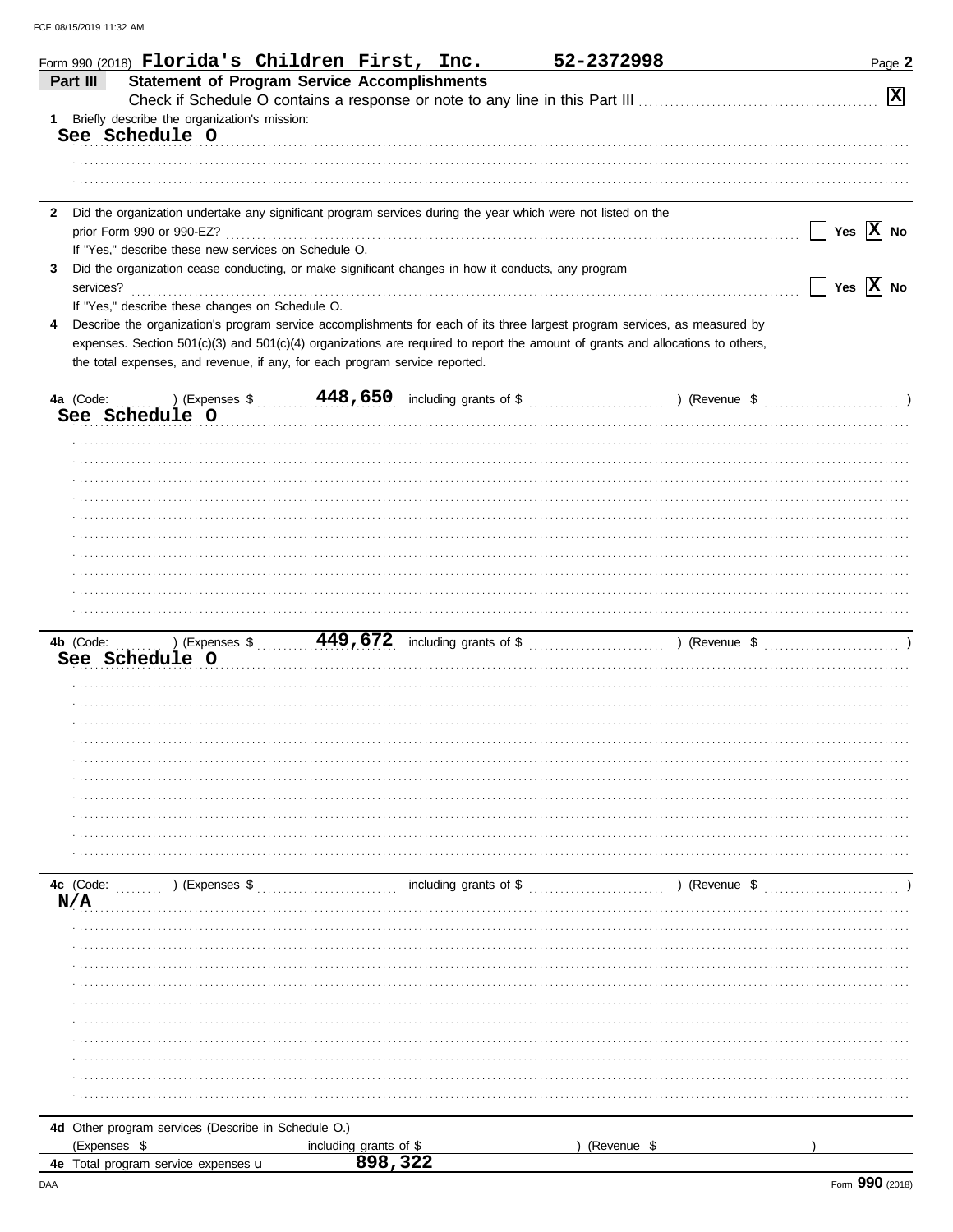FCF 08/15/2019 11:32 AM

|                | Form 990 (2018) $\blacksquare$ $\blacksquare$ $\blacksquare$ $\blacksquare$ $\blacksquare$ $\blacksquare$ $\blacksquare$ $\blacksquare$ $\blacksquare$ $\blacksquare$ $\blacksquare$ $\blacksquare$ |  | Inc. | 52-2372998 | Page 3 |
|----------------|-----------------------------------------------------------------------------------------------------------------------------------------------------------------------------------------------------|--|------|------------|--------|
| <b>Part IV</b> | <b>Checklist of Required Schedules</b>                                                                                                                                                              |  |      |            |        |

|     |                                                                                                                                                                                                                                |                 | Yes         | No          |
|-----|--------------------------------------------------------------------------------------------------------------------------------------------------------------------------------------------------------------------------------|-----------------|-------------|-------------|
| 1   | Is the organization described in section $501(c)(3)$ or $4947(a)(1)$ (other than a private foundation)? If "Yes,"                                                                                                              |                 |             |             |
|     | complete Schedule A example of the contract of the contract of the state of the contract of the contract of the contract of the contract of the contract of the contract of the contract of the contract of the contract of th | 1               | X           |             |
| 2   |                                                                                                                                                                                                                                | $\mathbf{2}$    | $\mathbf x$ |             |
| 3   | Did the organization engage in direct or indirect political campaign activities on behalf of or in opposition to                                                                                                               |                 |             |             |
|     |                                                                                                                                                                                                                                | 3               |             | X           |
| 4   | Section 501(c)(3) organizations. Did the organization engage in lobbying activities, or have a section 501(h)                                                                                                                  |                 |             |             |
|     | election in effect during the tax year? If "Yes," complete Schedule C, Part II                                                                                                                                                 | 4               | $\mathbf x$ |             |
| 5   | Is the organization a section $501(c)(4)$ , $501(c)(5)$ , or $501(c)(6)$ organization that receives membership dues,                                                                                                           |                 |             |             |
|     | assessments, or similar amounts as defined in Revenue Procedure 98-19? If "Yes," complete Schedule C, Part III                                                                                                                 | 5               |             | X           |
| 6   | Did the organization maintain any donor advised funds or any similar funds or accounts for which donors                                                                                                                        |                 |             |             |
|     | have the right to provide advice on the distribution or investment of amounts in such funds or accounts? If                                                                                                                    |                 |             |             |
|     | "Yes," complete Schedule D, Part I                                                                                                                                                                                             | 6               |             | x           |
| 7   | Did the organization receive or hold a conservation easement, including easements to preserve open space,                                                                                                                      |                 |             |             |
|     | the environment, historic land areas, or historic structures? If "Yes," complete Schedule D, Part II                                                                                                                           | 7               |             | x           |
| 8   | Did the organization maintain collections of works of art, historical treasures, or other similar assets? If "Yes,"                                                                                                            |                 |             |             |
|     |                                                                                                                                                                                                                                | 8               |             | x           |
| 9   | Did the organization report an amount in Part X, line 21, for escrow or custodial account liability, serve as a                                                                                                                |                 |             |             |
|     | custodian for amounts not listed in Part X; or provide credit counseling, debt management, credit repair, or                                                                                                                   |                 |             |             |
|     | debt negotiation services? If "Yes," complete Schedule D, Part IV                                                                                                                                                              | 9               |             | x           |
| 10  | Did the organization, directly or through a related organization, hold assets in temporarily restricted                                                                                                                        |                 |             | x           |
|     | endowments, permanent endowments, or quasi-endowments? If "Yes," complete Schedule D, Part V                                                                                                                                   | 10              |             |             |
| 11  | If the organization's answer to any of the following questions is "Yes," then complete Schedule D, Parts VI,                                                                                                                   |                 |             |             |
|     | VII, VIII, IX, or X as applicable.<br>Did the organization report an amount for land, buildings, and equipment in Part X, line 10? If "Yes,"                                                                                   |                 |             |             |
| a   |                                                                                                                                                                                                                                | 11a             | X           |             |
| b   | Did the organization report an amount for investments—other securities in Part X, line 12 that is 5% or more                                                                                                                   |                 |             |             |
|     |                                                                                                                                                                                                                                | 11 b            |             | x           |
| c   | Did the organization report an amount for investments—program related in Part X, line 13 that is 5% or more                                                                                                                    |                 |             |             |
|     |                                                                                                                                                                                                                                | 11c             |             | x           |
|     | d Did the organization report an amount for other assets in Part X, line 15 that is 5% or more of its total assets                                                                                                             |                 |             |             |
|     | reported in Part X, line 16? If "Yes," complete Schedule D, Part IX                                                                                                                                                            | 11d             |             | X           |
| е   | Did the organization report an amount for other liabilities in Part X, line 25? If "Yes," complete Schedule D, Part X                                                                                                          | 11e             | X           |             |
| f   | Did the organization's separate or consolidated financial statements for the tax year include a footnote that addresses                                                                                                        |                 |             |             |
|     | the organization's liability for uncertain tax positions under FIN 48 (ASC 740)? If "Yes," complete Schedule D, Part X                                                                                                         | 11f             |             | x           |
|     | 12a Did the organization obtain separate, independent audited financial statements for the tax year? If "Yes," complete                                                                                                        |                 |             |             |
|     |                                                                                                                                                                                                                                | 12a             | x           |             |
| b   | Was the organization included in consolidated, independent audited financial statements for the tax year? If                                                                                                                   |                 |             |             |
|     | "Yes," and if the organization answered "No" to line 12a, then completing Schedule D, Parts XI and XII is optional                                                                                                             | 12 <sub>b</sub> |             | X           |
| 13  |                                                                                                                                                                                                                                | 13              |             | $\mathbf x$ |
| 14a |                                                                                                                                                                                                                                | 14a             |             | $\mathbf x$ |
| b   | Did the organization have aggregate revenues or expenses of more than \$10,000 from grantmaking,                                                                                                                               |                 |             |             |
|     | fundraising, business, investment, and program service activities outside the United States, or aggregate                                                                                                                      |                 |             |             |
|     |                                                                                                                                                                                                                                | 14b             |             | X           |
| 15  | Did the organization report on Part IX, column (A), line 3, more than \$5,000 of grants or other assistance to or                                                                                                              |                 |             |             |
|     | for any foreign organization? If "Yes," complete Schedule F, Parts II and IV                                                                                                                                                   | 15              |             | X           |
| 16  | Did the organization report on Part IX, column (A), line 3, more than \$5,000 of aggregate grants or other                                                                                                                     |                 |             |             |
|     |                                                                                                                                                                                                                                | 16              |             | х           |
| 17  | Did the organization report a total of more than \$15,000 of expenses for professional fundraising services on                                                                                                                 |                 |             |             |
|     |                                                                                                                                                                                                                                | 17              |             | х           |
| 18  | Did the organization report more than \$15,000 total of fundraising event gross income and contributions on                                                                                                                    |                 |             |             |
|     | Part VIII, lines 1c and 8a? If "Yes," complete Schedule G, Part II                                                                                                                                                             | 18              |             | х           |
| 19  | Did the organization report more than \$15,000 of gross income from gaming activities on Part VIII, line 9a?                                                                                                                   |                 |             |             |
|     |                                                                                                                                                                                                                                | 19              |             | X           |
| 20a |                                                                                                                                                                                                                                | 20a             |             | X           |
| b   |                                                                                                                                                                                                                                | 20 <sub>b</sub> |             |             |
| 21  | Did the organization report more than \$5,000 of grants or other assistance to any domestic organization or                                                                                                                    |                 |             |             |
|     |                                                                                                                                                                                                                                | 21              |             | X           |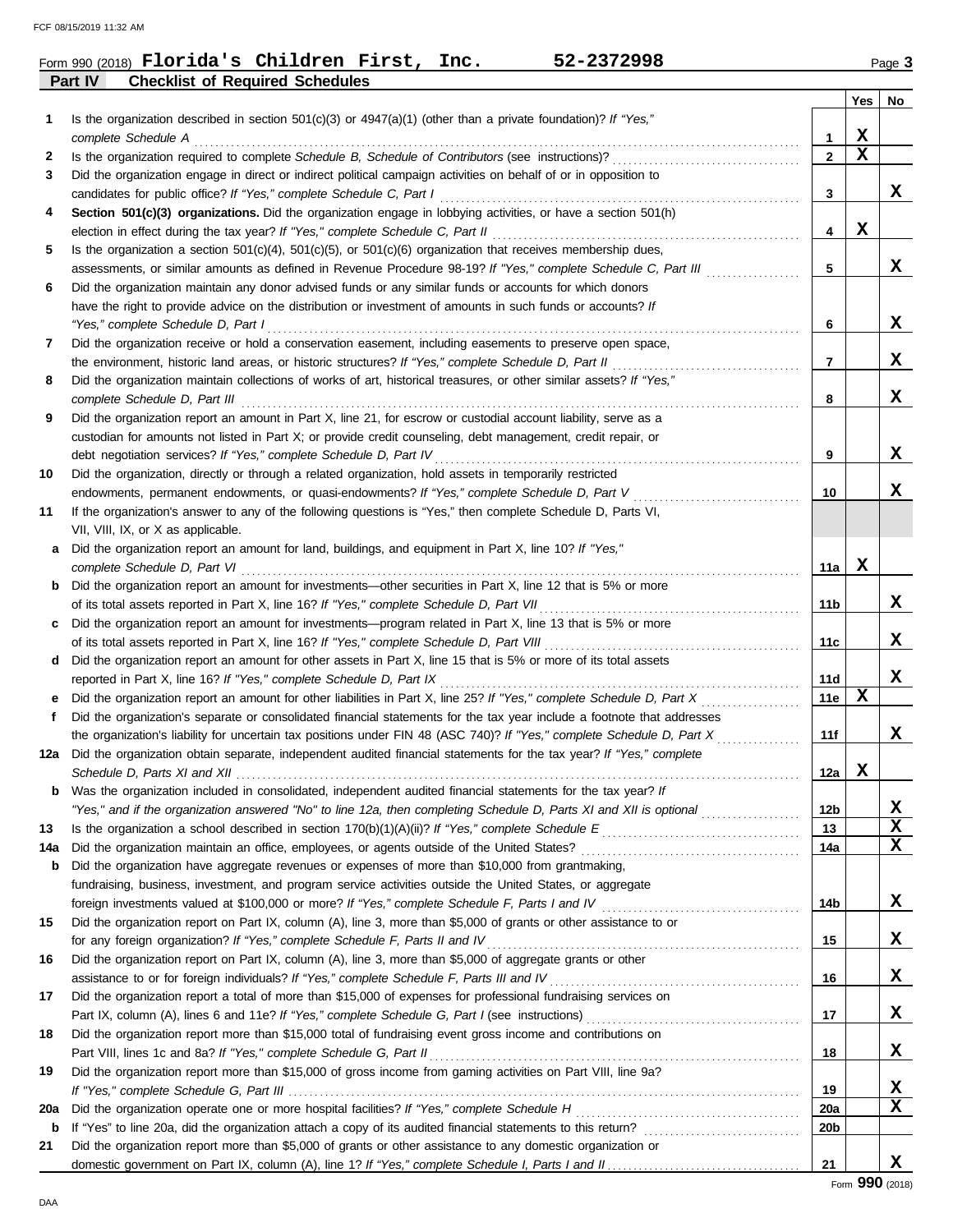|     | Part IV<br><b>Checklist of Required Schedules (continued)</b>                                                                                                                                                 |                 |     |                         |
|-----|---------------------------------------------------------------------------------------------------------------------------------------------------------------------------------------------------------------|-----------------|-----|-------------------------|
|     |                                                                                                                                                                                                               |                 | Yes | No                      |
| 22  | Did the organization report more than \$5,000 of grants or other assistance to or for domestic individuals on                                                                                                 |                 |     |                         |
|     | Part IX, column (A), line 2? If "Yes," complete Schedule I, Parts I and III                                                                                                                                   | 22              |     | x                       |
| 23  | Did the organization answer "Yes" to Part VII, Section A, line 3, 4, or 5 about compensation of the                                                                                                           |                 |     |                         |
|     | organization's current and former officers, directors, trustees, key employees, and highest compensated                                                                                                       |                 |     |                         |
|     | employees? If "Yes," complete Schedule J                                                                                                                                                                      | 23              |     | x                       |
| 24a | Did the organization have a tax-exempt bond issue with an outstanding principal amount of more than                                                                                                           |                 |     |                         |
|     | \$100,000 as of the last day of the year, that was issued after December 31, 2002? If "Yes," answer lines 24b                                                                                                 |                 |     |                         |
|     | through 24d and complete Schedule K. If "No," go to line 25a                                                                                                                                                  | 24a             |     | x                       |
| b   | Did the organization invest any proceeds of tax-exempt bonds beyond a temporary period exception?                                                                                                             | 24b             |     |                         |
| с   | Did the organization maintain an escrow account other than a refunding escrow at any time during the year                                                                                                     |                 |     |                         |
|     | to defease any tax-exempt bonds?                                                                                                                                                                              | 24c<br>24d      |     |                         |
| d   | Did the organization act as an "on behalf of" issuer for bonds outstanding at any time during the year?                                                                                                       |                 |     |                         |
| 25а | Section 501(c)(3), 501(c)(4), and 501(c)(29) organizations. Did the organization engage in an excess benefit<br>transaction with a disqualified person during the year? If "Yes," complete Schedule L, Part I | 25a             |     | X                       |
|     | Is the organization aware that it engaged in an excess benefit transaction with a disqualified person in a prior                                                                                              |                 |     |                         |
| b   | year, and that the transaction has not been reported on any of the organization's prior Forms 990 or 990-EZ?                                                                                                  |                 |     |                         |
|     | If "Yes," complete Schedule L, Part I                                                                                                                                                                         | 25 <sub>b</sub> |     | x                       |
| 26  | Did the organization report any amount on Part X, line 5, 6, or 22 for receivables from or payables to any                                                                                                    |                 |     |                         |
|     | current or former officers, directors, trustees, key employees, highest compensated employees, or                                                                                                             |                 |     |                         |
|     | disqualified persons? If "Yes," complete Schedule L, Part II                                                                                                                                                  | 26              |     | x                       |
| 27  | Did the organization provide a grant or other assistance to an officer, director, trustee, key employee,                                                                                                      |                 |     |                         |
|     | substantial contributor or employee thereof, a grant selection committee member, or to a 35% controlled                                                                                                       |                 |     |                         |
|     | entity or family member of any of these persons? If "Yes," complete Schedule L, Part III                                                                                                                      | 27              |     | x                       |
| 28  | Was the organization a party to a business transaction with one of the following parties (see Schedule L,                                                                                                     |                 |     |                         |
|     | Part IV instructions for applicable filing thresholds, conditions, and exceptions):                                                                                                                           |                 |     |                         |
| а   | A current or former officer, director, trustee, or key employee? If "Yes," complete Schedule L, Part IV                                                                                                       | 28a             |     | x                       |
| b   | A family member of a current or former officer, director, trustee, or key employee? If "Yes," complete                                                                                                        |                 |     |                         |
|     | Schedule L, Part IV                                                                                                                                                                                           | 28 <sub>b</sub> |     | x                       |
| c   | An entity of which a current or former officer, director, trustee, or key employee (or a family member thereof)                                                                                               |                 |     |                         |
|     | was an officer, director, trustee, or direct or indirect owner? If "Yes," complete Schedule L, Part IV                                                                                                        | 28c             |     | X                       |
| 29  | Did the organization receive more than \$25,000 in non-cash contributions? If "Yes," complete Schedule M                                                                                                      | 29              | X   |                         |
| 30  | Did the organization receive contributions of art, historical treasures, or other similar assets, or qualified                                                                                                |                 |     |                         |
|     | conservation contributions? If "Yes," complete Schedule M                                                                                                                                                     | 30              |     | X                       |
| 31  | Did the organization liquidate, terminate, or dissolve and cease operations? If "Yes," complete Schedule N, Part I                                                                                            | 31              |     | $\overline{\mathbf{x}}$ |
| 32  | Did the organization sell, exchange, dispose of, or transfer more than 25% of its net assets? If "Yes,"                                                                                                       |                 |     |                         |
|     | complete Schedule N, Part II                                                                                                                                                                                  | 32              |     | х                       |
| 33  | Did the organization own 100% of an entity disregarded as separate from the organization under Regulations                                                                                                    |                 |     |                         |
|     | sections 301.7701-2 and 301.7701-3? If "Yes," complete Schedule R, Part I                                                                                                                                     | 33              |     | x                       |
| 34  | Was the organization related to any tax-exempt or taxable entity? If "Yes," complete Schedule R, Part II, III,                                                                                                |                 |     |                         |
|     | or IV, and Part V, line 1                                                                                                                                                                                     | 34              |     | X,                      |
| 35a |                                                                                                                                                                                                               | <b>35a</b>      |     | $\overline{\mathbf{x}}$ |
| b   | If "Yes" to line 35a, did the organization receive any payment from or engage in any transaction with a                                                                                                       |                 |     |                         |
|     | controlled entity within the meaning of section 512(b)(13)? If "Yes," complete Schedule R, Part V, line 2                                                                                                     | 35b             |     |                         |
| 36  | Section 501(c)(3) organizations. Did the organization make any transfers to an exempt non-charitable                                                                                                          |                 |     |                         |
|     | related organization? If "Yes," complete Schedule R, Part V, line 2                                                                                                                                           | 36              |     | x                       |
| 37  | Did the organization conduct more than 5% of its activities through an entity that is not a related organization                                                                                              |                 |     |                         |
|     | and that is treated as a partnership for federal income tax purposes? If "Yes," complete Schedule R, Part VI                                                                                                  | 37              |     | x                       |
| 38  | Did the organization complete Schedule O and provide explanations in Schedule O for Part VI, lines 11b and                                                                                                    |                 |     |                         |
|     | 19? Note. All Form 990 filers are required to complete Schedule O.                                                                                                                                            | 38              | X   |                         |
|     | Statements Regarding Other IRS Filings and Tax Compliance<br>Part V                                                                                                                                           |                 |     |                         |
|     |                                                                                                                                                                                                               |                 |     |                         |
|     |                                                                                                                                                                                                               |                 | Yes | No                      |
| 1a  | 4<br>Enter the number reported in Box 3 of Form 1096. Enter -0- if not applicable<br>1a                                                                                                                       |                 |     |                         |
| b   | $\pmb{0}$<br>1 <sub>b</sub><br>Enter the number of Forms W-2G included in line 1a. Enter -0- if not applicable                                                                                                |                 |     |                         |
| c   | Did the organization comply with backup withholding rules for reportable payments to vendors and                                                                                                              |                 |     |                         |
|     |                                                                                                                                                                                                               | 1c              |     |                         |
|     |                                                                                                                                                                                                               |                 | Ω۵Ω |                         |

DAA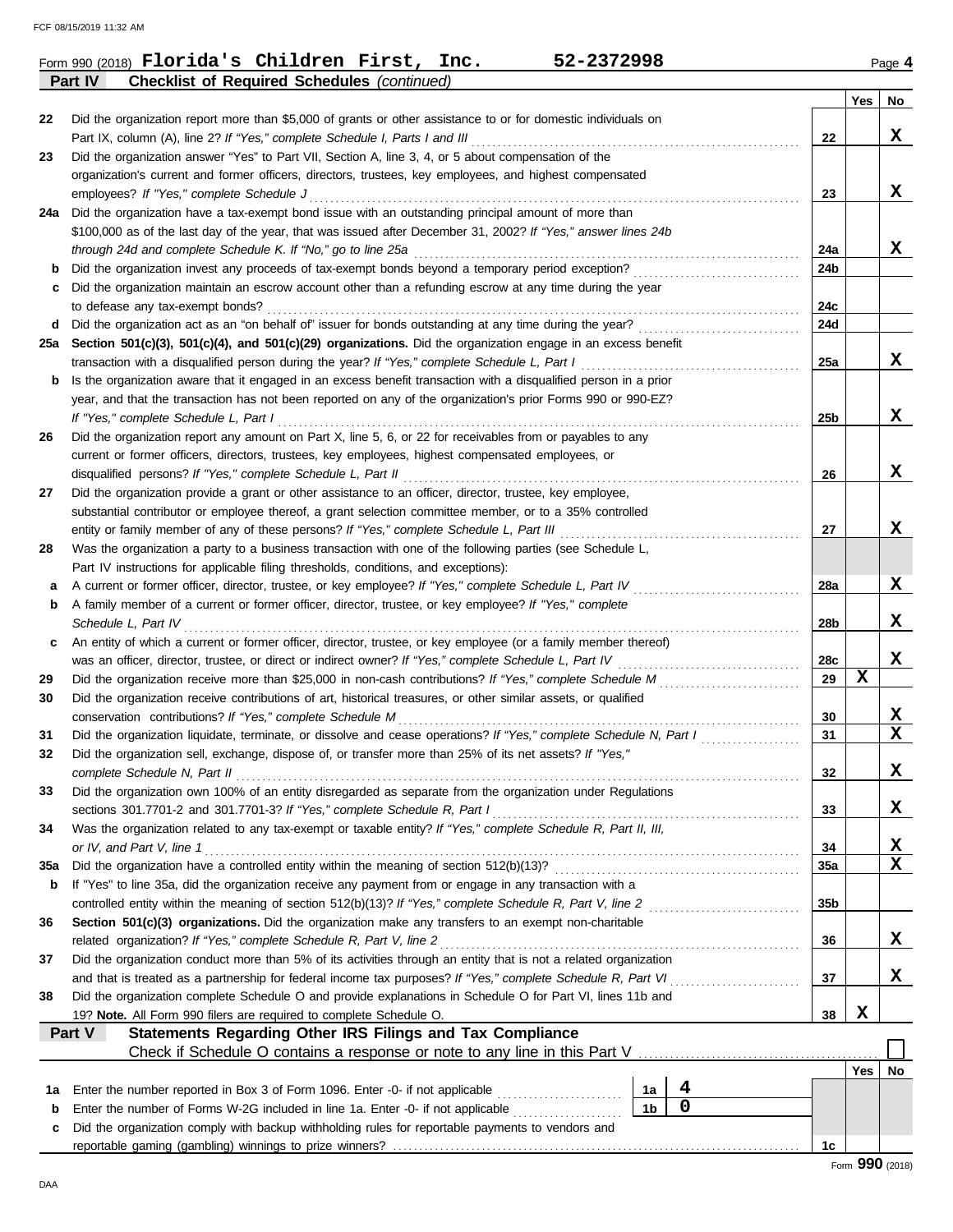|             |                                                                                                                                                                                                                                                                                       |                 |   |                      | Yes | No |  |  |  |
|-------------|---------------------------------------------------------------------------------------------------------------------------------------------------------------------------------------------------------------------------------------------------------------------------------------|-----------------|---|----------------------|-----|----|--|--|--|
|             | 2a Enter the number of employees reported on Form W-3, Transmittal of Wage and Tax                                                                                                                                                                                                    |                 |   |                      |     |    |  |  |  |
|             | Statements, filed for the calendar year ending with or within the year covered by this return                                                                                                                                                                                         | 2a              | 5 |                      |     |    |  |  |  |
| b           | If at least one is reported on line 2a, did the organization file all required federal employment tax returns?                                                                                                                                                                        |                 |   | 2b                   | x   |    |  |  |  |
|             | Note. If the sum of lines 1a and 2a is greater than 250, you may be required to e-file (see instructions)                                                                                                                                                                             |                 |   |                      |     |    |  |  |  |
| За          | Did the organization have unrelated business gross income of \$1,000 or more during the year?                                                                                                                                                                                         |                 |   | 3a                   |     | X  |  |  |  |
| b           |                                                                                                                                                                                                                                                                                       |                 |   | 3b                   |     |    |  |  |  |
| 4a          | At any time during the calendar year, did the organization have an interest in, or a signature or other authority over,                                                                                                                                                               |                 |   |                      |     |    |  |  |  |
|             | a financial account in a foreign country (such as a bank account, securities account, or other financial account)?                                                                                                                                                                    |                 |   | 4a                   |     | x  |  |  |  |
| b           | If "Yes," enter the name of the foreign country: $\mathbf u$                                                                                                                                                                                                                          |                 |   |                      |     |    |  |  |  |
|             | See instructions for filing requirements for FinCEN Form 114, Report of Foreign Bank and Financial Accounts (FBAR).                                                                                                                                                                   |                 |   |                      |     | X  |  |  |  |
| 5a          | Was the organization a party to a prohibited tax shelter transaction at any time during the tax year?                                                                                                                                                                                 |                 |   | 5a<br>5 <sub>b</sub> |     | X  |  |  |  |
| b<br>c      | If "Yes" to line 5a or 5b, did the organization file Form 8886-T?                                                                                                                                                                                                                     |                 |   | 5c                   |     |    |  |  |  |
| 6а          | Does the organization have annual gross receipts that are normally greater than \$100,000, and did the                                                                                                                                                                                |                 |   |                      |     |    |  |  |  |
|             | organization solicit any contributions that were not tax deductible as charitable contributions?                                                                                                                                                                                      |                 |   |                      |     |    |  |  |  |
| b           | If "Yes," did the organization include with every solicitation an express statement that such contributions or                                                                                                                                                                        |                 |   | 6a                   |     | X  |  |  |  |
|             | gifts were not tax deductible?                                                                                                                                                                                                                                                        |                 |   | 6b                   |     |    |  |  |  |
| 7           | Organizations that may receive deductible contributions under section 170(c).                                                                                                                                                                                                         |                 |   |                      |     |    |  |  |  |
| а           | Did the organization receive a payment in excess of \$75 made partly as a contribution and partly for goods                                                                                                                                                                           |                 |   |                      |     |    |  |  |  |
|             | and services provided to the payor?                                                                                                                                                                                                                                                   |                 |   | 7а                   |     |    |  |  |  |
| b           |                                                                                                                                                                                                                                                                                       |                 |   | 7b                   |     |    |  |  |  |
| c           | Did the organization sell, exchange, or otherwise dispose of tangible personal property for which it was                                                                                                                                                                              |                 |   |                      |     |    |  |  |  |
|             |                                                                                                                                                                                                                                                                                       |                 |   |                      |     |    |  |  |  |
| d           |                                                                                                                                                                                                                                                                                       | 7d              |   |                      |     |    |  |  |  |
| 7e<br>е     |                                                                                                                                                                                                                                                                                       |                 |   |                      |     |    |  |  |  |
| f           | Did the organization, during the year, pay premiums, directly or indirectly, on a personal benefit contract?                                                                                                                                                                          |                 |   |                      |     |    |  |  |  |
| g           | If the organization received a contribution of qualified intellectual property, did the organization file Form 8899 as required?                                                                                                                                                      |                 |   |                      |     |    |  |  |  |
| h           | If the organization received a contribution of cars, boats, airplanes, or other vehicles, did the organization file a Form 1098-C?                                                                                                                                                    |                 |   |                      |     |    |  |  |  |
| 8           | Sponsoring organizations maintaining donor advised funds. Did a donor advised fund maintained by the                                                                                                                                                                                  |                 |   |                      |     |    |  |  |  |
|             | sponsoring organization have excess business holdings at any time during the year?                                                                                                                                                                                                    |                 |   |                      |     |    |  |  |  |
| 9           | Sponsoring organizations maintaining donor advised funds.                                                                                                                                                                                                                             |                 |   |                      |     |    |  |  |  |
| а           | Did the sponsoring organization make any taxable distributions under section 4966?                                                                                                                                                                                                    |                 |   | 9a                   |     |    |  |  |  |
| b           |                                                                                                                                                                                                                                                                                       |                 |   | 9b                   |     |    |  |  |  |
| 10          | Section 501(c)(7) organizations. Enter:                                                                                                                                                                                                                                               |                 |   |                      |     |    |  |  |  |
| а           | Initiation fees and capital contributions included on Part VIII, line 12                                                                                                                                                                                                              | 10a             |   |                      |     |    |  |  |  |
| $\mathbf b$ | Gross receipts, included on Form 990, Part VIII, line 12, for public use of club facilities                                                                                                                                                                                           | 10 <sub>b</sub> |   |                      |     |    |  |  |  |
| 11          | Section 501(c)(12) organizations. Enter:                                                                                                                                                                                                                                              | 11a             |   |                      |     |    |  |  |  |
| а<br>b      | Gross income from other sources (Do not net amounts due or paid to other sources                                                                                                                                                                                                      |                 |   |                      |     |    |  |  |  |
|             | against amounts due or received from them.)                                                                                                                                                                                                                                           | 11 <sub>b</sub> |   |                      |     |    |  |  |  |
| 12a         | Section 4947(a)(1) non-exempt charitable trusts. Is the organization filing Form 990 in lieu of Form 1041?                                                                                                                                                                            |                 |   | 12a                  |     |    |  |  |  |
| b           | If "Yes," enter the amount of tax-exempt interest received or accrued during the year                                                                                                                                                                                                 | 12 <sub>b</sub> |   |                      |     |    |  |  |  |
| 13          | Section 501(c)(29) qualified nonprofit health insurance issuers.                                                                                                                                                                                                                      |                 |   |                      |     |    |  |  |  |
| а           | Is the organization licensed to issue qualified health plans in more than one state?                                                                                                                                                                                                  |                 |   | 13a                  |     |    |  |  |  |
|             | Note. See the instructions for additional information the organization must report on Schedule O.                                                                                                                                                                                     |                 |   |                      |     |    |  |  |  |
| b           | Enter the amount of reserves the organization is required to maintain by the states in which                                                                                                                                                                                          |                 |   |                      |     |    |  |  |  |
|             |                                                                                                                                                                                                                                                                                       | 13b             |   |                      |     |    |  |  |  |
| c           | Enter the amount of reserves on hand <b>constructs</b> and <b>constructs</b> and <b>constructs</b> and <b>constructs</b> and <b>constructs</b> and <b>constructs</b> and <b>constructs</b> and <b>constructs</b> and <b>constructs</b> and <b>constructs</b> and <b>constructs</b> an | 13 <sub>c</sub> |   |                      |     |    |  |  |  |
| 14a         |                                                                                                                                                                                                                                                                                       |                 |   | 14a                  |     | X  |  |  |  |
| b           | If "Yes," has it filed a Form 720 to report these payments? If "No," provide an explanation in Schedule O                                                                                                                                                                             |                 |   | 14b                  |     |    |  |  |  |
| 15          | Is the organization subject to the section 4960 tax on payment(s) of more than \$1,000,000 in remuneration or                                                                                                                                                                         |                 |   |                      |     |    |  |  |  |
|             |                                                                                                                                                                                                                                                                                       |                 |   | 15                   |     | X  |  |  |  |
|             | If "Yes," see instructions and file Form 4720, Schedule N.                                                                                                                                                                                                                            |                 |   |                      |     |    |  |  |  |
| 16          | Is the organization an educational institution subject to the section 4968 excise tax on net investment income?                                                                                                                                                                       |                 |   | 16                   |     | x  |  |  |  |
|             | If "Yes," complete Form 4720, Schedule O.                                                                                                                                                                                                                                             |                 |   |                      |     |    |  |  |  |
|             |                                                                                                                                                                                                                                                                                       |                 |   |                      | റററ |    |  |  |  |

**Part V Statements Regarding Other IRS Filings and Tax Compliance** *(continued)*

Form 990 (2018) Page **5 Florida's Children First, Inc. 52-2372998**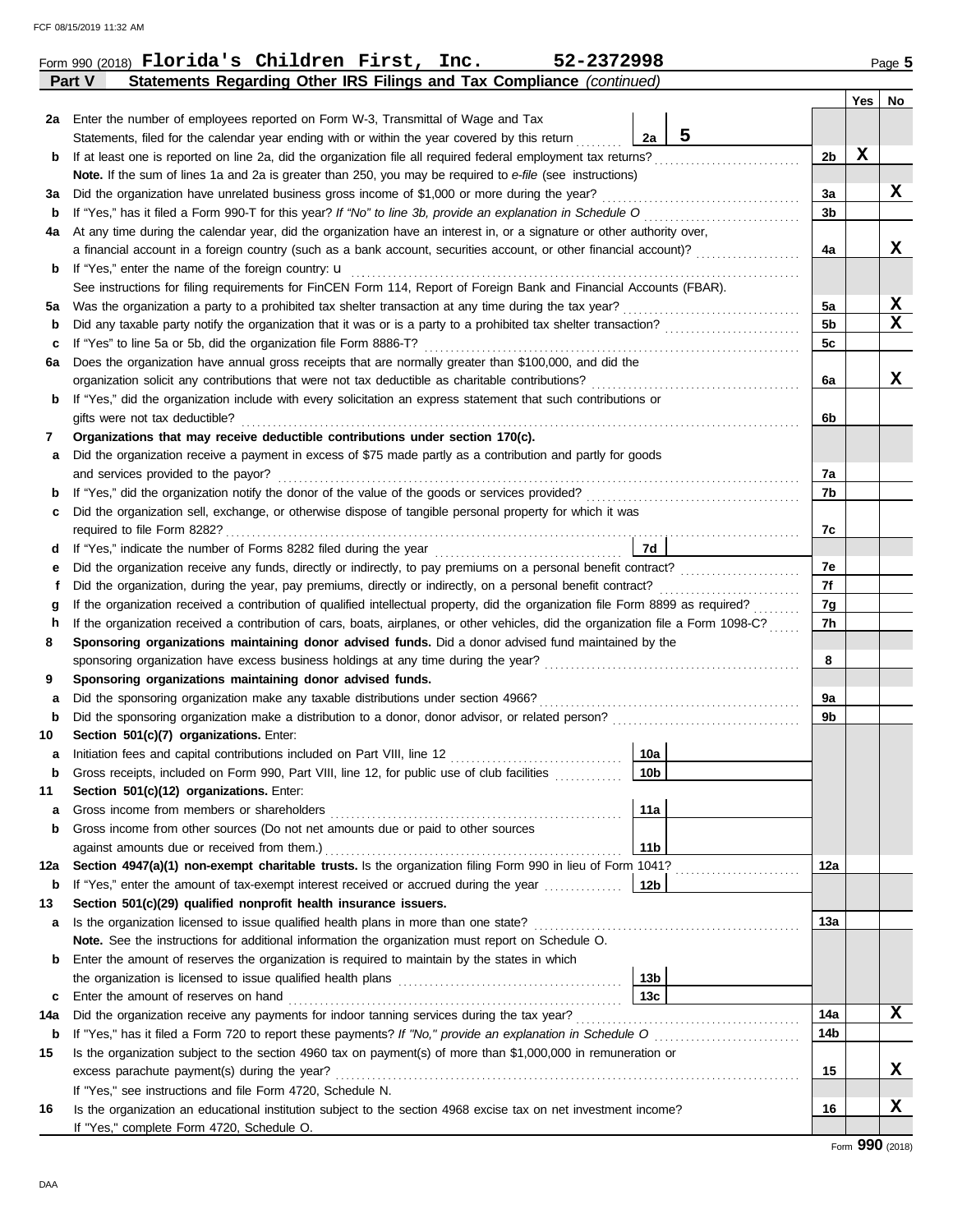|     | Form 990 (2018) $\blacksquare$ $\blacksquare$ $\blacksquare$ $\blacksquare$ $\blacksquare$ $\blacksquare$ $\blacksquare$ $\blacksquare$ $\blacksquare$ $\blacksquare$ $\blacksquare$ $\blacksquare$ $\blacksquare$ $\blacksquare$ $\blacksquare$<br>52-2372998 |                 |             | Page 6      |
|-----|----------------------------------------------------------------------------------------------------------------------------------------------------------------------------------------------------------------------------------------------------------------|-----------------|-------------|-------------|
|     | Part VI<br>Governance, Management, and Disclosure For each "Yes" response to lines 2 through 7b below, and for a "No"                                                                                                                                          |                 |             |             |
|     | response to line 8a, 8b, or 10b below, describe the circumstances, processes, or changes in Schedule O. See instructions.                                                                                                                                      |                 |             |             |
|     |                                                                                                                                                                                                                                                                |                 |             | x           |
|     | Section A. Governing Body and Management                                                                                                                                                                                                                       |                 |             |             |
|     |                                                                                                                                                                                                                                                                |                 | Yes         | No          |
| 1а  | 24<br>1a<br>Enter the number of voting members of the governing body at the end of the tax year                                                                                                                                                                |                 |             |             |
|     | If there are material differences in voting rights among members of the governing body, or                                                                                                                                                                     |                 |             |             |
|     | if the governing body delegated broad authority to an executive committee or similar                                                                                                                                                                           |                 |             |             |
|     | committee, explain in Schedule O.                                                                                                                                                                                                                              |                 |             |             |
| b   | 23<br>1b<br>Enter the number of voting members included in line 1a, above, who are independent                                                                                                                                                                 |                 |             |             |
| 2   | Did any officer, director, trustee, or key employee have a family relationship or a business relationship with                                                                                                                                                 |                 |             |             |
|     | any other officer, director, trustee, or key employee?                                                                                                                                                                                                         | 2               | X           |             |
| 3   | Did the organization delegate control over management duties customarily performed by or under the direct                                                                                                                                                      |                 |             |             |
|     | supervision of officers, directors, or trustees, or key employees to a management company or other person?                                                                                                                                                     | 3               |             | X           |
| 4   | Did the organization make any significant changes to its governing documents since the prior Form 990 was filed?                                                                                                                                               | 4               |             | $\mathbf x$ |
| 5   | Did the organization become aware during the year of a significant diversion of the organization's assets?                                                                                                                                                     | 5               |             | X           |
| 6   | Did the organization have members or stockholders?                                                                                                                                                                                                             | 6               |             | X           |
| 7a  | Did the organization have members, stockholders, or other persons who had the power to elect or appoint                                                                                                                                                        |                 |             |             |
|     | one or more members of the governing body?                                                                                                                                                                                                                     | 7a              |             | X           |
| b   | Are any governance decisions of the organization reserved to (or subject to approval by) members,                                                                                                                                                              |                 |             |             |
|     | stockholders, or persons other than the governing body?                                                                                                                                                                                                        | 7b              |             | x           |
| 8   | Did the organization contemporaneously document the meetings held or written actions undertaken during the year by the following:                                                                                                                              |                 |             |             |
| a   | The governing body?                                                                                                                                                                                                                                            | 8a              | х           |             |
| b   | Each committee with authority to act on behalf of the governing body?                                                                                                                                                                                          | 8b              | $\mathbf x$ |             |
| 9   | Is there any officer, director, trustee, or key employee listed in Part VII, Section A, who cannot be reached at                                                                                                                                               |                 |             |             |
|     |                                                                                                                                                                                                                                                                | 9               |             | X           |
|     | Section B. Policies (This Section B requests information about policies not required by the Internal Revenue Code.)                                                                                                                                            |                 |             |             |
|     |                                                                                                                                                                                                                                                                |                 | Yes         | No          |
| 10a | Did the organization have local chapters, branches, or affiliates?                                                                                                                                                                                             | 10a             |             | x           |
| b   | If "Yes," did the organization have written policies and procedures governing the activities of such chapters,                                                                                                                                                 |                 |             |             |
|     | affiliates, and branches to ensure their operations are consistent with the organization's exempt purposes?                                                                                                                                                    | 10b             |             |             |
| 11a | Has the organization provided a complete copy of this Form 990 to all members of its governing body before filing the form?                                                                                                                                    | 11a             | X           |             |
| b   | Describe in Schedule O the process, if any, used by the organization to review this Form 990.                                                                                                                                                                  |                 |             |             |
| 12a | Did the organization have a written conflict of interest policy? If "No," go to line 13                                                                                                                                                                        | 12a             | X           |             |
| b   | Were officers, directors, or trustees, and key employees required to disclose annually interests that could give rise to conflicts?                                                                                                                            | 12b             | X           |             |
| с   | Did the organization regularly and consistently monitor and enforce compliance with the policy? If "Yes,"                                                                                                                                                      |                 |             |             |
|     | describe in Schedule O how this was done                                                                                                                                                                                                                       | 12 <sub>c</sub> | X           |             |
| 13  | Did the organization have a written whistleblower policy?                                                                                                                                                                                                      | 13              | X           |             |
| 14  | Did the organization have a written document retention and destruction policy?                                                                                                                                                                                 | 14              | х           |             |
| 15  | Did the process for determining compensation of the following persons include a review and approval by                                                                                                                                                         |                 |             |             |
|     | independent persons, comparability data, and contemporaneous substantiation of the deliberation and decision?                                                                                                                                                  |                 |             |             |
| a   | The organization's CEO, Executive Director, or top management official                                                                                                                                                                                         | 15a             | X           |             |
| b   | Other officers or key employees of the organization                                                                                                                                                                                                            | 15 <sub>b</sub> | X           |             |
|     | If "Yes" to line 15a or 15b, describe the process in Schedule O (see instructions).                                                                                                                                                                            |                 |             |             |
| 16a | Did the organization invest in, contribute assets to, or participate in a joint venture or similar arrangement                                                                                                                                                 |                 |             |             |
|     | with a taxable entity during the year?                                                                                                                                                                                                                         | 16a             |             | х           |
| b   | If "Yes," did the organization follow a written policy or procedure requiring the organization to evaluate its                                                                                                                                                 |                 |             |             |
|     | participation in joint venture arrangements under applicable federal tax law, and take steps to safeguard the                                                                                                                                                  |                 |             |             |
|     |                                                                                                                                                                                                                                                                | 16b             |             |             |
|     | <b>Section C. Disclosure</b>                                                                                                                                                                                                                                   |                 |             |             |
| 17  | List the states with which a copy of this Form 990 is required to be filed $\mathbf{u}$ $\mathbf{FL}$                                                                                                                                                          |                 |             |             |
| 18  | Section 6104 requires an organization to make its Forms 1023 (1024 or 1024-A if applicable), 990, and 990-T (Section 501(c)                                                                                                                                    |                 |             |             |
|     | (3)s only) available for public inspection. Indicate how you made these available. Check all that apply.                                                                                                                                                       |                 |             |             |
|     | $ \mathbf{X} $ Own website $ \mathbf{X} $ Another's website $ \mathbf{X} $ Upon request<br>Other (explain in Schedule O)<br>$\mathbf{1}$                                                                                                                       |                 |             |             |
| 19  | Describe in Schedule O whether (and if so, how) the organization made its governing documents, conflict of interest policy, and                                                                                                                                |                 |             |             |
|     | financial statements available to the public during the tax year.                                                                                                                                                                                              |                 |             |             |
| 20  | State the name, address, and telephone number of the person who possesses the organization's books and records u                                                                                                                                               |                 |             |             |
|     | 1401 University Drive<br>Christina L. Spudeas                                                                                                                                                                                                                  |                 |             |             |
|     | FL 33071<br>Coral Springs                                                                                                                                                                                                                                      | 954-796-0860    |             |             |

DAA Form **990** (2018)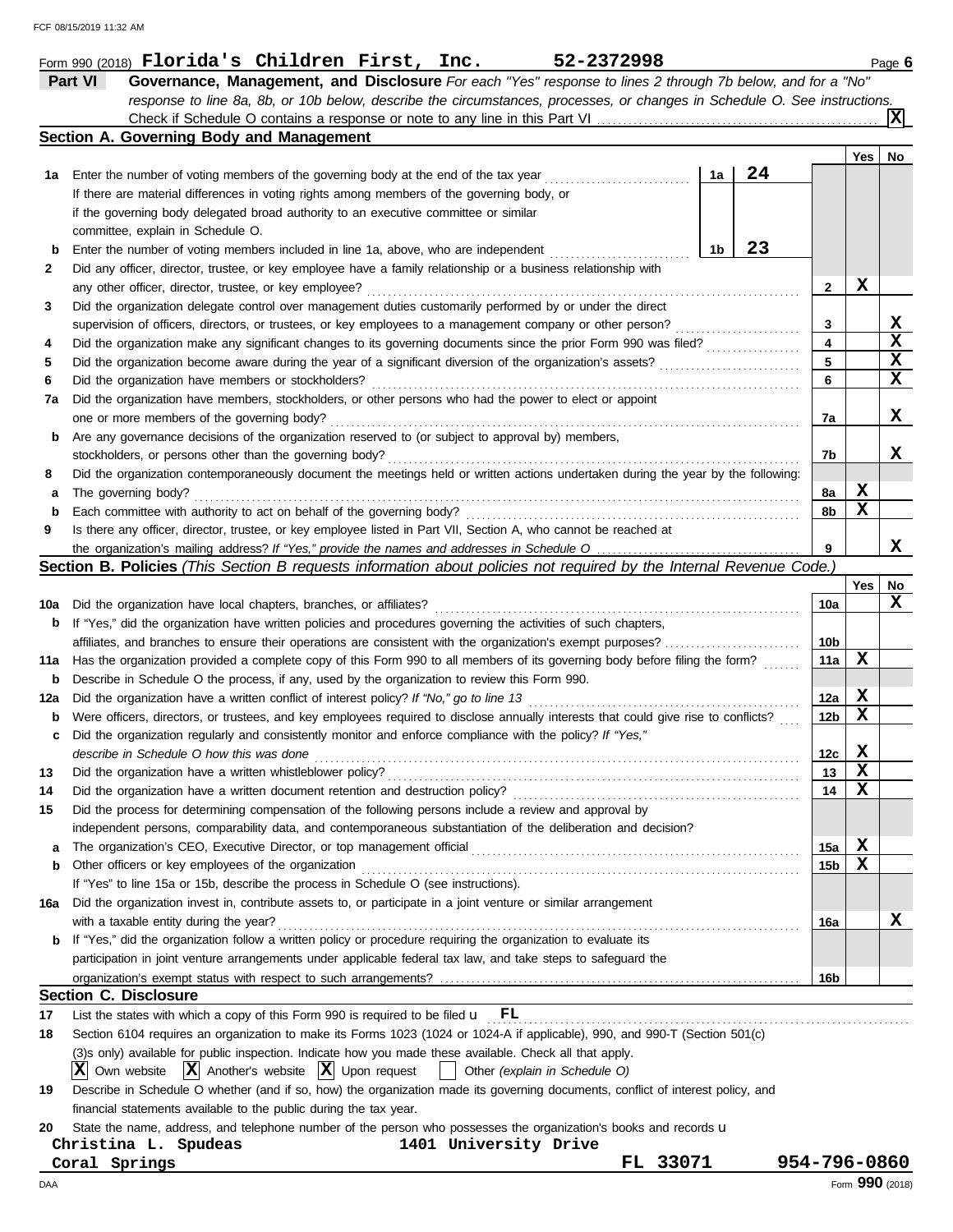|                          | Form 990 (2018) Florida's Children First, Inc.<br>52-2372998                                                                                                                                                                                                                                               | Page 7 |
|--------------------------|------------------------------------------------------------------------------------------------------------------------------------------------------------------------------------------------------------------------------------------------------------------------------------------------------------|--------|
| <b>Part VII</b>          | Compensation of Officers, Directors, Trustees, Key Employees, Highest Compensated Employees, and                                                                                                                                                                                                           |        |
|                          | <b>Independent Contractors</b>                                                                                                                                                                                                                                                                             |        |
|                          |                                                                                                                                                                                                                                                                                                            |        |
| Section A.               | Officers, Directors, Trustees, Key Employees, and Highest Compensated Employees                                                                                                                                                                                                                            |        |
| organization's tax year. | 1a Complete this table for all persons required to be listed. Report compensation for the calendar year ending with or within the                                                                                                                                                                          |        |
|                          | • List all of the organization's <b>current</b> officers, directors, trustees (whether individuals or organizations), regardless of amount of<br>compensation. Enter -0- in columns $(D)$ , $(E)$ , and $(F)$ if no compensation was paid.                                                                 |        |
|                          | • List all of the organization's current key employees, if any. See instructions for definition of "key employee."                                                                                                                                                                                         |        |
|                          | • List the organization's five current highest compensated employees (other than an officer, director, trustee, or key employee)<br>who received reportable compensation (Box 5 of Form W-2 and/or Box 7 of Form 1099-MISC) of more than \$100,000 from the<br>organization and any related organizations. |        |
|                          | • List all of the organization's former officers, key employees, and highest compensated employees who received more than<br>\$100,000 of reportable compensation from the organization and any related organizations.                                                                                     |        |
|                          |                                                                                                                                                                                                                                                                                                            |        |

List all of the organization's **former directors or trustees** that received, in the capacity as a former director or trustee of the ● List all of the organization's former directors or trustees that received, in the capacity as a former director organization, more than \$10,000 of reportable compensation from the organization and any related organizati List persons in the following order: individual trustees or directors; institutional trustees; officers; key employees; highest compensated employees; and former such persons.

 $\overline{X}$  Check this box if neither the organization nor any related organization compensated any current officer, director, or trustee.

| (A)<br>Name and Title     | (B)<br>Average<br>hours per<br>week<br>(list any<br>hours for |                                      | (C)<br>Position<br>(do not check more than one<br>box, unless person is both an<br>officer and a director/trustee) |         |              |                                           | (D)<br>Reportable<br>compensation<br>from<br>the<br>organization | (E)<br>Reportable<br>compensation from<br>related<br>organizations<br>(W-2/1099-MISC) | (F)<br>Estimated<br>amount of<br>other<br>compensation<br>from the |
|---------------------------|---------------------------------------------------------------|--------------------------------------|--------------------------------------------------------------------------------------------------------------------|---------|--------------|-------------------------------------------|------------------------------------------------------------------|---------------------------------------------------------------------------------------|--------------------------------------------------------------------|
|                           | related<br>organizations<br>below dotted<br>line)             | Individual<br>or director<br>trustee | nstitutional<br>trustee                                                                                            | Officer | Key employee | Former<br>Highest compensated<br>employee | (W-2/1099-MISC)                                                  |                                                                                       | organization<br>and related<br>organizations                       |
| $(1)$ Rosemary Armstrong  | 1.00                                                          |                                      |                                                                                                                    |         |              |                                           |                                                                  |                                                                                       |                                                                    |
| Director                  | 0.00                                                          | $\mathbf x$                          |                                                                                                                    |         |              |                                           | 0                                                                | 0                                                                                     | 0                                                                  |
| $(2)$ Theodore Babbitt    |                                                               |                                      |                                                                                                                    |         |              |                                           |                                                                  |                                                                                       |                                                                    |
|                           | 1.00                                                          |                                      |                                                                                                                    |         |              |                                           |                                                                  |                                                                                       |                                                                    |
| Director                  | 0.00                                                          | $\mathbf x$                          |                                                                                                                    |         |              |                                           | 0                                                                | 0                                                                                     | $\mathbf 0$                                                        |
| (3) Dick Batchelor        |                                                               |                                      |                                                                                                                    |         |              |                                           |                                                                  |                                                                                       |                                                                    |
|                           | 1.00                                                          |                                      |                                                                                                                    |         |              |                                           |                                                                  |                                                                                       |                                                                    |
| Director                  | 0.00                                                          | $\mathbf x$                          |                                                                                                                    |         |              |                                           | 0                                                                | 0                                                                                     | 0                                                                  |
| (4) Richard Filson        |                                                               |                                      |                                                                                                                    |         |              |                                           |                                                                  |                                                                                       |                                                                    |
|                           | 1.00                                                          |                                      |                                                                                                                    |         |              |                                           |                                                                  |                                                                                       |                                                                    |
| Director                  | 0.00                                                          | $\mathbf x$                          |                                                                                                                    |         |              |                                           | 0                                                                | 0                                                                                     | $\mathbf 0$                                                        |
| (5) Nathan Cook           |                                                               |                                      |                                                                                                                    |         |              |                                           |                                                                  |                                                                                       |                                                                    |
|                           | 1.00                                                          |                                      |                                                                                                                    |         |              |                                           |                                                                  |                                                                                       |                                                                    |
| Director                  | 0.00                                                          | $\mathbf x$                          |                                                                                                                    |         |              |                                           | 0                                                                | 0                                                                                     | $\mathbf 0$                                                        |
| (6) Carlos Martinez       |                                                               |                                      |                                                                                                                    |         |              |                                           |                                                                  |                                                                                       |                                                                    |
|                           | 1.00                                                          |                                      |                                                                                                                    |         |              |                                           |                                                                  |                                                                                       |                                                                    |
| Director                  | 0.00                                                          | $\mathbf x$                          |                                                                                                                    |         |              |                                           | 0                                                                | 0                                                                                     | $\mathbf 0$                                                        |
| $(7)$ Bernard Perlmutter  |                                                               |                                      |                                                                                                                    |         |              |                                           |                                                                  |                                                                                       |                                                                    |
|                           | 1.00                                                          |                                      |                                                                                                                    |         |              |                                           |                                                                  |                                                                                       |                                                                    |
| Director                  | 0.00                                                          | $\mathbf x$                          |                                                                                                                    |         |              |                                           | 0                                                                | 0                                                                                     | 0                                                                  |
| (8) Julie Talenfeld       |                                                               |                                      |                                                                                                                    |         |              |                                           |                                                                  |                                                                                       |                                                                    |
|                           | 1.00                                                          |                                      |                                                                                                                    |         |              |                                           |                                                                  |                                                                                       |                                                                    |
| Director                  | 0.00                                                          | $\mathbf x$                          |                                                                                                                    |         |              |                                           | 0                                                                | 0                                                                                     | 0                                                                  |
| (9) Jesse Diner           |                                                               |                                      |                                                                                                                    |         |              |                                           |                                                                  |                                                                                       |                                                                    |
|                           | 1.00                                                          |                                      |                                                                                                                    |         |              |                                           |                                                                  |                                                                                       |                                                                    |
| Director                  | 0.00                                                          | $\mathbf x$                          |                                                                                                                    |         |              |                                           | 0                                                                | 0                                                                                     | $\pmb{0}$                                                          |
| (10) Gerald Reiss         |                                                               |                                      |                                                                                                                    |         |              |                                           |                                                                  |                                                                                       |                                                                    |
|                           | 1.00                                                          |                                      |                                                                                                                    |         |              |                                           |                                                                  |                                                                                       |                                                                    |
| Director                  | 0.00                                                          | $\mathbf x$                          |                                                                                                                    |         |              |                                           | 0                                                                | 0                                                                                     | $\mathbf 0$                                                        |
| $(11)$ Richard<br>Slawson |                                                               |                                      |                                                                                                                    |         |              |                                           |                                                                  |                                                                                       |                                                                    |
|                           | 1.00                                                          |                                      |                                                                                                                    |         |              |                                           |                                                                  |                                                                                       |                                                                    |
| Director                  | 0.00                                                          | $\mathbf x$                          |                                                                                                                    |         |              |                                           | 0                                                                | 0                                                                                     | 0                                                                  |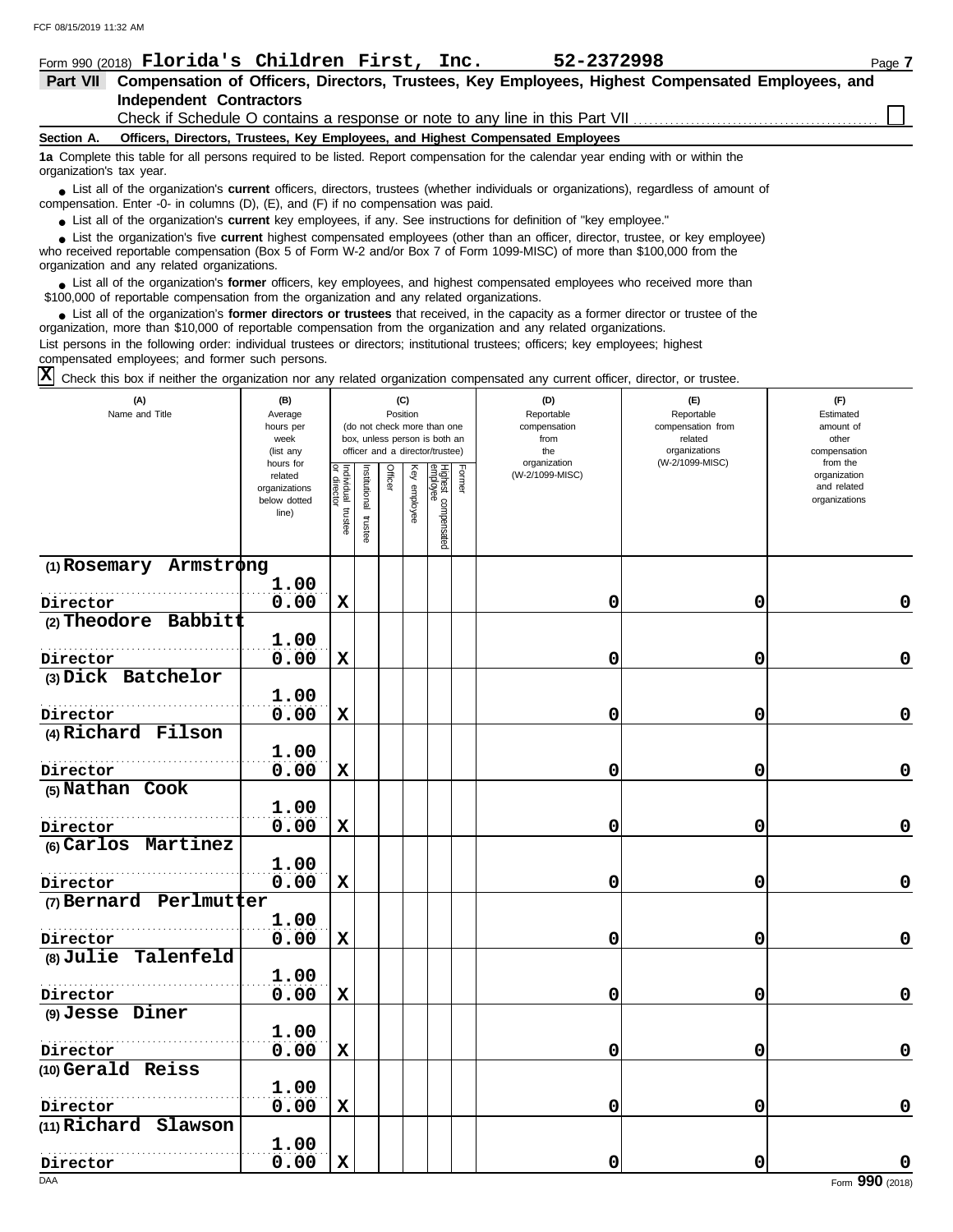| FCF 08/15/2019 11:32 AM<br>Form 990 (2018) Florida's Children First, Inc. $52-2372998$<br>Part VII                                                                                                                                                                                                                                                   |                                                                |                                      |                          |                 |                 |                                                                                                 |        | Section A. Officers, Directors, Trustees, Key Employees, and Highest Compensated Employees (continued) |                                                                               | Page 8                                                   |
|------------------------------------------------------------------------------------------------------------------------------------------------------------------------------------------------------------------------------------------------------------------------------------------------------------------------------------------------------|----------------------------------------------------------------|--------------------------------------|--------------------------|-----------------|-----------------|-------------------------------------------------------------------------------------------------|--------|--------------------------------------------------------------------------------------------------------|-------------------------------------------------------------------------------|----------------------------------------------------------|
| (A)<br>Name and title                                                                                                                                                                                                                                                                                                                                | (B)<br>Average<br>hours per<br>week<br>(list any               |                                      |                          | (C)<br>Position |                 | (do not check more than one<br>box, unless person is both an<br>officer and a director/trustee) |        | (D)<br>Reportable<br>compensation<br>from<br>the                                                       | $(\mathsf{F})$<br>Reportable<br>compensation from<br>related<br>organizations | (F)<br>Estimated<br>amount of<br>other<br>compensation   |
|                                                                                                                                                                                                                                                                                                                                                      | hours for<br>related<br>organizations<br>below dotted<br>line) | Individual<br>or director<br>trustee | Institutional<br>trustee | Officer         | Ķey<br>employee | Highest compensated<br>employee                                                                 | Former | organization<br>(W-2/1099-MISC)                                                                        | (W-2/1099-MISC)                                                               | from the<br>organization<br>and related<br>organizations |
| Alan S. Levine<br>(12)                                                                                                                                                                                                                                                                                                                               |                                                                |                                      |                          |                 |                 |                                                                                                 |        |                                                                                                        |                                                                               |                                                          |
| Director                                                                                                                                                                                                                                                                                                                                             | 1.00<br>0.00                                                   | X                                    |                          |                 |                 |                                                                                                 |        | 0                                                                                                      | 0                                                                             | 0                                                        |
| Todd McPharlin<br>(13)                                                                                                                                                                                                                                                                                                                               |                                                                |                                      |                          |                 |                 |                                                                                                 |        |                                                                                                        |                                                                               |                                                          |
| Director                                                                                                                                                                                                                                                                                                                                             | 1.00<br>0.00                                                   | х                                    |                          |                 |                 |                                                                                                 |        | 0                                                                                                      | 0                                                                             | 0                                                        |
| Edith Osman<br>(14)                                                                                                                                                                                                                                                                                                                                  | 1.00                                                           |                                      |                          |                 |                 |                                                                                                 |        |                                                                                                        |                                                                               |                                                          |
| Director<br>Angelica Palank Sharlet<br>(15)                                                                                                                                                                                                                                                                                                          | 0.00                                                           | х                                    |                          |                 |                 |                                                                                                 |        | 0                                                                                                      | 0                                                                             | 0                                                        |
|                                                                                                                                                                                                                                                                                                                                                      | 1.00                                                           |                                      |                          |                 |                 |                                                                                                 |        |                                                                                                        |                                                                               |                                                          |
| Director<br>John Schickel<br>(16)                                                                                                                                                                                                                                                                                                                    | 0.00                                                           | X                                    |                          |                 |                 |                                                                                                 |        | 0                                                                                                      | 0                                                                             | 0                                                        |
| Director                                                                                                                                                                                                                                                                                                                                             | 1.00<br>0.00                                                   | X                                    |                          |                 |                 |                                                                                                 |        | 0                                                                                                      | 0                                                                             | 0                                                        |
| Miles McGrane<br>(17)                                                                                                                                                                                                                                                                                                                                | III<br>1.00                                                    |                                      |                          |                 |                 |                                                                                                 |        |                                                                                                        |                                                                               |                                                          |
| Director                                                                                                                                                                                                                                                                                                                                             | 0.00                                                           | X                                    |                          |                 |                 |                                                                                                 |        | 0                                                                                                      | 0                                                                             | 0                                                        |
| <b>Bruce Maxwell</b><br>(18)                                                                                                                                                                                                                                                                                                                         | 1.00                                                           |                                      |                          |                 |                 |                                                                                                 |        |                                                                                                        |                                                                               |                                                          |
| Director                                                                                                                                                                                                                                                                                                                                             | 0.00                                                           | X                                    |                          |                 |                 |                                                                                                 |        | 0                                                                                                      | 0                                                                             | 0                                                        |
| Richard Schwamm<br>(19)                                                                                                                                                                                                                                                                                                                              | 1.00                                                           |                                      |                          |                 |                 |                                                                                                 |        |                                                                                                        |                                                                               |                                                          |
| Director                                                                                                                                                                                                                                                                                                                                             | 0.00                                                           | x                                    |                          |                 |                 |                                                                                                 |        | 0                                                                                                      | 0                                                                             | 0                                                        |
| c Total from continuation sheets to Part VII, Section A                                                                                                                                                                                                                                                                                              |                                                                |                                      |                          |                 |                 |                                                                                                 | u<br>u | 107,265                                                                                                |                                                                               |                                                          |
|                                                                                                                                                                                                                                                                                                                                                      |                                                                |                                      |                          |                 |                 |                                                                                                 |        | 107,265                                                                                                |                                                                               |                                                          |
| Total number of individuals (including but not limited to those listed above) who received more than \$100,000 of<br>2<br>reportable compensation from the organization $\mathbf u$ 2                                                                                                                                                                |                                                                |                                      |                          |                 |                 |                                                                                                 |        |                                                                                                        |                                                                               |                                                          |
| Did the organization list any former officer, director, or trustee, key employee, or highest compensated<br>3                                                                                                                                                                                                                                        |                                                                |                                      |                          |                 |                 |                                                                                                 |        |                                                                                                        |                                                                               | Yes<br>No                                                |
| employee on line 1a? If "Yes," complete Schedule J for such individual<br>For any individual listed on line 1a, is the sum of reportable compensation and other compensation from the<br>4                                                                                                                                                           |                                                                |                                      |                          |                 |                 |                                                                                                 |        |                                                                                                        |                                                                               | x<br>3                                                   |
| organization and related organizations greater than \$150,000? If "Yes," complete Schedule J for such                                                                                                                                                                                                                                                |                                                                |                                      |                          |                 |                 |                                                                                                 |        |                                                                                                        |                                                                               | X                                                        |
| individual with a construction of the construction of the construction of the construction of the construction of the construction of the construction of the construction of the construction of the construction of the cons<br>Did any person listed on line 1a receive or accrue compensation from any unrelated organization or individual<br>5 |                                                                |                                      |                          |                 |                 |                                                                                                 |        |                                                                                                        |                                                                               | 4                                                        |
| Section B. Independent Contractors                                                                                                                                                                                                                                                                                                                   |                                                                |                                      |                          |                 |                 |                                                                                                 |        |                                                                                                        |                                                                               | x<br>5                                                   |
| 1<br>Complete this table for your five highest compensated independent contractors that received more than \$100,000 of<br>compensation from the organization. Report compensation for the calendar year ending with or within the organization's tax year.                                                                                          |                                                                |                                      |                          |                 |                 |                                                                                                 |        |                                                                                                        |                                                                               |                                                          |
|                                                                                                                                                                                                                                                                                                                                                      | (A)<br>Name and business address                               |                                      |                          |                 |                 |                                                                                                 |        |                                                                                                        | (B)<br>Description of services                                                | (C)<br>Compensation                                      |
|                                                                                                                                                                                                                                                                                                                                                      |                                                                |                                      |                          |                 |                 |                                                                                                 |        |                                                                                                        |                                                                               |                                                          |
|                                                                                                                                                                                                                                                                                                                                                      |                                                                |                                      |                          |                 |                 |                                                                                                 |        |                                                                                                        |                                                                               |                                                          |
|                                                                                                                                                                                                                                                                                                                                                      |                                                                |                                      |                          |                 |                 |                                                                                                 |        |                                                                                                        |                                                                               |                                                          |
|                                                                                                                                                                                                                                                                                                                                                      |                                                                |                                      |                          |                 |                 |                                                                                                 |        |                                                                                                        |                                                                               |                                                          |
|                                                                                                                                                                                                                                                                                                                                                      |                                                                |                                      |                          |                 |                 |                                                                                                 |        |                                                                                                        |                                                                               |                                                          |
|                                                                                                                                                                                                                                                                                                                                                      |                                                                |                                      |                          |                 |                 |                                                                                                 |        |                                                                                                        |                                                                               |                                                          |
| Total number of independent contractors (including but not limited to those listed above) who<br>2<br>received more than \$100,000 of compensation from the organization u                                                                                                                                                                           |                                                                |                                      |                          |                 |                 |                                                                                                 |        |                                                                                                        | 0                                                                             |                                                          |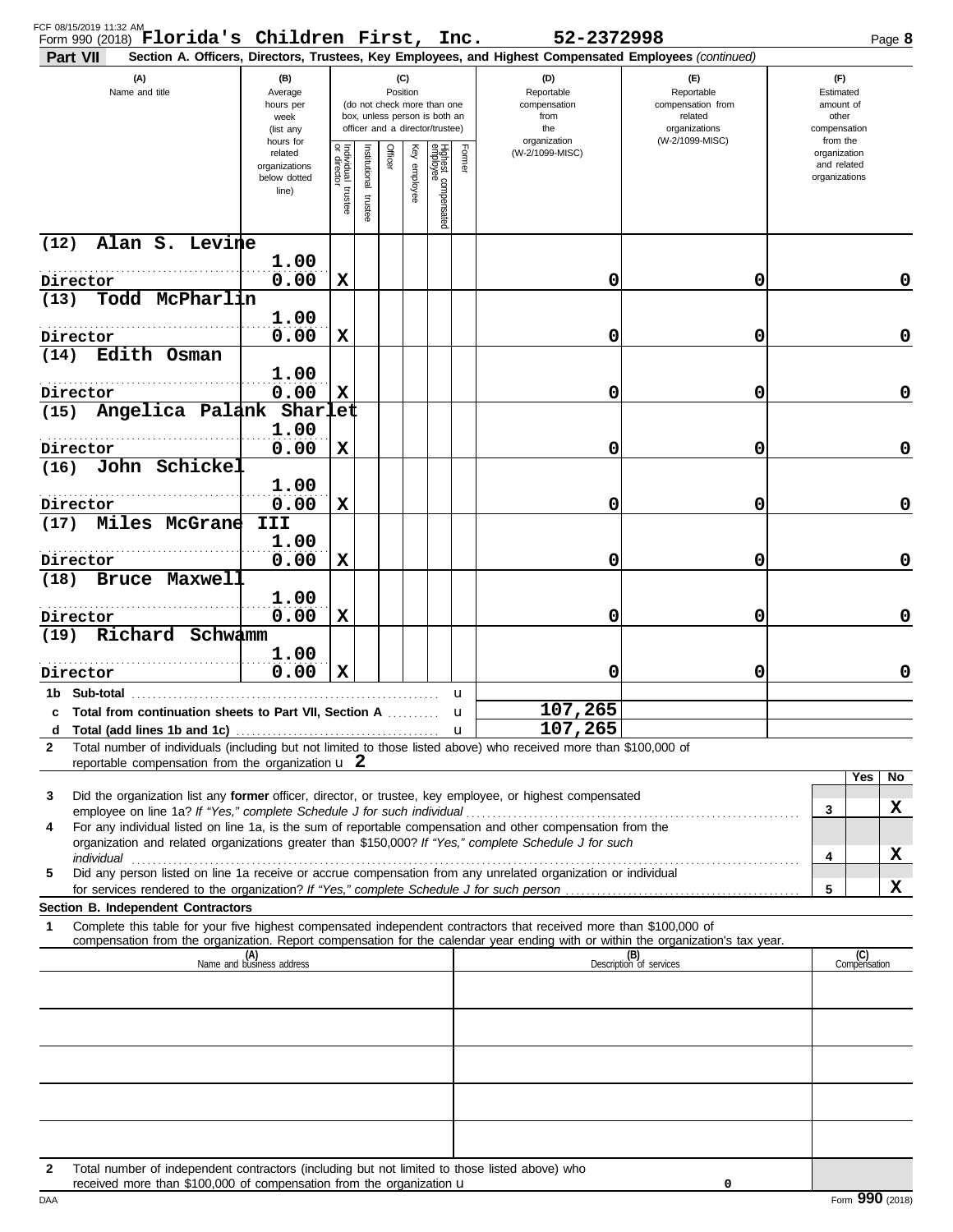### Form 990 (2018) Page **9**

|                                                                  | Part VIII                                       | <b>Statement of Revenue</b>                          |             |                    |                      |                                                    |                                         |                                                                  |
|------------------------------------------------------------------|-------------------------------------------------|------------------------------------------------------|-------------|--------------------|----------------------|----------------------------------------------------|-----------------------------------------|------------------------------------------------------------------|
|                                                                  |                                                 |                                                      |             |                    | (A)<br>Total revenue | (B)<br>Related or<br>exempt<br>function<br>revenue | (C)<br>Unrelated<br>business<br>revenue | (D)<br>Revenue<br>excluded from tax<br>under sections<br>512-514 |
|                                                                  |                                                 | 1a Federated campaigns                               | 1a          |                    |                      |                                                    |                                         |                                                                  |
| <b>Contributions, Gifts, Grants</b><br>and Other Similar Amounts |                                                 | <b>b</b> Membership dues<br>.                        | 1b          |                    |                      |                                                    |                                         |                                                                  |
|                                                                  |                                                 | c Fundraising events                                 | 1c          |                    |                      |                                                    |                                         |                                                                  |
|                                                                  |                                                 | d Related organizations                              | 1d          |                    |                      |                                                    |                                         |                                                                  |
|                                                                  |                                                 | <b>e</b> Government grants (contributions)           | 1e          |                    |                      |                                                    |                                         |                                                                  |
|                                                                  |                                                 | f All other contributions, gifts, grants,            |             |                    |                      |                                                    |                                         |                                                                  |
|                                                                  |                                                 | and similar amounts not included above               |             |                    |                      |                                                    |                                         |                                                                  |
|                                                                  |                                                 |                                                      | 1f          | 971,850<br>332,912 |                      |                                                    |                                         |                                                                  |
|                                                                  |                                                 | Noncash contributions included in lines 1a-1f:       |             | \$                 |                      |                                                    |                                         |                                                                  |
|                                                                  |                                                 |                                                      |             | $\mathbf u$        | 971,850              |                                                    |                                         |                                                                  |
| Service Revenue                                                  |                                                 |                                                      |             | Busn. Code         |                      |                                                    |                                         |                                                                  |
|                                                                  | 2a                                              |                                                      |             |                    |                      |                                                    |                                         |                                                                  |
|                                                                  | b                                               |                                                      |             |                    |                      |                                                    |                                         |                                                                  |
|                                                                  | с                                               |                                                      |             |                    |                      |                                                    |                                         |                                                                  |
|                                                                  | d                                               |                                                      |             |                    |                      |                                                    |                                         |                                                                  |
|                                                                  |                                                 |                                                      |             |                    |                      |                                                    |                                         |                                                                  |
| Program !                                                        |                                                 | All other program service revenue                    |             |                    |                      |                                                    |                                         |                                                                  |
|                                                                  |                                                 |                                                      |             |                    |                      |                                                    |                                         |                                                                  |
|                                                                  | 3                                               | Investment income (including dividends, interest,    |             |                    |                      |                                                    |                                         |                                                                  |
|                                                                  |                                                 |                                                      |             | u                  | 12,917               |                                                    |                                         | 12,917                                                           |
|                                                                  | 4                                               | Income from investment of tax-exempt bond proceeds u |             |                    |                      |                                                    |                                         |                                                                  |
|                                                                  | 5                                               |                                                      |             |                    |                      |                                                    |                                         |                                                                  |
|                                                                  |                                                 | (i) Real                                             |             | (ii) Personal      |                      |                                                    |                                         |                                                                  |
|                                                                  |                                                 | Gross rents                                          |             |                    |                      |                                                    |                                         |                                                                  |
|                                                                  | 6а                                              |                                                      |             |                    |                      |                                                    |                                         |                                                                  |
|                                                                  | b                                               | Less: rental exps.                                   |             |                    |                      |                                                    |                                         |                                                                  |
|                                                                  | c                                               | Rental inc. or (loss)                                |             |                    |                      |                                                    |                                         |                                                                  |
|                                                                  | d                                               | <b>7a</b> Gross amount from                          |             | u                  |                      |                                                    |                                         |                                                                  |
|                                                                  | (i) Securities<br>(ii) Other<br>sales of assets |                                                      |             |                    |                      |                                                    |                                         |                                                                  |
|                                                                  |                                                 | other than inventory                                 |             |                    |                      |                                                    |                                         |                                                                  |
|                                                                  |                                                 | <b>b</b> Less: cost or other                         |             |                    |                      |                                                    |                                         |                                                                  |
|                                                                  |                                                 | basis & sales exps.                                  |             |                    |                      |                                                    |                                         |                                                                  |
|                                                                  |                                                 | c Gain or (loss)                                     |             |                    |                      |                                                    |                                         |                                                                  |
|                                                                  |                                                 |                                                      |             |                    |                      |                                                    |                                         |                                                                  |
|                                                                  |                                                 | 8a Gross income from fundraising events              |             |                    |                      |                                                    |                                         |                                                                  |
|                                                                  |                                                 | (not including \$<br>.                               |             |                    |                      |                                                    |                                         |                                                                  |
|                                                                  |                                                 | of contributions reported on line 1c).               |             |                    |                      |                                                    |                                         |                                                                  |
| <b>Other Revenue</b>                                             |                                                 | See Part IV, line $18$                               | а           |                    |                      |                                                    |                                         |                                                                  |
|                                                                  |                                                 | <b>b</b> Less: direct expenses                       |             |                    |                      |                                                    |                                         |                                                                  |
|                                                                  |                                                 | c Net income or (loss) from fundraising events  u    |             |                    |                      |                                                    |                                         |                                                                  |
|                                                                  |                                                 | 9a Gross income from gaming activities.              |             |                    |                      |                                                    |                                         |                                                                  |
|                                                                  |                                                 | See Part IV, line 19 $\ldots$                        | a           |                    |                      |                                                    |                                         |                                                                  |
|                                                                  |                                                 | <b>b</b> Less: direct expenses                       |             |                    |                      |                                                    |                                         |                                                                  |
|                                                                  |                                                 | c Net income or (loss) from gaming activities  u     |             |                    |                      |                                                    |                                         |                                                                  |
|                                                                  |                                                 | 10a Gross sales of inventory, less                   |             |                    |                      |                                                    |                                         |                                                                  |
|                                                                  |                                                 |                                                      |             |                    |                      |                                                    |                                         |                                                                  |
|                                                                  |                                                 | returns and allowances                               | а           |                    |                      |                                                    |                                         |                                                                  |
|                                                                  |                                                 | <b>b</b> Less: cost of goods sold                    | $\mathbf b$ |                    |                      |                                                    |                                         |                                                                  |
|                                                                  |                                                 | c Net income or (loss) from sales of inventory  u    |             |                    |                      |                                                    |                                         |                                                                  |
|                                                                  |                                                 | Miscellaneous Revenue                                |             | <b>Busn. Code</b>  |                      |                                                    |                                         |                                                                  |
|                                                                  | 11a                                             |                                                      |             |                    |                      |                                                    |                                         |                                                                  |
|                                                                  | b                                               |                                                      |             |                    |                      |                                                    |                                         |                                                                  |
|                                                                  | с                                               |                                                      |             |                    |                      |                                                    |                                         |                                                                  |
|                                                                  | d                                               |                                                      |             |                    |                      |                                                    |                                         |                                                                  |
|                                                                  | е                                               |                                                      |             | $\mathbf u$        |                      |                                                    |                                         |                                                                  |
|                                                                  | 12                                              |                                                      |             |                    | 984,767              | 0                                                  | $\Omega$                                | 12,917                                                           |

**Florida's Children First, Inc. 52-2372998**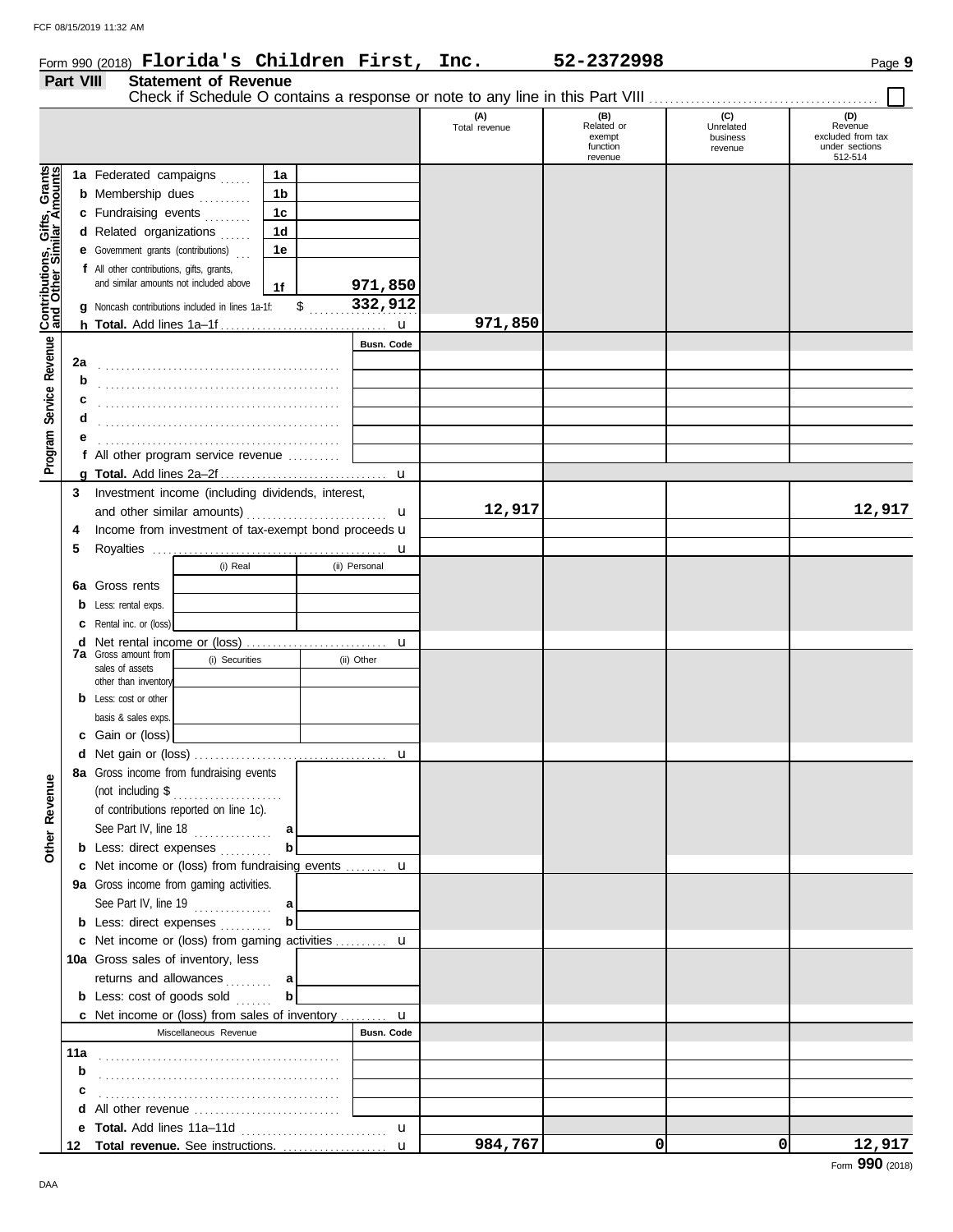## **Part IX Statement of Functional Expenses** Form 990 (2018) Page **10 Florida's Children First, Inc. 52-2372998**

| (D)<br>(A)<br>(B)<br>(C)<br>Do not include amounts reported on lines 6b,<br>Total expenses<br>Program service<br>Management and<br>Fundraising<br>7b, 8b, 9b, and 10b of Part VIII.<br>expenses<br>expenses<br>general expenses<br>$\mathbf 1$<br>Grants and other assistance to domestic organizations<br>and domestic governments. See Part IV, line 21<br>Grants and other assistance to domestic<br>2<br>individuals. See Part IV, line 22<br>Grants and other assistance to foreign<br>3<br>organizations, foreign governments, and foreign<br>individuals. See Part IV, lines 15 and 16<br>Benefits paid to or for members<br>4<br>Compensation of current officers, directors,<br>5<br>trustees, and key employees<br>Compensation not included above, to disqualified<br>6<br>persons (as defined under section 4958(f)(1)) and<br>persons described in section 4958(c)(3)(B)<br>356,714<br>32,955<br>281,377<br>42,382<br>Other salaries and wages<br>7<br>Pension plan accruals and contributions (include<br>8<br>section 401(k) and 403(b) employer contributions)<br>47,293<br>37,854<br>4,730<br>4,709<br>Other employee benefits<br>9<br>$\overline{27,379}$<br>2,738<br>20,808<br>3,833<br>Payroll taxes<br>10<br>Fees for services (non-employees):<br>11<br>а<br>274,902<br>269,902<br>5,000<br>Legal<br>b<br>18,350<br>3,670<br>13,680<br>1,000<br>с<br>48,012<br>48,012<br>Lobbying<br>d<br>Professional fundraising services. See Part IV, line 17<br>Investment management fees<br>f<br>Other. (If line 11g amount exceeds 10% of line 25, column<br>a<br>7,000<br>35,120<br>28,120<br>(A) amount, list line 11g expenses on Schedule O.)<br>Advertising and promotion<br>12<br>43,568<br>30,920<br>5,324<br>7,324<br>13<br>12,004<br>597<br>10,811<br>596<br>Information technology<br>14<br>15<br>1,172<br>23,438<br>1,172<br>21,094<br>16<br>$\begin{minipage}[c]{0.9\linewidth} \begin{tabular}{l} \textbf{True} \end{tabular} \end{minipage} \begin{minipage}[c]{0.9\linewidth} \begin{tabular}{l} \textbf{True} \end{tabular} \end{minipage} \end{minipage} \begin{minipage}[c]{0.9\linewidth} \begin{tabular}{l} \textbf{True} \end{tabular} \end{minipage} \end{minipage} \begin{minipage}[c]{0.9\linewidth} \begin{tabular}{l} \textbf{True} \end{tabular} \end{minipage} \end{minipage} \begin{minipage}[c]{0.9\linewidth} \begin{tabular}{l} \textbf{True} \end$<br>17<br>Payments of travel or entertainment expenses<br>for any federal, state, or local public officials<br>4,145<br>4,145<br>Conferences, conventions, and meetings<br>19<br>855<br>855<br>20<br>Interest<br>Payments to affiliates<br>21<br><u> 1966 - Johann Stoff, Amerikaansk kanton en </u><br>2,429<br>121<br>2,187<br>121<br>Depreciation, depletion, and amortization<br>22<br>23<br>Insurance <b>continuous</b><br>Other expenses. Itemize expenses not covered<br>24<br>above (List miscellaneous expenses in line 24e. If<br>line 24e amount exceeds 10% of line 25, column<br>(A) amount, list line 24e expenses on Schedule O.)<br>96,185<br>96,185<br>Training and education<br>a<br>52,405<br>47,382<br>4,192<br>831<br>Public awareness/educat<br>b<br>3,466<br>3,466<br>Investment fee<br>C<br>$\overline{2,354}$<br>2,354<br>Dues/fees/licenses<br>d<br>All other expenses<br>е<br>1,048,619<br>898,322<br>59,829<br>90,468<br>Total functional expenses. Add lines 1 through 24e<br>25<br>Joint costs. Complete this line only if the<br>organization reported in column (B) joint costs |    | Section 501(c)(3) and 501(c)(4) organizations must complete all columns. All other organizations must complete column (A).<br>Check if Schedule O contains a response or note to any line in this Part IX |  |  |
|------------------------------------------------------------------------------------------------------------------------------------------------------------------------------------------------------------------------------------------------------------------------------------------------------------------------------------------------------------------------------------------------------------------------------------------------------------------------------------------------------------------------------------------------------------------------------------------------------------------------------------------------------------------------------------------------------------------------------------------------------------------------------------------------------------------------------------------------------------------------------------------------------------------------------------------------------------------------------------------------------------------------------------------------------------------------------------------------------------------------------------------------------------------------------------------------------------------------------------------------------------------------------------------------------------------------------------------------------------------------------------------------------------------------------------------------------------------------------------------------------------------------------------------------------------------------------------------------------------------------------------------------------------------------------------------------------------------------------------------------------------------------------------------------------------------------------------------------------------------------------------------------------------------------------------------------------------------------------------------------------------------------------------------------------------------------------------------------------------------------------------------------------------------------------------------------------------------------------------------------------------------------------------------------------------------------------------------------------------------------------------------------------------------------------------------------------------------------------------------------------------------------------------------------------------------------------------------------------------------------------------------------------------------------------------------------------------------------------------------------------------------------------------------------------------------------------------------------------------------------------------------------------------------------------------------------------------------------------------------------------------------------------------------------------------------------------------------------------------------------------------------------------------------------------------------------------------------------------------------------------------------------------------------------------------------------------------------------------------------------------------------------------------------------------------------------------------------------------------------------------------------|----|-----------------------------------------------------------------------------------------------------------------------------------------------------------------------------------------------------------|--|--|
|                                                                                                                                                                                                                                                                                                                                                                                                                                                                                                                                                                                                                                                                                                                                                                                                                                                                                                                                                                                                                                                                                                                                                                                                                                                                                                                                                                                                                                                                                                                                                                                                                                                                                                                                                                                                                                                                                                                                                                                                                                                                                                                                                                                                                                                                                                                                                                                                                                                                                                                                                                                                                                                                                                                                                                                                                                                                                                                                                                                                                                                                                                                                                                                                                                                                                                                                                                                                                                                                                                                  |    |                                                                                                                                                                                                           |  |  |
|                                                                                                                                                                                                                                                                                                                                                                                                                                                                                                                                                                                                                                                                                                                                                                                                                                                                                                                                                                                                                                                                                                                                                                                                                                                                                                                                                                                                                                                                                                                                                                                                                                                                                                                                                                                                                                                                                                                                                                                                                                                                                                                                                                                                                                                                                                                                                                                                                                                                                                                                                                                                                                                                                                                                                                                                                                                                                                                                                                                                                                                                                                                                                                                                                                                                                                                                                                                                                                                                                                                  |    |                                                                                                                                                                                                           |  |  |
|                                                                                                                                                                                                                                                                                                                                                                                                                                                                                                                                                                                                                                                                                                                                                                                                                                                                                                                                                                                                                                                                                                                                                                                                                                                                                                                                                                                                                                                                                                                                                                                                                                                                                                                                                                                                                                                                                                                                                                                                                                                                                                                                                                                                                                                                                                                                                                                                                                                                                                                                                                                                                                                                                                                                                                                                                                                                                                                                                                                                                                                                                                                                                                                                                                                                                                                                                                                                                                                                                                                  |    |                                                                                                                                                                                                           |  |  |
|                                                                                                                                                                                                                                                                                                                                                                                                                                                                                                                                                                                                                                                                                                                                                                                                                                                                                                                                                                                                                                                                                                                                                                                                                                                                                                                                                                                                                                                                                                                                                                                                                                                                                                                                                                                                                                                                                                                                                                                                                                                                                                                                                                                                                                                                                                                                                                                                                                                                                                                                                                                                                                                                                                                                                                                                                                                                                                                                                                                                                                                                                                                                                                                                                                                                                                                                                                                                                                                                                                                  |    |                                                                                                                                                                                                           |  |  |
|                                                                                                                                                                                                                                                                                                                                                                                                                                                                                                                                                                                                                                                                                                                                                                                                                                                                                                                                                                                                                                                                                                                                                                                                                                                                                                                                                                                                                                                                                                                                                                                                                                                                                                                                                                                                                                                                                                                                                                                                                                                                                                                                                                                                                                                                                                                                                                                                                                                                                                                                                                                                                                                                                                                                                                                                                                                                                                                                                                                                                                                                                                                                                                                                                                                                                                                                                                                                                                                                                                                  |    |                                                                                                                                                                                                           |  |  |
|                                                                                                                                                                                                                                                                                                                                                                                                                                                                                                                                                                                                                                                                                                                                                                                                                                                                                                                                                                                                                                                                                                                                                                                                                                                                                                                                                                                                                                                                                                                                                                                                                                                                                                                                                                                                                                                                                                                                                                                                                                                                                                                                                                                                                                                                                                                                                                                                                                                                                                                                                                                                                                                                                                                                                                                                                                                                                                                                                                                                                                                                                                                                                                                                                                                                                                                                                                                                                                                                                                                  |    |                                                                                                                                                                                                           |  |  |
|                                                                                                                                                                                                                                                                                                                                                                                                                                                                                                                                                                                                                                                                                                                                                                                                                                                                                                                                                                                                                                                                                                                                                                                                                                                                                                                                                                                                                                                                                                                                                                                                                                                                                                                                                                                                                                                                                                                                                                                                                                                                                                                                                                                                                                                                                                                                                                                                                                                                                                                                                                                                                                                                                                                                                                                                                                                                                                                                                                                                                                                                                                                                                                                                                                                                                                                                                                                                                                                                                                                  |    |                                                                                                                                                                                                           |  |  |
|                                                                                                                                                                                                                                                                                                                                                                                                                                                                                                                                                                                                                                                                                                                                                                                                                                                                                                                                                                                                                                                                                                                                                                                                                                                                                                                                                                                                                                                                                                                                                                                                                                                                                                                                                                                                                                                                                                                                                                                                                                                                                                                                                                                                                                                                                                                                                                                                                                                                                                                                                                                                                                                                                                                                                                                                                                                                                                                                                                                                                                                                                                                                                                                                                                                                                                                                                                                                                                                                                                                  |    |                                                                                                                                                                                                           |  |  |
|                                                                                                                                                                                                                                                                                                                                                                                                                                                                                                                                                                                                                                                                                                                                                                                                                                                                                                                                                                                                                                                                                                                                                                                                                                                                                                                                                                                                                                                                                                                                                                                                                                                                                                                                                                                                                                                                                                                                                                                                                                                                                                                                                                                                                                                                                                                                                                                                                                                                                                                                                                                                                                                                                                                                                                                                                                                                                                                                                                                                                                                                                                                                                                                                                                                                                                                                                                                                                                                                                                                  |    |                                                                                                                                                                                                           |  |  |
|                                                                                                                                                                                                                                                                                                                                                                                                                                                                                                                                                                                                                                                                                                                                                                                                                                                                                                                                                                                                                                                                                                                                                                                                                                                                                                                                                                                                                                                                                                                                                                                                                                                                                                                                                                                                                                                                                                                                                                                                                                                                                                                                                                                                                                                                                                                                                                                                                                                                                                                                                                                                                                                                                                                                                                                                                                                                                                                                                                                                                                                                                                                                                                                                                                                                                                                                                                                                                                                                                                                  |    |                                                                                                                                                                                                           |  |  |
|                                                                                                                                                                                                                                                                                                                                                                                                                                                                                                                                                                                                                                                                                                                                                                                                                                                                                                                                                                                                                                                                                                                                                                                                                                                                                                                                                                                                                                                                                                                                                                                                                                                                                                                                                                                                                                                                                                                                                                                                                                                                                                                                                                                                                                                                                                                                                                                                                                                                                                                                                                                                                                                                                                                                                                                                                                                                                                                                                                                                                                                                                                                                                                                                                                                                                                                                                                                                                                                                                                                  |    |                                                                                                                                                                                                           |  |  |
|                                                                                                                                                                                                                                                                                                                                                                                                                                                                                                                                                                                                                                                                                                                                                                                                                                                                                                                                                                                                                                                                                                                                                                                                                                                                                                                                                                                                                                                                                                                                                                                                                                                                                                                                                                                                                                                                                                                                                                                                                                                                                                                                                                                                                                                                                                                                                                                                                                                                                                                                                                                                                                                                                                                                                                                                                                                                                                                                                                                                                                                                                                                                                                                                                                                                                                                                                                                                                                                                                                                  |    |                                                                                                                                                                                                           |  |  |
|                                                                                                                                                                                                                                                                                                                                                                                                                                                                                                                                                                                                                                                                                                                                                                                                                                                                                                                                                                                                                                                                                                                                                                                                                                                                                                                                                                                                                                                                                                                                                                                                                                                                                                                                                                                                                                                                                                                                                                                                                                                                                                                                                                                                                                                                                                                                                                                                                                                                                                                                                                                                                                                                                                                                                                                                                                                                                                                                                                                                                                                                                                                                                                                                                                                                                                                                                                                                                                                                                                                  |    |                                                                                                                                                                                                           |  |  |
|                                                                                                                                                                                                                                                                                                                                                                                                                                                                                                                                                                                                                                                                                                                                                                                                                                                                                                                                                                                                                                                                                                                                                                                                                                                                                                                                                                                                                                                                                                                                                                                                                                                                                                                                                                                                                                                                                                                                                                                                                                                                                                                                                                                                                                                                                                                                                                                                                                                                                                                                                                                                                                                                                                                                                                                                                                                                                                                                                                                                                                                                                                                                                                                                                                                                                                                                                                                                                                                                                                                  |    |                                                                                                                                                                                                           |  |  |
|                                                                                                                                                                                                                                                                                                                                                                                                                                                                                                                                                                                                                                                                                                                                                                                                                                                                                                                                                                                                                                                                                                                                                                                                                                                                                                                                                                                                                                                                                                                                                                                                                                                                                                                                                                                                                                                                                                                                                                                                                                                                                                                                                                                                                                                                                                                                                                                                                                                                                                                                                                                                                                                                                                                                                                                                                                                                                                                                                                                                                                                                                                                                                                                                                                                                                                                                                                                                                                                                                                                  |    |                                                                                                                                                                                                           |  |  |
|                                                                                                                                                                                                                                                                                                                                                                                                                                                                                                                                                                                                                                                                                                                                                                                                                                                                                                                                                                                                                                                                                                                                                                                                                                                                                                                                                                                                                                                                                                                                                                                                                                                                                                                                                                                                                                                                                                                                                                                                                                                                                                                                                                                                                                                                                                                                                                                                                                                                                                                                                                                                                                                                                                                                                                                                                                                                                                                                                                                                                                                                                                                                                                                                                                                                                                                                                                                                                                                                                                                  |    |                                                                                                                                                                                                           |  |  |
|                                                                                                                                                                                                                                                                                                                                                                                                                                                                                                                                                                                                                                                                                                                                                                                                                                                                                                                                                                                                                                                                                                                                                                                                                                                                                                                                                                                                                                                                                                                                                                                                                                                                                                                                                                                                                                                                                                                                                                                                                                                                                                                                                                                                                                                                                                                                                                                                                                                                                                                                                                                                                                                                                                                                                                                                                                                                                                                                                                                                                                                                                                                                                                                                                                                                                                                                                                                                                                                                                                                  |    |                                                                                                                                                                                                           |  |  |
|                                                                                                                                                                                                                                                                                                                                                                                                                                                                                                                                                                                                                                                                                                                                                                                                                                                                                                                                                                                                                                                                                                                                                                                                                                                                                                                                                                                                                                                                                                                                                                                                                                                                                                                                                                                                                                                                                                                                                                                                                                                                                                                                                                                                                                                                                                                                                                                                                                                                                                                                                                                                                                                                                                                                                                                                                                                                                                                                                                                                                                                                                                                                                                                                                                                                                                                                                                                                                                                                                                                  |    |                                                                                                                                                                                                           |  |  |
|                                                                                                                                                                                                                                                                                                                                                                                                                                                                                                                                                                                                                                                                                                                                                                                                                                                                                                                                                                                                                                                                                                                                                                                                                                                                                                                                                                                                                                                                                                                                                                                                                                                                                                                                                                                                                                                                                                                                                                                                                                                                                                                                                                                                                                                                                                                                                                                                                                                                                                                                                                                                                                                                                                                                                                                                                                                                                                                                                                                                                                                                                                                                                                                                                                                                                                                                                                                                                                                                                                                  |    |                                                                                                                                                                                                           |  |  |
|                                                                                                                                                                                                                                                                                                                                                                                                                                                                                                                                                                                                                                                                                                                                                                                                                                                                                                                                                                                                                                                                                                                                                                                                                                                                                                                                                                                                                                                                                                                                                                                                                                                                                                                                                                                                                                                                                                                                                                                                                                                                                                                                                                                                                                                                                                                                                                                                                                                                                                                                                                                                                                                                                                                                                                                                                                                                                                                                                                                                                                                                                                                                                                                                                                                                                                                                                                                                                                                                                                                  |    |                                                                                                                                                                                                           |  |  |
|                                                                                                                                                                                                                                                                                                                                                                                                                                                                                                                                                                                                                                                                                                                                                                                                                                                                                                                                                                                                                                                                                                                                                                                                                                                                                                                                                                                                                                                                                                                                                                                                                                                                                                                                                                                                                                                                                                                                                                                                                                                                                                                                                                                                                                                                                                                                                                                                                                                                                                                                                                                                                                                                                                                                                                                                                                                                                                                                                                                                                                                                                                                                                                                                                                                                                                                                                                                                                                                                                                                  |    |                                                                                                                                                                                                           |  |  |
|                                                                                                                                                                                                                                                                                                                                                                                                                                                                                                                                                                                                                                                                                                                                                                                                                                                                                                                                                                                                                                                                                                                                                                                                                                                                                                                                                                                                                                                                                                                                                                                                                                                                                                                                                                                                                                                                                                                                                                                                                                                                                                                                                                                                                                                                                                                                                                                                                                                                                                                                                                                                                                                                                                                                                                                                                                                                                                                                                                                                                                                                                                                                                                                                                                                                                                                                                                                                                                                                                                                  |    |                                                                                                                                                                                                           |  |  |
|                                                                                                                                                                                                                                                                                                                                                                                                                                                                                                                                                                                                                                                                                                                                                                                                                                                                                                                                                                                                                                                                                                                                                                                                                                                                                                                                                                                                                                                                                                                                                                                                                                                                                                                                                                                                                                                                                                                                                                                                                                                                                                                                                                                                                                                                                                                                                                                                                                                                                                                                                                                                                                                                                                                                                                                                                                                                                                                                                                                                                                                                                                                                                                                                                                                                                                                                                                                                                                                                                                                  |    |                                                                                                                                                                                                           |  |  |
|                                                                                                                                                                                                                                                                                                                                                                                                                                                                                                                                                                                                                                                                                                                                                                                                                                                                                                                                                                                                                                                                                                                                                                                                                                                                                                                                                                                                                                                                                                                                                                                                                                                                                                                                                                                                                                                                                                                                                                                                                                                                                                                                                                                                                                                                                                                                                                                                                                                                                                                                                                                                                                                                                                                                                                                                                                                                                                                                                                                                                                                                                                                                                                                                                                                                                                                                                                                                                                                                                                                  |    |                                                                                                                                                                                                           |  |  |
|                                                                                                                                                                                                                                                                                                                                                                                                                                                                                                                                                                                                                                                                                                                                                                                                                                                                                                                                                                                                                                                                                                                                                                                                                                                                                                                                                                                                                                                                                                                                                                                                                                                                                                                                                                                                                                                                                                                                                                                                                                                                                                                                                                                                                                                                                                                                                                                                                                                                                                                                                                                                                                                                                                                                                                                                                                                                                                                                                                                                                                                                                                                                                                                                                                                                                                                                                                                                                                                                                                                  |    |                                                                                                                                                                                                           |  |  |
|                                                                                                                                                                                                                                                                                                                                                                                                                                                                                                                                                                                                                                                                                                                                                                                                                                                                                                                                                                                                                                                                                                                                                                                                                                                                                                                                                                                                                                                                                                                                                                                                                                                                                                                                                                                                                                                                                                                                                                                                                                                                                                                                                                                                                                                                                                                                                                                                                                                                                                                                                                                                                                                                                                                                                                                                                                                                                                                                                                                                                                                                                                                                                                                                                                                                                                                                                                                                                                                                                                                  |    |                                                                                                                                                                                                           |  |  |
|                                                                                                                                                                                                                                                                                                                                                                                                                                                                                                                                                                                                                                                                                                                                                                                                                                                                                                                                                                                                                                                                                                                                                                                                                                                                                                                                                                                                                                                                                                                                                                                                                                                                                                                                                                                                                                                                                                                                                                                                                                                                                                                                                                                                                                                                                                                                                                                                                                                                                                                                                                                                                                                                                                                                                                                                                                                                                                                                                                                                                                                                                                                                                                                                                                                                                                                                                                                                                                                                                                                  |    |                                                                                                                                                                                                           |  |  |
|                                                                                                                                                                                                                                                                                                                                                                                                                                                                                                                                                                                                                                                                                                                                                                                                                                                                                                                                                                                                                                                                                                                                                                                                                                                                                                                                                                                                                                                                                                                                                                                                                                                                                                                                                                                                                                                                                                                                                                                                                                                                                                                                                                                                                                                                                                                                                                                                                                                                                                                                                                                                                                                                                                                                                                                                                                                                                                                                                                                                                                                                                                                                                                                                                                                                                                                                                                                                                                                                                                                  |    |                                                                                                                                                                                                           |  |  |
|                                                                                                                                                                                                                                                                                                                                                                                                                                                                                                                                                                                                                                                                                                                                                                                                                                                                                                                                                                                                                                                                                                                                                                                                                                                                                                                                                                                                                                                                                                                                                                                                                                                                                                                                                                                                                                                                                                                                                                                                                                                                                                                                                                                                                                                                                                                                                                                                                                                                                                                                                                                                                                                                                                                                                                                                                                                                                                                                                                                                                                                                                                                                                                                                                                                                                                                                                                                                                                                                                                                  |    |                                                                                                                                                                                                           |  |  |
|                                                                                                                                                                                                                                                                                                                                                                                                                                                                                                                                                                                                                                                                                                                                                                                                                                                                                                                                                                                                                                                                                                                                                                                                                                                                                                                                                                                                                                                                                                                                                                                                                                                                                                                                                                                                                                                                                                                                                                                                                                                                                                                                                                                                                                                                                                                                                                                                                                                                                                                                                                                                                                                                                                                                                                                                                                                                                                                                                                                                                                                                                                                                                                                                                                                                                                                                                                                                                                                                                                                  |    |                                                                                                                                                                                                           |  |  |
|                                                                                                                                                                                                                                                                                                                                                                                                                                                                                                                                                                                                                                                                                                                                                                                                                                                                                                                                                                                                                                                                                                                                                                                                                                                                                                                                                                                                                                                                                                                                                                                                                                                                                                                                                                                                                                                                                                                                                                                                                                                                                                                                                                                                                                                                                                                                                                                                                                                                                                                                                                                                                                                                                                                                                                                                                                                                                                                                                                                                                                                                                                                                                                                                                                                                                                                                                                                                                                                                                                                  |    |                                                                                                                                                                                                           |  |  |
|                                                                                                                                                                                                                                                                                                                                                                                                                                                                                                                                                                                                                                                                                                                                                                                                                                                                                                                                                                                                                                                                                                                                                                                                                                                                                                                                                                                                                                                                                                                                                                                                                                                                                                                                                                                                                                                                                                                                                                                                                                                                                                                                                                                                                                                                                                                                                                                                                                                                                                                                                                                                                                                                                                                                                                                                                                                                                                                                                                                                                                                                                                                                                                                                                                                                                                                                                                                                                                                                                                                  |    |                                                                                                                                                                                                           |  |  |
|                                                                                                                                                                                                                                                                                                                                                                                                                                                                                                                                                                                                                                                                                                                                                                                                                                                                                                                                                                                                                                                                                                                                                                                                                                                                                                                                                                                                                                                                                                                                                                                                                                                                                                                                                                                                                                                                                                                                                                                                                                                                                                                                                                                                                                                                                                                                                                                                                                                                                                                                                                                                                                                                                                                                                                                                                                                                                                                                                                                                                                                                                                                                                                                                                                                                                                                                                                                                                                                                                                                  |    |                                                                                                                                                                                                           |  |  |
|                                                                                                                                                                                                                                                                                                                                                                                                                                                                                                                                                                                                                                                                                                                                                                                                                                                                                                                                                                                                                                                                                                                                                                                                                                                                                                                                                                                                                                                                                                                                                                                                                                                                                                                                                                                                                                                                                                                                                                                                                                                                                                                                                                                                                                                                                                                                                                                                                                                                                                                                                                                                                                                                                                                                                                                                                                                                                                                                                                                                                                                                                                                                                                                                                                                                                                                                                                                                                                                                                                                  |    |                                                                                                                                                                                                           |  |  |
|                                                                                                                                                                                                                                                                                                                                                                                                                                                                                                                                                                                                                                                                                                                                                                                                                                                                                                                                                                                                                                                                                                                                                                                                                                                                                                                                                                                                                                                                                                                                                                                                                                                                                                                                                                                                                                                                                                                                                                                                                                                                                                                                                                                                                                                                                                                                                                                                                                                                                                                                                                                                                                                                                                                                                                                                                                                                                                                                                                                                                                                                                                                                                                                                                                                                                                                                                                                                                                                                                                                  |    |                                                                                                                                                                                                           |  |  |
|                                                                                                                                                                                                                                                                                                                                                                                                                                                                                                                                                                                                                                                                                                                                                                                                                                                                                                                                                                                                                                                                                                                                                                                                                                                                                                                                                                                                                                                                                                                                                                                                                                                                                                                                                                                                                                                                                                                                                                                                                                                                                                                                                                                                                                                                                                                                                                                                                                                                                                                                                                                                                                                                                                                                                                                                                                                                                                                                                                                                                                                                                                                                                                                                                                                                                                                                                                                                                                                                                                                  |    |                                                                                                                                                                                                           |  |  |
|                                                                                                                                                                                                                                                                                                                                                                                                                                                                                                                                                                                                                                                                                                                                                                                                                                                                                                                                                                                                                                                                                                                                                                                                                                                                                                                                                                                                                                                                                                                                                                                                                                                                                                                                                                                                                                                                                                                                                                                                                                                                                                                                                                                                                                                                                                                                                                                                                                                                                                                                                                                                                                                                                                                                                                                                                                                                                                                                                                                                                                                                                                                                                                                                                                                                                                                                                                                                                                                                                                                  |    |                                                                                                                                                                                                           |  |  |
|                                                                                                                                                                                                                                                                                                                                                                                                                                                                                                                                                                                                                                                                                                                                                                                                                                                                                                                                                                                                                                                                                                                                                                                                                                                                                                                                                                                                                                                                                                                                                                                                                                                                                                                                                                                                                                                                                                                                                                                                                                                                                                                                                                                                                                                                                                                                                                                                                                                                                                                                                                                                                                                                                                                                                                                                                                                                                                                                                                                                                                                                                                                                                                                                                                                                                                                                                                                                                                                                                                                  |    |                                                                                                                                                                                                           |  |  |
|                                                                                                                                                                                                                                                                                                                                                                                                                                                                                                                                                                                                                                                                                                                                                                                                                                                                                                                                                                                                                                                                                                                                                                                                                                                                                                                                                                                                                                                                                                                                                                                                                                                                                                                                                                                                                                                                                                                                                                                                                                                                                                                                                                                                                                                                                                                                                                                                                                                                                                                                                                                                                                                                                                                                                                                                                                                                                                                                                                                                                                                                                                                                                                                                                                                                                                                                                                                                                                                                                                                  |    |                                                                                                                                                                                                           |  |  |
|                                                                                                                                                                                                                                                                                                                                                                                                                                                                                                                                                                                                                                                                                                                                                                                                                                                                                                                                                                                                                                                                                                                                                                                                                                                                                                                                                                                                                                                                                                                                                                                                                                                                                                                                                                                                                                                                                                                                                                                                                                                                                                                                                                                                                                                                                                                                                                                                                                                                                                                                                                                                                                                                                                                                                                                                                                                                                                                                                                                                                                                                                                                                                                                                                                                                                                                                                                                                                                                                                                                  |    |                                                                                                                                                                                                           |  |  |
|                                                                                                                                                                                                                                                                                                                                                                                                                                                                                                                                                                                                                                                                                                                                                                                                                                                                                                                                                                                                                                                                                                                                                                                                                                                                                                                                                                                                                                                                                                                                                                                                                                                                                                                                                                                                                                                                                                                                                                                                                                                                                                                                                                                                                                                                                                                                                                                                                                                                                                                                                                                                                                                                                                                                                                                                                                                                                                                                                                                                                                                                                                                                                                                                                                                                                                                                                                                                                                                                                                                  |    |                                                                                                                                                                                                           |  |  |
|                                                                                                                                                                                                                                                                                                                                                                                                                                                                                                                                                                                                                                                                                                                                                                                                                                                                                                                                                                                                                                                                                                                                                                                                                                                                                                                                                                                                                                                                                                                                                                                                                                                                                                                                                                                                                                                                                                                                                                                                                                                                                                                                                                                                                                                                                                                                                                                                                                                                                                                                                                                                                                                                                                                                                                                                                                                                                                                                                                                                                                                                                                                                                                                                                                                                                                                                                                                                                                                                                                                  |    |                                                                                                                                                                                                           |  |  |
|                                                                                                                                                                                                                                                                                                                                                                                                                                                                                                                                                                                                                                                                                                                                                                                                                                                                                                                                                                                                                                                                                                                                                                                                                                                                                                                                                                                                                                                                                                                                                                                                                                                                                                                                                                                                                                                                                                                                                                                                                                                                                                                                                                                                                                                                                                                                                                                                                                                                                                                                                                                                                                                                                                                                                                                                                                                                                                                                                                                                                                                                                                                                                                                                                                                                                                                                                                                                                                                                                                                  |    |                                                                                                                                                                                                           |  |  |
|                                                                                                                                                                                                                                                                                                                                                                                                                                                                                                                                                                                                                                                                                                                                                                                                                                                                                                                                                                                                                                                                                                                                                                                                                                                                                                                                                                                                                                                                                                                                                                                                                                                                                                                                                                                                                                                                                                                                                                                                                                                                                                                                                                                                                                                                                                                                                                                                                                                                                                                                                                                                                                                                                                                                                                                                                                                                                                                                                                                                                                                                                                                                                                                                                                                                                                                                                                                                                                                                                                                  |    |                                                                                                                                                                                                           |  |  |
|                                                                                                                                                                                                                                                                                                                                                                                                                                                                                                                                                                                                                                                                                                                                                                                                                                                                                                                                                                                                                                                                                                                                                                                                                                                                                                                                                                                                                                                                                                                                                                                                                                                                                                                                                                                                                                                                                                                                                                                                                                                                                                                                                                                                                                                                                                                                                                                                                                                                                                                                                                                                                                                                                                                                                                                                                                                                                                                                                                                                                                                                                                                                                                                                                                                                                                                                                                                                                                                                                                                  |    |                                                                                                                                                                                                           |  |  |
|                                                                                                                                                                                                                                                                                                                                                                                                                                                                                                                                                                                                                                                                                                                                                                                                                                                                                                                                                                                                                                                                                                                                                                                                                                                                                                                                                                                                                                                                                                                                                                                                                                                                                                                                                                                                                                                                                                                                                                                                                                                                                                                                                                                                                                                                                                                                                                                                                                                                                                                                                                                                                                                                                                                                                                                                                                                                                                                                                                                                                                                                                                                                                                                                                                                                                                                                                                                                                                                                                                                  |    |                                                                                                                                                                                                           |  |  |
|                                                                                                                                                                                                                                                                                                                                                                                                                                                                                                                                                                                                                                                                                                                                                                                                                                                                                                                                                                                                                                                                                                                                                                                                                                                                                                                                                                                                                                                                                                                                                                                                                                                                                                                                                                                                                                                                                                                                                                                                                                                                                                                                                                                                                                                                                                                                                                                                                                                                                                                                                                                                                                                                                                                                                                                                                                                                                                                                                                                                                                                                                                                                                                                                                                                                                                                                                                                                                                                                                                                  |    |                                                                                                                                                                                                           |  |  |
|                                                                                                                                                                                                                                                                                                                                                                                                                                                                                                                                                                                                                                                                                                                                                                                                                                                                                                                                                                                                                                                                                                                                                                                                                                                                                                                                                                                                                                                                                                                                                                                                                                                                                                                                                                                                                                                                                                                                                                                                                                                                                                                                                                                                                                                                                                                                                                                                                                                                                                                                                                                                                                                                                                                                                                                                                                                                                                                                                                                                                                                                                                                                                                                                                                                                                                                                                                                                                                                                                                                  |    |                                                                                                                                                                                                           |  |  |
|                                                                                                                                                                                                                                                                                                                                                                                                                                                                                                                                                                                                                                                                                                                                                                                                                                                                                                                                                                                                                                                                                                                                                                                                                                                                                                                                                                                                                                                                                                                                                                                                                                                                                                                                                                                                                                                                                                                                                                                                                                                                                                                                                                                                                                                                                                                                                                                                                                                                                                                                                                                                                                                                                                                                                                                                                                                                                                                                                                                                                                                                                                                                                                                                                                                                                                                                                                                                                                                                                                                  |    |                                                                                                                                                                                                           |  |  |
|                                                                                                                                                                                                                                                                                                                                                                                                                                                                                                                                                                                                                                                                                                                                                                                                                                                                                                                                                                                                                                                                                                                                                                                                                                                                                                                                                                                                                                                                                                                                                                                                                                                                                                                                                                                                                                                                                                                                                                                                                                                                                                                                                                                                                                                                                                                                                                                                                                                                                                                                                                                                                                                                                                                                                                                                                                                                                                                                                                                                                                                                                                                                                                                                                                                                                                                                                                                                                                                                                                                  |    |                                                                                                                                                                                                           |  |  |
|                                                                                                                                                                                                                                                                                                                                                                                                                                                                                                                                                                                                                                                                                                                                                                                                                                                                                                                                                                                                                                                                                                                                                                                                                                                                                                                                                                                                                                                                                                                                                                                                                                                                                                                                                                                                                                                                                                                                                                                                                                                                                                                                                                                                                                                                                                                                                                                                                                                                                                                                                                                                                                                                                                                                                                                                                                                                                                                                                                                                                                                                                                                                                                                                                                                                                                                                                                                                                                                                                                                  |    |                                                                                                                                                                                                           |  |  |
|                                                                                                                                                                                                                                                                                                                                                                                                                                                                                                                                                                                                                                                                                                                                                                                                                                                                                                                                                                                                                                                                                                                                                                                                                                                                                                                                                                                                                                                                                                                                                                                                                                                                                                                                                                                                                                                                                                                                                                                                                                                                                                                                                                                                                                                                                                                                                                                                                                                                                                                                                                                                                                                                                                                                                                                                                                                                                                                                                                                                                                                                                                                                                                                                                                                                                                                                                                                                                                                                                                                  |    |                                                                                                                                                                                                           |  |  |
|                                                                                                                                                                                                                                                                                                                                                                                                                                                                                                                                                                                                                                                                                                                                                                                                                                                                                                                                                                                                                                                                                                                                                                                                                                                                                                                                                                                                                                                                                                                                                                                                                                                                                                                                                                                                                                                                                                                                                                                                                                                                                                                                                                                                                                                                                                                                                                                                                                                                                                                                                                                                                                                                                                                                                                                                                                                                                                                                                                                                                                                                                                                                                                                                                                                                                                                                                                                                                                                                                                                  |    |                                                                                                                                                                                                           |  |  |
|                                                                                                                                                                                                                                                                                                                                                                                                                                                                                                                                                                                                                                                                                                                                                                                                                                                                                                                                                                                                                                                                                                                                                                                                                                                                                                                                                                                                                                                                                                                                                                                                                                                                                                                                                                                                                                                                                                                                                                                                                                                                                                                                                                                                                                                                                                                                                                                                                                                                                                                                                                                                                                                                                                                                                                                                                                                                                                                                                                                                                                                                                                                                                                                                                                                                                                                                                                                                                                                                                                                  | 26 |                                                                                                                                                                                                           |  |  |
|                                                                                                                                                                                                                                                                                                                                                                                                                                                                                                                                                                                                                                                                                                                                                                                                                                                                                                                                                                                                                                                                                                                                                                                                                                                                                                                                                                                                                                                                                                                                                                                                                                                                                                                                                                                                                                                                                                                                                                                                                                                                                                                                                                                                                                                                                                                                                                                                                                                                                                                                                                                                                                                                                                                                                                                                                                                                                                                                                                                                                                                                                                                                                                                                                                                                                                                                                                                                                                                                                                                  |    |                                                                                                                                                                                                           |  |  |
| fundraising solicitation. Check here u<br>if                                                                                                                                                                                                                                                                                                                                                                                                                                                                                                                                                                                                                                                                                                                                                                                                                                                                                                                                                                                                                                                                                                                                                                                                                                                                                                                                                                                                                                                                                                                                                                                                                                                                                                                                                                                                                                                                                                                                                                                                                                                                                                                                                                                                                                                                                                                                                                                                                                                                                                                                                                                                                                                                                                                                                                                                                                                                                                                                                                                                                                                                                                                                                                                                                                                                                                                                                                                                                                                                     |    | from a combined educational campaign and                                                                                                                                                                  |  |  |

following SOP 98-2 (ASC 958-720) . . . . . . . . . . . . .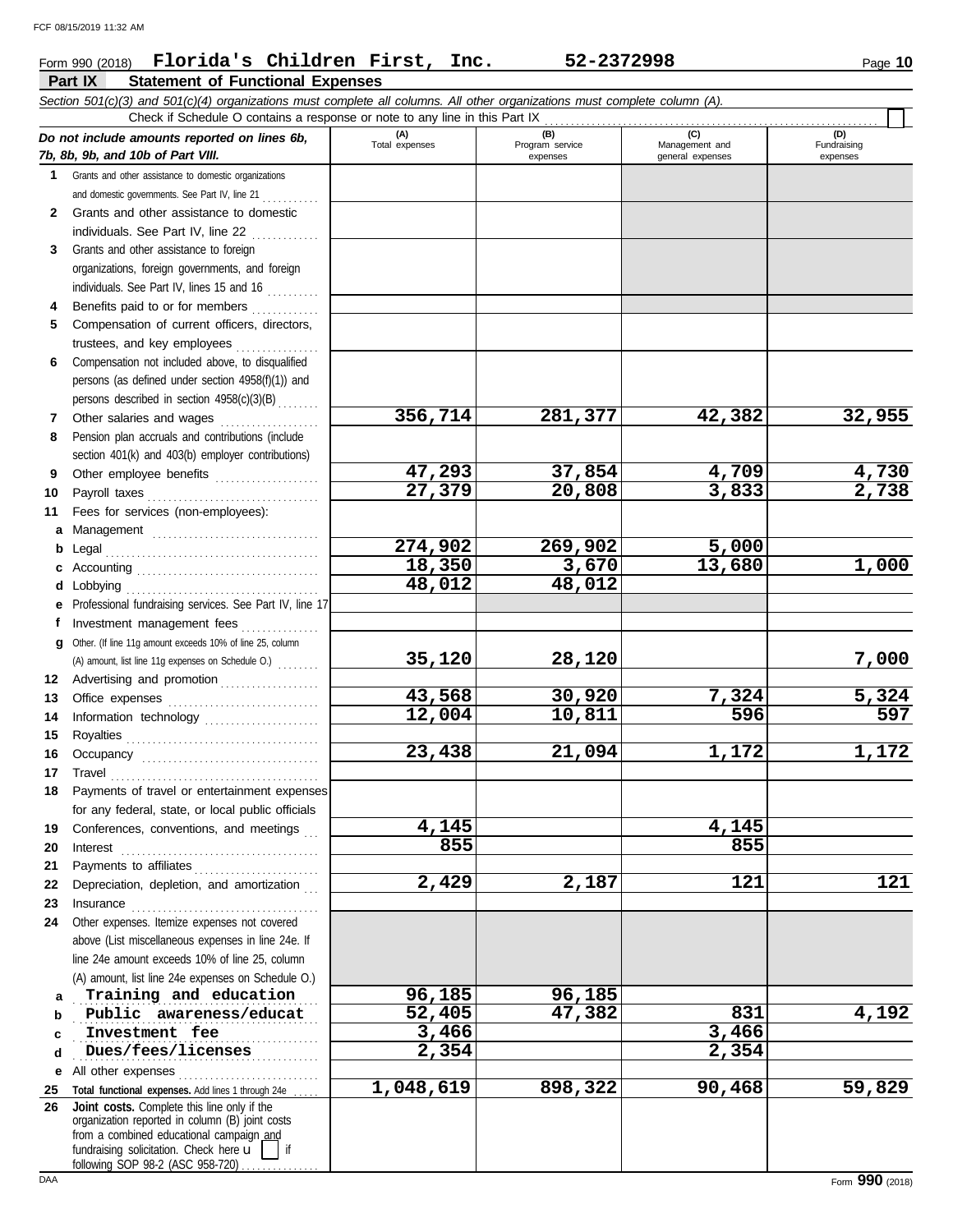### Form 990 (2018) Page **11 Florida's Children First, Inc. 52-2372998 Part X Balance Sheet**

 $\overline{\phantom{0}}$ 

|                     |    |                                                                                                                                                                                                                                     |         |           | (A)<br>Beginning of year |              | (B)<br>End of year |
|---------------------|----|-------------------------------------------------------------------------------------------------------------------------------------------------------------------------------------------------------------------------------------|---------|-----------|--------------------------|--------------|--------------------|
|                     | 1  | Cash-non-interest bearing                                                                                                                                                                                                           |         |           | 1,083                    | $\mathbf{1}$ | 1,015              |
|                     | 2  |                                                                                                                                                                                                                                     |         |           | 42,979                   | $\mathbf{2}$ | 80,444             |
|                     | 3  |                                                                                                                                                                                                                                     |         |           | 2,500                    | 3            | 400                |
|                     | 4  | Accounts receivable, net                                                                                                                                                                                                            |         |           |                          | 4            | 8,853              |
|                     | 5  | Loans and other receivables from current and former officers, directors,                                                                                                                                                            |         |           |                          |              |                    |
|                     |    | trustees, key employees, and highest compensated employees.                                                                                                                                                                         |         |           |                          |              |                    |
|                     |    | Complete Part II of Schedule L                                                                                                                                                                                                      |         |           |                          | 5            |                    |
|                     | 6  | Loans and other receivables from other disqualified persons (as defined under section                                                                                                                                               |         |           |                          |              |                    |
|                     |    | 4958(f)(1)), persons described in section 4958(c)(3)(B), and contributing employers and                                                                                                                                             |         |           |                          |              |                    |
|                     |    | sponsoring organizations of section 501(c)(9) voluntary employees' beneficiary                                                                                                                                                      |         |           |                          |              |                    |
|                     |    |                                                                                                                                                                                                                                     |         |           |                          | 6            |                    |
| Assets              | 7  |                                                                                                                                                                                                                                     |         |           |                          | 7            |                    |
|                     | 8  | Inventories for sale or use <i>communication</i> and the state of the state or use of the state of the state of the state of the state of the state of the state of the state of the state of the state of the state of the state o |         |           |                          | 8            |                    |
|                     | 9  |                                                                                                                                                                                                                                     |         |           | 29,930                   | 9            | 6,559              |
|                     |    | 10a Land, buildings, and equipment: cost or                                                                                                                                                                                         |         |           |                          |              |                    |
|                     |    |                                                                                                                                                                                                                                     |         | 14,343    |                          |              |                    |
|                     |    | $\frac{10b}{100}$<br><b>b</b> Less: accumulated depreciation                                                                                                                                                                        |         | 9,375     | 5,920                    | 10c          | 4,968              |
|                     | 11 |                                                                                                                                                                                                                                     |         |           | 348,729                  | 11           | 233,507            |
|                     | 12 |                                                                                                                                                                                                                                     |         |           |                          | 12           |                    |
|                     | 13 |                                                                                                                                                                                                                                     |         |           |                          | 13           |                    |
|                     | 14 | Intangible assets                                                                                                                                                                                                                   |         |           | 14                       |              |                    |
|                     | 15 |                                                                                                                                                                                                                                     |         | 1,821     | 15                       | 1,821        |                    |
|                     | 16 |                                                                                                                                                                                                                                     |         |           | 432,962                  | 16           | 337,567            |
|                     | 17 |                                                                                                                                                                                                                                     |         |           | 31,376                   | 17           | 32,358             |
|                     | 18 |                                                                                                                                                                                                                                     |         |           |                          | 18           |                    |
|                     | 19 |                                                                                                                                                                                                                                     |         |           | 24,630                   | 19           | 13,486             |
|                     | 20 |                                                                                                                                                                                                                                     |         |           |                          | 20           |                    |
|                     | 21 | Escrow or custodial account liability. Complete Part IV of Schedule D                                                                                                                                                               |         |           |                          | 21           |                    |
|                     | 22 | Loans and other payables to current and former officers, directors,                                                                                                                                                                 |         |           |                          |              |                    |
| Liabilities         |    | trustees, key employees, highest compensated employees, and                                                                                                                                                                         |         |           |                          |              |                    |
|                     |    | disqualified persons. Complete Part II of Schedule L                                                                                                                                                                                |         |           |                          | 22           |                    |
|                     | 23 |                                                                                                                                                                                                                                     |         |           |                          | 23           |                    |
|                     | 24 | Unsecured notes and loans payable to unrelated third parties                                                                                                                                                                        |         |           |                          | 24           |                    |
|                     | 25 | Other liabilities (including federal income tax, payables to related third                                                                                                                                                          |         |           |                          |              |                    |
|                     |    | parties, and other liabilities not included on lines 17-24). Complete Part X                                                                                                                                                        |         |           |                          |              |                    |
|                     |    |                                                                                                                                                                                                                                     |         |           | 5,962                    | 25           | 4,576              |
|                     | 26 |                                                                                                                                                                                                                                     |         |           | 61,968                   | 26           | 50,420             |
|                     |    | Organizations that follow SFAS 117 (ASC 958), check here u                                                                                                                                                                          |         | $ X $ and |                          |              |                    |
| <b>Balances</b>     |    | complete lines 27 through 29, and lines 33 and 34.                                                                                                                                                                                  |         |           |                          |              |                    |
|                     | 27 | Unrestricted net assets                                                                                                                                                                                                             |         |           | 177,578                  | 27           | 95,919             |
|                     | 28 | Temporarily restricted net assets                                                                                                                                                                                                   |         |           | 193,416                  | 28           | 191,228            |
| Fund                | 29 | Permanently restricted net assets                                                                                                                                                                                                   |         |           |                          | 29           |                    |
|                     |    | Organizations that do not follow SFAS 117 (ASC 958), check here u                                                                                                                                                                   |         | and       |                          |              |                    |
| $\overline{\sigma}$ |    | complete lines 30 through 34.                                                                                                                                                                                                       |         |           |                          |              |                    |
| Assets              | 30 | Capital stock or trust principal, or current funds                                                                                                                                                                                  |         | 30        |                          |              |                    |
|                     | 31 | Paid-in or capital surplus, or land, building, or equipment fund                                                                                                                                                                    |         |           |                          | 31           |                    |
| ğ                   | 32 | Retained earnings, endowment, accumulated income, or other funds                                                                                                                                                                    |         | 32        |                          |              |                    |
|                     | 33 | Total net assets or fund balances                                                                                                                                                                                                   |         |           | 370,994                  | 33           | 287,147            |
|                     | 34 |                                                                                                                                                                                                                                     | 432,962 | 34        | 337,567                  |              |                    |

Form **990** (2018)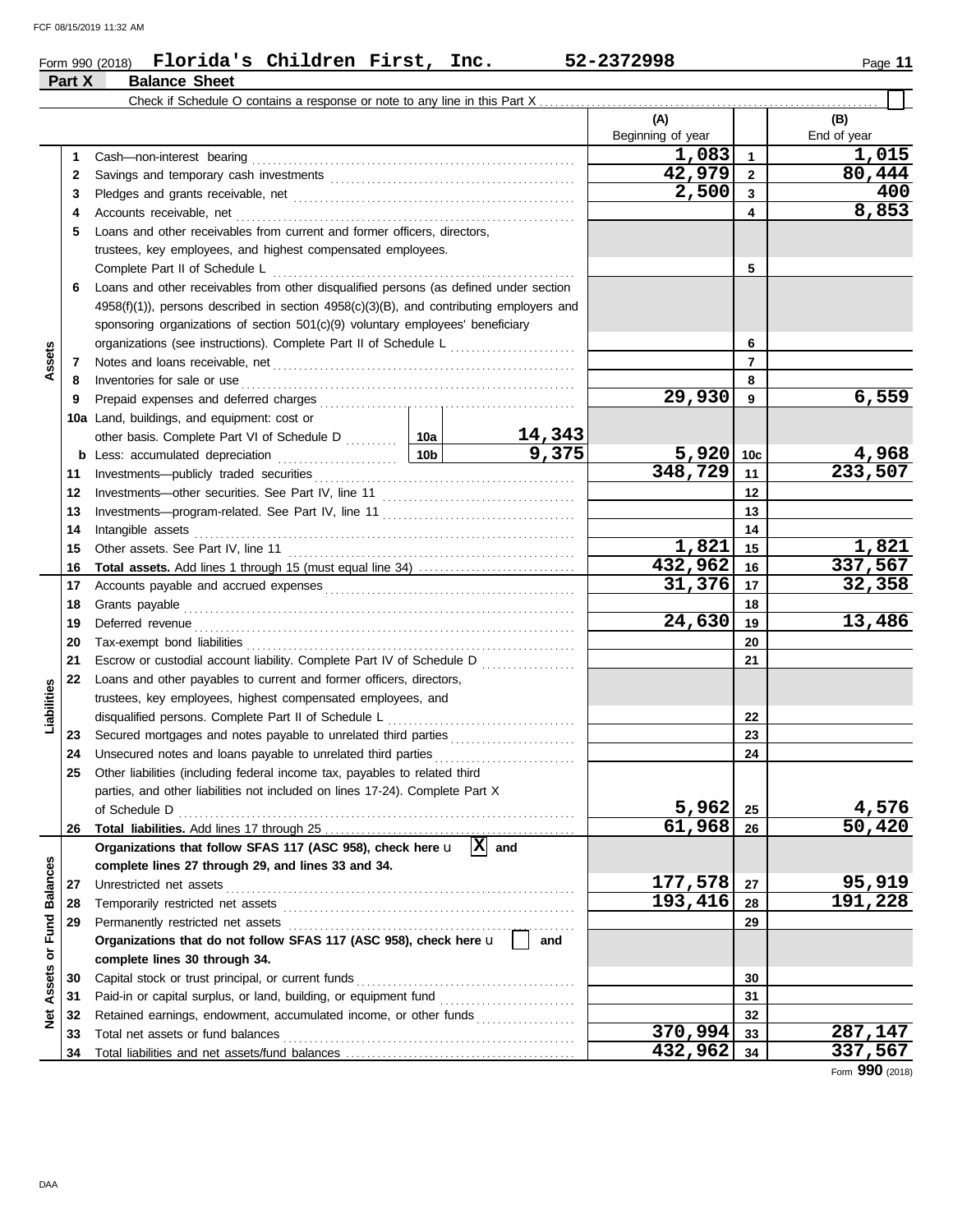FCF 08/15/2019 11:32 AM

|    | Form 990 (2018) $\blacksquare$ Florida's Children First, Inc.<br>52-2372998                                           |                         |                |             | Page 12 |
|----|-----------------------------------------------------------------------------------------------------------------------|-------------------------|----------------|-------------|---------|
|    | <b>Reconciliation of Net Assets</b><br>Part XI                                                                        |                         |                |             |         |
|    |                                                                                                                       |                         |                |             |         |
| 1  |                                                                                                                       | $\overline{1}$          |                | 984,767     |         |
| 2  |                                                                                                                       | $\overline{2}$          | 1,048,619      |             |         |
| 3  |                                                                                                                       | 3                       |                | $-63,852$   |         |
| 4  |                                                                                                                       | $\overline{\mathbf{4}}$ |                | 370,994     |         |
| 5  |                                                                                                                       | 5                       |                | $-19,995$   |         |
| 6  |                                                                                                                       | 6                       |                |             |         |
| 7  | Investment expenses <b>contract and the expenses contract and the expenses contract and the expenses</b>              | $\overline{7}$          |                |             |         |
| 8  |                                                                                                                       | 8                       |                |             |         |
| 9  |                                                                                                                       | 9                       |                |             |         |
| 10 | Net assets or fund balances at end of year. Combine lines 3 through 9 (must equal Part X, line                        |                         |                |             |         |
|    |                                                                                                                       | 10                      |                | 287,147     |         |
|    | <b>Financial Statements and Reporting</b><br>Part XII                                                                 |                         |                |             |         |
|    |                                                                                                                       |                         |                |             |         |
|    |                                                                                                                       |                         |                | <b>Yes</b>  | No      |
| 1  | $ \mathbf{X} $ Accrual<br>Accounting method used to prepare the Form 990:<br>Cash<br>Other                            |                         |                |             |         |
|    | If the organization changed its method of accounting from a prior year or checked "Other," explain in                 |                         |                |             |         |
|    | Schedule O.                                                                                                           |                         |                |             |         |
|    | 2a Were the organization's financial statements compiled or reviewed by an independent accountant?                    |                         | 2a             |             | x       |
|    | If "Yes," check a box below to indicate whether the financial statements for the year were compiled or                |                         |                |             |         |
|    | reviewed on a separate basis, consolidated basis, or both:                                                            |                         |                |             |         |
|    | Separate basis<br>  Consolidated basis     Both consolidated and separate basis                                       |                         |                |             |         |
|    | <b>b</b> Were the organization's financial statements audited by an independent accountant?                           |                         | 2b             | $\mathbf x$ |         |
|    | If "Yes," check a box below to indicate whether the financial statements for the year were audited on a               |                         |                |             |         |
|    | separate basis, consolidated basis, or both:                                                                          |                         |                |             |         |
|    | Ixl<br>Separate basis<br>Consolidated basis<br>  Both consolidated and separate basis                                 |                         |                |             |         |
|    | If "Yes" to line 2a or 2b, does the organization have a committee that assumes responsibility for oversight           |                         |                |             |         |
|    | of the audit, review, or compilation of its financial statements and selection of an independent accountant?          |                         | 2c             | x           |         |
|    | If the organization changed either its oversight process or selection process during the tax year, explain in         |                         |                |             |         |
|    | Schedule O.                                                                                                           |                         |                |             |         |
|    | 3a As a result of a federal award, was the organization required to undergo an audit or audits as set forth in        |                         |                |             |         |
|    | the Single Audit Act and OMB Circular A-133?                                                                          |                         | За             |             | x       |
|    | <b>b</b> If "Yes," did the organization undergo the required audit or audits? If the organization did not undergo the |                         |                |             |         |
|    | required audit or audits, explain why in Schedule O and describe any steps taken to undergo such audits.              |                         | 3 <sub>b</sub> |             |         |

Form **990** (2018)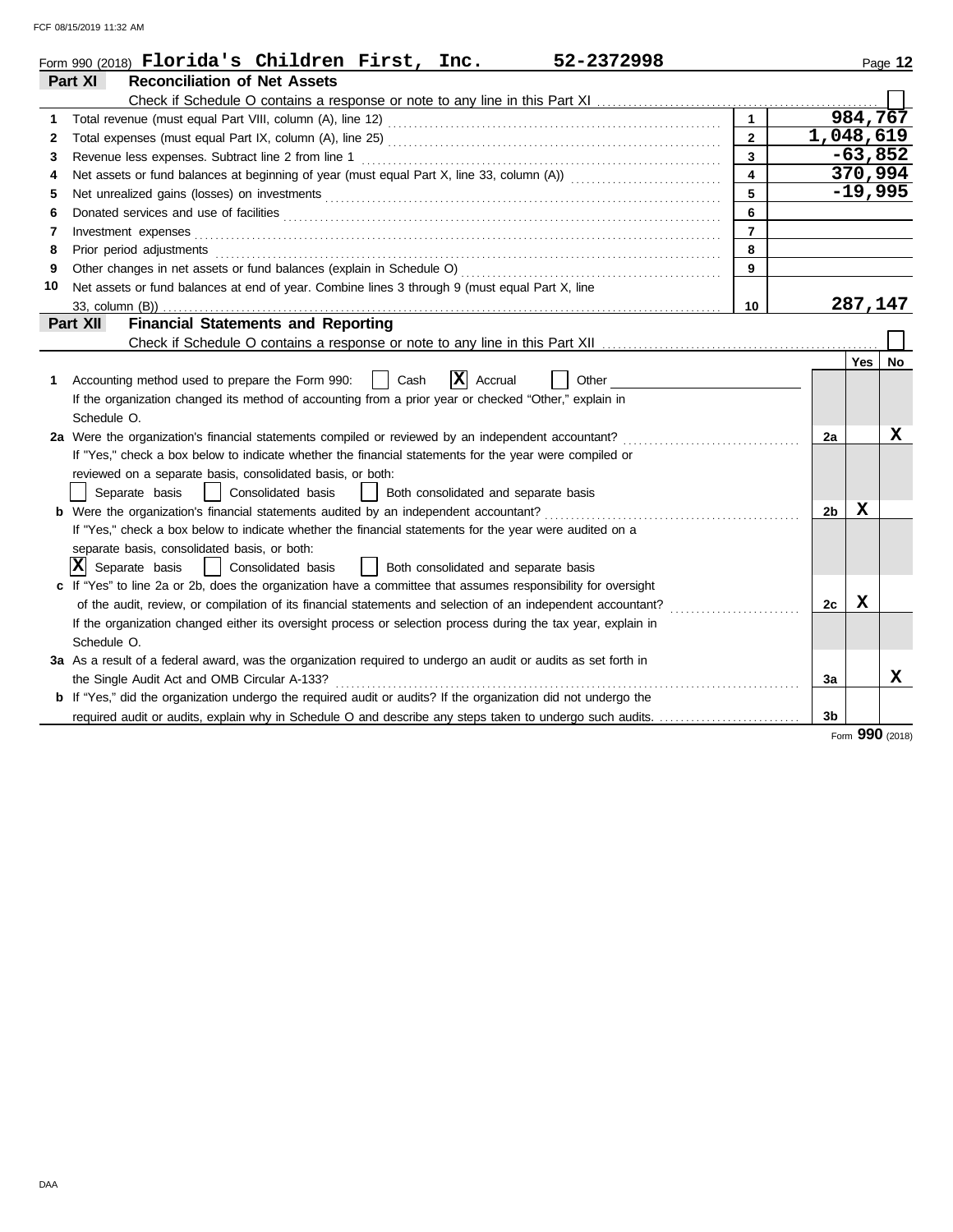| FCF 08/15/2019 11:32 AM<br>Form 990 (2018) Florida's Children First, Inc.<br>Part VII                                                                                                                                                                                                                                                                |                                                                |                                   |                       |         |                 |                                                                                                 |                                                  | 52-2372998<br>Section A. Officers, Directors, Trustees, Key Employees, and Highest Compensated Employees (continued) |                                                                    |                                                          | Page 8              |
|------------------------------------------------------------------------------------------------------------------------------------------------------------------------------------------------------------------------------------------------------------------------------------------------------------------------------------------------------|----------------------------------------------------------------|-----------------------------------|-----------------------|---------|-----------------|-------------------------------------------------------------------------------------------------|--------------------------------------------------|----------------------------------------------------------------------------------------------------------------------|--------------------------------------------------------------------|----------------------------------------------------------|---------------------|
| (A)<br>Name and title                                                                                                                                                                                                                                                                                                                                | (B)<br>Average<br>hours per<br>week<br>(list any               |                                   |                       |         | (C)<br>Position | (do not check more than one<br>box, unless person is both an<br>officer and a director/trustee) | (D)<br>Reportable<br>compensation<br>from<br>the |                                                                                                                      | (F)<br>Reportable<br>compensation from<br>related<br>organizations | (F)<br>Estimated<br>amount of<br>other<br>compensation   |                     |
|                                                                                                                                                                                                                                                                                                                                                      | hours for<br>related<br>organizations<br>below dotted<br>line) | Individual trustee<br>or director | Institutional trustee | Officer | Key employee    | Highest compensated<br>employee                                                                 | Former                                           | organization<br>(W-2/1099-MISC)                                                                                      | (W-2/1099-MISC)                                                    | from the<br>organization<br>and related<br>organizations |                     |
| Jennifer Voss<br>(20)                                                                                                                                                                                                                                                                                                                                |                                                                |                                   |                       |         |                 |                                                                                                 |                                                  |                                                                                                                      |                                                                    |                                                          |                     |
| Director                                                                                                                                                                                                                                                                                                                                             | 1.00<br>0.00                                                   | X                                 |                       |         |                 |                                                                                                 |                                                  | 0                                                                                                                    | 0                                                                  |                                                          | 0                   |
| Howard Talenfeld<br>(21)<br>.                                                                                                                                                                                                                                                                                                                        | 4.00                                                           |                                   |                       |         |                 |                                                                                                 |                                                  |                                                                                                                      |                                                                    |                                                          |                     |
| President<br>Janice LeClainche<br>(22)                                                                                                                                                                                                                                                                                                               | 0.00                                                           |                                   |                       | X       |                 |                                                                                                 |                                                  | 0                                                                                                                    | 0                                                                  |                                                          | $\mathbf 0$         |
| .<br>Secretary                                                                                                                                                                                                                                                                                                                                       | 1.00<br>0.00                                                   |                                   |                       | X       |                 |                                                                                                 |                                                  | 0                                                                                                                    | 0                                                                  |                                                          | $\mathbf 0$         |
| Wendy Cox<br>(23)                                                                                                                                                                                                                                                                                                                                    | 1.00                                                           |                                   |                       |         |                 |                                                                                                 |                                                  |                                                                                                                      |                                                                    |                                                          |                     |
| Vice President<br>Laura Reich<br>(24)                                                                                                                                                                                                                                                                                                                | 0.00                                                           |                                   |                       | X       |                 |                                                                                                 |                                                  | 0                                                                                                                    | 0                                                                  |                                                          | $\mathbf 0$         |
| Treasurer                                                                                                                                                                                                                                                                                                                                            | 1.00<br>0.00                                                   |                                   |                       | X       |                 |                                                                                                 |                                                  | 0                                                                                                                    | 0                                                                  |                                                          | $\mathbf 0$         |
| Christina Spudeas<br>(25)                                                                                                                                                                                                                                                                                                                            | 40.00                                                          |                                   |                       |         |                 |                                                                                                 |                                                  |                                                                                                                      |                                                                    |                                                          |                     |
| Executive Director                                                                                                                                                                                                                                                                                                                                   | 0.00                                                           |                                   |                       |         |                 | X                                                                                               |                                                  | 107,265                                                                                                              | 0                                                                  |                                                          | $\mathbf 0$         |
|                                                                                                                                                                                                                                                                                                                                                      |                                                                |                                   |                       |         |                 |                                                                                                 |                                                  |                                                                                                                      |                                                                    |                                                          |                     |
|                                                                                                                                                                                                                                                                                                                                                      |                                                                |                                   |                       |         |                 |                                                                                                 |                                                  |                                                                                                                      |                                                                    |                                                          |                     |
|                                                                                                                                                                                                                                                                                                                                                      |                                                                |                                   |                       |         |                 |                                                                                                 | u                                                | 107,265                                                                                                              |                                                                    |                                                          |                     |
| c Total from continuation sheets to Part VII, Section A                                                                                                                                                                                                                                                                                              |                                                                |                                   |                       |         |                 |                                                                                                 |                                                  |                                                                                                                      |                                                                    |                                                          |                     |
| Total number of individuals (including but not limited to those listed above) who received more than \$100,000 of<br>2                                                                                                                                                                                                                               |                                                                |                                   |                       |         |                 |                                                                                                 | u                                                |                                                                                                                      |                                                                    |                                                          |                     |
| reportable compensation from the organization $\mathbf u$                                                                                                                                                                                                                                                                                            |                                                                |                                   |                       |         |                 |                                                                                                 |                                                  |                                                                                                                      |                                                                    |                                                          | Yes<br>No           |
| Did the organization list any former officer, director, or trustee, key employee, or highest compensated<br>3                                                                                                                                                                                                                                        |                                                                |                                   |                       |         |                 |                                                                                                 |                                                  |                                                                                                                      |                                                                    | 3                                                        |                     |
| For any individual listed on line 1a, is the sum of reportable compensation and other compensation from the<br>4<br>organization and related organizations greater than \$150,000? If "Yes," complete Schedule J for such                                                                                                                            |                                                                |                                   |                       |         |                 |                                                                                                 |                                                  |                                                                                                                      |                                                                    |                                                          |                     |
| individual with a construction of the construction of the construction of the construction of the construction of the construction of the construction of the construction of the construction of the construction of the cons<br>Did any person listed on line 1a receive or accrue compensation from any unrelated organization or individual<br>5 |                                                                |                                   |                       |         |                 |                                                                                                 |                                                  |                                                                                                                      |                                                                    | 4                                                        |                     |
| for services rendered to the organization? If "Yes," complete Schedule J for such person<br>Section B. Independent Contractors                                                                                                                                                                                                                       |                                                                |                                   |                       |         |                 |                                                                                                 |                                                  |                                                                                                                      |                                                                    | 5                                                        |                     |
| Complete this table for your five highest compensated independent contractors that received more than \$100,000 of<br>1<br>compensation from the organization. Report compensation for the calendar year ending with or within the organization's tax year.                                                                                          |                                                                |                                   |                       |         |                 |                                                                                                 |                                                  |                                                                                                                      |                                                                    |                                                          |                     |
|                                                                                                                                                                                                                                                                                                                                                      | (A)<br>Name and business address                               |                                   |                       |         |                 |                                                                                                 |                                                  |                                                                                                                      | (B)<br>Description of services                                     |                                                          | (C)<br>Compensation |
|                                                                                                                                                                                                                                                                                                                                                      |                                                                |                                   |                       |         |                 |                                                                                                 |                                                  |                                                                                                                      |                                                                    |                                                          |                     |
|                                                                                                                                                                                                                                                                                                                                                      |                                                                |                                   |                       |         |                 |                                                                                                 |                                                  |                                                                                                                      |                                                                    |                                                          |                     |
|                                                                                                                                                                                                                                                                                                                                                      |                                                                |                                   |                       |         |                 |                                                                                                 |                                                  |                                                                                                                      |                                                                    |                                                          |                     |
|                                                                                                                                                                                                                                                                                                                                                      |                                                                |                                   |                       |         |                 |                                                                                                 |                                                  |                                                                                                                      |                                                                    |                                                          |                     |
|                                                                                                                                                                                                                                                                                                                                                      |                                                                |                                   |                       |         |                 |                                                                                                 |                                                  |                                                                                                                      |                                                                    |                                                          |                     |
| Total number of independent contractors (including but not limited to those listed above) who<br>2<br>received more than \$100,000 of compensation from the organization u                                                                                                                                                                           |                                                                |                                   |                       |         |                 |                                                                                                 |                                                  |                                                                                                                      |                                                                    |                                                          |                     |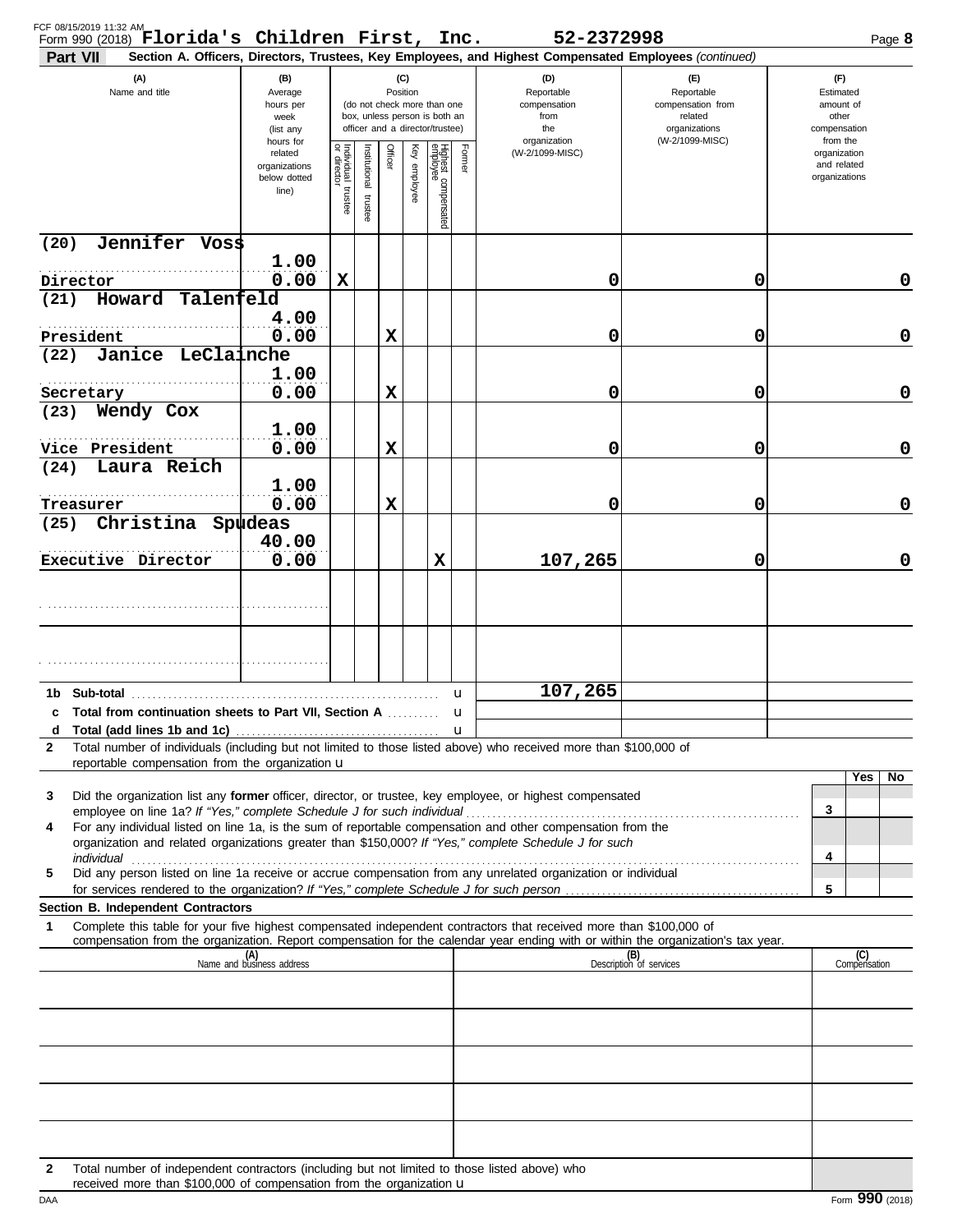FCF 08/15/2019 11:32 AM

| <b>SCHEDULE A</b>                     |                                                                                                                                               | <b>Public Charity Status and Public Support</b>                                                                                                                                                                                                                 |                          |                                        | OMB No. 1545-0047                    |  |  |  |  |
|---------------------------------------|-----------------------------------------------------------------------------------------------------------------------------------------------|-----------------------------------------------------------------------------------------------------------------------------------------------------------------------------------------------------------------------------------------------------------------|--------------------------|----------------------------------------|--------------------------------------|--|--|--|--|
| (Form 990 or 990-EZ)                  |                                                                                                                                               | Complete if the organization is a section 501(c)(3) organization or a section 4947(a)(1) nonexempt charitable trust.                                                                                                                                            |                          |                                        | 2018                                 |  |  |  |  |
| Department of the Treasury            |                                                                                                                                               | La Attach to Form 990 or Form 990-EZ.                                                                                                                                                                                                                           |                          |                                        | Open to Public                       |  |  |  |  |
| Internal Revenue Service              |                                                                                                                                               | <b>u</b> Go to www.irs.gov/Form990 for instructions and the latest information.                                                                                                                                                                                 |                          |                                        | <b>Inspection</b>                    |  |  |  |  |
| Name of the organization              |                                                                                                                                               |                                                                                                                                                                                                                                                                 |                          |                                        | Employer identification number       |  |  |  |  |
| Part I                                |                                                                                                                                               | Florida's Children First, Inc.<br>Reason for Public Charity Status (All organizations must complete this part.) See instructions.                                                                                                                               |                          | 52-2372998                             |                                      |  |  |  |  |
|                                       |                                                                                                                                               | The organization is not a private foundation because it is: (For lines 1 through 12, check only one box.)                                                                                                                                                       |                          |                                        |                                      |  |  |  |  |
| 1                                     |                                                                                                                                               | A church, convention of churches, or association of churches described in section 170(b)(1)(A)(i).                                                                                                                                                              |                          |                                        |                                      |  |  |  |  |
| $\mathbf 2$                           |                                                                                                                                               | A school described in section 170(b)(1)(A)(ii). (Attach Schedule E (Form 990 or 990-EZ).)                                                                                                                                                                       |                          |                                        |                                      |  |  |  |  |
| 3                                     |                                                                                                                                               | A hospital or a cooperative hospital service organization described in section 170(b)(1)(A)(iii).                                                                                                                                                               |                          |                                        |                                      |  |  |  |  |
| 4                                     |                                                                                                                                               | A medical research organization operated in conjunction with a hospital described in section 170(b)(1)(A)(iii). Enter the hospital's name,                                                                                                                      |                          |                                        |                                      |  |  |  |  |
| 5                                     | city, and state:<br>An organization operated for the benefit of a college or university owned or operated by a governmental unit described in |                                                                                                                                                                                                                                                                 |                          |                                        |                                      |  |  |  |  |
|                                       | section 170(b)(1)(A)(iv). (Complete Part II.)                                                                                                 |                                                                                                                                                                                                                                                                 |                          |                                        |                                      |  |  |  |  |
| 6                                     |                                                                                                                                               | A federal, state, or local government or governmental unit described in section 170(b)(1)(A)(v).                                                                                                                                                                |                          |                                        |                                      |  |  |  |  |
| X<br>7                                | described in section 170(b)(1)(A)(vi). (Complete Part II.)                                                                                    | An organization that normally receives a substantial part of its support from a governmental unit or from the general public                                                                                                                                    |                          |                                        |                                      |  |  |  |  |
| 8                                     |                                                                                                                                               | A community trust described in section 170(b)(1)(A)(vi). (Complete Part II.)                                                                                                                                                                                    |                          |                                        |                                      |  |  |  |  |
| 9<br>university:                      |                                                                                                                                               | An agricultural research organization described in section 170(b)(1)(A)(ix) operated in conjunction with a land-grant college<br>or university or a non-land-grant college of agriculture (see instructions). Enter the name, city, and state of the college or |                          |                                        |                                      |  |  |  |  |
| 10                                    |                                                                                                                                               | An organization that normally receives: (1) more than 33 1/3% of its support from contributions, membership fees, and gross                                                                                                                                     |                          |                                        |                                      |  |  |  |  |
|                                       |                                                                                                                                               | receipts from activities related to its exempt functions—subject to certain exceptions, and (2) no more than 33 1/3% of its                                                                                                                                     |                          |                                        |                                      |  |  |  |  |
|                                       |                                                                                                                                               | support from gross investment income and unrelated business taxable income (less section 511 tax) from businesses<br>acquired by the organization after June 30, 1975. See section 509(a)(2). (Complete Part III.)                                              |                          |                                        |                                      |  |  |  |  |
| 11                                    |                                                                                                                                               | An organization organized and operated exclusively to test for public safety. See section 509(a)(4).                                                                                                                                                            |                          |                                        |                                      |  |  |  |  |
| 12                                    |                                                                                                                                               | An organization organized and operated exclusively for the benefit of, to perform the functions of, or to carry out the purposes                                                                                                                                |                          |                                        |                                      |  |  |  |  |
|                                       |                                                                                                                                               | of one or more publicly supported organizations described in section 509(a)(1) or section 509(a)(2). See section 509(a)(3).<br>Check the box in lines 12a through 12d that describes the type of supporting organization and complete lines 12e, 12f, and 12g.  |                          |                                        |                                      |  |  |  |  |
| a                                     |                                                                                                                                               | Type I. A supporting organization operated, supervised, or controlled by its supported organization(s), typically by giving                                                                                                                                     |                          |                                        |                                      |  |  |  |  |
|                                       |                                                                                                                                               | the supported organization(s) the power to regularly appoint or elect a majority of the directors or trustees of the                                                                                                                                            |                          |                                        |                                      |  |  |  |  |
| b                                     |                                                                                                                                               | supporting organization. You must complete Part IV, Sections A and B.<br>Type II. A supporting organization supervised or controlled in connection with its supported organization(s), by having                                                                |                          |                                        |                                      |  |  |  |  |
|                                       |                                                                                                                                               | control or management of the supporting organization vested in the same persons that control or manage the supported                                                                                                                                            |                          |                                        |                                      |  |  |  |  |
|                                       | organization(s). You must complete Part IV, Sections A and C.                                                                                 |                                                                                                                                                                                                                                                                 |                          |                                        |                                      |  |  |  |  |
| c                                     |                                                                                                                                               | Type III functionally integrated. A supporting organization operated in connection with, and functionally integrated with,<br>its supported organization(s) (see instructions). You must complete Part IV, Sections A, D, and E.                                |                          |                                        |                                      |  |  |  |  |
| d                                     |                                                                                                                                               | Type III non-functionally integrated. A supporting organization operated in connection with its supported organization(s)                                                                                                                                       |                          |                                        |                                      |  |  |  |  |
|                                       |                                                                                                                                               | that is not functionally integrated. The organization generally must satisfy a distribution requirement and an attentiveness                                                                                                                                    |                          |                                        |                                      |  |  |  |  |
| е                                     |                                                                                                                                               | requirement (see instructions). You must complete Part IV, Sections A and D, and Part V.<br>Check this box if the organization received a written determination from the IRS that it is a Type I, Type II, Type III                                             |                          |                                        |                                      |  |  |  |  |
|                                       |                                                                                                                                               | functionally integrated, or Type III non-functionally integrated supporting organization.                                                                                                                                                                       |                          |                                        |                                      |  |  |  |  |
| f                                     | Enter the number of supported organizations                                                                                                   |                                                                                                                                                                                                                                                                 |                          |                                        |                                      |  |  |  |  |
| g                                     | Provide the following information about the supported organization(s).                                                                        |                                                                                                                                                                                                                                                                 | (iv) Is the organization |                                        |                                      |  |  |  |  |
| (i) Name of supported<br>organization | (ii) EIN                                                                                                                                      | (iii) Type of organization<br>(described on lines 1-10                                                                                                                                                                                                          | listed in your governing | (v) Amount of monetary<br>support (see | (vi) Amount of<br>other support (see |  |  |  |  |
|                                       |                                                                                                                                               | above (see instructions))                                                                                                                                                                                                                                       | document?                | instructions)                          | instructions)                        |  |  |  |  |
| (A)                                   |                                                                                                                                               |                                                                                                                                                                                                                                                                 | Yes<br>No                |                                        |                                      |  |  |  |  |
|                                       |                                                                                                                                               |                                                                                                                                                                                                                                                                 |                          |                                        |                                      |  |  |  |  |
| (B)                                   |                                                                                                                                               |                                                                                                                                                                                                                                                                 |                          |                                        |                                      |  |  |  |  |
| (C)                                   |                                                                                                                                               |                                                                                                                                                                                                                                                                 |                          |                                        |                                      |  |  |  |  |
| (D)                                   |                                                                                                                                               |                                                                                                                                                                                                                                                                 |                          |                                        |                                      |  |  |  |  |
| (E)                                   |                                                                                                                                               |                                                                                                                                                                                                                                                                 |                          |                                        |                                      |  |  |  |  |
|                                       |                                                                                                                                               |                                                                                                                                                                                                                                                                 |                          |                                        |                                      |  |  |  |  |
| Total                                 |                                                                                                                                               |                                                                                                                                                                                                                                                                 |                          |                                        |                                      |  |  |  |  |

**For Paperwork Reduction Act Notice, see the Instructions for Form 990 or 990-EZ.**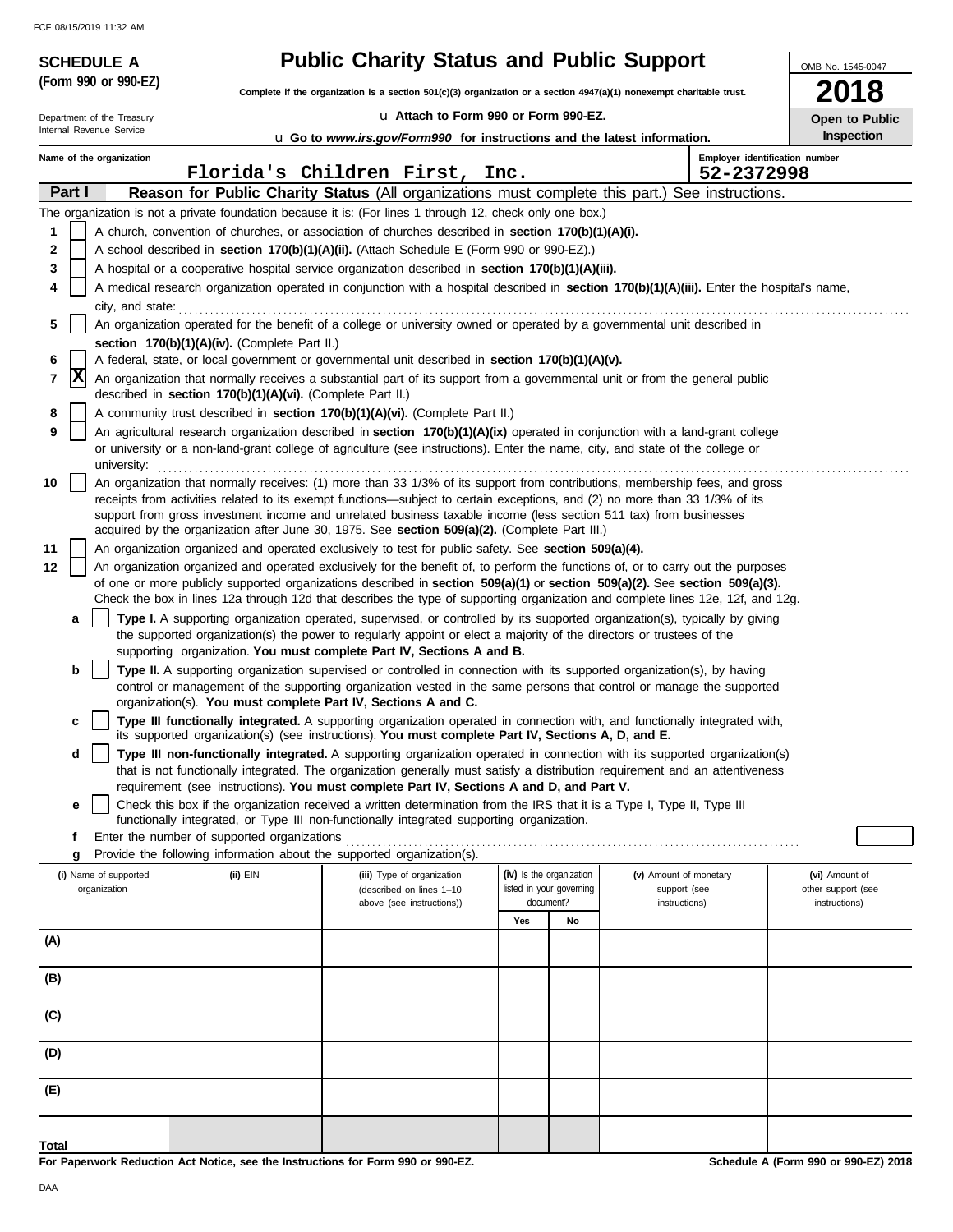### Schedule A (Form 990 or 990-EZ) 2018 Page **2 Florida's Children First, Inc. 52-2372998 Part II Support Schedule for Organizations Described in Sections 170(b)(1)(A)(iv) and 170(b)(1)(A)(vi)** (Complete only if you checked the box on line 5, 7, or 8 of Part I or if the organization failed to qualify under Part III. If the organization fails to qualify under the tests listed below, please complete Part III.) **Section A. Public Support Calendar year (or fiscal year beginning in) (f)** Total u **(a)** 2014 **(b)** 2015 **(c)** 2016 **(d)** 2017 **(e)** 2018 Gifts, grants, contributions, and **1** membership fees received. (Do not include any "unusual grants.") .......... **962,553 919,114 1,285,373 1,033,032 971,850 5,171,922 2** Tax revenues levied for the organization's benefit and either paid to or expended on its behalf ............ **3** The value of services or facilities furnished by a governmental unit to the organization without charge ............. **4 Total.** Add lines 1 through 3 **962,553 919,114 1,285,373 1,033,032 971,850 5,171,922 5** The portion of total contributions by each person (other than a governmental unit or publicly supported organization) included on line 1 that exceeds 2% of the amount shown on line 11, column (f)  $\ldots$ Public support. Subtract line 5 from line 4 ... **5,171,922 6 Section B. Total Support** Calendar year (or fiscal year beginning in)  $\bf{u}$  (a) 2014 | (b) 2015 | (c) 2016 | (d) 2017 | (e) 2018 | (f) Total u **(b)** 2015 **(c)** 2016 **(d)** 2017 **(e)** 2018 **(a)** 2014 **7** Amounts from line 4 . . . . . . . . . . . . . . . . . . . . . **962,553 919,114 1,285,373 1,033,032 971,850 5,171,922** Gross income from interest, dividends, **8** payments received on securities loans, rents, royalties, and income from **12,917 12,917** similar sources . . . . . . . . . . . . . . . . . . . . . . . . . . **9** Net income from unrelated business activities, whether or not the business is regularly carried on ................... **10** Other income. Do not include gain or loss from the sale of capital assets (Explain in Part VI.) . . . . . . . . . . . . . . . . . . . . . **11 Total support.** Add lines 7 through 10 **5,184,839 12 12 16,225** Gross receipts from related activities, etc. (see instructions) . . . . . . . . . . . . . . . . . . . . . . . . . . . . . . . . . . . . . . . . . . . . . . . . . . . . . . . . . . . . . . . . . . . . . **13** First five years. If the Form 990 is for the organization's first, second, third, fourth, or fifth tax year as a section 501(c)(3) organization, check this box and stop here  $\blacktriangleright$ **Section C. Computation of Public Support Percentage 14 14** Public support percentage for 2018 (line 6, column (f) divided by line 11, column (f)) . . . . . . . . . . . . . . . . . . . . . . . . . . . . . . . . . . . . . . . . . . . . **% 99.75 15** Public support percentage from 2017 Schedule A, Part II, line 14 . . . . . . . . . . . . . . . . . . . . . . . . . . . . . . . . . . . . . . . . . . . . . . . . . . . . . . . . . . . . . . . . **15 % 100.00 16a 33 1/3% support test—2018.** If the organization did not check the box on line 13, and line 14 is 33 1/3% or more, check this box and **stop here.** The organization qualifies as a publicly supported organization . . . . . . . . . . . . . . . . . . . . . . . . . . . . . . . . . . . . . . . . . . . . . . . . . . . . . . . . . . . . . . . . . **X b 33 1/3% support test—2017.** If the organization did not check a box on line 13 or 16a, and line 15 is 33 1/3% or more, check this box and **stop here.** The organization qualifies as a publicly supported organization . . . . . . . . . . . . . . . . . . . . . . . . . . . . . . . . . . . . . . . . . . . . . . . . . . . . . . . . . . . . **17a 10%-facts-and-circumstances test—2018.** If the organization did not check a box on line 13, 16a, or 16b, and line 14 is 10% or more, and if the organization meets the "facts-and-circumstances" test, check this box and **stop here.** Explain in Part VI how the organization meets the "facts-and-circumstances" test. The organization qualifies as a publicly supported organization . . . . . . . . . . . . . . . . . . . . . . . . . . . . . . . . . . . . . . . . . . . . . . . . . . . . . . . . . . . . . . . . . . . . . . . . . . . . . . . . . . . . . . . . . . . . . . . . . . . . . . . . . . . . . . . . . . . . . . . . . . . . . . . . . . . . . . . . . . . **b 10%-facts-and-circumstances test—2017.** If the organization did not check a box on line 13, 16a, 16b, or 17a, and line 15 is 10% or more, and if the organization meets the "facts-and-circumstances" test, check this box and **stop here.**

**18 Private foundation.** If the organization did not check a box on line 13, 16a, 16b, 17a, or 17b, check this box and see supported organization . . . . . . . . . . . . . . . . . . . . . . . . . . . . . . . . . . . . . . . . . . . . . . . . . . . . . . . . . . . . . . . . . . . . . . . . . . . . . . . . . . . . . . . . . . . . . . . . . . . . . . . . . . . . . . . . . . . . . . . . . . . . . . . . instructions<br>
<sub>contr</sub>ettions<br>
and the contract of the contract of the contract of the contract of the contract of the contract of the contract of the contract of the contract of the contract of the contract of the contract

Explain in Part VI how the organization meets the "facts-and-circumstances" test. The organization qualifies as a publicly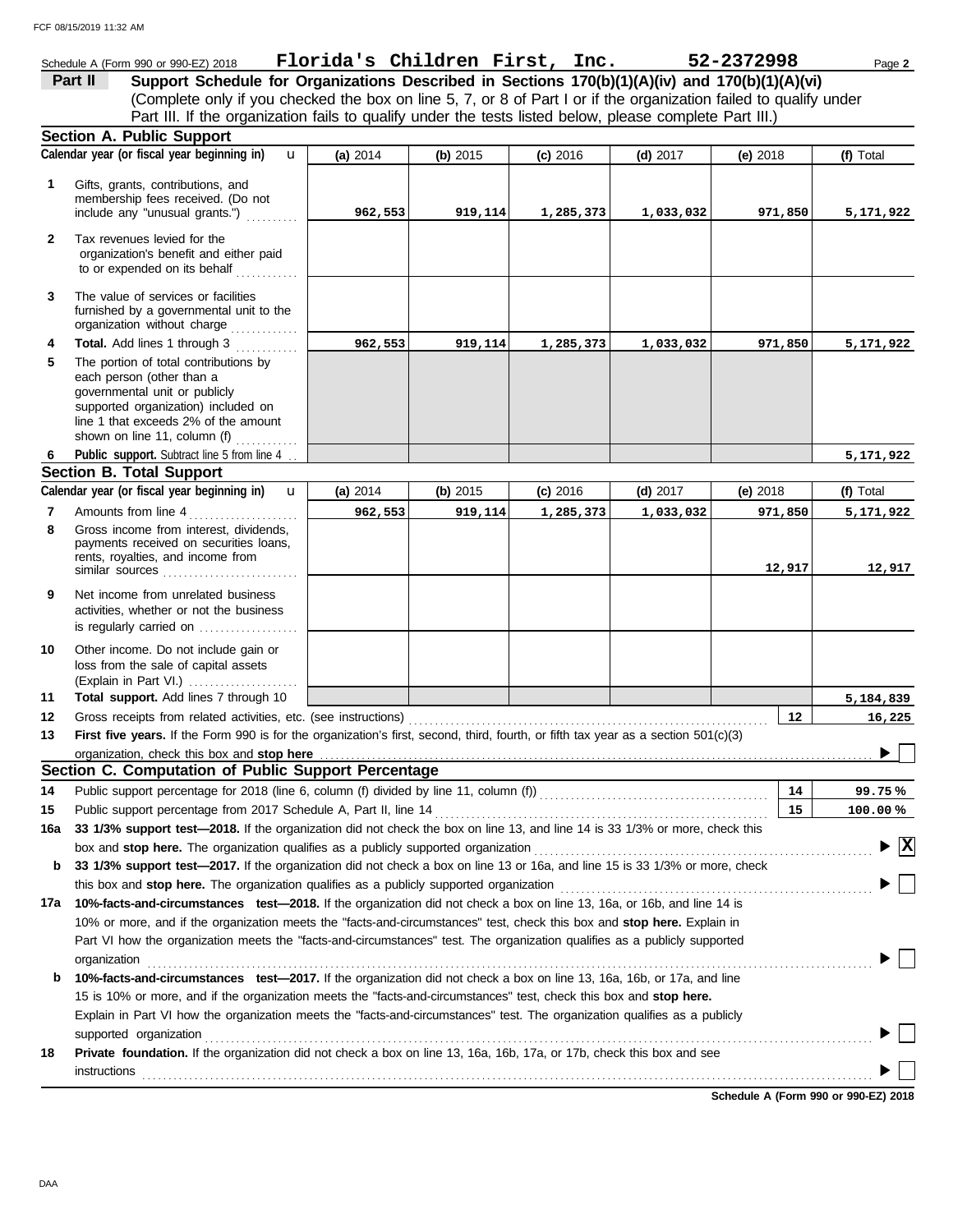### Schedule A (Form 990 or 990-EZ) 2018 Page **3 Florida's Children First, Inc. 52-2372998 Part III Support Schedule for Organizations Described in Section 509(a)(2)** (Complete only if you checked the box on line 10 of Part I or if the organization failed to qualify under Part II. If the organization fails to qualify under the tests listed below, please complete Part II.) **Section A. Public Support Calendar year (or fiscal year beginning in)**  u **(a)** 2014 **(b)** 2015 **(c)** 2016 **(d)** 2017 **(e)** 2018 **(f)** Total Gifts, grants, contributions, and membership **1** fees received. (Do not include any "unusual grants.") . . . **2** Gross receipts from admissions, merchandise sold or services performed, or facilities furnished in any activity that is related to the organization's tax-exempt purpose .......... **3** Gross receipts from activities that are not an unrelated trade or business under section 513 **4** Tax revenues levied for the organization's benefit and either paid to or expended on its behalf when  $\cdots$ **5** The value of services or facilities furnished by a governmental unit to the organization without charge .............. **Total.** Add lines 1 through 5 **6 7a** Amounts included on lines 1, 2, and 3 received from disqualified persons **b** Amounts included on lines 2 and 3 received from other than disqualified persons that exceed the greater of \$5,000 or 1% of the amount on line 13 for the year  $\ldots$ **c** Add lines 7a and 7b . . . . . . . . . . . . . . . . . . . . . **8 Public support.** (Subtract line 7c from line 6.) . . . . . . . . . . . . . . . . . . . . . . . . . . . . . . . . . . . **Section B. Total Support** Calendar year (or fiscal year beginning in) **u (a)** 2014 **(b)** 2015 **(c)** 2016 **(d)** 2017 **(e)** 2018 **(f)** Total Amounts from line 6 . . . . . . . . . . . . . . . . . . . . . **9 10a** Gross income from interest, dividends, payments received on securities loans, rents, royalties, and income from similar sources . . . **b** Unrelated business taxable income (less section 511 taxes) from businesses acquired after June 30, 1975 **c** Add lines 10a and 10b . . . . . . . . . . . . . . . . . . **11** Net income from unrelated business activities not included in line 10b, whether or not the business is regularly carried on . . . . **12** Other income. Do not include gain or loss from the sale of capital assets (Explain in Part VI.) . . . . . . . . . . . . . . . . . . . . . **13 Total support.** (Add lines 9, 10c, 11, and 12.) . . . . . . . . . . . . . . . . . . . . . . . . . . . . . . . . . **14 First five years.** If the Form 990 is for the organization's first, second, third, fourth, or fifth tax year as a section 501(c)(3) organization, check this box and stop here **Section C. Computation of Public Support Percentage**  $\frac{1}{2}$ **15 15** Public support percentage for 2018 (line 8, column (f), divided by line 13, column (f))  $\ldots$ **16** Public support percentage from 2017 Schedule A, Part III, line 15 . . . . . . . . . . . . . . . . . . . . . . . . . . . . . . . . . . . . . . . . . . . . . . . . . . . . . . . . . . . . . . . **16** % **Section D. Computation of Investment Income Percentage 17 17** % Investment income percentage for **2018** (line 10c, column (f), divided by line 13, column (f)) . . . . . . . . . . . . . . . . . . . . . . . . . . . . . . . . . . . Investment income percentage from **2017** Schedule A, Part III, line 17 . . . . . . . . . . . . . . . . . . . . . . . . . . . . . . . . . . . . . . . . . . . . . . . . . . . . . . . . . . **18** % **18 19a 33 1/3% support tests—2018.** If the organization did not check the box on line 14, and line 15 is more than 33 1/3%, and line 17 is not more than 33 1/3%, check this box and **stop here.** The organization qualifies as a publicly supported organization . . . . . . . . . . . . . . . . . . . . . ▶

**b 33 1/3% support tests—2017.** If the organization did not check a box on line 14 or line 19a, and line 16 is more than 33 1/3%, and line 18 is not more than 33 1/3%, check this box and **stop here.** The organization qualifies as a publicly supported organization . . . . . . . . . . . . . . . . . **20 Private foundation.** If the organization did not check a box on line 14, 19a, or 19b, check this box and see instructions . . . . . . . . . . . . . . . . . . . . . . . . .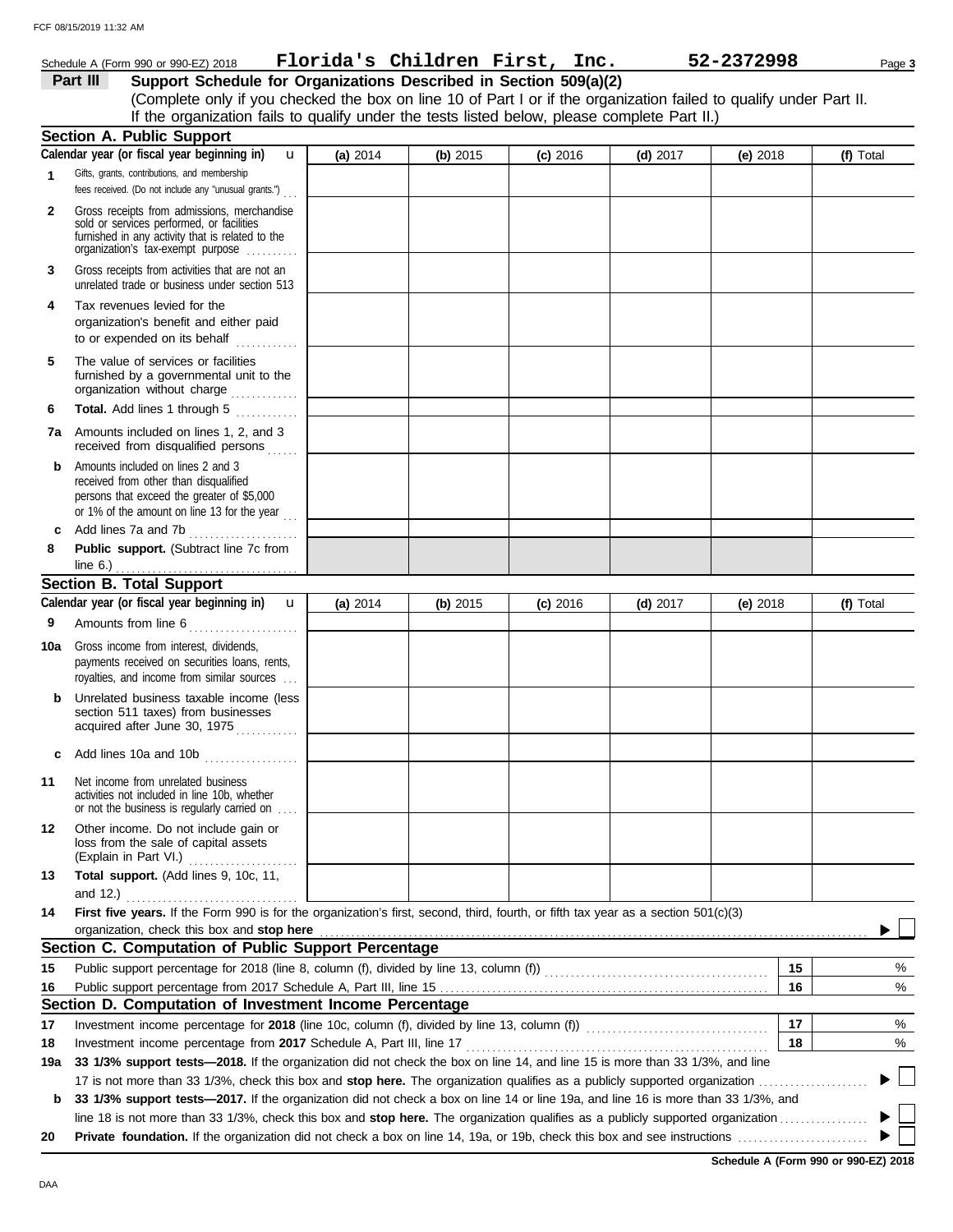|     | Florida's Children First, Inc.<br>Schedule A (Form 990 or 990-EZ) 2018                                                   | 52-2372998                           |     | Page 4 |
|-----|--------------------------------------------------------------------------------------------------------------------------|--------------------------------------|-----|--------|
|     | Part IV<br><b>Supporting Organizations</b>                                                                               |                                      |     |        |
|     | (Complete only if you checked a box in line 12 on Part I. If you checked 12a of Part I, complete Sections A              |                                      |     |        |
|     | and B. If you checked 12b of Part I, complete Sections A and C. If you checked 12c of Part I, complete                   |                                      |     |        |
|     | Sections A, D, and E. If you checked 12d of Part I, complete Sections A and D, and complete Part V.)                     |                                      |     |        |
|     | Section A. All Supporting Organizations                                                                                  |                                      |     |        |
|     |                                                                                                                          |                                      | Yes | No     |
| 1   | Are all of the organization's supported organizations listed by name in the organization's governing                     |                                      |     |        |
|     | documents? If "No," describe in Part VI how the supported organizations are designated. If designated by                 |                                      |     |        |
|     | class or purpose, describe the designation. If historic and continuing relationship, explain.                            | 1                                    |     |        |
| 2   | Did the organization have any supported organization that does not have an IRS determination of status                   |                                      |     |        |
|     | under section 509(a)(1) or (2)? If "Yes," explain in Part VI how the organization determined that the supported          |                                      |     |        |
|     | organization was described in section 509(a)(1) or (2).                                                                  | $\mathbf{2}$                         |     |        |
| За  | Did the organization have a supported organization described in section $501(c)(4)$ , (5), or (6)? If "Yes," answer      |                                      |     |        |
|     | $(b)$ and $(c)$ below.                                                                                                   | За                                   |     |        |
| b   | Did the organization confirm that each supported organization qualified under section $501(c)(4)$ , $(5)$ , or $(6)$ and |                                      |     |        |
|     | satisfied the public support tests under section 509(a)(2)? If "Yes," describe in Part VI when and how the               |                                      |     |        |
|     | organization made the determination.                                                                                     | 3b                                   |     |        |
| c   | Did the organization ensure that all support to such organizations was used exclusively for section $170(c)(2)(B)$       |                                      |     |        |
|     | purposes? If "Yes," explain in Part VI what controls the organization put in place to ensure such use.                   | 3c                                   |     |        |
| 4a  | Was any supported organization not organized in the United States ("foreign supported organization")? If                 |                                      |     |        |
|     | "Yes," and if you checked 12a or 12b in Part I, answer (b) and (c) below.                                                | 4a                                   |     |        |
| b   | Did the organization have ultimate control and discretion in deciding whether to make grants to the foreign              |                                      |     |        |
|     | supported organization? If "Yes," describe in Part VI how the organization had such control and discretion               |                                      |     |        |
|     | despite being controlled or supervised by or in connection with its supported organizations.                             | 4b                                   |     |        |
| c   | Did the organization support any foreign supported organization that does not have an IRS determination                  |                                      |     |        |
|     | under sections $501(c)(3)$ and $509(a)(1)$ or (2)? If "Yes," explain in Part VI what controls the organization used      |                                      |     |        |
|     | to ensure that all support to the foreign supported organization was used exclusively for section $170(c)(2)(B)$         |                                      |     |        |
|     | purposes.                                                                                                                | 4c                                   |     |        |
| 5a  | Did the organization add, substitute, or remove any supported organizations during the tax year? If "Yes,"               |                                      |     |        |
|     | answer (b) and (c) below (if applicable). Also, provide detail in Part VI, including (i) the names and EIN               |                                      |     |        |
|     | numbers of the supported organizations added, substituted, or removed; (ii) the reasons for each such action;            |                                      |     |        |
|     | (iii) the authority under the organization's organizing document authorizing such action; and (iv) how the action        |                                      |     |        |
|     | was accomplished (such as by amendment to the organizing document).                                                      | 5а                                   |     |        |
| b   | Type I or Type II only. Was any added or substituted supported organization part of a class already                      |                                      |     |        |
|     | designated in the organization's organizing document?                                                                    | 5b                                   |     |        |
| с   | Substitutions only. Was the substitution the result of an event beyond the organization's control?                       | 5c                                   |     |        |
| 6   | Did the organization provide support (whether in the form of grants or the provision of services or facilities) to       |                                      |     |        |
|     | anyone other than (i) its supported organizations, (ii) individuals that are part of the charitable class benefited      |                                      |     |        |
|     | by one or more of its supported organizations, or (iii) other supporting organizations that also support or              |                                      |     |        |
|     | benefit one or more of the filing organization's supported organizations? If "Yes," provide detail in Part VI.           | 6                                    |     |        |
| 7   | Did the organization provide a grant, loan, compensation, or other similar payment to a substantial contributor          |                                      |     |        |
|     |                                                                                                                          |                                      |     |        |
|     | (as defined in section 4958(c)(3)(C)), a family member of a substantial contributor, or a 35% controlled entity          |                                      |     |        |
|     | with regard to a substantial contributor? If "Yes," complete Part I of Schedule L (Form 990 or 990-EZ).                  | 7                                    |     |        |
| 8   | Did the organization make a loan to a disqualified person (as defined in section 4958) not described in line 7?          |                                      |     |        |
|     | If "Yes," complete Part I of Schedule L (Form 990 or 990-EZ).                                                            | 8                                    |     |        |
| 9а  | Was the organization controlled directly or indirectly at any time during the tax year by one or more                    |                                      |     |        |
|     | disqualified persons as defined in section 4946 (other than foundation managers and organizations described              |                                      |     |        |
|     | in section $509(a)(1)$ or $(2)$ ? If "Yes," provide detail in Part VI.                                                   | 9а                                   |     |        |
| b   | Did one or more disqualified persons (as defined in line 9a) hold a controlling interest in any entity in which          |                                      |     |        |
|     | the supporting organization had an interest? If "Yes," provide detail in Part VI.                                        | 9b                                   |     |        |
| c   | Did a disqualified person (as defined in line 9a) have an ownership interest in, or derive any personal benefit          |                                      |     |        |
|     | from, assets in which the supporting organization also had an interest? If "Yes," provide detail in Part VI.             | 9с                                   |     |        |
| 10a | Was the organization subject to the excess business holdings rules of section 4943 because of section                    |                                      |     |        |
|     | 4943(f) (regarding certain Type II supporting organizations, and all Type III non-functionally integrated                |                                      |     |        |
|     | supporting organizations)? If "Yes," answer 10b below.                                                                   | 10a                                  |     |        |
| b   | Did the organization have any excess business holdings in the tax year? (Use Schedule C, Form 4720, to                   |                                      |     |        |
|     | determine whether the organization had excess business holdings.)                                                        | 10b                                  |     |        |
|     |                                                                                                                          | Schedule A (Form 990 or 990-EZ) 2018 |     |        |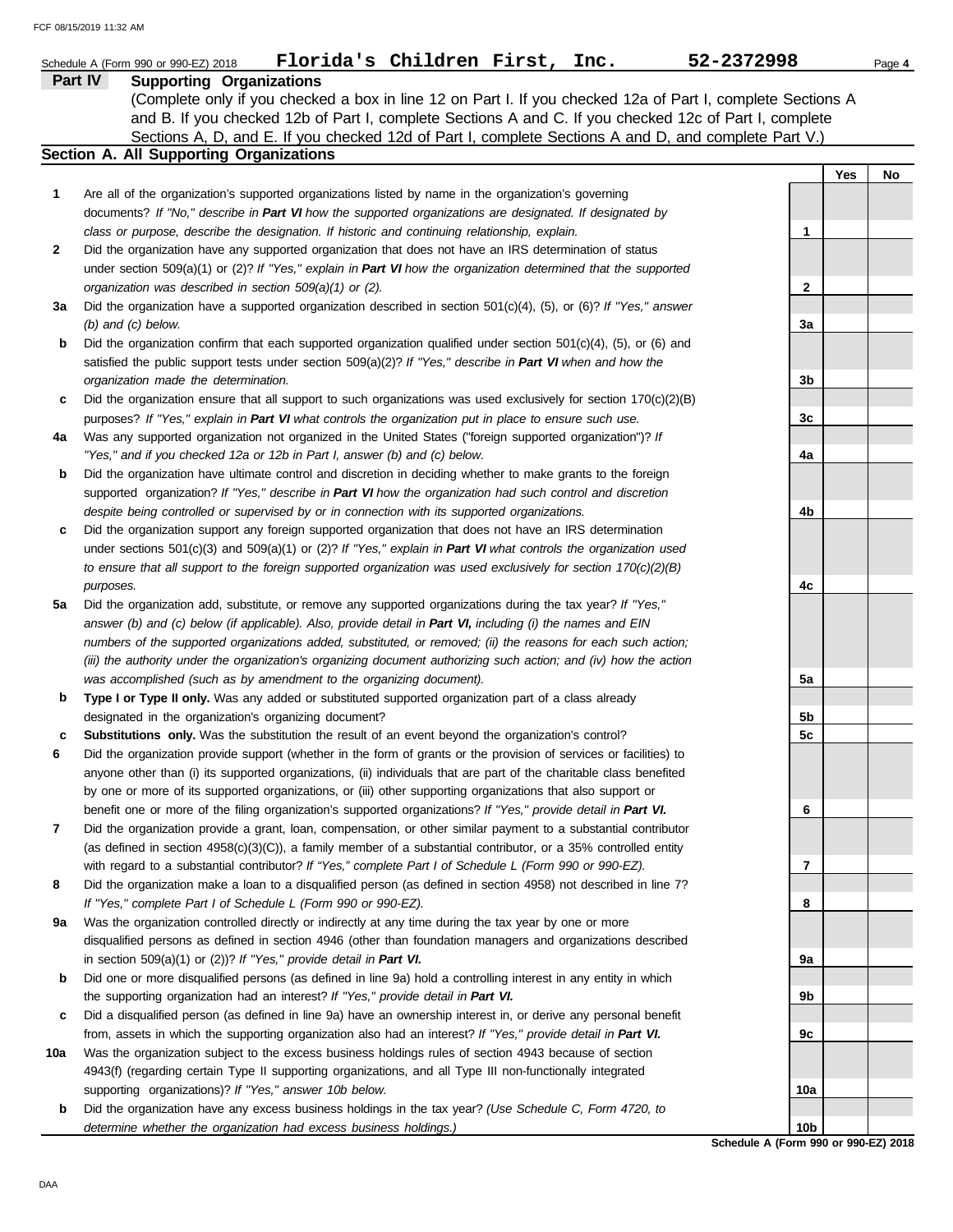FCF 08/15/2019 11:32 AM

|    | Florida's Children First, Inc.<br>52-2372998<br>Schedule A (Form 990 or 990-EZ) 2018<br>Part IV<br><b>Supporting Organizations (continued)</b> |                 |     | Page 5 |
|----|------------------------------------------------------------------------------------------------------------------------------------------------|-----------------|-----|--------|
|    |                                                                                                                                                |                 | Yes | No     |
| 11 | Has the organization accepted a gift or contribution from any of the following persons?                                                        |                 |     |        |
|    | a A person who directly or indirectly controls, either alone or together with persons described in (b) and (c)                                 |                 |     |        |
|    | below, the governing body of a supported organization?                                                                                         | 11a             |     |        |
|    | <b>b</b> A family member of a person described in (a) above?                                                                                   | 11 <sub>b</sub> |     |        |
|    | c A 35% controlled entity of a person described in (a) or (b) above? If "Yes" to a, b, or c, provide detail in Part VI.                        | 11c             |     |        |
|    | <b>Section B. Type I Supporting Organizations</b>                                                                                              |                 |     |        |
|    |                                                                                                                                                |                 | Yes | No     |
| 1  | Did the directors, trustees, or membership of one or more supported organizations have the power to                                            |                 |     |        |
|    | regularly appoint or elect at least a majority of the organization's directors or trustees at all times during the                             |                 |     |        |
|    | tax year? If "No," describe in Part VI how the supported organization(s) effectively operated, supervised, or                                  |                 |     |        |
|    | controlled the organization's activities. If the organization had more than one supported organization,                                        |                 |     |        |
|    | describe how the powers to appoint and/or remove directors or trustees were allocated among the supported                                      |                 |     |        |
|    | organizations and what conditions or restrictions, if any, applied to such powers during the tax year.                                         | 1               |     |        |
| 2  | Did the organization operate for the benefit of any supported organization other than the supported                                            |                 |     |        |
|    | organization(s) that operated, supervised, or controlled the supporting organization? If "Yes," explain in Part                                |                 |     |        |
|    | VI how providing such benefit carried out the purposes of the supported organization(s) that operated,                                         |                 |     |        |
|    | supervised, or controlled the supporting organization.                                                                                         | $\mathbf{2}$    |     |        |
|    | Section C. Type II Supporting Organizations                                                                                                    |                 |     |        |
|    |                                                                                                                                                |                 | Yes | No     |
| 1  | Were a majority of the organization's directors or trustees during the tax year also a majority of the directors                               |                 |     |        |
|    | or trustees of each of the organization's supported organization(s)? If "No," describe in Part VI how control                                  |                 |     |        |
|    | or management of the supporting organization was vested in the same persons that controlled or managed                                         |                 |     |        |
|    | the supported organization(s).                                                                                                                 | 1               |     |        |
|    | Section D. All Type III Supporting Organizations                                                                                               |                 |     |        |
|    |                                                                                                                                                |                 | Yes | No     |
| 1  | Did the organization provide to each of its supported organizations, by the last day of the fifth month of the                                 |                 |     |        |
|    | organization's tax year, (i) a written notice describing the type and amount of support provided during the prior tax                          |                 |     |        |
|    | year, (ii) a copy of the Form 990 that was most recently filed as of the date of notification, and (iii) copies of the                         |                 |     |        |
|    | organization's governing documents in effect on the date of notification, to the extent not previously provided?                               | 1               |     |        |
| 2  | Were any of the organization's officers, directors, or trustees either (i) appointed or elected by the supported                               |                 |     |        |
|    | organization(s) or (ii) serving on the governing body of a supported organization? If "No," explain in Part VI how                             |                 |     |        |
|    | the organization maintained a close and continuous working relationship with the supported organization(s).                                    | 2               |     |        |
| 3  | By reason of the relationship described in (2), did the organization's supported organizations have a                                          |                 |     |        |
|    | significant voice in the organization's investment policies and in directing the use of the organization's                                     |                 |     |        |
|    | income or assets at all times during the tax year? If "Yes," describe in Part VI the role the organization's                                   |                 |     |        |
|    | supported organizations played in this regard.                                                                                                 | 3               |     |        |
|    | Section E. Type III Functionally-Integrated Supporting Organizations                                                                           |                 |     |        |
| 1  | Check the box next to the method that the organization used to satisfy the Integral Part Test during the year (see instructions).              |                 |     |        |
| а  | The organization satisfied the Activities Test. Complete line 2 below.                                                                         |                 |     |        |
| b  | The organization is the parent of each of its supported organizations. Complete line 3 below.                                                  |                 |     |        |
| c  | The organization supported a governmental entity. Describe in Part VI how you supported a government entity (see instructions).                |                 |     |        |
|    |                                                                                                                                                |                 |     |        |
| 2  | Activities Test. Answer (a) and (b) below.                                                                                                     |                 | Yes | No     |
| а  | Did substantially all of the organization's activities during the tax year directly further the exempt purposes of                             |                 |     |        |
|    | the supported organization(s) to which the organization was responsive? If "Yes," then in Part VI identify                                     |                 |     |        |
|    | those supported organizations and explain how these activities directly furthered their exempt purposes,                                       |                 |     |        |
|    | how the organization was responsive to those supported organizations, and how the organization determined                                      |                 |     |        |
|    | that these activities constituted substantially all of its activities.                                                                         | 2a              |     |        |
| b  | Did the activities described in (a) constitute activities that, but for the organization's involvement, one or more                            |                 |     |        |
|    | of the organization's supported organization(s) would have been engaged in? If "Yes," explain in Part VI the                                   |                 |     |        |
|    | reasons for the organization's position that its supported organization(s) would have engaged in these                                         |                 |     |        |
|    | activities but for the organization's involvement.                                                                                             | 2b              |     |        |
| 3  | Parent of Supported Organizations. Answer (a) and (b) below.                                                                                   |                 |     |        |
| а  | Did the organization have the power to regularly appoint or elect a majority of the officers, directors, or                                    |                 |     |        |
|    | trustees of each of the supported organizations? Provide details in Part VI.                                                                   | 3a              |     |        |

**b** Did the organization exercise a substantial degree of direction over the policies, programs, and activities of each

of its supported organizations? *If "Yes," describe in Part VI the role played by the organization in this regard.*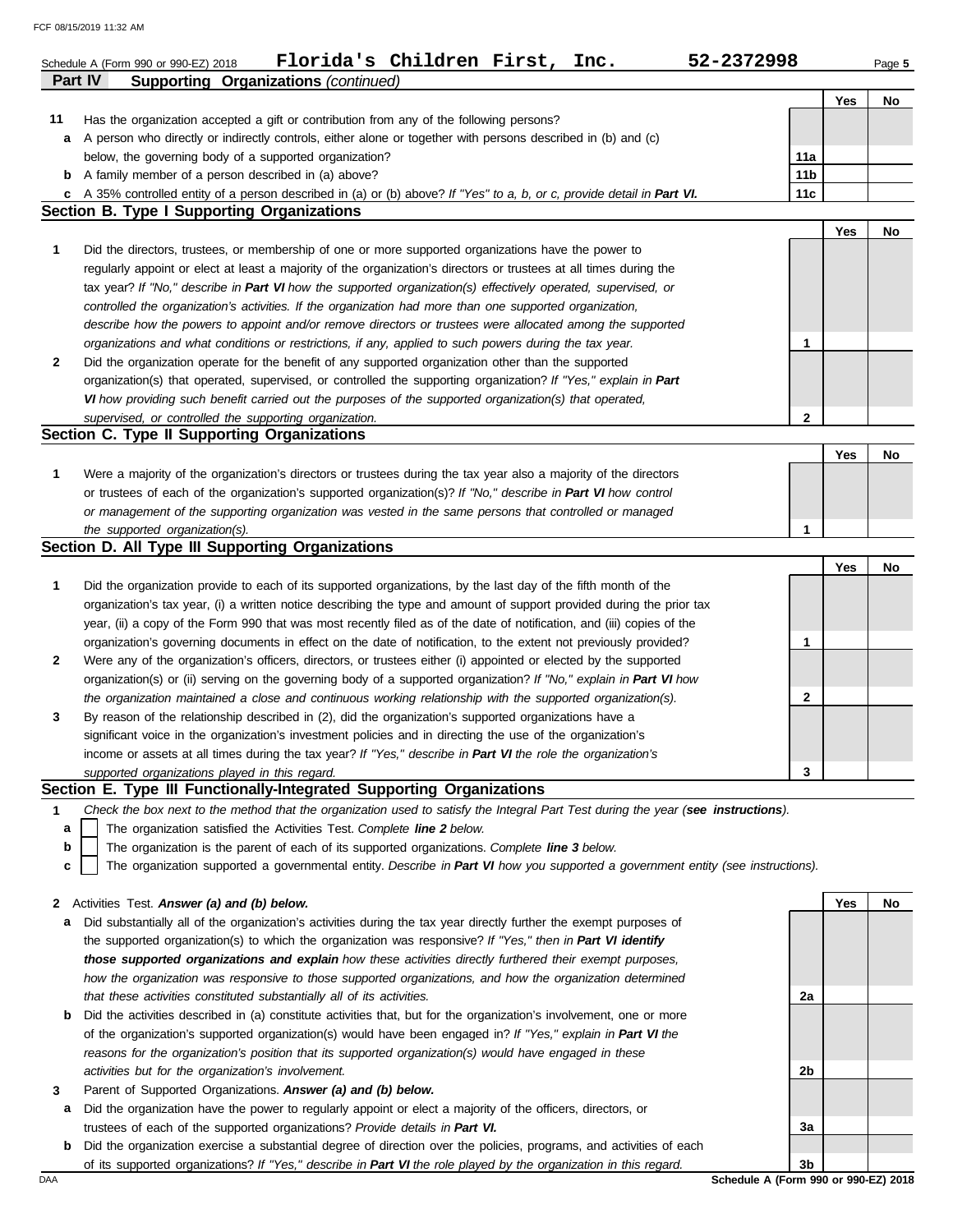|               | Florida's Children First,<br>Schedule A (Form 990 or 990-EZ) 2018                                                                | Inc.           | 52-2372998     | Page 6                         |
|---------------|----------------------------------------------------------------------------------------------------------------------------------|----------------|----------------|--------------------------------|
| <b>Part V</b> | Type III Non-Functionally Integrated 509(a)(3) Supporting Organizations                                                          |                |                |                                |
| $\mathbf{1}$  | Check here if the organization satisfied the Integral Part Test as a qualifying trust on Nov. 20, 1970 (explain in Part VI). See |                |                |                                |
|               | instructions. All other Type III non-functionally integrated supporting organizations must complete Sections A through E.        |                |                |                                |
|               | Section A - Adjusted Net Income                                                                                                  |                |                | (B) Current Year               |
|               |                                                                                                                                  |                | (A) Prior Year | (optional)                     |
| 1.            | Net short-term capital gain                                                                                                      | $\mathbf{1}$   |                |                                |
| $\mathbf{2}$  | Recoveries of prior-year distributions                                                                                           | $\mathbf{2}$   |                |                                |
| 3             | Other gross income (see instructions)                                                                                            | 3              |                |                                |
| 4             | Add lines 1 through 3.                                                                                                           | 4              |                |                                |
| 5             | Depreciation and depletion                                                                                                       | 5              |                |                                |
| 6             | Portion of operating expenses paid or incurred for production or                                                                 |                |                |                                |
|               | collection of gross income or for management, conservation, or                                                                   |                |                |                                |
|               | maintenance of property held for production of income (see instructions)                                                         | 6              |                |                                |
| 7             | Other expenses (see instructions)                                                                                                | $\overline{7}$ |                |                                |
| 8             | Adjusted Net Income (subtract lines 5, 6, and 7 from line 4)                                                                     | 8              |                |                                |
|               | Section B - Minimum Asset Amount                                                                                                 |                | (A) Prior Year | (B) Current Year<br>(optional) |
| 1             | Aggregate fair market value of all non-exempt-use assets (see                                                                    |                |                |                                |
|               | instructions for short tax year or assets held for part of year):                                                                |                |                |                                |
|               | <b>a</b> Average monthly value of securities                                                                                     | 1a             |                |                                |
|               | Average monthly cash balances<br>b                                                                                               | 1b             |                |                                |
|               | Fair market value of other non-exempt-use assets<br>C.                                                                           | 1 <sub>c</sub> |                |                                |
|               | <b>Total</b> (add lines 1a, 1b, and 1c)<br>d                                                                                     | 1d             |                |                                |
|               | <b>e</b> Discount claimed for blockage or other                                                                                  |                |                |                                |
|               | factors (explain in detail in Part VI):                                                                                          |                |                |                                |
| $\mathbf{2}$  | Acquisition indebtedness applicable to non-exempt-use assets                                                                     | $\mathbf{2}$   |                |                                |
| 3             | Subtract line 2 from line 1d.                                                                                                    | 3              |                |                                |
| 4             | Cash deemed held for exempt use. Enter 1-1/2% of line 3 (for greater amount,                                                     |                |                |                                |
|               | see instructions).                                                                                                               | 4              |                |                                |
| 5             | Net value of non-exempt-use assets (subtract line 4 from line 3)                                                                 | 5              |                |                                |
| 6             | Multiply line 5 by .035.                                                                                                         | 6              |                |                                |
| 7             | Recoveries of prior-year distributions                                                                                           | $\overline{7}$ |                |                                |
| 8             | Minimum Asset Amount (add line 7 to line 6)                                                                                      | 8              |                |                                |
|               | Section C - Distributable Amount                                                                                                 |                |                | <b>Current Year</b>            |
| 1             | Adjusted net income for prior year (from Section A, line 8, Column A)                                                            | 1              |                |                                |
| $\mathbf{2}$  | Enter 85% of line 1.                                                                                                             | $\mathbf{2}$   |                |                                |
| 3             | Minimum asset amount for prior year (from Section B, line 8, Column A)                                                           | 3              |                |                                |
| 4             | Enter greater of line 2 or line 3.                                                                                               | 4              |                |                                |
| 5             | Income tax imposed in prior year                                                                                                 | 5              |                |                                |
| 6             | <b>Distributable Amount.</b> Subtract line 5 from line 4, unless subject to                                                      |                |                |                                |
|               | emergency temporary reduction (see instructions).                                                                                | 6              |                |                                |

emergency temporary reduction (see instructions).

**7** instructions). Check here if the current year is the organization's first as a non-functionally integrated Type III supporting organization (see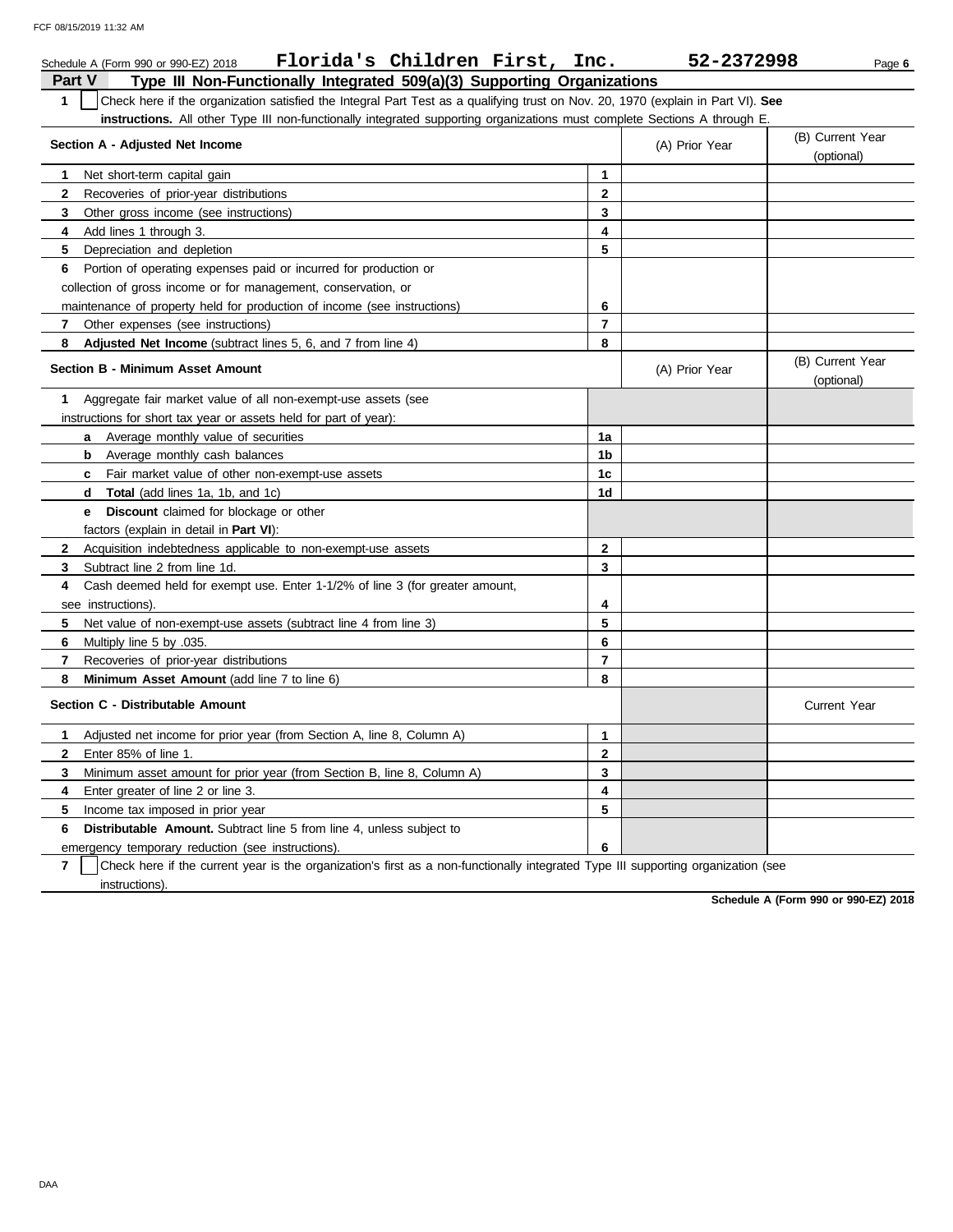|              | Florida's Children First, Inc.<br>Schedule A (Form 990 or 990-EZ) 2018                                                      |                                    | 52-2372998                                    | Page 7                                           |
|--------------|-----------------------------------------------------------------------------------------------------------------------------|------------------------------------|-----------------------------------------------|--------------------------------------------------|
| Part V       | Type III Non-Functionally Integrated 509(a)(3) Supporting Organizations (continued)                                         |                                    |                                               |                                                  |
|              | <b>Section D - Distributions</b>                                                                                            |                                    |                                               | <b>Current Year</b>                              |
| 1            | Amounts paid to supported organizations to accomplish exempt purposes                                                       |                                    |                                               |                                                  |
| $\mathbf{2}$ | Amounts paid to perform activity that directly furthers exempt purposes of supported                                        |                                    |                                               |                                                  |
|              | organizations, in excess of income from activity                                                                            |                                    |                                               |                                                  |
| 3            | Administrative expenses paid to accomplish exempt purposes of supported organizations                                       |                                    |                                               |                                                  |
| 4            | Amounts paid to acquire exempt-use assets                                                                                   |                                    |                                               |                                                  |
| 5            | Qualified set-aside amounts (prior IRS approval required)                                                                   |                                    |                                               |                                                  |
| 6            | Other distributions (describe in Part VI). See instructions.                                                                |                                    |                                               |                                                  |
| 7            | Total annual distributions. Add lines 1 through 6.                                                                          |                                    |                                               |                                                  |
| 8            | Distributions to attentive supported organizations to which the organization is responsive                                  |                                    |                                               |                                                  |
|              | (provide details in Part VI). See instructions.                                                                             |                                    |                                               |                                                  |
| 9            | Distributable amount for 2018 from Section C, line 6                                                                        |                                    |                                               |                                                  |
| 10           | Line 8 amount divided by line 9 amount<br><b>Section E - Distribution Allocations (see instructions)</b>                    | (i)<br><b>Excess Distributions</b> | (ii)<br><b>Underdistributions</b><br>Pre-2018 | (iii)<br><b>Distributable</b><br>Amount for 2018 |
| 1            | Distributable amount for 2018 from Section C, line 6                                                                        |                                    |                                               |                                                  |
| $\mathbf{2}$ | Underdistributions, if any, for years prior to 2018<br>(reasonable cause required-explain in Part VI). See<br>instructions. |                                    |                                               |                                                  |
| 3            | Excess distributions carryover, if any, to 2018                                                                             |                                    |                                               |                                                  |
|              |                                                                                                                             |                                    |                                               |                                                  |
|              | b From 2014 <u></u>                                                                                                         |                                    |                                               |                                                  |
|              |                                                                                                                             |                                    |                                               |                                                  |
|              |                                                                                                                             |                                    |                                               |                                                  |
|              |                                                                                                                             |                                    |                                               |                                                  |
|              | f Total of lines 3a through e                                                                                               |                                    |                                               |                                                  |
|              | g Applied to underdistributions of prior years                                                                              |                                    |                                               |                                                  |
|              | h Applied to 2018 distributable amount                                                                                      |                                    |                                               |                                                  |
|              | <i>i</i> Carryover from 2013 not applied (see instructions)                                                                 |                                    |                                               |                                                  |
|              | Remainder. Subtract lines 3g, 3h, and 3i from 3f.                                                                           |                                    |                                               |                                                  |
| 4            | Distributions for 2018 from                                                                                                 |                                    |                                               |                                                  |
|              | Section D, line 7:<br>\$                                                                                                    |                                    |                                               |                                                  |
|              | a Applied to underdistributions of prior years                                                                              |                                    |                                               |                                                  |
|              | <b>b</b> Applied to 2018 distributable amount                                                                               |                                    |                                               |                                                  |
|              | c Remainder. Subtract lines 4a and 4b from 4.                                                                               |                                    |                                               |                                                  |
| 5            | Remaining underdistributions for years prior to 2018, if                                                                    |                                    |                                               |                                                  |
|              | any. Subtract lines 3g and 4a from line 2. For result                                                                       |                                    |                                               |                                                  |
|              | greater than zero, explain in Part VI. See instructions.                                                                    |                                    |                                               |                                                  |
| 6            | Remaining underdistributions for 2018. Subtract lines 3h<br>and 4b from line 1. For result greater than zero, explain in    |                                    |                                               |                                                  |
|              | Part VI. See instructions.                                                                                                  |                                    |                                               |                                                  |
| 7            | Excess distributions carryover to 2019. Add lines 3j                                                                        |                                    |                                               |                                                  |
|              | and 4c.                                                                                                                     |                                    |                                               |                                                  |
| 8            | Breakdown of line 7:                                                                                                        |                                    |                                               |                                                  |
|              |                                                                                                                             |                                    |                                               |                                                  |
|              |                                                                                                                             |                                    |                                               |                                                  |
|              |                                                                                                                             |                                    |                                               |                                                  |
|              |                                                                                                                             |                                    |                                               |                                                  |
|              | e Excess from 2018                                                                                                          |                                    |                                               |                                                  |
|              |                                                                                                                             |                                    |                                               |                                                  |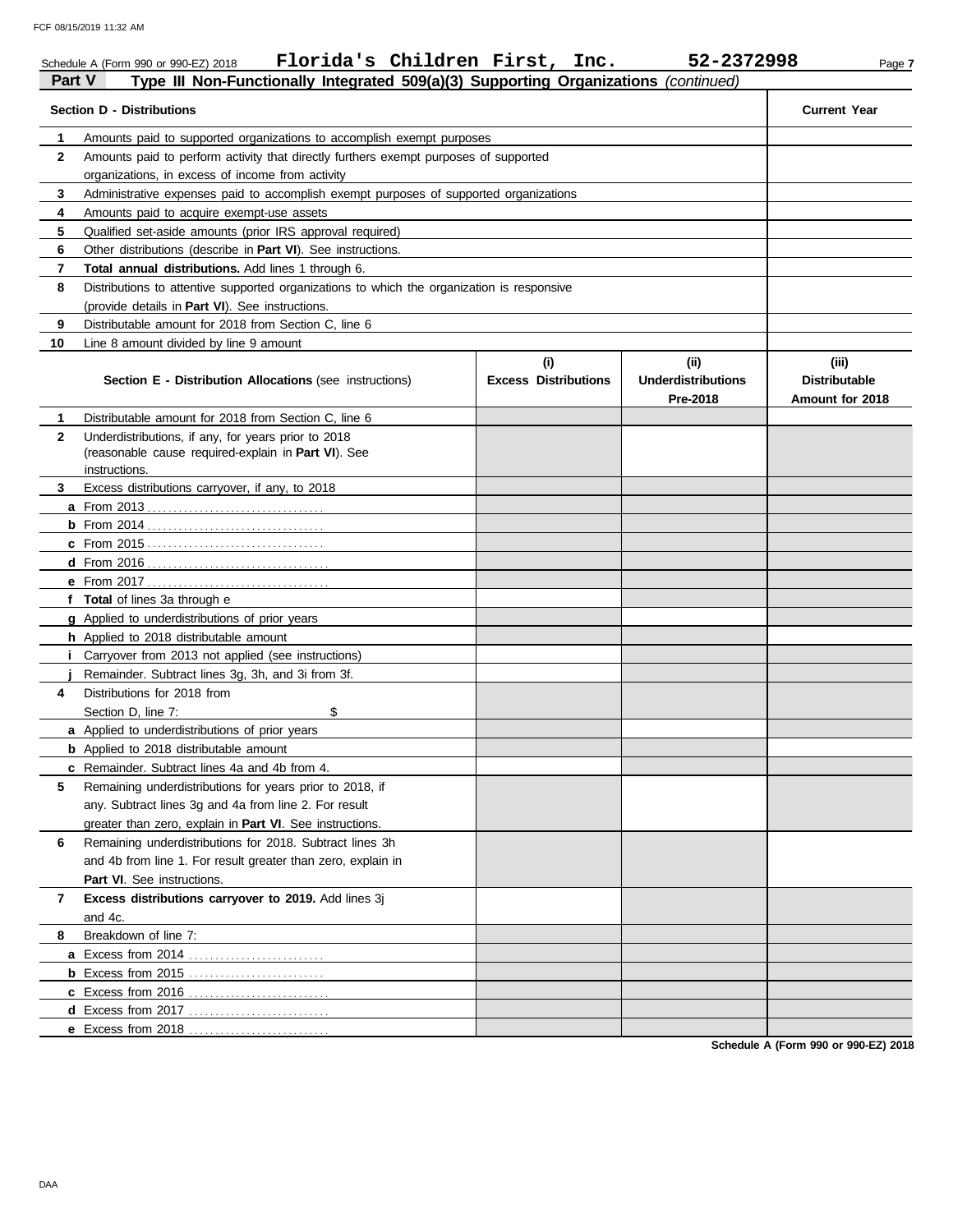|         | Schedule A (Form 990 or 990-EZ) 2018 | <u>Florida's Children First, Inc.</u>                                                          |  | 52-2372998                                                                                                                                                                                                                                                                                                                                                                                                                                                                                | Page 8 |
|---------|--------------------------------------|------------------------------------------------------------------------------------------------|--|-------------------------------------------------------------------------------------------------------------------------------------------------------------------------------------------------------------------------------------------------------------------------------------------------------------------------------------------------------------------------------------------------------------------------------------------------------------------------------------------|--------|
| Part VI |                                      |                                                                                                |  | Supplemental Information. Provide the explanations required by Part II, line 10; Part II, line 17a or 17b; Part<br>III, line 12; Part IV, Section A, lines 1, 2, 3b, 3c, 4b, 4c, 5a, 6, 9a, 9b, 9c, 11a, 11b, and 11c; Part IV, Section<br>B, lines 1 and 2; Part IV, Section C, line 1; Part IV, Section D, lines 2 and 3; Part IV, Section E, lines 1c, 2a, 2b,<br>3a, and 3b; Part V, line 1; Part V, Section B, line 1e; Part V, Section D, lines 5, 6, and 8; and Part V, Section E, |        |
|         |                                      | lines 2, 5, and 6. Also complete this part for any additional information. (See instructions.) |  |                                                                                                                                                                                                                                                                                                                                                                                                                                                                                           |        |
|         |                                      |                                                                                                |  |                                                                                                                                                                                                                                                                                                                                                                                                                                                                                           |        |
|         |                                      |                                                                                                |  |                                                                                                                                                                                                                                                                                                                                                                                                                                                                                           |        |
|         |                                      |                                                                                                |  |                                                                                                                                                                                                                                                                                                                                                                                                                                                                                           |        |
|         |                                      |                                                                                                |  |                                                                                                                                                                                                                                                                                                                                                                                                                                                                                           |        |
|         |                                      |                                                                                                |  |                                                                                                                                                                                                                                                                                                                                                                                                                                                                                           |        |
|         |                                      |                                                                                                |  |                                                                                                                                                                                                                                                                                                                                                                                                                                                                                           |        |
|         |                                      |                                                                                                |  |                                                                                                                                                                                                                                                                                                                                                                                                                                                                                           |        |
|         |                                      |                                                                                                |  |                                                                                                                                                                                                                                                                                                                                                                                                                                                                                           |        |
|         |                                      |                                                                                                |  |                                                                                                                                                                                                                                                                                                                                                                                                                                                                                           |        |
|         |                                      |                                                                                                |  |                                                                                                                                                                                                                                                                                                                                                                                                                                                                                           |        |
|         |                                      |                                                                                                |  |                                                                                                                                                                                                                                                                                                                                                                                                                                                                                           |        |
|         |                                      |                                                                                                |  |                                                                                                                                                                                                                                                                                                                                                                                                                                                                                           |        |
|         |                                      |                                                                                                |  |                                                                                                                                                                                                                                                                                                                                                                                                                                                                                           |        |
|         |                                      |                                                                                                |  |                                                                                                                                                                                                                                                                                                                                                                                                                                                                                           |        |
|         |                                      |                                                                                                |  |                                                                                                                                                                                                                                                                                                                                                                                                                                                                                           |        |
|         |                                      |                                                                                                |  |                                                                                                                                                                                                                                                                                                                                                                                                                                                                                           |        |
|         |                                      |                                                                                                |  |                                                                                                                                                                                                                                                                                                                                                                                                                                                                                           |        |
|         |                                      |                                                                                                |  |                                                                                                                                                                                                                                                                                                                                                                                                                                                                                           |        |
|         |                                      |                                                                                                |  |                                                                                                                                                                                                                                                                                                                                                                                                                                                                                           |        |
|         |                                      |                                                                                                |  |                                                                                                                                                                                                                                                                                                                                                                                                                                                                                           |        |
|         |                                      |                                                                                                |  |                                                                                                                                                                                                                                                                                                                                                                                                                                                                                           |        |
|         |                                      |                                                                                                |  |                                                                                                                                                                                                                                                                                                                                                                                                                                                                                           |        |
|         |                                      |                                                                                                |  |                                                                                                                                                                                                                                                                                                                                                                                                                                                                                           |        |
|         |                                      |                                                                                                |  |                                                                                                                                                                                                                                                                                                                                                                                                                                                                                           |        |
|         |                                      |                                                                                                |  |                                                                                                                                                                                                                                                                                                                                                                                                                                                                                           |        |
|         |                                      |                                                                                                |  |                                                                                                                                                                                                                                                                                                                                                                                                                                                                                           |        |
|         |                                      |                                                                                                |  |                                                                                                                                                                                                                                                                                                                                                                                                                                                                                           |        |
|         |                                      |                                                                                                |  |                                                                                                                                                                                                                                                                                                                                                                                                                                                                                           |        |
|         |                                      |                                                                                                |  |                                                                                                                                                                                                                                                                                                                                                                                                                                                                                           |        |
|         |                                      |                                                                                                |  |                                                                                                                                                                                                                                                                                                                                                                                                                                                                                           |        |
|         |                                      |                                                                                                |  |                                                                                                                                                                                                                                                                                                                                                                                                                                                                                           |        |
|         |                                      |                                                                                                |  |                                                                                                                                                                                                                                                                                                                                                                                                                                                                                           |        |
|         |                                      |                                                                                                |  |                                                                                                                                                                                                                                                                                                                                                                                                                                                                                           |        |
|         |                                      |                                                                                                |  |                                                                                                                                                                                                                                                                                                                                                                                                                                                                                           |        |
|         |                                      |                                                                                                |  |                                                                                                                                                                                                                                                                                                                                                                                                                                                                                           |        |
|         |                                      |                                                                                                |  |                                                                                                                                                                                                                                                                                                                                                                                                                                                                                           |        |
|         |                                      |                                                                                                |  |                                                                                                                                                                                                                                                                                                                                                                                                                                                                                           |        |
|         |                                      |                                                                                                |  |                                                                                                                                                                                                                                                                                                                                                                                                                                                                                           |        |
|         |                                      |                                                                                                |  |                                                                                                                                                                                                                                                                                                                                                                                                                                                                                           |        |
|         |                                      |                                                                                                |  |                                                                                                                                                                                                                                                                                                                                                                                                                                                                                           |        |
|         |                                      |                                                                                                |  |                                                                                                                                                                                                                                                                                                                                                                                                                                                                                           |        |
|         |                                      |                                                                                                |  |                                                                                                                                                                                                                                                                                                                                                                                                                                                                                           |        |
|         |                                      |                                                                                                |  |                                                                                                                                                                                                                                                                                                                                                                                                                                                                                           |        |
|         |                                      |                                                                                                |  |                                                                                                                                                                                                                                                                                                                                                                                                                                                                                           |        |
|         |                                      |                                                                                                |  |                                                                                                                                                                                                                                                                                                                                                                                                                                                                                           |        |
|         |                                      |                                                                                                |  |                                                                                                                                                                                                                                                                                                                                                                                                                                                                                           |        |
|         |                                      |                                                                                                |  |                                                                                                                                                                                                                                                                                                                                                                                                                                                                                           |        |
|         |                                      |                                                                                                |  |                                                                                                                                                                                                                                                                                                                                                                                                                                                                                           |        |
|         |                                      |                                                                                                |  |                                                                                                                                                                                                                                                                                                                                                                                                                                                                                           |        |
|         |                                      |                                                                                                |  |                                                                                                                                                                                                                                                                                                                                                                                                                                                                                           |        |
|         |                                      |                                                                                                |  |                                                                                                                                                                                                                                                                                                                                                                                                                                                                                           |        |
|         |                                      |                                                                                                |  |                                                                                                                                                                                                                                                                                                                                                                                                                                                                                           |        |
|         |                                      |                                                                                                |  |                                                                                                                                                                                                                                                                                                                                                                                                                                                                                           |        |
|         |                                      |                                                                                                |  |                                                                                                                                                                                                                                                                                                                                                                                                                                                                                           |        |
|         |                                      |                                                                                                |  |                                                                                                                                                                                                                                                                                                                                                                                                                                                                                           |        |
|         |                                      |                                                                                                |  |                                                                                                                                                                                                                                                                                                                                                                                                                                                                                           |        |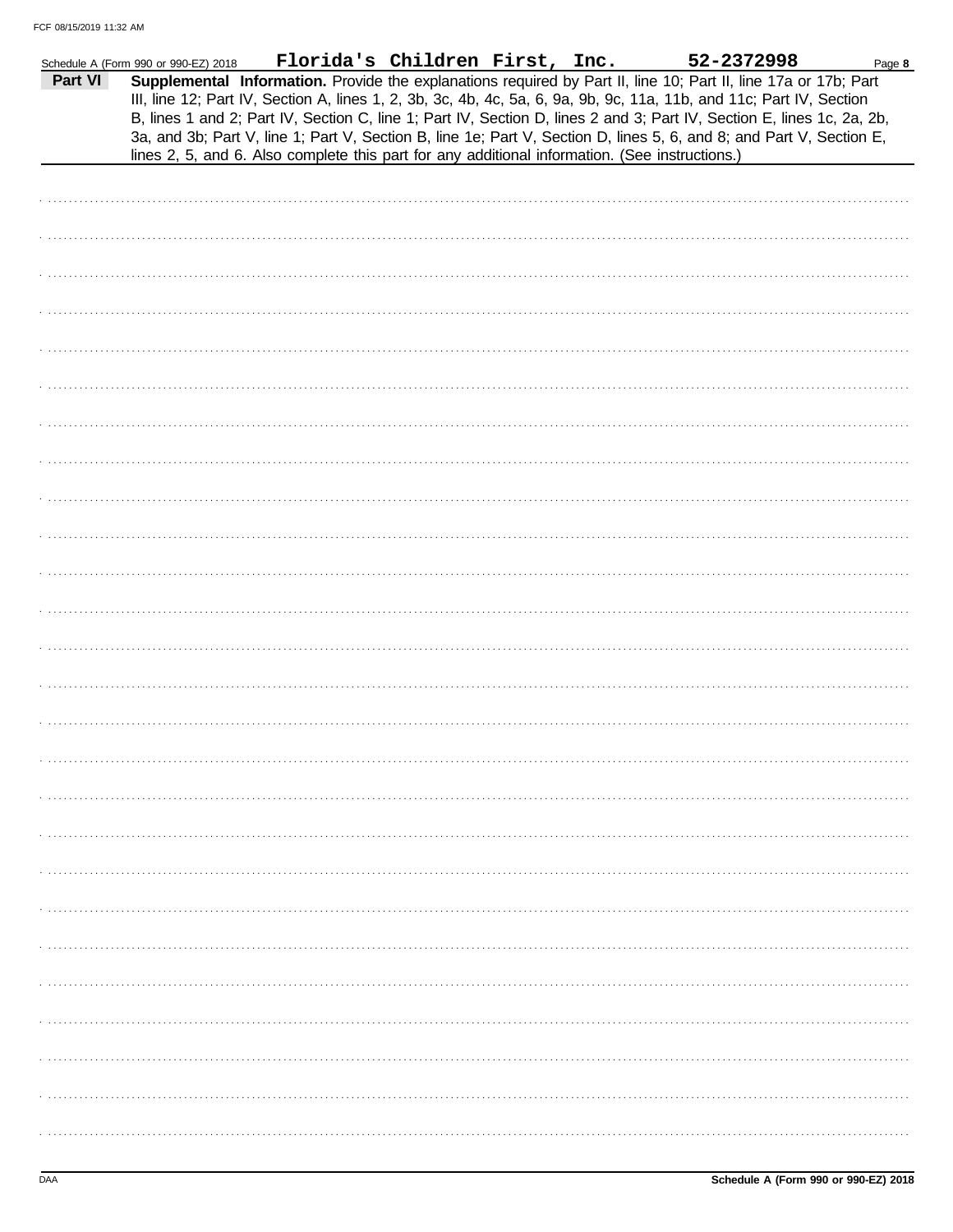## OMB No. 1545-0047 Department of the Treasury Internal Revenue Service Name of the organization **2018 Schedule of Contributors Schedule B (Form 990, 990-EZ, or 990-PF)** u **Attach to Form 990, Form 990-EZ, or Form 990-PF. Employer identification number Organization type** (check one): **Filers of: Section:** Form 990 or 990-EZ  $|\mathbf{X}|$  501(c)( 3) (enter number) organization 4947(a)(1) nonexempt charitable trust **not** treated as a private foundation 527 political organization u **Go to** *www.irs.gov/Form990* **for the latest information. Florida's Children First, Inc. 52-2372998**  $\overline{X}$  501(c)( 3

| Form 990 or 990-EZ | $ \mathbf{X} $ 501(c)( $3$ ) (enter number) organization                  |
|--------------------|---------------------------------------------------------------------------|
|                    | 4947(a)(1) nonexempt charitable trust not treated as a private foundation |
|                    | 527 political organization                                                |
| Form 990-PF        | 501(c)(3) exempt private foundation                                       |
|                    | 4947(a)(1) nonexempt charitable trust treated as a private foundation     |
|                    | $501(c)(3)$ taxable private foundation                                    |

Check if your organization is covered by the **General Rule** or a **Special Rule. Note:** Only a section 501(c)(7), (8), or (10) organization can check boxes for both the General Rule and a Special Rule. See instructions.

### **General Rule**

For an organization filing Form 990, 990-EZ, or 990-PF that received, during the year, contributions totaling \$5,000 or more (in money or property) from any one contributor. Complete Parts I and II. See instructions for determining a contributor's total contributions.

### **Special Rules**

| $\overline{X}$ For an organization described in section 501(c)(3) filing Form 990 or 990-EZ that met the 33 <sup>1</sup> /3% support test of the |
|--------------------------------------------------------------------------------------------------------------------------------------------------|
| regulations under sections 509(a)(1) and 170(b)(1)(A)(vi), that checked Schedule A (Form 990 or 990-EZ), Part II, line                           |
| 13, 16a, or 16b, and that received from any one contributor, during the year, total contributions of the greater of (1)                          |
| \$5,000; or (2) 2% of the amount on (i) Form 990, Part VIII, line 1h; or (ii) Form 990-EZ, line 1. Complete Parts I and II.                      |

literary, or educational purposes, or for the prevention of cruelty to children or animals. Complete Parts I (entering) For an organization described in section 501(c)(7), (8), or (10) filing Form 990 or 990-EZ that received from any one contributor, during the year, total contributions of more than \$1,000 *exclusively* for religious, charitable, scientific, "N/A" in column (b) instead of the contributor name and address), II, and III.

For an organization described in section 501(c)(7), (8), or (10) filing Form 990 or 990-EZ that received from any one contributor, during the year, contributions *exclusively* for religious, charitable, etc., purposes, but no such contributions totaled more than \$1,000. If this box is checked, enter here the total contributions that were received during the year for an *exclusively* religious, charitable, etc., purpose. Don't complete any of the parts unless the **General Rule** applies to this organization because it received *nonexclusively* religious, charitable, etc., contributions totaling \$5,000 or more during the year . . . . . . . . . . . . . . . . . . . . . . . . . . . . . . . . . . . . . . . . . . . . . . . . . . . . . . . . . . . . . . . . . . . . . . . . . . . . . . . .

990-EZ, or 990-PF), but it **must** answer "No" on Part IV, line 2, of its Form 990; or check the box on line H of its Form 990-EZ or on its Form 990-PF, Part I, line 2, to certify that it doesn't meet the filing requirements of Schedule B (Form 990, 990-EZ, or 990-PF). **Caution:** An organization that isn't covered by the General Rule and/or the Special Rules doesn't file Schedule B (Form 990,

**For Paperwork Reduction Act Notice, see the instructions for Form 990, 990-EZ, or 990-PF.**

\$ . . . . . . . . . . . . . . . . . . . . . . . . . . .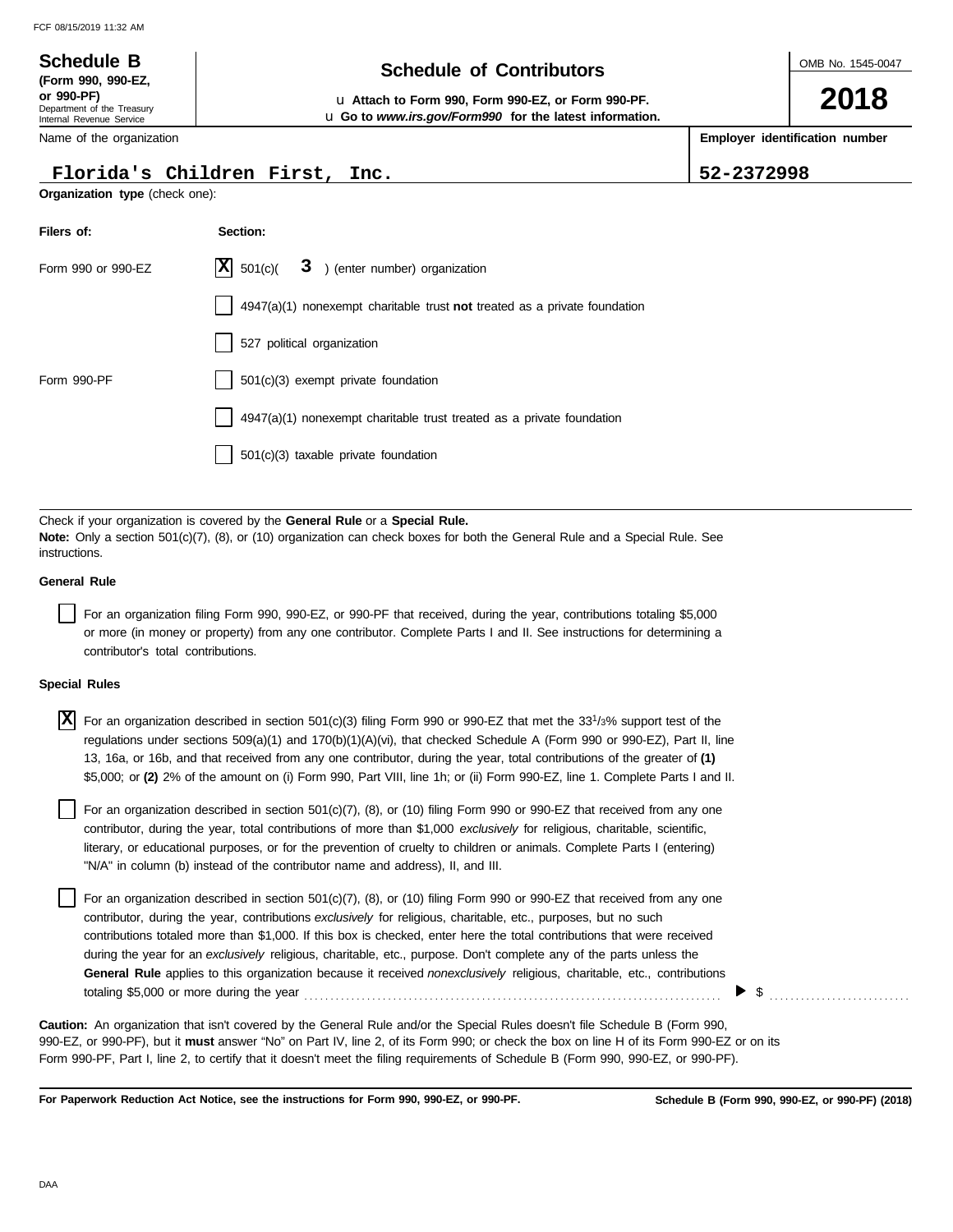| Schedule B (Form 990, 990-EZ, or 990-PF) (2018) | Page 1 of ' |  | Page 2                                |
|-------------------------------------------------|-------------|--|---------------------------------------|
| Name of organization                            |             |  | <b>Employer identification number</b> |
| Florida's Children First,<br>Inc.               | 52-2372998  |  |                                       |

**Part I Contributors** (see instructions). Use duplicate copies of Part I if additional space is needed.

| (a)                     | (b)                                                                                             | (c)                        | (d)                                                                                               |
|-------------------------|-------------------------------------------------------------------------------------------------|----------------------------|---------------------------------------------------------------------------------------------------|
| No.                     | Name, address, and ZIP + 4                                                                      | <b>Total contributions</b> | Type of contribution                                                                              |
| $\mathbf{1}$            | Boardroom Communications<br>1775 N Pine Island Rd<br>FL 33322<br>Plantation                     | 30,000<br>$\mathfrak s$    | Person<br>Payroll<br>X<br><b>Noncash</b><br>(Complete Part II for<br>noncash contributions.)      |
| (a)                     | (b)                                                                                             | (c)                        | (d)                                                                                               |
| No.                     | Name, address, and ZIP + 4                                                                      | <b>Total contributions</b> | Type of contribution                                                                              |
| $\overline{2}$          | Florida Bar Foundation<br>250 South Orange Ave Suite 600P<br>Suite 600 P<br>FL 32801<br>Orlando | 175,000<br>\$              | X<br>Person<br>Payroll<br><b>Noncash</b><br>(Complete Part II for<br>noncash contributions.)      |
| (a)                     | (b)                                                                                             | (c)                        | (d)                                                                                               |
| No.                     | Name, address, and ZIP + 4                                                                      | <b>Total contributions</b> | Type of contribution                                                                              |
| 3 <sub>1</sub>          | Paul Palank Memorial Foundation<br>70 Bay Colony Road<br>Fort Lauderdale<br>FL 33308            | 25,000<br>\$               | X<br>Person<br>Payroll<br><b>Noncash</b><br>(Complete Part II for<br>noncash contributions.)      |
| (a)                     | (b)                                                                                             | (c)                        | (d)                                                                                               |
| No.                     | Name, address, and ZIP + 4                                                                      | <b>Total contributions</b> | Type of contribution                                                                              |
| $\overline{\mathbf{4}}$ | Guardian Trust Foundation<br>901 Chestnut St<br>Clearwater<br>FL 33756                          | 20,000<br>\$               | X<br>Person<br>Payroll<br><b>Noncash</b><br>(Complete Part II for<br>noncash contributions.)      |
| (a)                     | (b)                                                                                             | (c)                        | (d)                                                                                               |
| No.                     | Name, address, and ZIP + 4                                                                      | <b>Total contributions</b> | Type of contribution                                                                              |
| $\overline{5}$          | Talenfeld Law<br>1776 N Pine Island Road<br>Ft Lauderdale<br>FL 33322                           | 67,500<br>\$               | X<br>Person<br>Payroll<br>X<br><b>Noncash</b><br>(Complete Part II for<br>noncash contributions.) |
| (a)                     | (b)                                                                                             | (c)                        | (d)                                                                                               |
| No.                     | Name, address, and ZIP + 4                                                                      | <b>Total contributions</b> | Type of contribution                                                                              |
| $6 \overline{6}$        | Baker Mckenzie<br>111 Brickell Avenue<br>FL 33131<br>Miami                                      | 99,344<br>\$               | Person<br>Payroll<br>X<br>Noncash<br>(Complete Part II for<br>noncash contributions.)             |

**Schedule B (Form 990, 990-EZ, or 990-PF) (2018)**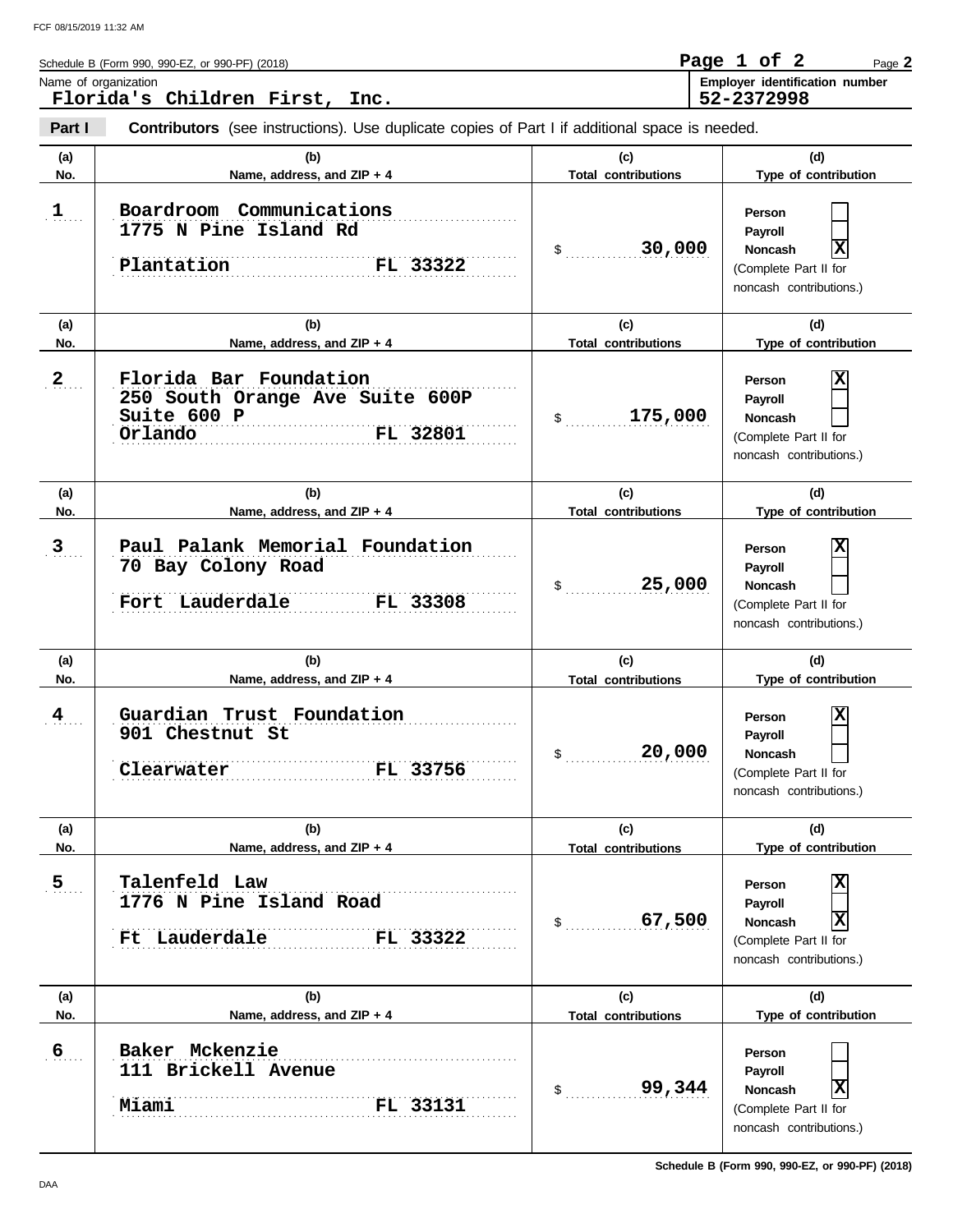| Schedule B (Form 990, 990-EZ, or 990-PF) (2018)        | Page 2 of 2<br>Page 2                        |
|--------------------------------------------------------|----------------------------------------------|
| Name of organization<br>Florida's Children First, Inc. | Employer identification number<br>52-2372998 |
|                                                        |                                              |

**Part I Contributors** (see instructions). Use duplicate copies of Part I if additional space is needed.

|            | (b)                                                                                 | (c)                               | (d)                                                                                                                |
|------------|-------------------------------------------------------------------------------------|-----------------------------------|--------------------------------------------------------------------------------------------------------------------|
| (a)<br>No. | Name, address, and ZIP + 4                                                          | <b>Total contributions</b>        | Type of contribution                                                                                               |
| 7          | Reid Beerman & Lebdecker<br>222 Lakeview Avenue<br>West Palm Beach<br>FL 33401      | 30,000<br>$\frac{1}{2}$           | X<br>Person<br>Payroll<br>Noncash<br>(Complete Part II for<br>noncash contributions.)                              |
| (a)<br>No. | (b)<br>Name, address, and ZIP + 4                                                   | (c)<br><b>Total contributions</b> | (d)<br>Type of contribution                                                                                        |
| 8          | SPARC First Focus<br>1400 Eye Street NW<br>DC 20005<br>Washington                   | 20,000<br>\$                      | X<br>Person<br>Payroll<br><b>Noncash</b><br>(Complete Part II for<br>noncash contributions.)                       |
| (a)        | (b)                                                                                 | (c)                               | (d)                                                                                                                |
| No.        | Name, address, and ZIP + 4                                                          | <b>Total contributions</b>        | Type of contribution                                                                                               |
| 9          | Rosemary Armstrong<br>Morris Weinberg Jr.<br>3415 W Mullen Ave<br>FL 33609<br>Tampa | 19,450<br>\$                      | X<br>Person<br>Payroll<br><b>Noncash</b><br>(Complete Part II for<br>noncash contributions.)                       |
| (a)<br>No. | (b)<br>Name, address, and ZIP + 4                                                   | (c)<br><b>Total contributions</b> | (d)<br>Type of contribution                                                                                        |
| 10         | Hogan Lovells<br>600 Brickell Ave<br>Suite 2700<br>FL 33131<br>Miami                | 73,316<br>\$                      | Person<br>Payroll<br>$\overline{\mathbf{x}}$<br><b>Noncash</b><br>(Complete Part II for<br>noncash contributions.) |
| (a)        | (b)                                                                                 | (c)                               | (d)                                                                                                                |
| No.        | Name, address, and ZIP + 4                                                          | <b>Total contributions</b>        | Type of contribution                                                                                               |
|            |                                                                                     | \$                                | Person<br>Payroll<br>Noncash<br>(Complete Part II for                                                              |
|            |                                                                                     |                                   | noncash contributions.)                                                                                            |
| (a)        | (b)                                                                                 | (c)                               | (d)                                                                                                                |
| No.        | Name, address, and ZIP + 4                                                          | <b>Total contributions</b>        | Type of contribution                                                                                               |

**Schedule B (Form 990, 990-EZ, or 990-PF) (2018)**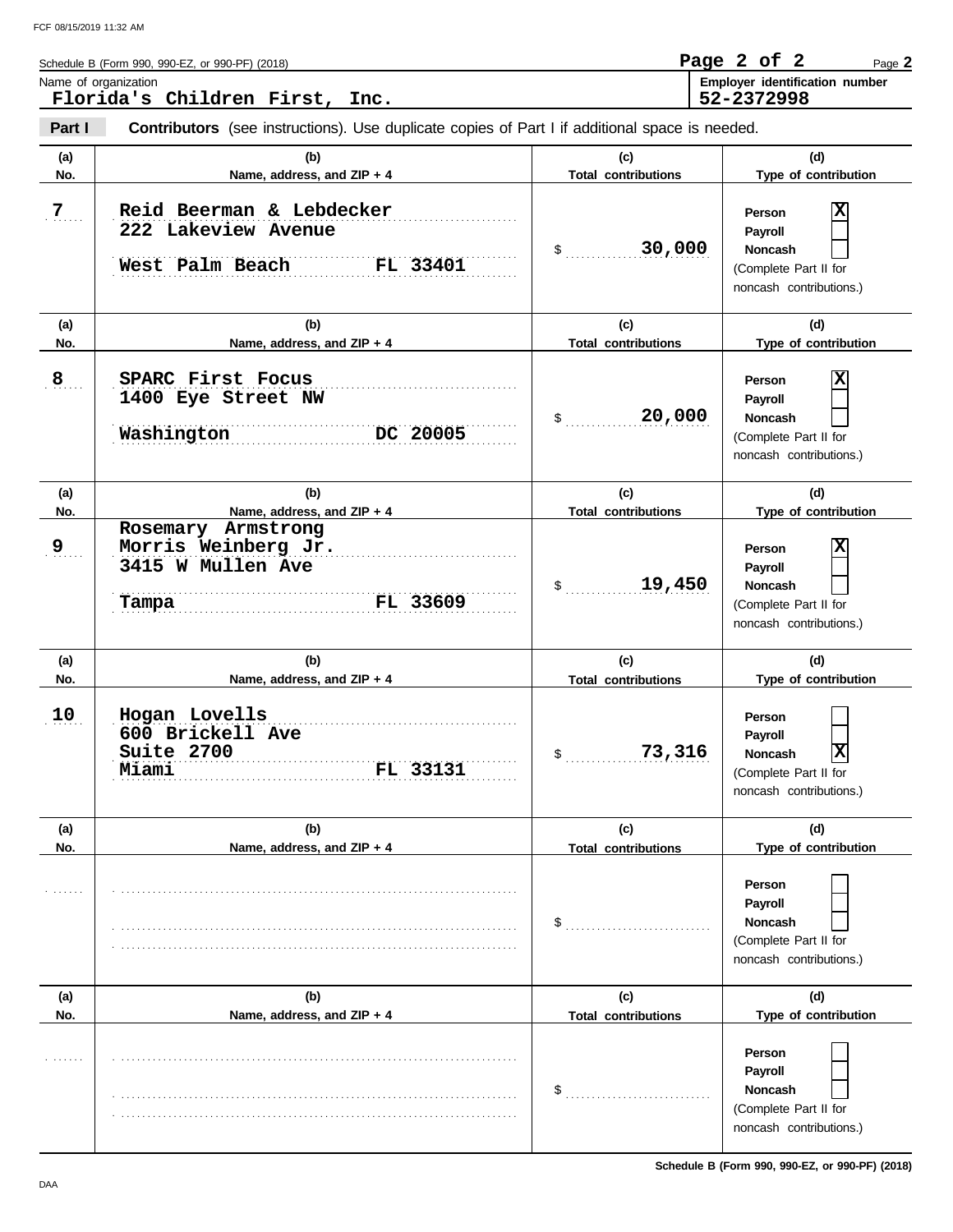|                           | Schedule B (Form 990, 990-EZ, or 990-PF) (2018)                                                     |                                                 | Page 1 of 1<br>Page 3                        |
|---------------------------|-----------------------------------------------------------------------------------------------------|-------------------------------------------------|----------------------------------------------|
|                           | Name of organization<br>Florida's Children First, Inc.                                              |                                                 | Employer identification number<br>52-2372998 |
| Part II                   | Noncash Property (see instructions). Use duplicate copies of Part II if additional space is needed. |                                                 |                                              |
| (a) No.<br>from<br>Part I | (b)<br>Description of noncash property given                                                        | (c)<br>FMV (or estimate)<br>(See instructions.) | (d)<br>Date received                         |
| 1                         | Public relations work                                                                               | 30,000<br>$\ddot{\$}$                           | 12/31/18                                     |
| (a) No.<br>from<br>Part I | (b)<br>Description of noncash property given                                                        | (c)<br>FMV (or estimate)<br>(See instructions.) | (d)<br>Date received                         |
| 5                         | Legal Services                                                                                      | 50,000<br>\$                                    | 12/31/18                                     |
| (a) No.<br>from<br>Part I | (b)<br>Description of noncash property given                                                        | (c)<br>FMV (or estimate)<br>(See instructions.) | (d)<br>Date received                         |
| 6 <sub>1</sub>            | Legal Sevices                                                                                       | 99,344<br>$\frac{1}{2}$                         | 12/31/18                                     |
| (a) No.<br>from<br>Part I | (b)<br>Description of noncash property given                                                        | (c)<br>FMV (or estimate)<br>(See instructions.) | (d)<br>Date received                         |
| 10 <sub>1</sub>           | Legal<br>Services                                                                                   | 73,316<br>\$                                    | 12/31/18                                     |
| (a) No.<br>from<br>Part I | (b)<br>Description of noncash property given                                                        | (c)<br>FMV (or estimate)<br>(See instructions.) | (d)<br>Date received                         |
| .                         |                                                                                                     | \$                                              |                                              |
| (a) No.<br>from<br>Part I | (b)<br>Description of noncash property given                                                        | (c)<br>FMV (or estimate)<br>(See instructions.) | (d)<br>Date received                         |
| .                         |                                                                                                     | \$                                              |                                              |

Schedule B (Form 990, 990-EZ, or 990-PF) (2018)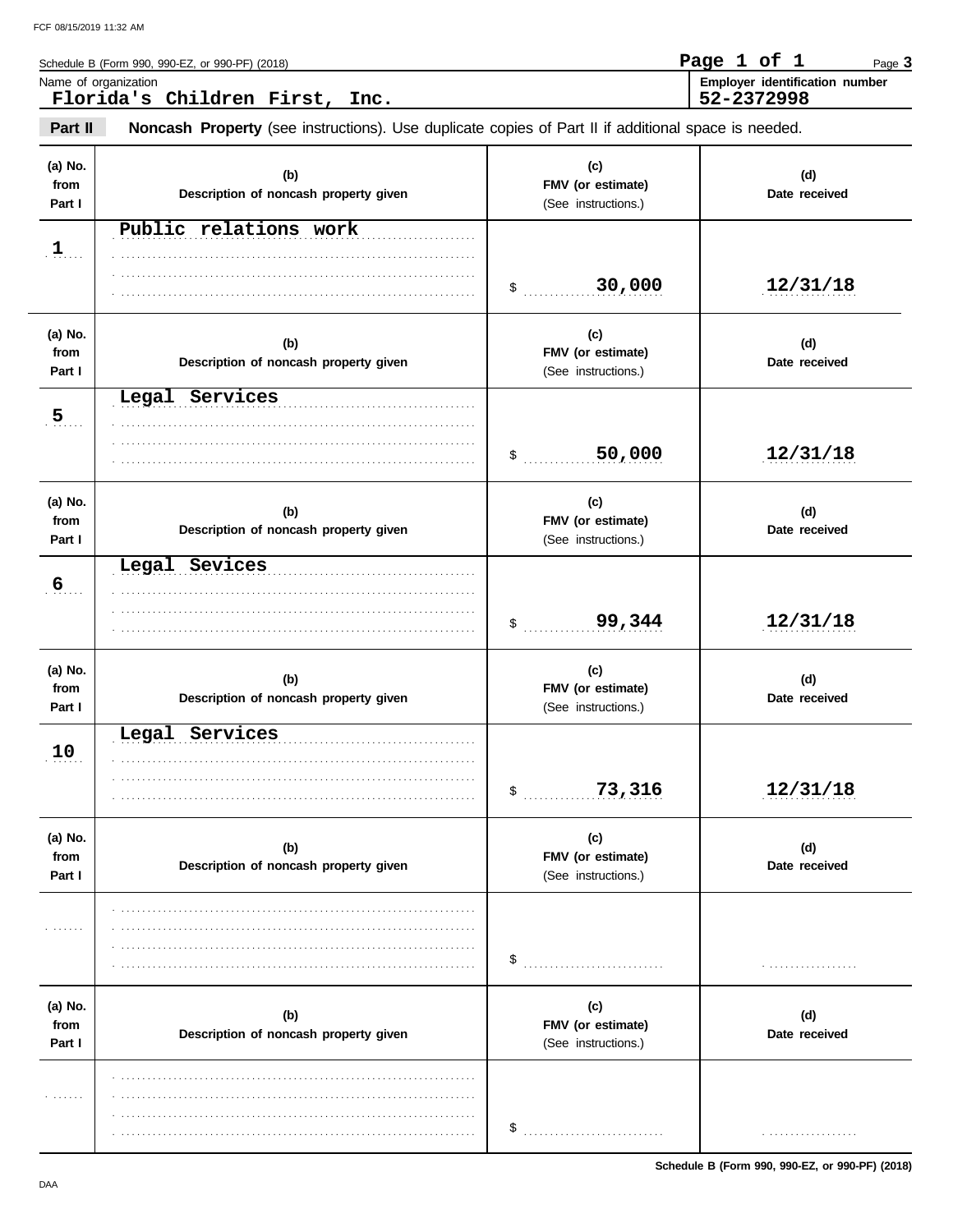| <b>SCHEDULE C</b>                                                                                                                               |                                                                                                                                                                                                                                | <b>Political Campaign and Lobbying Activities</b>                               |                                       |                            | OMB No. 1545-0047                                |  |  |  |  |
|-------------------------------------------------------------------------------------------------------------------------------------------------|--------------------------------------------------------------------------------------------------------------------------------------------------------------------------------------------------------------------------------|---------------------------------------------------------------------------------|---------------------------------------|----------------------------|--------------------------------------------------|--|--|--|--|
| (Form 990 or 990-EZ)                                                                                                                            |                                                                                                                                                                                                                                | For Organizations Exempt From Income Tax Under section 501(c) and section 527   |                                       |                            | <b>2018</b>                                      |  |  |  |  |
| Department of the Treasury                                                                                                                      | La Complete if the organization is described below.                                                                                                                                                                            |                                                                                 | L1 Attach to Form 990 or Form 990-EZ. |                            | <b>Open to Public</b>                            |  |  |  |  |
| Internal Revenue Service                                                                                                                        |                                                                                                                                                                                                                                | <b>u</b> Go to www.irs.gov/Form990 for instructions and the latest information. |                                       |                            | <b>Inspection</b>                                |  |  |  |  |
|                                                                                                                                                 | If the organization answered "Yes," on Form 990, Part IV, line 3, or Form 990-EZ, Part V, line 46 (Political Campaign Activities), then                                                                                        |                                                                                 |                                       |                            |                                                  |  |  |  |  |
|                                                                                                                                                 | • Section 501(c)(3) organizations: Complete Parts I-A and B. Do not complete Part I-C.                                                                                                                                         |                                                                                 |                                       |                            |                                                  |  |  |  |  |
|                                                                                                                                                 | • Section 501(c) (other than section 501(c)(3)) organizations: Complete Parts I-A and C below. Do not complete Part I-B.                                                                                                       |                                                                                 |                                       |                            |                                                  |  |  |  |  |
| • Section 527 organizations: Complete Part I-A only.                                                                                            |                                                                                                                                                                                                                                |                                                                                 |                                       |                            |                                                  |  |  |  |  |
|                                                                                                                                                 | If the organization answered "Yes," on Form 990, Part IV, line 4, or Form 990-EZ, Part VI, line 47 (Lobbying Activities), then                                                                                                 |                                                                                 |                                       |                            |                                                  |  |  |  |  |
| • Section 501(c)(3) organizations that have filed Form 5768 (election under section 501(h)): Complete Part II-A. Do not complete Part II-B.     |                                                                                                                                                                                                                                |                                                                                 |                                       |                            |                                                  |  |  |  |  |
| • Section 501(c)(3) organizations that have NOT filed Form 5768 (election under section 501(h)): Complete Part II-B. Do not complete Part II-A. |                                                                                                                                                                                                                                |                                                                                 |                                       |                            |                                                  |  |  |  |  |
|                                                                                                                                                 | If the organization answered "Yes," on Form 990, Part IV, line 5 (Proxy Tax) (see separate instructions) or Form 990-EZ, Part V, line 35c (Proxy                                                                               |                                                                                 |                                       |                            |                                                  |  |  |  |  |
| Tax) (see separate instructions), then                                                                                                          |                                                                                                                                                                                                                                |                                                                                 |                                       |                            |                                                  |  |  |  |  |
|                                                                                                                                                 | • Section 501(c)(4), (5), or (6) organizations: Complete Part III.                                                                                                                                                             |                                                                                 |                                       |                            |                                                  |  |  |  |  |
| Name of organization                                                                                                                            |                                                                                                                                                                                                                                |                                                                                 |                                       |                            | Employer identification number                   |  |  |  |  |
|                                                                                                                                                 | Florida's Children First, Inc.                                                                                                                                                                                                 |                                                                                 |                                       | 52-2372998                 |                                                  |  |  |  |  |
| Part I-A                                                                                                                                        | Complete if the organization is exempt under section 501(c) or is a section 527 organization.                                                                                                                                  |                                                                                 |                                       |                            |                                                  |  |  |  |  |
| 1                                                                                                                                               | Provide a description of the organization's direct and indirect political campaign activities in Part IV. (see instructions for                                                                                                |                                                                                 |                                       |                            |                                                  |  |  |  |  |
| definition of "political campaign activities")                                                                                                  |                                                                                                                                                                                                                                |                                                                                 |                                       |                            |                                                  |  |  |  |  |
| 2                                                                                                                                               | Political campaign activity expenditures (see instructions) [11] contain the container container activity expenditures (see instructions) [11] container activity expenditures (see instructions) [11] container activity expe |                                                                                 |                                       |                            | $\mathbf{u}$ \$                                  |  |  |  |  |
| 3                                                                                                                                               |                                                                                                                                                                                                                                |                                                                                 |                                       |                            |                                                  |  |  |  |  |
| Part I-B                                                                                                                                        | Complete if the organization is exempt under section 501(c)(3).                                                                                                                                                                |                                                                                 |                                       |                            |                                                  |  |  |  |  |
| 1                                                                                                                                               |                                                                                                                                                                                                                                |                                                                                 |                                       |                            |                                                  |  |  |  |  |
| 2                                                                                                                                               | Enter the amount of any excise tax incurred by organization managers under section 4955                                                                                                                                        |                                                                                 |                                       |                            |                                                  |  |  |  |  |
| 3                                                                                                                                               |                                                                                                                                                                                                                                |                                                                                 |                                       |                            | <b>Yes</b><br>No.                                |  |  |  |  |
| 4a Was a correction made?                                                                                                                       |                                                                                                                                                                                                                                |                                                                                 |                                       |                            | <b>Yes</b><br>No                                 |  |  |  |  |
| <b>b</b> If "Yes," describe in Part IV.                                                                                                         |                                                                                                                                                                                                                                |                                                                                 |                                       |                            |                                                  |  |  |  |  |
| Part I-C                                                                                                                                        | Complete if the organization is exempt under section 501(c), except section 501(c)(3).                                                                                                                                         |                                                                                 |                                       |                            |                                                  |  |  |  |  |
|                                                                                                                                                 |                                                                                                                                                                                                                                |                                                                                 |                                       |                            |                                                  |  |  |  |  |
| Enter the amount directly expended by the filing organization for section 527 exempt function<br>$\mathbf 1$                                    |                                                                                                                                                                                                                                |                                                                                 |                                       |                            |                                                  |  |  |  |  |
|                                                                                                                                                 |                                                                                                                                                                                                                                |                                                                                 |                                       |                            |                                                  |  |  |  |  |
| activities                                                                                                                                      |                                                                                                                                                                                                                                |                                                                                 |                                       |                            |                                                  |  |  |  |  |
| 2                                                                                                                                               | Enter the amount of the filing organization's funds contributed to other organizations for section                                                                                                                             |                                                                                 |                                       |                            |                                                  |  |  |  |  |
| 527 exempt function activities                                                                                                                  |                                                                                                                                                                                                                                |                                                                                 |                                       |                            | $\mathbf{u}$ \$                                  |  |  |  |  |
| 3                                                                                                                                               | Total exempt function expenditures. Add lines 1 and 2. Enter here and on Form 1120-POL,                                                                                                                                        |                                                                                 |                                       |                            |                                                  |  |  |  |  |
| line 17b                                                                                                                                        |                                                                                                                                                                                                                                |                                                                                 |                                       |                            |                                                  |  |  |  |  |
|                                                                                                                                                 |                                                                                                                                                                                                                                |                                                                                 |                                       |                            | Yes<br>No                                        |  |  |  |  |
|                                                                                                                                                 | Enter the names, addresses and employer identification number (EIN) of all section 527 political organizations to which the filing                                                                                             |                                                                                 |                                       |                            |                                                  |  |  |  |  |
|                                                                                                                                                 | organization made payments. For each organization listed, enter the amount paid from the filing organization's funds. Also enter                                                                                               |                                                                                 |                                       |                            |                                                  |  |  |  |  |
|                                                                                                                                                 | the amount of political contributions received that were promptly and directly delivered to a separate political organization, such                                                                                            |                                                                                 |                                       |                            |                                                  |  |  |  |  |
|                                                                                                                                                 | as a separate segregated fund or a political action committee (PAC). If additional space is needed, provide information in Part IV.                                                                                            |                                                                                 |                                       |                            |                                                  |  |  |  |  |
|                                                                                                                                                 | (a) Name                                                                                                                                                                                                                       | (b) Address                                                                     | $(c)$ EIN                             | (d) Amount paid from       | (e) Amount of political                          |  |  |  |  |
|                                                                                                                                                 |                                                                                                                                                                                                                                |                                                                                 |                                       | filing organization's      | contributions received and                       |  |  |  |  |
|                                                                                                                                                 |                                                                                                                                                                                                                                |                                                                                 |                                       | funds. If none, enter -0-. | promptly and directly<br>delivered to a separate |  |  |  |  |
|                                                                                                                                                 |                                                                                                                                                                                                                                |                                                                                 |                                       |                            | political organization.                          |  |  |  |  |
|                                                                                                                                                 |                                                                                                                                                                                                                                |                                                                                 |                                       |                            | If none, enter -0-.                              |  |  |  |  |
| (1)                                                                                                                                             |                                                                                                                                                                                                                                |                                                                                 |                                       |                            |                                                  |  |  |  |  |
|                                                                                                                                                 |                                                                                                                                                                                                                                |                                                                                 |                                       |                            |                                                  |  |  |  |  |
| (2)                                                                                                                                             |                                                                                                                                                                                                                                |                                                                                 |                                       |                            |                                                  |  |  |  |  |
|                                                                                                                                                 |                                                                                                                                                                                                                                |                                                                                 |                                       |                            |                                                  |  |  |  |  |
| (3)                                                                                                                                             |                                                                                                                                                                                                                                |                                                                                 |                                       |                            |                                                  |  |  |  |  |
|                                                                                                                                                 |                                                                                                                                                                                                                                |                                                                                 |                                       |                            |                                                  |  |  |  |  |
| (4)                                                                                                                                             |                                                                                                                                                                                                                                |                                                                                 |                                       |                            |                                                  |  |  |  |  |
|                                                                                                                                                 |                                                                                                                                                                                                                                |                                                                                 |                                       |                            |                                                  |  |  |  |  |
| (5)                                                                                                                                             |                                                                                                                                                                                                                                |                                                                                 |                                       |                            |                                                  |  |  |  |  |
|                                                                                                                                                 |                                                                                                                                                                                                                                |                                                                                 |                                       |                            |                                                  |  |  |  |  |
| (6)                                                                                                                                             |                                                                                                                                                                                                                                |                                                                                 |                                       |                            |                                                  |  |  |  |  |

**For Paperwork Reduction Act Notice, see the Instructions for Form 990 or 990-EZ.**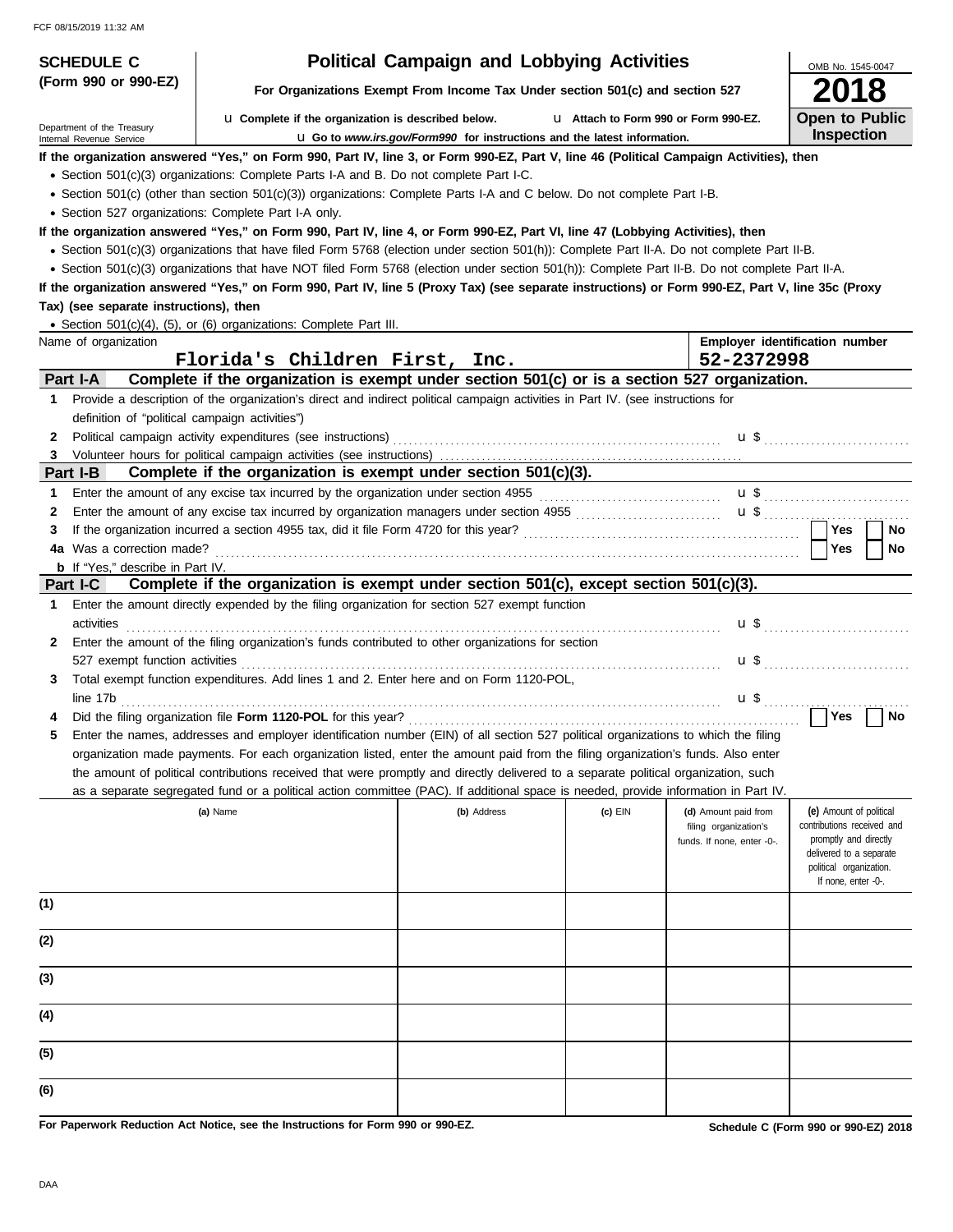|   |                    |              | Schedule C (Form 990 or 990-EZ) 2018    Florida's Children First, Inc.                                        |                                                                                  |  | 52-2372998                                                                                                          | Page 2                         |
|---|--------------------|--------------|---------------------------------------------------------------------------------------------------------------|----------------------------------------------------------------------------------|--|---------------------------------------------------------------------------------------------------------------------|--------------------------------|
|   | Part II-A          |              |                                                                                                               |                                                                                  |  | Complete if the organization is exempt under section 501(c)(3) and filed Form 5768 (election under                  |                                |
|   |                    |              | section $501(h)$ ).                                                                                           |                                                                                  |  |                                                                                                                     |                                |
|   | A Check u          |              |                                                                                                               |                                                                                  |  | if the filing organization belongs to an affiliated group (and list in Part IV each affiliated group member's name, |                                |
|   |                    |              |                                                                                                               | address, EIN, expenses, and share of excess lobbying expenditures).              |  |                                                                                                                     |                                |
| в | Check              | $\mathbf{u}$ |                                                                                                               | if the filing organization checked box A and "limited control" provisions apply. |  |                                                                                                                     |                                |
|   |                    |              | (The term "expenditures" means amounts paid or incurred.)                                                     | <b>Limits on Lobbying Expenditures</b>                                           |  | (a) Filing<br>organization's totals                                                                                 | (b) Affiliated<br>group totals |
|   |                    |              | 1a Total lobbying expenditures to influence public opinion (grass roots lobbying) [[[[[[[[[[[[[[[[[[[[[[[[[[[ |                                                                                  |  |                                                                                                                     |                                |
|   |                    |              | Total lobbying expenditures to influence a legislative body (direct lobbying) [[[[[[[[[[[[[[[[[[[[[[          |                                                                                  |  |                                                                                                                     |                                |
|   |                    |              |                                                                                                               |                                                                                  |  |                                                                                                                     |                                |
|   |                    |              | d Other exempt purpose expenditures                                                                           |                                                                                  |  |                                                                                                                     |                                |
|   |                    |              |                                                                                                               |                                                                                  |  |                                                                                                                     |                                |
|   |                    |              | f Lobbying nontaxable amount. Enter the amount from the following table in both                               |                                                                                  |  |                                                                                                                     |                                |
|   | columns.           |              |                                                                                                               |                                                                                  |  |                                                                                                                     |                                |
|   |                    |              | If the amount on line 1e, column (a) or (b) is:                                                               | The lobbying nontaxable amount is:                                               |  |                                                                                                                     |                                |
|   | Not over \$500,000 |              |                                                                                                               | 20% of the amount on line 1e.                                                    |  |                                                                                                                     |                                |
|   |                    |              | Over \$500,000 but not over \$1,000,000                                                                       | \$100,000 plus 15% of the excess over \$500,000.                                 |  |                                                                                                                     |                                |
|   |                    |              | Over \$1,000,000 but not over \$1,500,000                                                                     | \$175,000 plus 10% of the excess over \$1,000,000.                               |  |                                                                                                                     |                                |
|   |                    |              | Over \$1,500,000 but not over \$17,000,000                                                                    | \$225,000 plus 5% of the excess over \$1,500,000.                                |  |                                                                                                                     |                                |
|   | Over \$17,000,000  |              |                                                                                                               | \$1.000.000.                                                                     |  |                                                                                                                     |                                |
|   |                    |              |                                                                                                               |                                                                                  |  |                                                                                                                     |                                |
|   |                    |              |                                                                                                               |                                                                                  |  |                                                                                                                     |                                |
|   |                    |              | <i>i</i> Subtract line 1f from line 1c. If zero or less, enter -0-                                            |                                                                                  |  |                                                                                                                     |                                |
|   |                    |              | j If there is an amount other than zero on either line 1h or line 1i, did the organization file Form 4720     |                                                                                  |  |                                                                                                                     |                                |
|   |                    |              |                                                                                                               |                                                                                  |  |                                                                                                                     | Yes<br>No                      |

**4-Year Averaging Period Under Section 501(h)**

### **(Some organizations that made a section 501(h) election do not have to complete all of the five columns below. See the separate instructions for lines 2a through 2f.)**

| Lobbying Expenditures During 4-Year Averaging Period                                   |          |          |            |            |           |  |  |  |  |  |
|----------------------------------------------------------------------------------------|----------|----------|------------|------------|-----------|--|--|--|--|--|
| Calendar year (or fiscal year<br>beginning in)                                         | (a) 2015 | (b) 2016 | $(c)$ 2017 | $(d)$ 2018 | (e) Total |  |  |  |  |  |
| 2a Lobbying nontaxable amount                                                          |          |          |            |            |           |  |  |  |  |  |
| <b>b</b> Lobbying ceiling amount<br>$(150\% \text{ of line } 2a, \text{ column } (e))$ |          |          |            |            |           |  |  |  |  |  |
| c Total lobbying expenditures                                                          |          |          |            |            |           |  |  |  |  |  |
| <b>d</b> Grassroots nontaxable amount                                                  |          |          |            |            |           |  |  |  |  |  |
| e Grassroots ceiling amount<br>$(150\% \text{ of line } 2d, \text{ column } (e))$      |          |          |            |            |           |  |  |  |  |  |
| f Grassroots lobbying expenditures                                                     |          |          |            |            |           |  |  |  |  |  |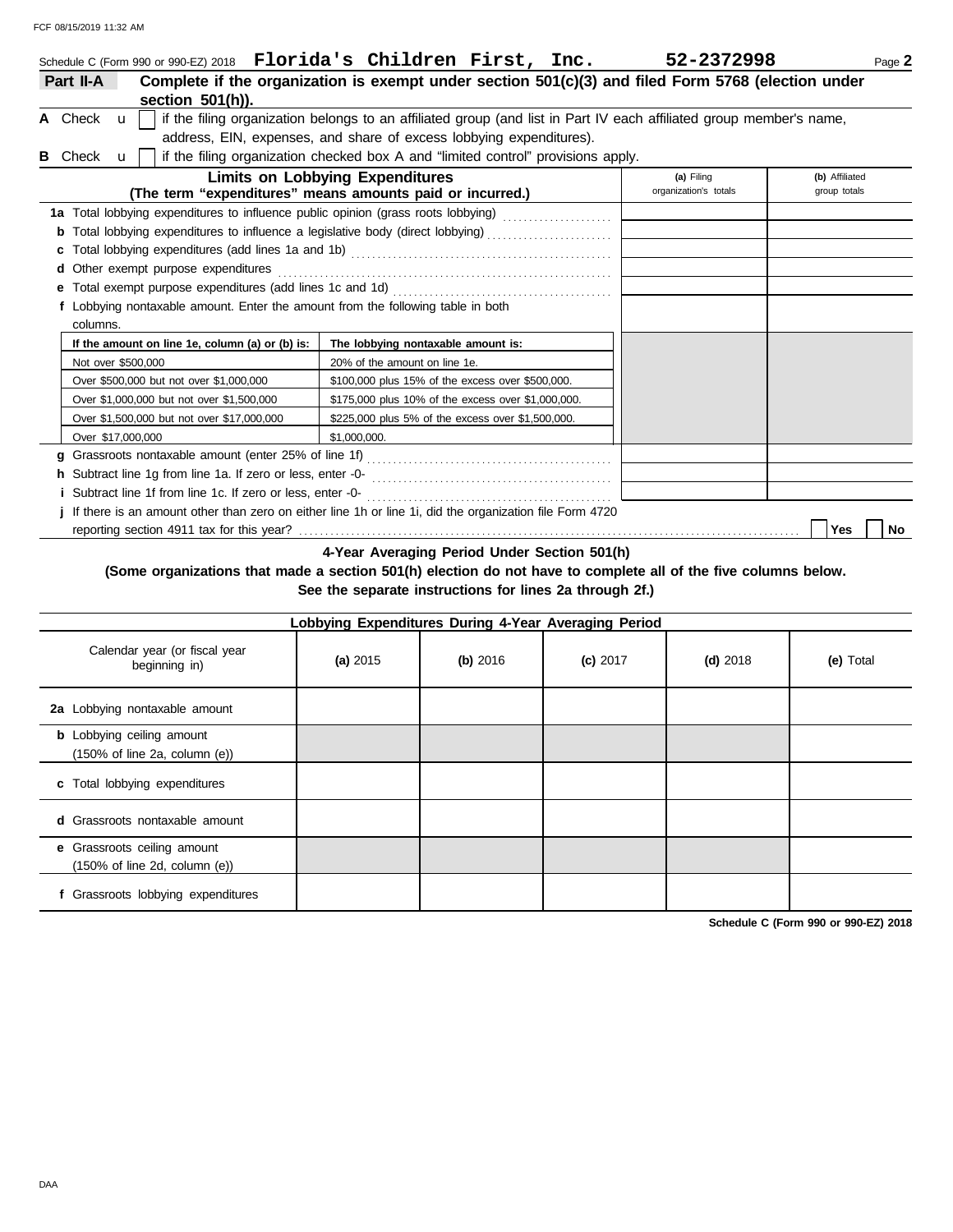|                                                                                                                                                       |              | (a)                     | (b)          |
|-------------------------------------------------------------------------------------------------------------------------------------------------------|--------------|-------------------------|--------------|
| For each "Yes," response on lines 1a through 1i below, provide in Part IV a detailed<br>description of the lobbying activity.                         | Yes          | No                      | Amount       |
| During the year, did the filing organization attempt to influence foreign, national, state, or local<br>1                                             |              |                         |              |
| legislation, including any attempt to influence public opinion on a legislative matter or                                                             |              |                         |              |
| referendum, through the use of:                                                                                                                       |              |                         |              |
| a Volunteers?                                                                                                                                         | x            |                         |              |
| <b>b</b> Paid staff or management (include compensation in expenses reported on lines 1c through 1i)?                                                 | $\mathbf x$  |                         |              |
| <b>c</b> Media advertisements?                                                                                                                        |              | $\mathbf x$             |              |
|                                                                                                                                                       |              | $\mathbf x$             |              |
|                                                                                                                                                       |              | $\mathbf x$             |              |
| f Grants to other organizations for lobbying purposes?                                                                                                |              | $\mathbf x$             |              |
|                                                                                                                                                       | $\mathbf{x}$ |                         | 48,012       |
| h Rallies, demonstrations, seminars, conventions, speeches, lectures, or any similar means?                                                           |              | $\mathbf x$             |              |
| <i>i</i> Other activities?                                                                                                                            |              | $\overline{\mathbf{x}}$ |              |
| j Total. Add lines 1c through 1i                                                                                                                      |              |                         | 48,012       |
|                                                                                                                                                       |              | X                       |              |
| <b>b</b> If "Yes," enter the amount of any tax incurred under section 4912                                                                            |              |                         |              |
| c If "Yes," enter the amount of any tax incurred by organization managers under section 4912                                                          |              |                         |              |
|                                                                                                                                                       |              |                         |              |
| Complete if the organization is exempt under section 501(c)(4), section 501(c)(5), or section<br>Part III-A<br>$501(c)(6)$ .                          |              |                         |              |
|                                                                                                                                                       |              |                         | Yes<br>No    |
| Were substantially all (90% or more) dues received nondeductible by members?                                                                          |              |                         | $\mathbf{1}$ |
|                                                                                                                                                       |              |                         |              |
| Did the organization make only in-house lobbying expenditures of \$2,000 or less?<br>2                                                                |              |                         | $\mathbf{2}$ |
| Did the organization agree to carry over lobbying and political campaign activity expenditures from the prior year?                                   |              |                         | $\mathbf{3}$ |
| Complete if the organization is exempt under section 501(c)(4), section 501(c)(5), or section<br>Part III-B                                           |              |                         |              |
| 501(c)(6) and if either (a) BOTH Part III-A, lines 1 and 2, are answered "No," OR (b) Part III-A, line 3, is<br>answered "Yes."                       |              |                         |              |
| Dues, assessments and similar amounts from members                                                                                                    |              | 1                       |              |
| Section 162(e) nondeductible lobbying and political expenditures (do not include amounts of                                                           |              |                         |              |
| political expenses for which the section 527(f) tax was paid).                                                                                        |              |                         |              |
|                                                                                                                                                       |              | 2a                      |              |
|                                                                                                                                                       |              | 2b                      |              |
| Total                                                                                                                                                 |              | 2c                      |              |
| Aggregate amount reported in section 6033(e)(1)(A) notices of nondeductible section 162(e) dues                                                       |              | 3                       |              |
| If notices were sent and the amount on line 2c exceeds the amount on line 3, what portion of the                                                      |              |                         |              |
| excess does the organization agree to carryover to the reasonable estimate of nondeductible lobbying                                                  |              |                         |              |
| and political expenditure next year?                                                                                                                  |              | 4                       |              |
|                                                                                                                                                       |              | 5                       |              |
| 1<br>2<br>a Current year<br><b>b</b> Carryover from last year<br>С<br>4<br>5.<br><b>Part IV</b><br>Supplemental Information                           |              |                         |              |
| Provide the descriptions required for Part I-A, line 1; Part I-B, line 4; Part I-C, line 5; Part II-A (affiliated group list); Part II-A, lines 1 and |              |                         |              |
| 2 (see instructions); and Part II-B, line 1. Also, complete this part for any additional information.                                                 |              |                         |              |
|                                                                                                                                                       |              |                         |              |
| Schedule C, Part II-B, Line 1                                                                                                                         |              |                         |              |

the opinion of the organization would improve child welfare services by

contacting individual legislators. FCF staff and Florida Youth Shine

members are sometimes asked questions, provide information, testify at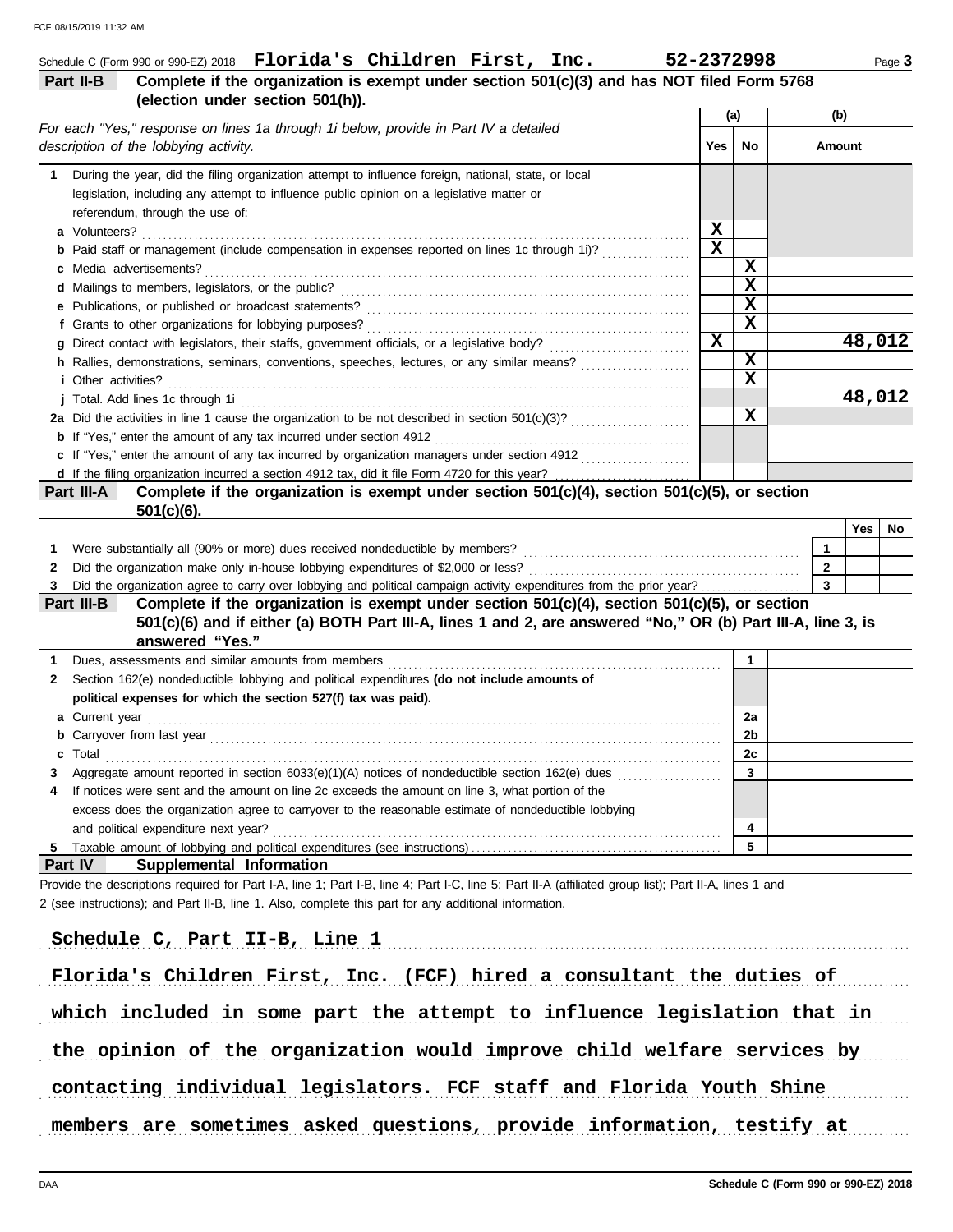| Supplemental Information (continued)<br>Part IV<br>hearings and educate on the subject of a bill. |  |  | Schedule C (Form 990 or 990-EZ) 2018 Florida's Children First, Inc. |  | 52-2372998 | Page 4 |
|---------------------------------------------------------------------------------------------------|--|--|---------------------------------------------------------------------|--|------------|--------|
|                                                                                                   |  |  |                                                                     |  |            |        |
|                                                                                                   |  |  |                                                                     |  |            |        |
|                                                                                                   |  |  |                                                                     |  |            |        |
|                                                                                                   |  |  |                                                                     |  |            |        |
|                                                                                                   |  |  |                                                                     |  |            |        |
|                                                                                                   |  |  |                                                                     |  |            |        |
|                                                                                                   |  |  |                                                                     |  |            |        |
|                                                                                                   |  |  |                                                                     |  |            |        |
|                                                                                                   |  |  |                                                                     |  |            |        |
|                                                                                                   |  |  |                                                                     |  |            |        |
|                                                                                                   |  |  |                                                                     |  |            |        |
|                                                                                                   |  |  |                                                                     |  |            |        |
|                                                                                                   |  |  |                                                                     |  |            |        |
|                                                                                                   |  |  |                                                                     |  |            |        |
|                                                                                                   |  |  |                                                                     |  |            |        |
|                                                                                                   |  |  |                                                                     |  |            |        |
|                                                                                                   |  |  |                                                                     |  |            |        |
|                                                                                                   |  |  |                                                                     |  |            |        |
|                                                                                                   |  |  |                                                                     |  |            |        |
|                                                                                                   |  |  |                                                                     |  |            |        |
|                                                                                                   |  |  |                                                                     |  |            |        |
|                                                                                                   |  |  |                                                                     |  |            |        |
|                                                                                                   |  |  |                                                                     |  |            |        |
|                                                                                                   |  |  |                                                                     |  |            |        |
|                                                                                                   |  |  |                                                                     |  |            |        |
|                                                                                                   |  |  |                                                                     |  |            |        |
|                                                                                                   |  |  |                                                                     |  |            |        |
|                                                                                                   |  |  |                                                                     |  |            |        |
|                                                                                                   |  |  |                                                                     |  |            |        |
|                                                                                                   |  |  |                                                                     |  |            |        |
|                                                                                                   |  |  |                                                                     |  |            |        |
|                                                                                                   |  |  |                                                                     |  |            |        |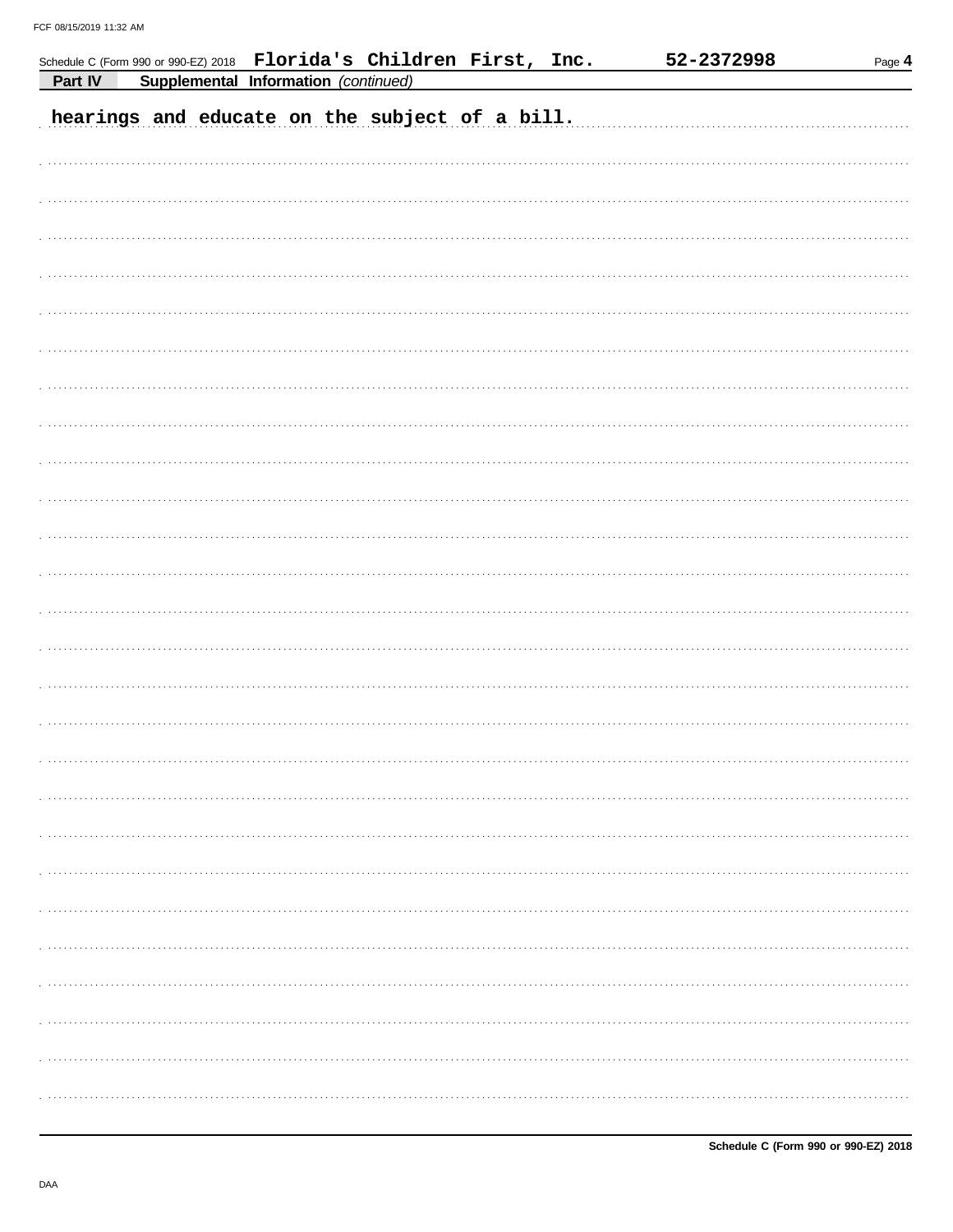Department of the Treasury Internal Revenue Service

**(Form 990)**

## **SCHEDULE D Supplemental Financial Statements**

**Part IV, line 6, 7, 8, 9, 10, 11a, 11b, 11c, 11d, 11e, 11f, 12a, or 12b.** u **Complete if the organization answered "Yes" on Form 990,**

u **Attach to Form 990.** 

u **Go to** *www.irs.gov/Form990* **for instructions and the latest information.**

**Inspection**

**2018**

**Open to Public**

OMB No. 1545-0047

|              | Name of the organization                                                                                                                                          |                                                    |      | Employer identification number  |
|--------------|-------------------------------------------------------------------------------------------------------------------------------------------------------------------|----------------------------------------------------|------|---------------------------------|
|              | Florida's Children First, Inc.                                                                                                                                    |                                                    |      | 52-2372998                      |
|              | Organizations Maintaining Donor Advised Funds or Other Similar Funds or Accounts.<br>Part I                                                                       |                                                    |      |                                 |
|              | Complete if the organization answered "Yes" on Form 990, Part IV, line 6.                                                                                         |                                                    |      |                                 |
|              |                                                                                                                                                                   | (a) Donor advised funds                            |      | (b) Funds and other accounts    |
| 1            | Total number at end of year                                                                                                                                       |                                                    |      |                                 |
| 2            |                                                                                                                                                                   |                                                    |      |                                 |
| 3            |                                                                                                                                                                   |                                                    |      |                                 |
| 4            |                                                                                                                                                                   |                                                    |      |                                 |
| 5            | Did the organization inform all donors and donor advisors in writing that the assets held in donor advised                                                        |                                                    |      |                                 |
|              |                                                                                                                                                                   |                                                    |      | Yes<br>No                       |
| 6            | Did the organization inform all grantees, donors, and donor advisors in writing that grant funds can be used                                                      |                                                    |      |                                 |
|              | only for charitable purposes and not for the benefit of the donor or donor advisor, or for any other purpose                                                      |                                                    |      |                                 |
|              |                                                                                                                                                                   |                                                    |      | Yes<br>No                       |
|              | Part II<br><b>Conservation Easements.</b><br>Complete if the organization answered "Yes" on Form 990, Part IV, line 7.                                            |                                                    |      |                                 |
| 1            | Purpose(s) of conservation easements held by the organization (check all that apply).                                                                             |                                                    |      |                                 |
|              | Preservation of land for public use (e.g., recreation or education)                                                                                               | Preservation of a historically important land area |      |                                 |
|              | Protection of natural habitat                                                                                                                                     | Preservation of a certified historic structure     |      |                                 |
|              | Preservation of open space                                                                                                                                        |                                                    |      |                                 |
| $\mathbf{2}$ | Complete lines 2a through 2d if the organization held a qualified conservation contribution in the form of a conservation                                         |                                                    |      |                                 |
|              | easement on the last day of the tax year.                                                                                                                         |                                                    |      | Held at the End of the Tax Year |
| а            |                                                                                                                                                                   |                                                    | 2a   |                                 |
| b            |                                                                                                                                                                   |                                                    | 2b   |                                 |
|              | Number of conservation easements on a certified historic structure included in (a) [[[[[[[[[[[[[[[[[[[[[[[[[]]]]]]]                                               |                                                    | 2c   |                                 |
| d            | Number of conservation easements included in (c) acquired after 7/25/06, and not on a                                                                             |                                                    |      |                                 |
|              | historic structure listed in the National Register                                                                                                                |                                                    | 2d   |                                 |
| 3            | Number of conservation easements modified, transferred, released, extinguished, or terminated by the organization during the                                      |                                                    |      |                                 |
|              | tax year $\mathbf u$                                                                                                                                              |                                                    |      |                                 |
|              | Number of states where property subject to conservation easement is located u                                                                                     |                                                    |      |                                 |
| 5            | Does the organization have a written policy regarding the periodic monitoring, inspection, handling of                                                            |                                                    |      |                                 |
|              |                                                                                                                                                                   |                                                    |      | Yes<br>No                       |
| 6            | Staff and volunteer hours devoted to monitoring, inspecting, handling of violations, and enforcing conservation easements during the year                         |                                                    |      |                                 |
|              | u <sub></sub>                                                                                                                                                     |                                                    |      |                                 |
| 7            | Amount of expenses incurred in monitoring, inspecting, handling of violations, and enforcing conservation easements during the year                               |                                                    |      |                                 |
|              | $\mathbf{u}$                                                                                                                                                      |                                                    |      |                                 |
| 8            | Does each conservation easement reported on line 2(d) above satisfy the requirements of section 170(h)(4)(B)(i)                                                   |                                                    |      |                                 |
|              |                                                                                                                                                                   |                                                    |      | Yes<br>No                       |
| 9            | In Part XIII, describe how the organization reports conservation easements in its revenue and expense statement, and                                              |                                                    |      |                                 |
|              | balance sheet, and include, if applicable, the text of the footnote to the organization's financial statements that describes the                                 |                                                    |      |                                 |
|              | organization's accounting for conservation easements.<br>Organizations Maintaining Collections of Art, Historical Treasures, or Other Similar Assets.<br>Part III |                                                    |      |                                 |
|              | Complete if the organization answered "Yes" on Form 990, Part IV, line 8.                                                                                         |                                                    |      |                                 |
|              | 1a If the organization elected, as permitted under SFAS 116 (ASC 958), not to report in its revenue statement and balance sheet                                   |                                                    |      |                                 |
|              | works of art, historical treasures, or other similar assets held for public exhibition, education, or research in furtherance of                                  |                                                    |      |                                 |
|              | public service, provide, in Part XIII, the text of the footnote to its financial statements that describes these items.                                           |                                                    |      |                                 |
|              | <b>b</b> If the organization elected, as permitted under SFAS 116 (ASC 958), to report in its revenue statement and balance sheet                                 |                                                    |      |                                 |
|              | works of art, historical treasures, or other similar assets held for public exhibition, education, or research in furtherance of                                  |                                                    |      |                                 |
|              | public service, provide the following amounts relating to these items:                                                                                            |                                                    |      |                                 |
|              |                                                                                                                                                                   |                                                    |      |                                 |
|              |                                                                                                                                                                   |                                                    |      | $\mathbf{u}$ \$ $\ldots$        |
| 2            | If the organization received or held works of art, historical treasures, or other similar assets for financial gain, provide the                                  |                                                    |      |                                 |
|              | following amounts required to be reported under SFAS 116 (ASC 958) relating to these items:                                                                       |                                                    |      |                                 |
| а            |                                                                                                                                                                   |                                                    |      | u \$                            |
|              |                                                                                                                                                                   |                                                    | u \$ |                                 |

DAA **For Paperwork Reduction Act Notice, see the Instructions for Form 990.**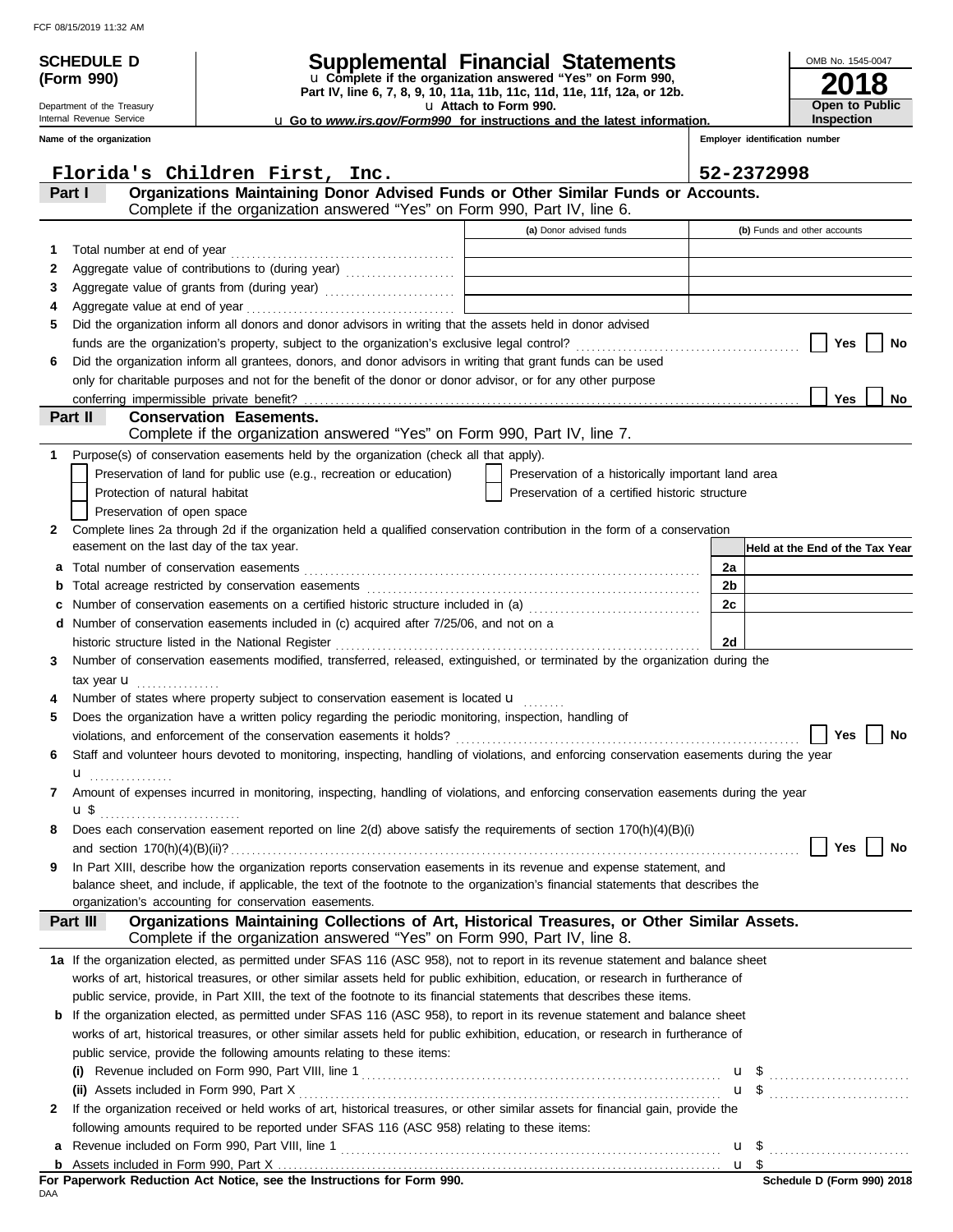FCF 08/15/2019 11:32 AM

|   | Schedule D (Form 990) 2018 Florida's Children First, Inc.                                                                                                                                                                            |                         |                           |                         |                    | 52-2372998      |                      |   |                     | Page 2    |
|---|--------------------------------------------------------------------------------------------------------------------------------------------------------------------------------------------------------------------------------------|-------------------------|---------------------------|-------------------------|--------------------|-----------------|----------------------|---|---------------------|-----------|
|   | Organizations Maintaining Collections of Art, Historical Treasures, or Other Similar Assets (continued)<br>Part III                                                                                                                  |                         |                           |                         |                    |                 |                      |   |                     |           |
| 3 | Using the organization's acquisition, accession, and other records, check any of the following that are a significant use of its<br>collection items (check all that apply):                                                         |                         |                           |                         |                    |                 |                      |   |                     |           |
| a | Public exhibition                                                                                                                                                                                                                    | d                       | Loan or exchange programs |                         |                    |                 |                      |   |                     |           |
| b | Scholarly research                                                                                                                                                                                                                   | е                       |                           |                         |                    |                 |                      |   |                     |           |
| c | Preservation for future generations                                                                                                                                                                                                  |                         |                           |                         |                    |                 |                      |   |                     |           |
|   | Provide a description of the organization's collections and explain how they further the organization's exempt purpose in Part                                                                                                       |                         |                           |                         |                    |                 |                      |   |                     |           |
|   | XIII.                                                                                                                                                                                                                                |                         |                           |                         |                    |                 |                      |   |                     |           |
| 5 | During the year, did the organization solicit or receive donations of art, historical treasures, or other similar                                                                                                                    |                         |                           |                         |                    |                 |                      |   |                     |           |
|   |                                                                                                                                                                                                                                      |                         |                           |                         |                    |                 |                      |   | Yes                 | No        |
|   | <b>Part IV</b><br><b>Escrow and Custodial Arrangements.</b>                                                                                                                                                                          |                         |                           |                         |                    |                 |                      |   |                     |           |
|   | Complete if the organization answered "Yes" on Form 990, Part IV, line 9, or reported an amount on Form                                                                                                                              |                         |                           |                         |                    |                 |                      |   |                     |           |
|   | 990, Part X, line 21.                                                                                                                                                                                                                |                         |                           |                         |                    |                 |                      |   |                     |           |
|   | 1a Is the organization an agent, trustee, custodian or other intermediary for contributions or other assets not                                                                                                                      |                         |                           |                         |                    |                 |                      |   |                     |           |
|   |                                                                                                                                                                                                                                      |                         |                           |                         |                    |                 |                      |   | Yes                 | No        |
|   | <b>b</b> If "Yes," explain the arrangement in Part XIII and complete the following table:                                                                                                                                            |                         |                           |                         |                    |                 |                      |   |                     |           |
|   |                                                                                                                                                                                                                                      |                         |                           |                         |                    |                 |                      |   | Amount              |           |
|   | c Beginning balance <b>contract the contract of the contract of the contract of the contract of the contract of the contract of the contract of the contract of the contract of the contract of the contract of the contract of </b> |                         |                           |                         |                    |                 | 1c                   |   |                     |           |
|   |                                                                                                                                                                                                                                      |                         |                           |                         |                    |                 | 1d                   |   |                     |           |
|   |                                                                                                                                                                                                                                      |                         |                           |                         |                    |                 | 1е                   |   |                     |           |
|   | Ending balance <i>communically contained a contained a contained a contained a contained a contained a contained a</i>                                                                                                               |                         |                           |                         |                    |                 | 1f                   |   |                     |           |
|   |                                                                                                                                                                                                                                      |                         |                           |                         |                    |                 |                      |   | Yes                 | <b>No</b> |
|   |                                                                                                                                                                                                                                      |                         |                           |                         |                    |                 |                      |   |                     |           |
|   | Part V<br><b>Endowment Funds.</b>                                                                                                                                                                                                    |                         |                           |                         |                    |                 |                      |   |                     |           |
|   | Complete if the organization answered "Yes" on Form 990, Part IV, line 10.                                                                                                                                                           |                         |                           |                         |                    |                 |                      |   |                     |           |
|   |                                                                                                                                                                                                                                      | (a) Current year        | (b) Prior year            |                         | (c) Two years back |                 | (d) Three years back |   | (e) Four years back |           |
|   | 1a Beginning of year balance                                                                                                                                                                                                         |                         |                           |                         |                    |                 |                      |   |                     |           |
|   |                                                                                                                                                                                                                                      |                         |                           |                         |                    |                 |                      |   |                     |           |
|   | c Net investment earnings, gains, and                                                                                                                                                                                                |                         |                           |                         |                    |                 |                      |   |                     |           |
|   |                                                                                                                                                                                                                                      |                         |                           |                         |                    |                 |                      |   |                     |           |
|   | d Grants or scholarships                                                                                                                                                                                                             |                         |                           |                         |                    |                 |                      |   |                     |           |
|   | e Other expenditures for facilities and                                                                                                                                                                                              |                         |                           |                         |                    |                 |                      |   |                     |           |
|   |                                                                                                                                                                                                                                      |                         |                           |                         |                    |                 |                      |   |                     |           |
|   | f Administrative expenses                                                                                                                                                                                                            |                         |                           |                         |                    |                 |                      |   |                     |           |
| g | End of year balance                                                                                                                                                                                                                  |                         |                           |                         |                    |                 |                      |   |                     |           |
|   | Provide the estimated percentage of the current year end balance (line 1g, column (a)) held as:                                                                                                                                      |                         |                           |                         |                    |                 |                      |   |                     |           |
|   | a Board designated or quasi-endowment u                                                                                                                                                                                              |                         |                           |                         |                    |                 |                      |   |                     |           |
|   | <b>b</b> Permanent endowment <b>u</b> %<br>c Temporarily restricted endowment u                                                                                                                                                      | %                       |                           |                         |                    |                 |                      |   |                     |           |
|   | The percentages on lines 2a, 2b, and 2c should equal 100%.                                                                                                                                                                           |                         |                           |                         |                    |                 |                      |   |                     |           |
|   | 3a Are there endowment funds not in the possession of the organization that are held and administered for the                                                                                                                        |                         |                           |                         |                    |                 |                      |   |                     |           |
|   | organization by:                                                                                                                                                                                                                     |                         |                           |                         |                    |                 |                      |   |                     | Yes<br>No |
|   |                                                                                                                                                                                                                                      |                         |                           |                         |                    |                 |                      |   | 3a(i)               |           |
|   |                                                                                                                                                                                                                                      |                         |                           |                         |                    |                 |                      |   | 3a(ii)              |           |
|   |                                                                                                                                                                                                                                      |                         |                           |                         |                    |                 |                      |   | 3b                  |           |
|   | Describe in Part XIII the intended uses of the organization's endowment funds.                                                                                                                                                       |                         |                           |                         |                    |                 |                      |   |                     |           |
|   | Land, Buildings, and Equipment.<br>Part VI                                                                                                                                                                                           |                         |                           |                         |                    |                 |                      |   |                     |           |
|   | Complete if the organization answered "Yes" on Form 990, Part IV, line 11a. See Form 990, Part X, line 10.                                                                                                                           |                         |                           |                         |                    |                 |                      |   |                     |           |
|   | Description of property                                                                                                                                                                                                              | (a) Cost or other basis |                           | (b) Cost or other basis |                    | (c) Accumulated |                      |   | (d) Book value      |           |
|   |                                                                                                                                                                                                                                      | (investment)            |                           | (other)                 |                    | depreciation    |                      |   |                     |           |
|   |                                                                                                                                                                                                                                      |                         |                           |                         |                    |                 |                      |   |                     |           |
|   |                                                                                                                                                                                                                                      |                         |                           |                         |                    |                 |                      |   |                     |           |
|   | c Leasehold improvements                                                                                                                                                                                                             |                         |                           |                         |                    |                 |                      |   |                     |           |
|   |                                                                                                                                                                                                                                      |                         |                           |                         | 14,343             |                 | 9,375                |   |                     | 4,968     |
|   |                                                                                                                                                                                                                                      |                         |                           |                         |                    |                 |                      |   |                     |           |
|   | Total. Add lines 1a through 1e. (Column (d) must equal Form 990, Part X, column (B), line 10c.)                                                                                                                                      |                         |                           |                         |                    |                 |                      | u |                     | 4,968     |
|   |                                                                                                                                                                                                                                      |                         |                           |                         |                    |                 |                      |   |                     |           |

**Schedule D (Form 990) 2018**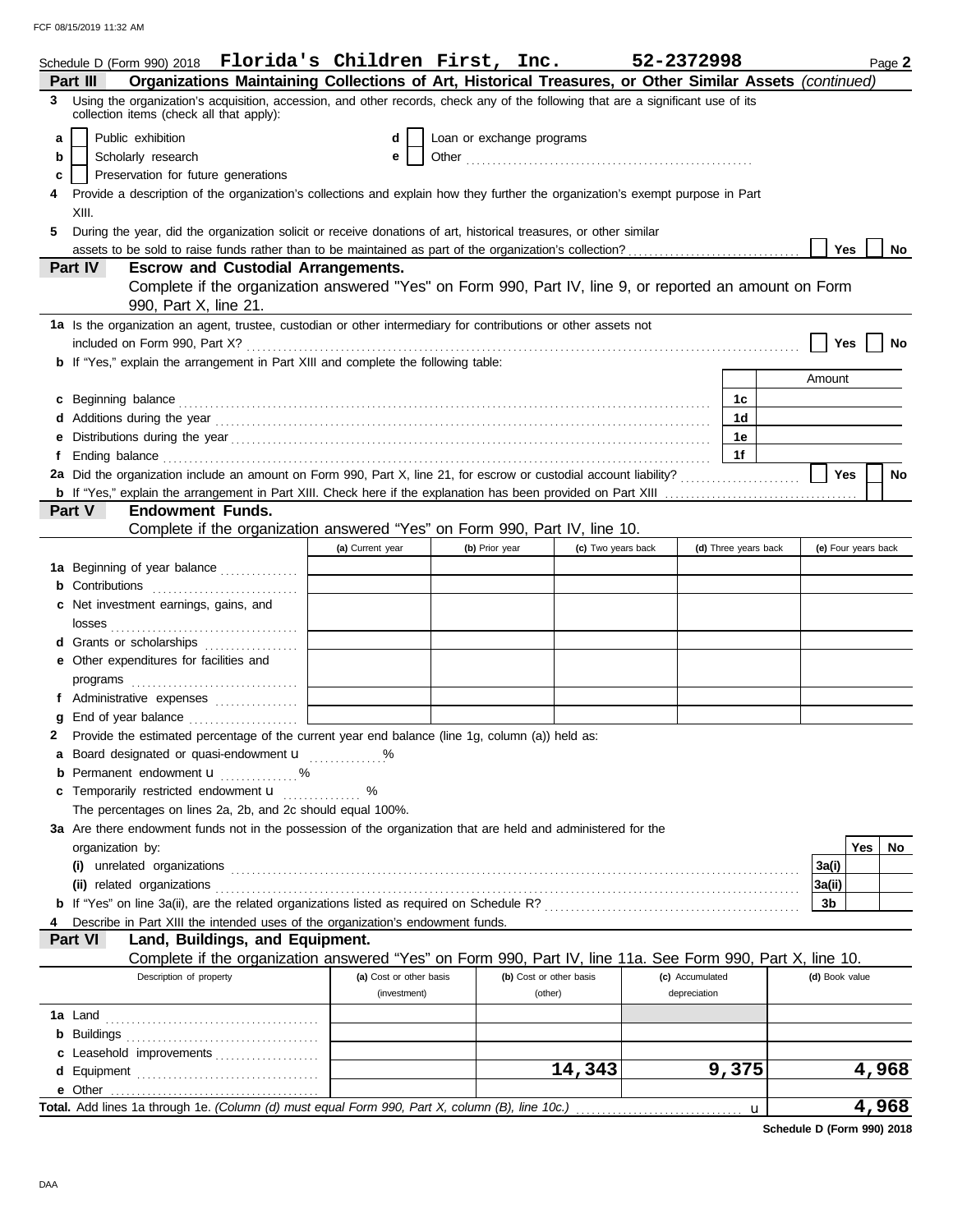|                           | Schedule D (Form 990) 2018 Florida's Children First, Inc.                                                  |                | 52-2372998                                                   | Page 3 |
|---------------------------|------------------------------------------------------------------------------------------------------------|----------------|--------------------------------------------------------------|--------|
| <b>Part VII</b>           | Investments-Other Securities.                                                                              |                |                                                              |        |
|                           | Complete if the organization answered "Yes" on Form 990, Part IV, line 11b. See Form 990, Part X, line 12. |                |                                                              |        |
|                           | (a) Description of security or category<br>(including name of security)                                    | (b) Book value | (c) Method of valuation:<br>Cost or end-of-year market value |        |
| (1) Financial derivatives |                                                                                                            |                |                                                              |        |
|                           |                                                                                                            |                |                                                              |        |
| $(3)$ Other               |                                                                                                            |                |                                                              |        |
| $(A)$ .                   |                                                                                                            |                |                                                              |        |
| (B)                       |                                                                                                            |                |                                                              |        |
| (C)                       |                                                                                                            |                |                                                              |        |
| (D)                       |                                                                                                            |                |                                                              |        |
| (E)                       |                                                                                                            |                |                                                              |        |
| (F)                       |                                                                                                            |                |                                                              |        |
| (G)                       |                                                                                                            |                |                                                              |        |
| (H)                       |                                                                                                            |                |                                                              |        |
|                           | Total. (Column (b) must equal Form 990, Part X, col. (B) line 12.) u                                       |                |                                                              |        |
| Part VIII                 | Investments-Program Related.                                                                               |                |                                                              |        |
|                           | Complete if the organization answered "Yes" on Form 990, Part IV, line 11c. See Form 990, Part X, line 13. |                |                                                              |        |
|                           | (a) Description of investment                                                                              | (b) Book value | (c) Method of valuation:                                     |        |
|                           |                                                                                                            |                | Cost or end-of-year market value                             |        |
| (1)                       |                                                                                                            |                |                                                              |        |
| (2)                       |                                                                                                            |                |                                                              |        |
| (3)                       |                                                                                                            |                |                                                              |        |
| (4)                       |                                                                                                            |                |                                                              |        |
| (5)<br>(6)                |                                                                                                            |                |                                                              |        |
| (7)                       |                                                                                                            |                |                                                              |        |
| (8)                       |                                                                                                            |                |                                                              |        |
| (9)                       |                                                                                                            |                |                                                              |        |
|                           | Total. (Column (b) must equal Form 990, Part X, col. (B) line 13.) u                                       |                |                                                              |        |
| Part IX                   | <b>Other Assets.</b>                                                                                       |                |                                                              |        |
|                           | Complete if the organization answered "Yes" on Form 990, Part IV, line 11d. See Form 990, Part X, line 15. |                |                                                              |        |
|                           | (a) Description                                                                                            |                | (b) Book value                                               |        |
| (1)                       |                                                                                                            |                |                                                              |        |
| (2)                       |                                                                                                            |                |                                                              |        |
| (3)                       |                                                                                                            |                |                                                              |        |
| (4)                       |                                                                                                            |                |                                                              |        |
| (5)                       |                                                                                                            |                |                                                              |        |
| (6)                       |                                                                                                            |                |                                                              |        |
| (7)                       |                                                                                                            |                |                                                              |        |
| (8)                       |                                                                                                            |                |                                                              |        |
| (9)                       |                                                                                                            |                |                                                              |        |
| Part X                    | Total. (Column (b) must equal Form 990, Part X, col. (B) line 15.)<br>Other Liabilities.                   |                | u                                                            |        |
|                           | Complete if the organization answered "Yes" on Form 990, Part IV, line 11e or 11f. See Form 990, Part X,   |                |                                                              |        |
|                           | line $25$ .                                                                                                |                |                                                              |        |
| 1.                        | (a) Description of liability                                                                               | (b) Book value |                                                              |        |
| (1)                       | Federal income taxes                                                                                       |                |                                                              |        |
| (2)                       | Capital Lease                                                                                              | 4,576          |                                                              |        |
| (3)                       |                                                                                                            |                |                                                              |        |
| (4)                       |                                                                                                            |                |                                                              |        |
| (5)                       |                                                                                                            |                |                                                              |        |
| (6)                       |                                                                                                            |                |                                                              |        |
| (7)                       |                                                                                                            |                |                                                              |        |
| (8)                       |                                                                                                            |                |                                                              |        |
| (9)                       |                                                                                                            |                |                                                              |        |
|                           | Total. (Column (b) must equal Form 990, Part X, col. (B) line 25.) $\mathbf u$                             | 4,576          |                                                              |        |

Liability for uncertain tax positions. In Part XIII, provide the text of the footnote to the organization's financial statements that reports the **2.** organization's liability for uncertain tax positions under FIN 48 (ASC 740). Check here if the text of the footnote has been provided in Part XIII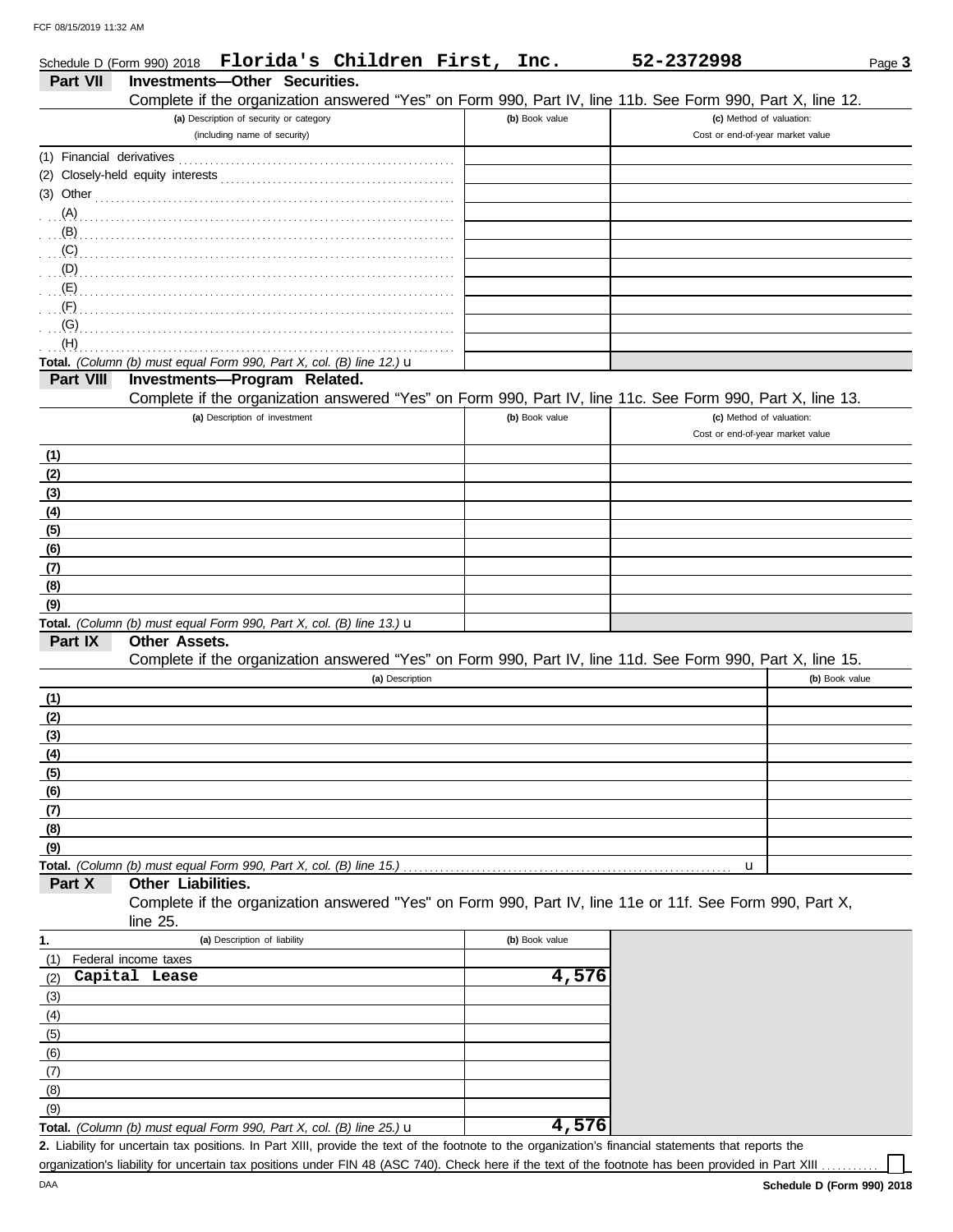|        | Schedule D (Form 990) 2018 Florida's Children First, Inc.                                                                                                                                                                                                                                                                              |                | 52-2372998 |              | Page 4               |
|--------|----------------------------------------------------------------------------------------------------------------------------------------------------------------------------------------------------------------------------------------------------------------------------------------------------------------------------------------|----------------|------------|--------------|----------------------|
|        | Reconciliation of Revenue per Audited Financial Statements With Revenue per Return.<br>Part XI                                                                                                                                                                                                                                         |                |            |              |                      |
|        | Complete if the organization answered "Yes" on Form 990, Part IV, line 12a.                                                                                                                                                                                                                                                            |                |            |              |                      |
| 1      |                                                                                                                                                                                                                                                                                                                                        |                |            | $\mathbf{1}$ | 971,850              |
| 2      | Amounts included on line 1 but not on Form 990, Part VIII, line 12:                                                                                                                                                                                                                                                                    |                |            |              |                      |
| а      |                                                                                                                                                                                                                                                                                                                                        | 2a             |            |              |                      |
| b      |                                                                                                                                                                                                                                                                                                                                        | 2 <sub>b</sub> |            |              |                      |
| c      |                                                                                                                                                                                                                                                                                                                                        | 2c             |            |              |                      |
| d      |                                                                                                                                                                                                                                                                                                                                        | 2d             | $-12,917$  |              |                      |
| е      | Add lines 2a through 2d [11] All and the contract of the contract of the contract of the contract of the contract of the contract of the contract of the contract of the contract of the contract of the contract of the contr                                                                                                         |                |            | 2e           | $-12,917$<br>984,767 |
| 3      |                                                                                                                                                                                                                                                                                                                                        |                |            | 3            |                      |
| 4      | Amounts included on Form 990, Part VIII, line 12, but not on line 1:                                                                                                                                                                                                                                                                   |                |            |              |                      |
| a      |                                                                                                                                                                                                                                                                                                                                        | 4а             |            |              |                      |
| b      |                                                                                                                                                                                                                                                                                                                                        | 4b             |            |              |                      |
| c      | Add lines 4a and 4b                                                                                                                                                                                                                                                                                                                    |                |            | 4с<br>5      | 984,767              |
|        | Reconciliation of Expenses per Audited Financial Statements With Expenses per Return.<br>Part XII                                                                                                                                                                                                                                      |                |            |              |                      |
|        | Complete if the organization answered "Yes" on Form 990, Part IV, line 12a.                                                                                                                                                                                                                                                            |                |            |              |                      |
| 1      | Total expenses and losses per audited financial statements                                                                                                                                                                                                                                                                             |                |            | 1            | 1,045,153            |
| 2      | Amounts included on line 1 but not on Form 990, Part IX, line 25:                                                                                                                                                                                                                                                                      |                |            |              |                      |
|        |                                                                                                                                                                                                                                                                                                                                        | 2a             |            |              |                      |
| а      |                                                                                                                                                                                                                                                                                                                                        | 2 <sub>b</sub> |            |              |                      |
| b<br>c |                                                                                                                                                                                                                                                                                                                                        | 2c             |            |              |                      |
| d      |                                                                                                                                                                                                                                                                                                                                        | 2d             |            |              |                      |
| е      |                                                                                                                                                                                                                                                                                                                                        |                |            | 2e           |                      |
| 3      | Add lines 2a through 2d [11] And The Contract of the Contract of the Contract of the Contract of the Contract of the Contract of the Contract of the Contract of the Contract of the Contract of the Contract of the Contract                                                                                                          |                |            | 3            | 1,045,153            |
| 4      | Amounts included on Form 990, Part IX, line 25, but not on line 1:                                                                                                                                                                                                                                                                     |                |            |              |                      |
| a      |                                                                                                                                                                                                                                                                                                                                        | 4a             | 3,466      |              |                      |
|        | <b>b</b> Other (Describe in Part XIII.) <b>CONSIDENT</b> 2014 12:2010 12:2010 12:2010 12:2010 12:2010 12:2010 12:2010 12:2010 12:2010 12:2010 12:2010 12:2010 12:2010 12:2010 12:2010 12:2010 12:2010 12:2010 12:2010 12:2010 12:2010 12                                                                                               | 4b             |            |              |                      |
|        | c Add lines 4a and 4b                                                                                                                                                                                                                                                                                                                  |                |            | 4с           | 3,466                |
|        |                                                                                                                                                                                                                                                                                                                                        |                |            |              |                      |
|        |                                                                                                                                                                                                                                                                                                                                        |                |            | 5            |                      |
|        | Part XIII Supplemental Information.                                                                                                                                                                                                                                                                                                    |                |            |              | 1,048,619            |
|        | Provide the descriptions required for Part II, lines 3, 5, and 9; Part III, lines 1a and 4; Part IV, lines 1b and 2b; Part V, line 4; Part X, line<br>2; Part XI, lines 2d and 4b; and Part XII, lines 2d and 4b. Also complete this part to provide any additional information.<br>Dividends reported in Net Investment return<br>2d. |                |            |              |                      |
|        |                                                                                                                                                                                                                                                                                                                                        |                |            |              |                      |
|        |                                                                                                                                                                                                                                                                                                                                        |                |            |              |                      |
|        |                                                                                                                                                                                                                                                                                                                                        |                |            |              |                      |
|        |                                                                                                                                                                                                                                                                                                                                        |                |            |              |                      |
|        |                                                                                                                                                                                                                                                                                                                                        |                |            |              |                      |
|        |                                                                                                                                                                                                                                                                                                                                        |                |            |              |                      |
|        |                                                                                                                                                                                                                                                                                                                                        |                |            |              |                      |
|        |                                                                                                                                                                                                                                                                                                                                        |                |            |              |                      |
|        |                                                                                                                                                                                                                                                                                                                                        |                |            |              |                      |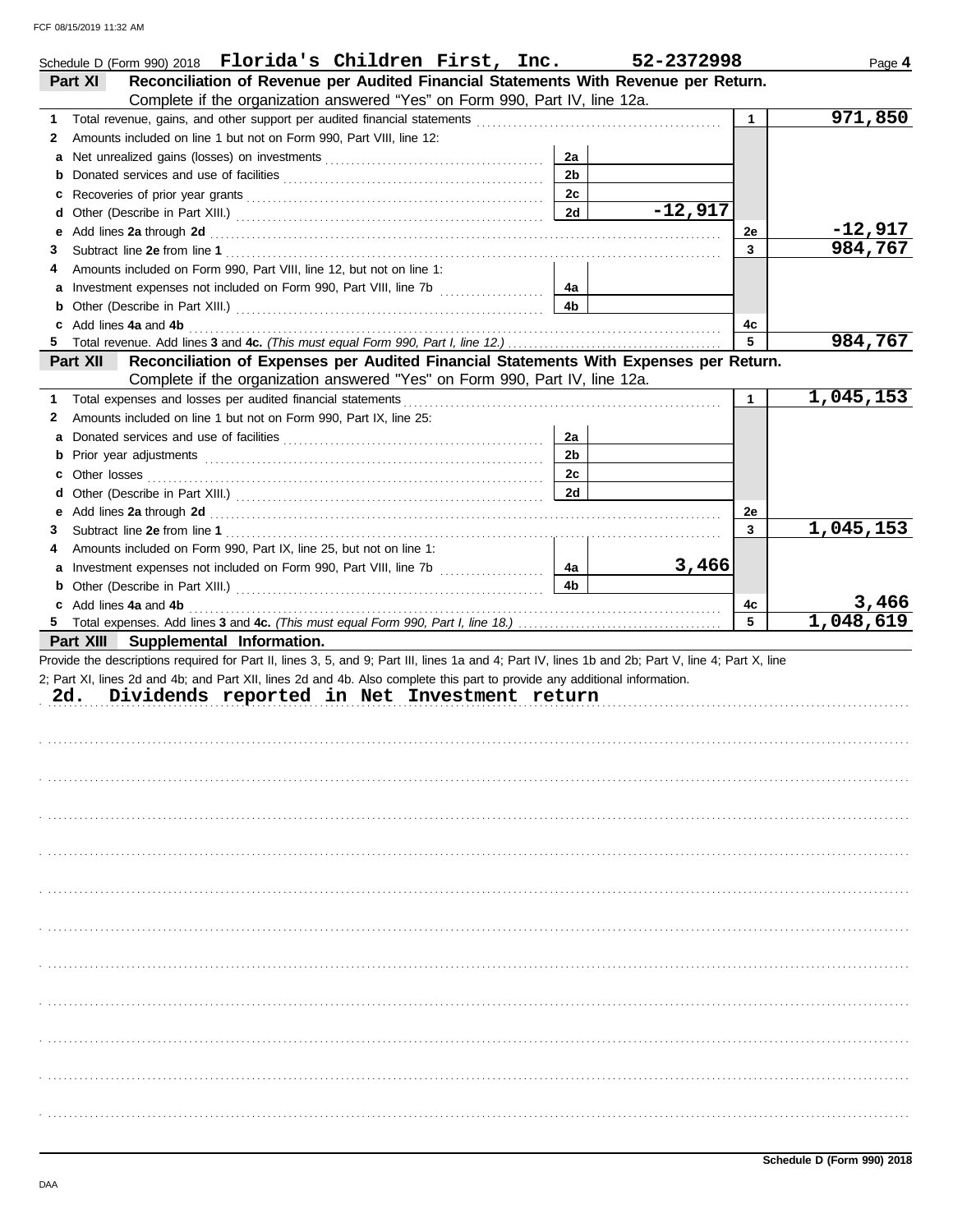|           | Schedule D (Form 990) 2018 Florida's Children First, Inc. |  | 52-2372998 | Page 5 |
|-----------|-----------------------------------------------------------|--|------------|--------|
| Part XIII | Supplemental Information (continued)                      |  |            |        |
|           |                                                           |  |            |        |
|           |                                                           |  |            |        |
|           |                                                           |  |            |        |
|           |                                                           |  |            |        |
|           |                                                           |  |            |        |
|           |                                                           |  |            |        |
|           |                                                           |  |            |        |
|           |                                                           |  |            |        |
|           |                                                           |  |            |        |
|           |                                                           |  |            |        |
|           |                                                           |  |            |        |
|           |                                                           |  |            |        |
|           |                                                           |  |            |        |
|           |                                                           |  |            |        |
|           |                                                           |  |            |        |
|           |                                                           |  |            |        |
|           |                                                           |  |            |        |
|           |                                                           |  |            |        |
|           |                                                           |  |            |        |
|           |                                                           |  |            |        |
|           |                                                           |  |            |        |
|           |                                                           |  |            |        |
|           |                                                           |  |            |        |
|           |                                                           |  |            |        |
|           |                                                           |  |            |        |
|           |                                                           |  |            |        |
|           |                                                           |  |            |        |
|           |                                                           |  |            |        |
|           |                                                           |  |            |        |
|           |                                                           |  |            |        |
|           |                                                           |  |            |        |
|           |                                                           |  |            |        |
|           |                                                           |  |            |        |
|           |                                                           |  |            |        |
|           |                                                           |  |            |        |
|           |                                                           |  |            |        |
|           |                                                           |  |            |        |
|           |                                                           |  |            |        |
|           |                                                           |  |            |        |
|           |                                                           |  |            |        |
|           |                                                           |  |            |        |
|           |                                                           |  |            |        |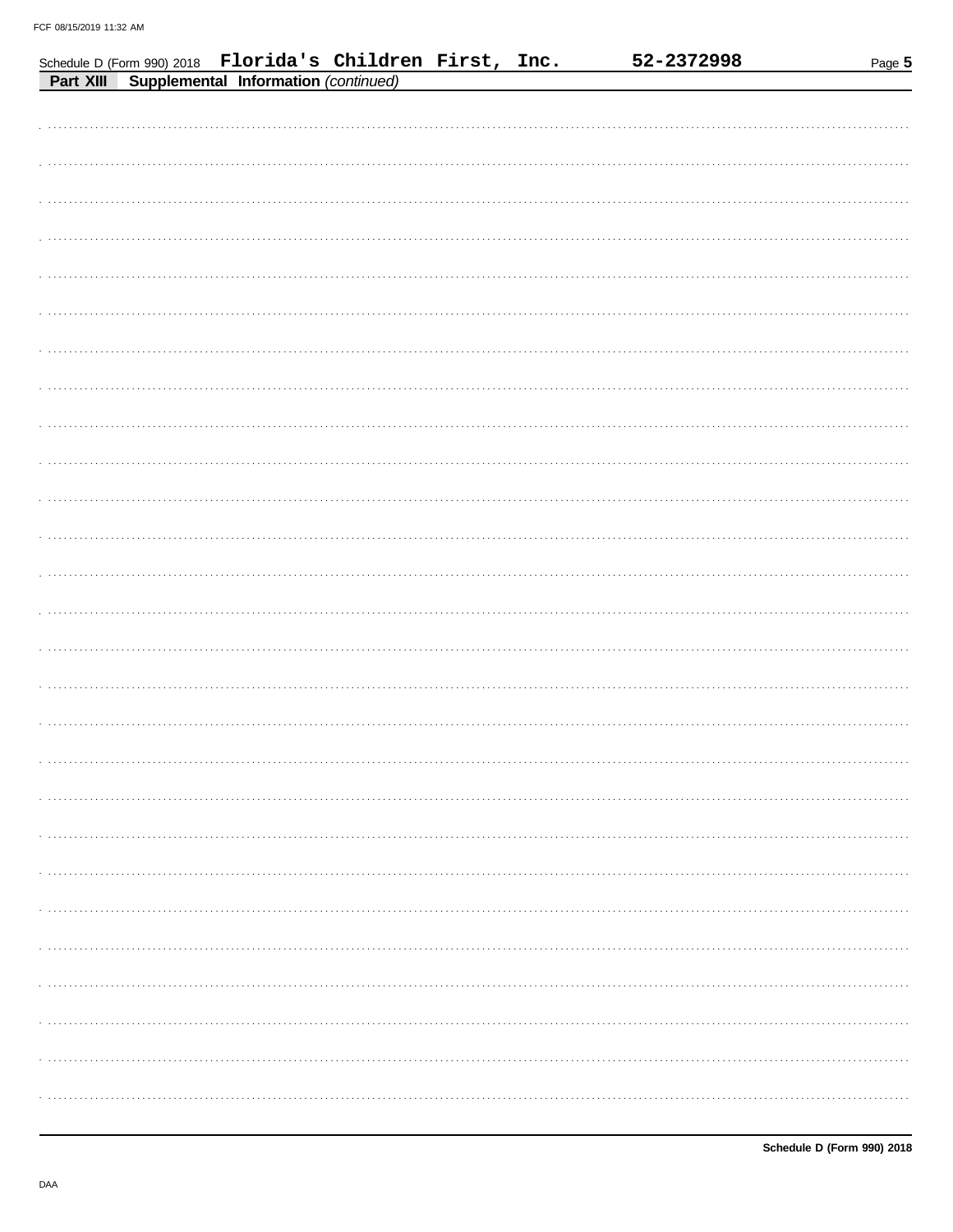**(Form 990)**

# **SCHEDULE M Noncash Contributions**

u **Complete if the organizations answered "Yes" on Form 990, Part IV, lines 29 or 30.**

u **Go to** *www.irs.gov/Form990* **for instructions and the latest information.**

OMB No. 1545-0047

| 2018                  |
|-----------------------|
| <b>Open To Public</b> |
| <b>Inspection</b>     |

Department of the Treasury<br>Internal Revenue Service

Name of the organization **Employer identification number Employer identification number** 

## **Florida's Children First, Inc. 52-2372998**

u **Attach to Form 990.**

| (c)<br>(b)<br>(d)<br>(a)<br>Noncash contribution<br>Check if<br>Number of contributions or<br>Method of determining<br>amounts reported on<br>applicable<br>items contributed<br>noncash contribution amounts<br>Form 990, Part VIII, line 1g<br>Art - Works of art<br>1.<br>2<br>Art - Historical treasures<br>Art - Fractional interests<br>3<br>Books and publications<br>4<br>Clothing and household<br>5<br>Cars and other vehicles<br>6<br>Boats and planes<br>7<br>8<br>9<br>Securities - Publicly traded $\ldots$<br>Securities - Closely held stock<br>10<br>Securities - Partnership, LLC,<br>11<br>or trust interests<br>12<br>Securities - Miscellaneous<br>13<br>Qualified conservation<br>contribution - Historic<br>structures<br>14<br>Qualified conservation<br>Real estate - Residential<br>15<br>16<br>Real estate - Commercial<br>17<br>Real estate - Other<br>18<br>19<br>Food inventory<br>20<br>Drugs and medical supplies<br>21<br>Taxidermy<br>22<br>Historical artifacts<br>23<br>Scientific specimens<br>24<br>Archeological artifacts<br>$\mathbf x$<br>8<br>332,912<br>25<br>26<br>27<br>28<br>Other $\mathbf{u}$ (<br>Number of Forms 8283 received by the organization during the tax year for contributions for<br>29<br>which the organization completed Form 8283, Part IV, Donee Acknowledgement<br>29<br>Yes<br>30a During the year, did the organization receive by contribution any property reported in Part I, lines 1 through<br>28, that it must hold for at least three years from the date of the initial contribution, and which isn't required<br>30a<br>If "Yes," describe the arrangement in Part II.<br>b<br>Does the organization have a gift acceptance policy that requires the review of any nonstandard<br>31<br>31<br>contributions?<br>Does the organization hire or use third parties or related organizations to solicit, process, or sell noncash<br>32a<br>contributions?<br>32a<br>If "Yes," describe in Part II.<br>b<br>If the organization didn't report an amount in column (c) for a type of property for which column (a) is checked,<br>33 | <b>Types of Property</b><br>Part I |  |  |  |  |     |
|----------------------------------------------------------------------------------------------------------------------------------------------------------------------------------------------------------------------------------------------------------------------------------------------------------------------------------------------------------------------------------------------------------------------------------------------------------------------------------------------------------------------------------------------------------------------------------------------------------------------------------------------------------------------------------------------------------------------------------------------------------------------------------------------------------------------------------------------------------------------------------------------------------------------------------------------------------------------------------------------------------------------------------------------------------------------------------------------------------------------------------------------------------------------------------------------------------------------------------------------------------------------------------------------------------------------------------------------------------------------------------------------------------------------------------------------------------------------------------------------------------------------------------------------------------------------------------------------------------------------------------------------------------------------------------------------------------------------------------------------------------------------------------------------------------------------------------------------------------------------------------------------------------------------------------------------------------------------------------------------------------------------------------------------------------------------------------------------------------------|------------------------------------|--|--|--|--|-----|
|                                                                                                                                                                                                                                                                                                                                                                                                                                                                                                                                                                                                                                                                                                                                                                                                                                                                                                                                                                                                                                                                                                                                                                                                                                                                                                                                                                                                                                                                                                                                                                                                                                                                                                                                                                                                                                                                                                                                                                                                                                                                                                                |                                    |  |  |  |  |     |
|                                                                                                                                                                                                                                                                                                                                                                                                                                                                                                                                                                                                                                                                                                                                                                                                                                                                                                                                                                                                                                                                                                                                                                                                                                                                                                                                                                                                                                                                                                                                                                                                                                                                                                                                                                                                                                                                                                                                                                                                                                                                                                                |                                    |  |  |  |  |     |
|                                                                                                                                                                                                                                                                                                                                                                                                                                                                                                                                                                                                                                                                                                                                                                                                                                                                                                                                                                                                                                                                                                                                                                                                                                                                                                                                                                                                                                                                                                                                                                                                                                                                                                                                                                                                                                                                                                                                                                                                                                                                                                                |                                    |  |  |  |  |     |
|                                                                                                                                                                                                                                                                                                                                                                                                                                                                                                                                                                                                                                                                                                                                                                                                                                                                                                                                                                                                                                                                                                                                                                                                                                                                                                                                                                                                                                                                                                                                                                                                                                                                                                                                                                                                                                                                                                                                                                                                                                                                                                                |                                    |  |  |  |  |     |
|                                                                                                                                                                                                                                                                                                                                                                                                                                                                                                                                                                                                                                                                                                                                                                                                                                                                                                                                                                                                                                                                                                                                                                                                                                                                                                                                                                                                                                                                                                                                                                                                                                                                                                                                                                                                                                                                                                                                                                                                                                                                                                                |                                    |  |  |  |  |     |
|                                                                                                                                                                                                                                                                                                                                                                                                                                                                                                                                                                                                                                                                                                                                                                                                                                                                                                                                                                                                                                                                                                                                                                                                                                                                                                                                                                                                                                                                                                                                                                                                                                                                                                                                                                                                                                                                                                                                                                                                                                                                                                                |                                    |  |  |  |  |     |
|                                                                                                                                                                                                                                                                                                                                                                                                                                                                                                                                                                                                                                                                                                                                                                                                                                                                                                                                                                                                                                                                                                                                                                                                                                                                                                                                                                                                                                                                                                                                                                                                                                                                                                                                                                                                                                                                                                                                                                                                                                                                                                                |                                    |  |  |  |  |     |
|                                                                                                                                                                                                                                                                                                                                                                                                                                                                                                                                                                                                                                                                                                                                                                                                                                                                                                                                                                                                                                                                                                                                                                                                                                                                                                                                                                                                                                                                                                                                                                                                                                                                                                                                                                                                                                                                                                                                                                                                                                                                                                                |                                    |  |  |  |  |     |
|                                                                                                                                                                                                                                                                                                                                                                                                                                                                                                                                                                                                                                                                                                                                                                                                                                                                                                                                                                                                                                                                                                                                                                                                                                                                                                                                                                                                                                                                                                                                                                                                                                                                                                                                                                                                                                                                                                                                                                                                                                                                                                                |                                    |  |  |  |  |     |
|                                                                                                                                                                                                                                                                                                                                                                                                                                                                                                                                                                                                                                                                                                                                                                                                                                                                                                                                                                                                                                                                                                                                                                                                                                                                                                                                                                                                                                                                                                                                                                                                                                                                                                                                                                                                                                                                                                                                                                                                                                                                                                                |                                    |  |  |  |  |     |
|                                                                                                                                                                                                                                                                                                                                                                                                                                                                                                                                                                                                                                                                                                                                                                                                                                                                                                                                                                                                                                                                                                                                                                                                                                                                                                                                                                                                                                                                                                                                                                                                                                                                                                                                                                                                                                                                                                                                                                                                                                                                                                                |                                    |  |  |  |  |     |
|                                                                                                                                                                                                                                                                                                                                                                                                                                                                                                                                                                                                                                                                                                                                                                                                                                                                                                                                                                                                                                                                                                                                                                                                                                                                                                                                                                                                                                                                                                                                                                                                                                                                                                                                                                                                                                                                                                                                                                                                                                                                                                                |                                    |  |  |  |  |     |
|                                                                                                                                                                                                                                                                                                                                                                                                                                                                                                                                                                                                                                                                                                                                                                                                                                                                                                                                                                                                                                                                                                                                                                                                                                                                                                                                                                                                                                                                                                                                                                                                                                                                                                                                                                                                                                                                                                                                                                                                                                                                                                                |                                    |  |  |  |  |     |
|                                                                                                                                                                                                                                                                                                                                                                                                                                                                                                                                                                                                                                                                                                                                                                                                                                                                                                                                                                                                                                                                                                                                                                                                                                                                                                                                                                                                                                                                                                                                                                                                                                                                                                                                                                                                                                                                                                                                                                                                                                                                                                                |                                    |  |  |  |  |     |
|                                                                                                                                                                                                                                                                                                                                                                                                                                                                                                                                                                                                                                                                                                                                                                                                                                                                                                                                                                                                                                                                                                                                                                                                                                                                                                                                                                                                                                                                                                                                                                                                                                                                                                                                                                                                                                                                                                                                                                                                                                                                                                                |                                    |  |  |  |  |     |
|                                                                                                                                                                                                                                                                                                                                                                                                                                                                                                                                                                                                                                                                                                                                                                                                                                                                                                                                                                                                                                                                                                                                                                                                                                                                                                                                                                                                                                                                                                                                                                                                                                                                                                                                                                                                                                                                                                                                                                                                                                                                                                                |                                    |  |  |  |  |     |
|                                                                                                                                                                                                                                                                                                                                                                                                                                                                                                                                                                                                                                                                                                                                                                                                                                                                                                                                                                                                                                                                                                                                                                                                                                                                                                                                                                                                                                                                                                                                                                                                                                                                                                                                                                                                                                                                                                                                                                                                                                                                                                                |                                    |  |  |  |  |     |
|                                                                                                                                                                                                                                                                                                                                                                                                                                                                                                                                                                                                                                                                                                                                                                                                                                                                                                                                                                                                                                                                                                                                                                                                                                                                                                                                                                                                                                                                                                                                                                                                                                                                                                                                                                                                                                                                                                                                                                                                                                                                                                                |                                    |  |  |  |  |     |
|                                                                                                                                                                                                                                                                                                                                                                                                                                                                                                                                                                                                                                                                                                                                                                                                                                                                                                                                                                                                                                                                                                                                                                                                                                                                                                                                                                                                                                                                                                                                                                                                                                                                                                                                                                                                                                                                                                                                                                                                                                                                                                                |                                    |  |  |  |  |     |
|                                                                                                                                                                                                                                                                                                                                                                                                                                                                                                                                                                                                                                                                                                                                                                                                                                                                                                                                                                                                                                                                                                                                                                                                                                                                                                                                                                                                                                                                                                                                                                                                                                                                                                                                                                                                                                                                                                                                                                                                                                                                                                                |                                    |  |  |  |  |     |
|                                                                                                                                                                                                                                                                                                                                                                                                                                                                                                                                                                                                                                                                                                                                                                                                                                                                                                                                                                                                                                                                                                                                                                                                                                                                                                                                                                                                                                                                                                                                                                                                                                                                                                                                                                                                                                                                                                                                                                                                                                                                                                                |                                    |  |  |  |  |     |
|                                                                                                                                                                                                                                                                                                                                                                                                                                                                                                                                                                                                                                                                                                                                                                                                                                                                                                                                                                                                                                                                                                                                                                                                                                                                                                                                                                                                                                                                                                                                                                                                                                                                                                                                                                                                                                                                                                                                                                                                                                                                                                                |                                    |  |  |  |  |     |
|                                                                                                                                                                                                                                                                                                                                                                                                                                                                                                                                                                                                                                                                                                                                                                                                                                                                                                                                                                                                                                                                                                                                                                                                                                                                                                                                                                                                                                                                                                                                                                                                                                                                                                                                                                                                                                                                                                                                                                                                                                                                                                                |                                    |  |  |  |  |     |
|                                                                                                                                                                                                                                                                                                                                                                                                                                                                                                                                                                                                                                                                                                                                                                                                                                                                                                                                                                                                                                                                                                                                                                                                                                                                                                                                                                                                                                                                                                                                                                                                                                                                                                                                                                                                                                                                                                                                                                                                                                                                                                                |                                    |  |  |  |  |     |
|                                                                                                                                                                                                                                                                                                                                                                                                                                                                                                                                                                                                                                                                                                                                                                                                                                                                                                                                                                                                                                                                                                                                                                                                                                                                                                                                                                                                                                                                                                                                                                                                                                                                                                                                                                                                                                                                                                                                                                                                                                                                                                                |                                    |  |  |  |  |     |
|                                                                                                                                                                                                                                                                                                                                                                                                                                                                                                                                                                                                                                                                                                                                                                                                                                                                                                                                                                                                                                                                                                                                                                                                                                                                                                                                                                                                                                                                                                                                                                                                                                                                                                                                                                                                                                                                                                                                                                                                                                                                                                                |                                    |  |  |  |  |     |
|                                                                                                                                                                                                                                                                                                                                                                                                                                                                                                                                                                                                                                                                                                                                                                                                                                                                                                                                                                                                                                                                                                                                                                                                                                                                                                                                                                                                                                                                                                                                                                                                                                                                                                                                                                                                                                                                                                                                                                                                                                                                                                                |                                    |  |  |  |  |     |
|                                                                                                                                                                                                                                                                                                                                                                                                                                                                                                                                                                                                                                                                                                                                                                                                                                                                                                                                                                                                                                                                                                                                                                                                                                                                                                                                                                                                                                                                                                                                                                                                                                                                                                                                                                                                                                                                                                                                                                                                                                                                                                                |                                    |  |  |  |  |     |
|                                                                                                                                                                                                                                                                                                                                                                                                                                                                                                                                                                                                                                                                                                                                                                                                                                                                                                                                                                                                                                                                                                                                                                                                                                                                                                                                                                                                                                                                                                                                                                                                                                                                                                                                                                                                                                                                                                                                                                                                                                                                                                                |                                    |  |  |  |  |     |
|                                                                                                                                                                                                                                                                                                                                                                                                                                                                                                                                                                                                                                                                                                                                                                                                                                                                                                                                                                                                                                                                                                                                                                                                                                                                                                                                                                                                                                                                                                                                                                                                                                                                                                                                                                                                                                                                                                                                                                                                                                                                                                                |                                    |  |  |  |  |     |
|                                                                                                                                                                                                                                                                                                                                                                                                                                                                                                                                                                                                                                                                                                                                                                                                                                                                                                                                                                                                                                                                                                                                                                                                                                                                                                                                                                                                                                                                                                                                                                                                                                                                                                                                                                                                                                                                                                                                                                                                                                                                                                                |                                    |  |  |  |  |     |
|                                                                                                                                                                                                                                                                                                                                                                                                                                                                                                                                                                                                                                                                                                                                                                                                                                                                                                                                                                                                                                                                                                                                                                                                                                                                                                                                                                                                                                                                                                                                                                                                                                                                                                                                                                                                                                                                                                                                                                                                                                                                                                                |                                    |  |  |  |  |     |
|                                                                                                                                                                                                                                                                                                                                                                                                                                                                                                                                                                                                                                                                                                                                                                                                                                                                                                                                                                                                                                                                                                                                                                                                                                                                                                                                                                                                                                                                                                                                                                                                                                                                                                                                                                                                                                                                                                                                                                                                                                                                                                                |                                    |  |  |  |  |     |
|                                                                                                                                                                                                                                                                                                                                                                                                                                                                                                                                                                                                                                                                                                                                                                                                                                                                                                                                                                                                                                                                                                                                                                                                                                                                                                                                                                                                                                                                                                                                                                                                                                                                                                                                                                                                                                                                                                                                                                                                                                                                                                                |                                    |  |  |  |  |     |
|                                                                                                                                                                                                                                                                                                                                                                                                                                                                                                                                                                                                                                                                                                                                                                                                                                                                                                                                                                                                                                                                                                                                                                                                                                                                                                                                                                                                                                                                                                                                                                                                                                                                                                                                                                                                                                                                                                                                                                                                                                                                                                                |                                    |  |  |  |  |     |
|                                                                                                                                                                                                                                                                                                                                                                                                                                                                                                                                                                                                                                                                                                                                                                                                                                                                                                                                                                                                                                                                                                                                                                                                                                                                                                                                                                                                                                                                                                                                                                                                                                                                                                                                                                                                                                                                                                                                                                                                                                                                                                                |                                    |  |  |  |  |     |
|                                                                                                                                                                                                                                                                                                                                                                                                                                                                                                                                                                                                                                                                                                                                                                                                                                                                                                                                                                                                                                                                                                                                                                                                                                                                                                                                                                                                                                                                                                                                                                                                                                                                                                                                                                                                                                                                                                                                                                                                                                                                                                                |                                    |  |  |  |  |     |
|                                                                                                                                                                                                                                                                                                                                                                                                                                                                                                                                                                                                                                                                                                                                                                                                                                                                                                                                                                                                                                                                                                                                                                                                                                                                                                                                                                                                                                                                                                                                                                                                                                                                                                                                                                                                                                                                                                                                                                                                                                                                                                                |                                    |  |  |  |  |     |
|                                                                                                                                                                                                                                                                                                                                                                                                                                                                                                                                                                                                                                                                                                                                                                                                                                                                                                                                                                                                                                                                                                                                                                                                                                                                                                                                                                                                                                                                                                                                                                                                                                                                                                                                                                                                                                                                                                                                                                                                                                                                                                                |                                    |  |  |  |  | No. |
|                                                                                                                                                                                                                                                                                                                                                                                                                                                                                                                                                                                                                                                                                                                                                                                                                                                                                                                                                                                                                                                                                                                                                                                                                                                                                                                                                                                                                                                                                                                                                                                                                                                                                                                                                                                                                                                                                                                                                                                                                                                                                                                |                                    |  |  |  |  |     |
|                                                                                                                                                                                                                                                                                                                                                                                                                                                                                                                                                                                                                                                                                                                                                                                                                                                                                                                                                                                                                                                                                                                                                                                                                                                                                                                                                                                                                                                                                                                                                                                                                                                                                                                                                                                                                                                                                                                                                                                                                                                                                                                |                                    |  |  |  |  |     |
|                                                                                                                                                                                                                                                                                                                                                                                                                                                                                                                                                                                                                                                                                                                                                                                                                                                                                                                                                                                                                                                                                                                                                                                                                                                                                                                                                                                                                                                                                                                                                                                                                                                                                                                                                                                                                                                                                                                                                                                                                                                                                                                |                                    |  |  |  |  | х   |
|                                                                                                                                                                                                                                                                                                                                                                                                                                                                                                                                                                                                                                                                                                                                                                                                                                                                                                                                                                                                                                                                                                                                                                                                                                                                                                                                                                                                                                                                                                                                                                                                                                                                                                                                                                                                                                                                                                                                                                                                                                                                                                                |                                    |  |  |  |  |     |
|                                                                                                                                                                                                                                                                                                                                                                                                                                                                                                                                                                                                                                                                                                                                                                                                                                                                                                                                                                                                                                                                                                                                                                                                                                                                                                                                                                                                                                                                                                                                                                                                                                                                                                                                                                                                                                                                                                                                                                                                                                                                                                                |                                    |  |  |  |  |     |
|                                                                                                                                                                                                                                                                                                                                                                                                                                                                                                                                                                                                                                                                                                                                                                                                                                                                                                                                                                                                                                                                                                                                                                                                                                                                                                                                                                                                                                                                                                                                                                                                                                                                                                                                                                                                                                                                                                                                                                                                                                                                                                                |                                    |  |  |  |  | X   |
|                                                                                                                                                                                                                                                                                                                                                                                                                                                                                                                                                                                                                                                                                                                                                                                                                                                                                                                                                                                                                                                                                                                                                                                                                                                                                                                                                                                                                                                                                                                                                                                                                                                                                                                                                                                                                                                                                                                                                                                                                                                                                                                |                                    |  |  |  |  |     |
|                                                                                                                                                                                                                                                                                                                                                                                                                                                                                                                                                                                                                                                                                                                                                                                                                                                                                                                                                                                                                                                                                                                                                                                                                                                                                                                                                                                                                                                                                                                                                                                                                                                                                                                                                                                                                                                                                                                                                                                                                                                                                                                |                                    |  |  |  |  | x   |
|                                                                                                                                                                                                                                                                                                                                                                                                                                                                                                                                                                                                                                                                                                                                                                                                                                                                                                                                                                                                                                                                                                                                                                                                                                                                                                                                                                                                                                                                                                                                                                                                                                                                                                                                                                                                                                                                                                                                                                                                                                                                                                                |                                    |  |  |  |  |     |
|                                                                                                                                                                                                                                                                                                                                                                                                                                                                                                                                                                                                                                                                                                                                                                                                                                                                                                                                                                                                                                                                                                                                                                                                                                                                                                                                                                                                                                                                                                                                                                                                                                                                                                                                                                                                                                                                                                                                                                                                                                                                                                                |                                    |  |  |  |  |     |
| describe in Part II.                                                                                                                                                                                                                                                                                                                                                                                                                                                                                                                                                                                                                                                                                                                                                                                                                                                                                                                                                                                                                                                                                                                                                                                                                                                                                                                                                                                                                                                                                                                                                                                                                                                                                                                                                                                                                                                                                                                                                                                                                                                                                           |                                    |  |  |  |  |     |

**For Paperwork Reduction Act Notice, see the Instructions for Form 990. Schedule M (Form 990) 2018**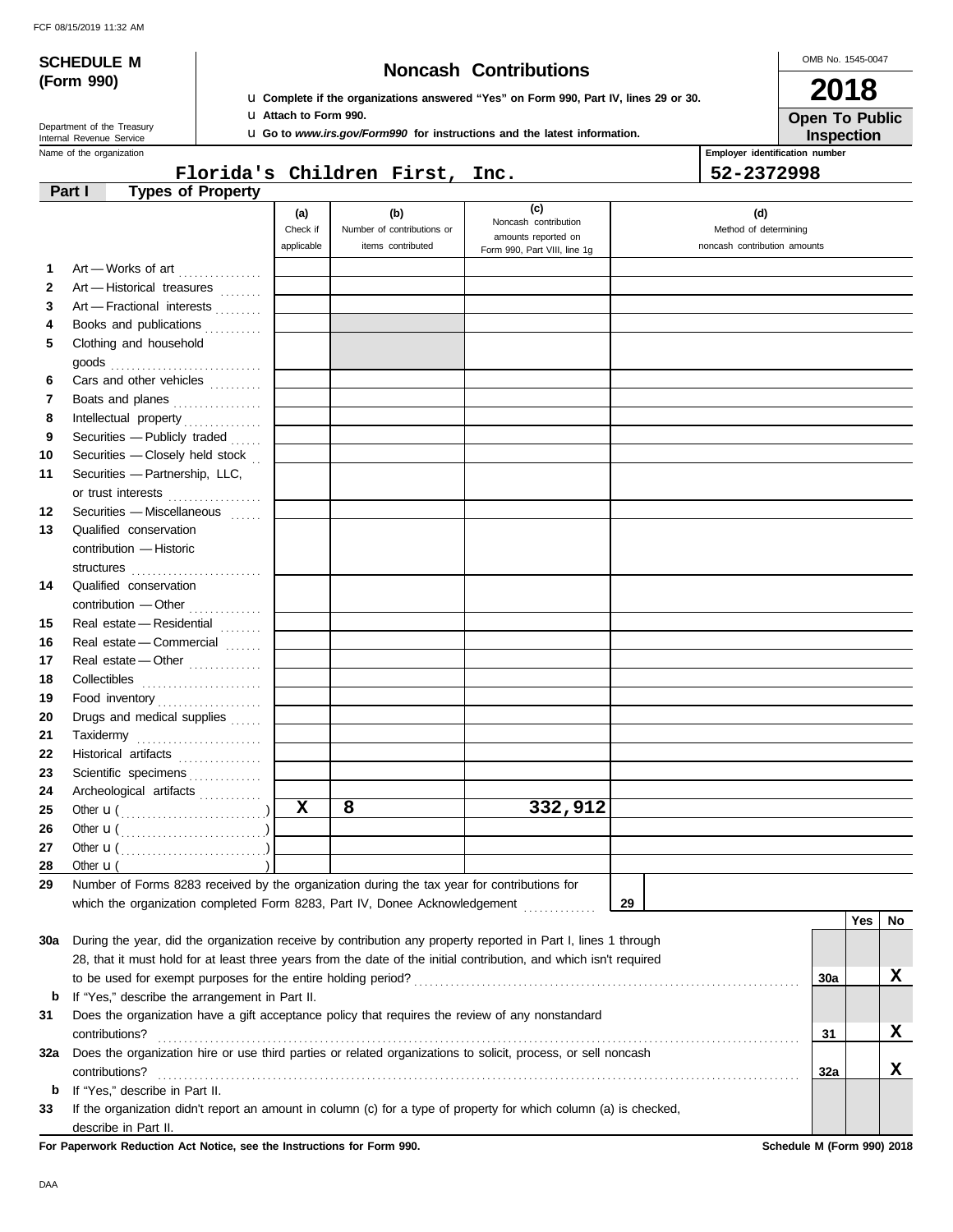|  |  |  |                                                                                                                                                                                           | Page 2 |
|--|--|--|-------------------------------------------------------------------------------------------------------------------------------------------------------------------------------------------|--------|
|  |  |  | Schedule M (Form 990) 2018 Florida's Children First, Inc. 52-2372998<br>Part II Supplemental Information. Provide the information required by Part I, lines 30b, 32b, and 33, and whether |        |
|  |  |  | the organization is reporting in Part I, column (b), the number of contributions, the number of items received,                                                                           |        |
|  |  |  | or a combination of both. Also complete this part for any additional information.                                                                                                         |        |
|  |  |  |                                                                                                                                                                                           |        |
|  |  |  |                                                                                                                                                                                           |        |
|  |  |  |                                                                                                                                                                                           |        |
|  |  |  |                                                                                                                                                                                           |        |
|  |  |  |                                                                                                                                                                                           |        |
|  |  |  |                                                                                                                                                                                           |        |
|  |  |  |                                                                                                                                                                                           |        |
|  |  |  |                                                                                                                                                                                           |        |
|  |  |  |                                                                                                                                                                                           |        |
|  |  |  |                                                                                                                                                                                           |        |
|  |  |  |                                                                                                                                                                                           |        |
|  |  |  |                                                                                                                                                                                           |        |
|  |  |  |                                                                                                                                                                                           |        |
|  |  |  |                                                                                                                                                                                           |        |
|  |  |  |                                                                                                                                                                                           |        |
|  |  |  |                                                                                                                                                                                           |        |
|  |  |  |                                                                                                                                                                                           |        |
|  |  |  |                                                                                                                                                                                           |        |
|  |  |  |                                                                                                                                                                                           |        |
|  |  |  |                                                                                                                                                                                           |        |
|  |  |  |                                                                                                                                                                                           |        |
|  |  |  |                                                                                                                                                                                           |        |
|  |  |  |                                                                                                                                                                                           |        |
|  |  |  |                                                                                                                                                                                           |        |
|  |  |  |                                                                                                                                                                                           |        |
|  |  |  |                                                                                                                                                                                           |        |
|  |  |  |                                                                                                                                                                                           |        |
|  |  |  |                                                                                                                                                                                           |        |
|  |  |  |                                                                                                                                                                                           |        |
|  |  |  |                                                                                                                                                                                           |        |
|  |  |  |                                                                                                                                                                                           |        |
|  |  |  |                                                                                                                                                                                           |        |
|  |  |  |                                                                                                                                                                                           |        |
|  |  |  |                                                                                                                                                                                           |        |
|  |  |  |                                                                                                                                                                                           |        |
|  |  |  |                                                                                                                                                                                           |        |
|  |  |  |                                                                                                                                                                                           |        |
|  |  |  |                                                                                                                                                                                           |        |
|  |  |  |                                                                                                                                                                                           |        |
|  |  |  |                                                                                                                                                                                           |        |
|  |  |  |                                                                                                                                                                                           |        |
|  |  |  |                                                                                                                                                                                           |        |
|  |  |  |                                                                                                                                                                                           |        |
|  |  |  |                                                                                                                                                                                           |        |
|  |  |  |                                                                                                                                                                                           |        |
|  |  |  |                                                                                                                                                                                           |        |
|  |  |  |                                                                                                                                                                                           |        |
|  |  |  |                                                                                                                                                                                           |        |
|  |  |  |                                                                                                                                                                                           |        |
|  |  |  |                                                                                                                                                                                           |        |
|  |  |  |                                                                                                                                                                                           |        |
|  |  |  |                                                                                                                                                                                           |        |
|  |  |  |                                                                                                                                                                                           |        |
|  |  |  |                                                                                                                                                                                           |        |
|  |  |  |                                                                                                                                                                                           |        |
|  |  |  |                                                                                                                                                                                           |        |
|  |  |  |                                                                                                                                                                                           |        |
|  |  |  |                                                                                                                                                                                           |        |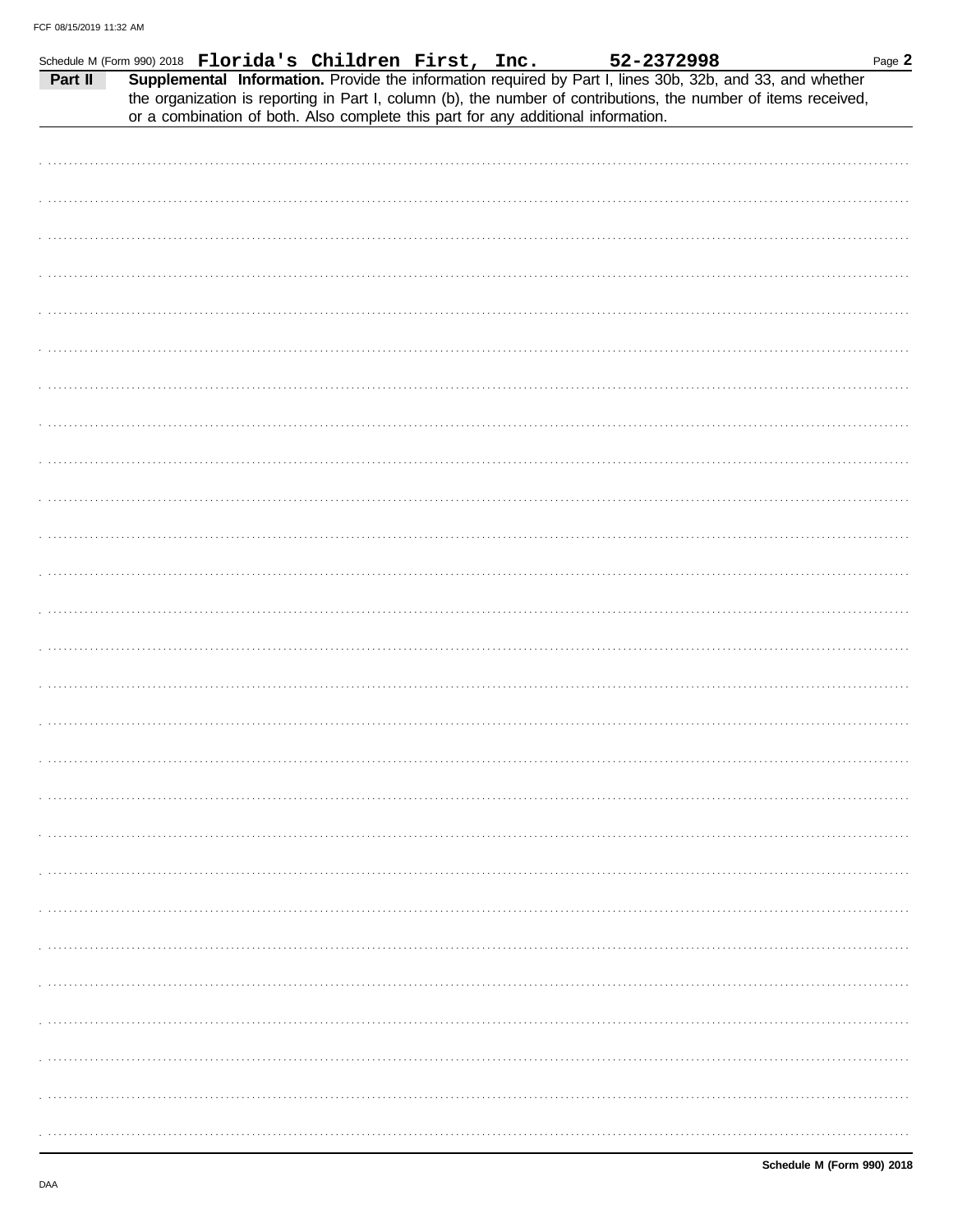| <b>SCHEDULE O</b>                                    | Supplemental Information to Form 990 or 990-EZ                                                                                         |                                  | OMB No. 1545-0047 |  |  |
|------------------------------------------------------|----------------------------------------------------------------------------------------------------------------------------------------|----------------------------------|-------------------|--|--|
| (Form 990 or 990-EZ)                                 | Complete to provide information for responses to specific questions on<br>Form 990 or 990-EZ or to provide any additional information. |                                  |                   |  |  |
| Department of the Treasury                           | Open to Public                                                                                                                         |                                  |                   |  |  |
| Internal Revenue Service<br>Name of the organization | u Go to www.irs.gov/Form990 for the latest information.                                                                                | Employer identification number   | <b>Inspection</b> |  |  |
|                                                      | Florida's Children First, Inc.                                                                                                         | 52-2372998                       |                   |  |  |
|                                                      | Form 990 - Organization's Mission                                                                                                      |                                  |                   |  |  |
|                                                      | Florida's Children First, Inc. is a non-profit corporation established to                                                              |                                  |                   |  |  |
|                                                      | represent and protect the legal rights of Florida's abused and neglected                                                               |                                  |                   |  |  |
|                                                      | children, especially those in foster care, and to advance children's legal                                                             |                                  |                   |  |  |
|                                                      | rights consistent with their medical, social, and educational needs,                                                                   |                                  |                   |  |  |
|                                                      | through awareness and advocacy projects.                                                                                               | The corporation began operations |                   |  |  |
|                                                      |                                                                                                                                        |                                  |                   |  |  |
| in 2002.                                             |                                                                                                                                        |                                  |                   |  |  |
|                                                      |                                                                                                                                        |                                  |                   |  |  |
|                                                      | Form 990, Part III, Line 4a - First Accomplishment                                                                                     |                                  |                   |  |  |
| Improving                                            | Child Welfare                                                                                                                          |                                  |                   |  |  |
|                                                      | Organization's Mission or Most Significant Activities                                                                                  |                                  |                   |  |  |
|                                                      |                                                                                                                                        |                                  |                   |  |  |
| We are change-agents.                                | We are Florida's child-caring systems' watchdogs.                                                                                      |                                  |                   |  |  |
|                                                      |                                                                                                                                        |                                  |                   |  |  |
|                                                      | Florida's Children First, Inc. (FCF) is the only organization in Florida                                                               |                                  |                   |  |  |
|                                                      | that works to give the most vulnerable children a voice and a presence in                                                              |                                  |                   |  |  |
|                                                      | determining their destiny, as well as to insure that each child in                                                                     |                                  |                   |  |  |
|                                                      | Florida's systems of care have adequate representation to make their lives                                                             |                                  |                   |  |  |
|                                                      | enriched and full, like any other child. These vulnerable children are                                                                 |                                  |                   |  |  |
|                                                      | those who have been abused or neglected, have mental health problems, are                                                              |                                  |                   |  |  |
|                                                      | disabled, or have a troubled life and problems with the law. FCF is                                                                    |                                  |                   |  |  |
|                                                      | Florida's premiere, statewide child advocacy organization that makes                                                                   |                                  |                   |  |  |
|                                                      | substantial improvements in the lives of these children by using many means                                                            |                                  |                   |  |  |
|                                                      | to change the systems of care. FCF also empowers individual children and                                                               |                                  |                   |  |  |
|                                                      | youth to organize, learn leadership and advocacy skills and to become the                                                              |                                  |                   |  |  |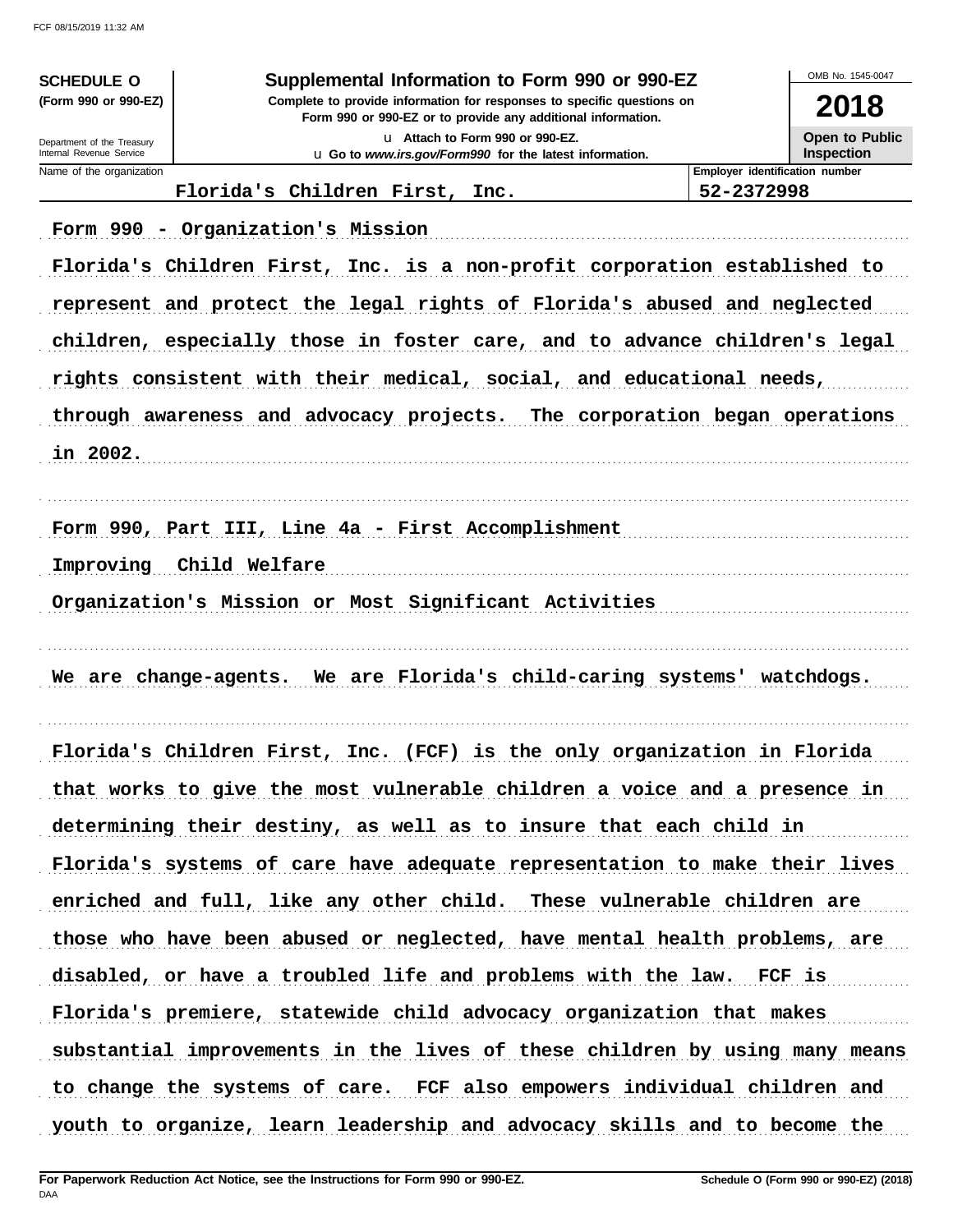| Schedule O (Form 990 or 990-EZ) (2018)                                      | Page 2                         |
|-----------------------------------------------------------------------------|--------------------------------|
| Name of the organization                                                    | Employer identification number |
| Florida's Children First, Inc.                                              | 52-2372998                     |
| voice for all children in care by its support and promotion of Florida      |                                |
| Youth SHINE, its youth advocacy organization comprised of 14 statewide      |                                |
| Chapters of approximately 350 children and youth, ages 13-24.               |                                |
| There is no single, correct way, to change the system. Sometimes, all it    |                                |
| takes is to sit at the table with the heads of the state agencies who deal  |                                |
| in children issues to share concerns and offer viable solutions. Or it can  |                                |
| mean to work with agencies when they write their policies, procedures or    |                                |
| rules.                                                                      |                                |
|                                                                             |                                |
| Changing the system of care for Florida's children requires that we educate |                                |
| a variety of stakeholders. Sometimes we make the general public aware of a  |                                |
| problem concerning our children, in order to motivate their help and        |                                |
| support in making improvements. Often we achieve change by training         |                                |
| professionals across the state on the new procedures or law - or educating  |                                |
| them on the issues so that they are aware of the need for change. We also   |                                |
| make systemic changes by educating the state legislature on the issues that |                                |
| these children face on a daily basis and helping them understand the        |                                |
| systems of care and the difficulties surrounding maneuvering in those       |                                |
| systems - especially for children. We educate by writing materials,         |                                |
| brochures, pamphlets that give information on various topics in child       |                                |
| welfare, delinquency and disabilities.                                      |                                |
|                                                                             |                                |

FCF also takes on the equally important role of educating children and youth about their rights, the processes that they are facing, and their supports. We work hard to help them understand the power they can have over their own destiny when they learn to effectively advocate on behalf of

Page 1 of 10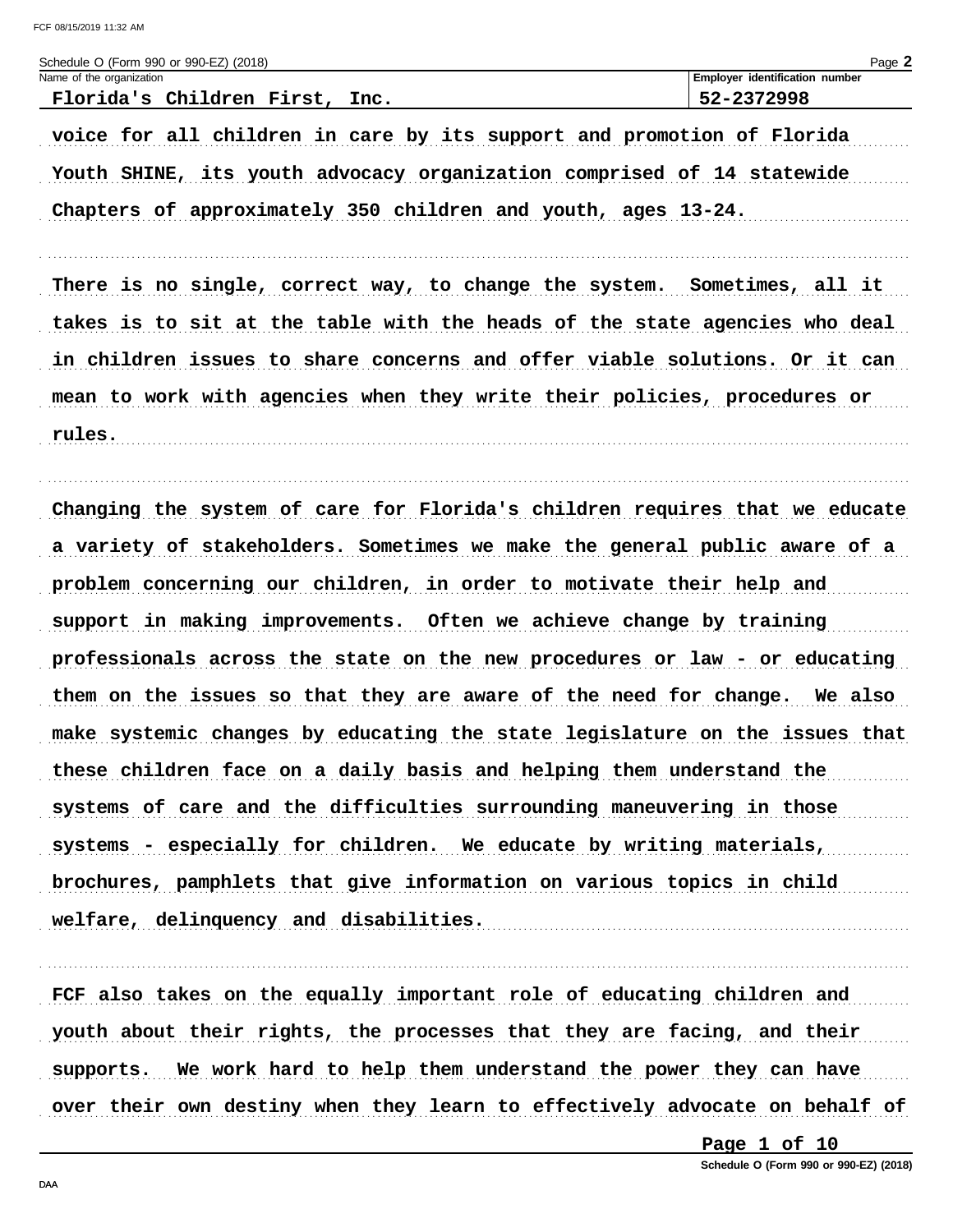| Schedule O (Form 990 or 990-EZ) (2018)                                                                      | Page 2                         |
|-------------------------------------------------------------------------------------------------------------|--------------------------------|
| Name of the organization                                                                                    | Employer identification number |
| Florida's Children First, Inc.                                                                              | 52-2372998                     |
| themselves - and we empower them to advocate for themselves and on behalf<br>of all other children in care. |                                |
| We engage in public education via media advocacy, when necessary. We give                                   |                                |
| interviews on TV, Radio, Newspapers, live presentations in other forums -                                   |                                |
| all effective tools when used in the right way to effectively get the                                       |                                |
| message out quickly and to the largest audience.                                                            |                                |
| Sometimes making the system better for our children requires us to argue in                                 |                                |
| the appellate courts in "Amicus Briefs" designed to support or oppose a                                     |                                |
| position taken in a case that affects the lives of children in care. Or,                                    |                                |
| when all else fails, sometimes the only way to try to change the system                                     |                                |
| means filing a law suit. Thankfully, Florida's Children First has never                                     |                                |
| had to resort to filing a suit, although it does have sufficient ability to                                 |                                |
| do so if the need arose.                                                                                    |                                |
|                                                                                                             |                                |

Florida's Children First does all of these things and much more, to make positive changes in the system to help our children. FCF is operated, amazingly, by a small but mighty staff of 5, who, with the help of hundreds of volunteer attorneys and other professionals across the state, work tirelessly to make substantial, positive changes to better the lives of children. FCF's accomplishments include working with volunteer professionals who help in a variety of ways and whose hard work has equaled more than \$7,400,000 in professional services. FCF has trained over 22,036 people across Florida on important issues concerning our children. Florida's Children First has received over 13,880 hours of pro bono (free)

Page 2 of 10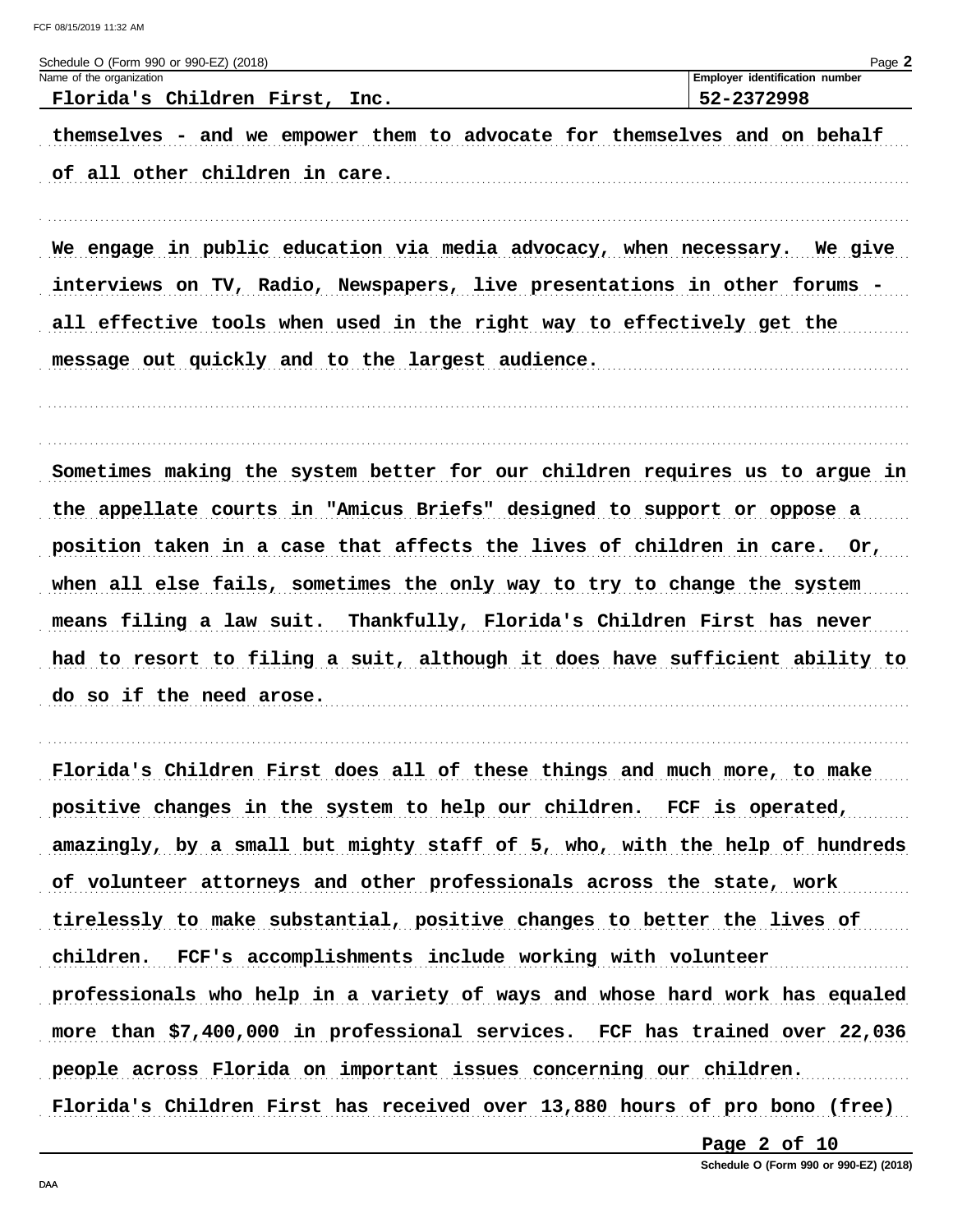| FCF 08/15/2019 11:32 AM                                                     |                                          |
|-----------------------------------------------------------------------------|------------------------------------------|
| Schedule O (Form 990 or 990-EZ) (2018)<br>Name of the organization          | Page 2<br>Employer identification number |
| Florida's Children First, Inc.                                              | 52-2372998                               |
| hours from lawyers across the state. We have also provided over 75,252      |                                          |
| hours of youth advocacy and training, provided 24 educational publications  |                                          |
| on children's rights, and filed 36 amicus briefs. But the most successful   |                                          |
| and impactful work done by FCF is in its ability to educate the legislature |                                          |
| as well as to empower the youth, by presenting children and youth to speak  |                                          |
| with legislators and share their stories to give a voice and put a face on  |                                          |
| the issues, resulting in the ability to help get 32 bills drafted,          |                                          |
| supported or passed.                                                        |                                          |
|                                                                             |                                          |
| All of this has made positive changes in the lives of thousands of children |                                          |
| in Florida, which continues to have a ripple effect impacting even more and |                                          |
| more each year, as well as educating thousands of professionals and         |                                          |
| countless citizens about issues and solutions for children in care.         |                                          |
|                                                                             |                                          |
| Examples of our most recent accomplishments include:                        |                                          |
|                                                                             |                                          |
| FCF engaged in multi-year advocacy to establish a statutory right to        |                                          |
| counsel for children in dependency proceedings. In 2013 we were able to     |                                          |
| get a legislative appropriation and proviso language providing for counsel  |                                          |
| for dependent children in, or facing placement in nursing homes. In 2014    |                                          |
| we secured passage of HB 561, Counsel for Dependent Children with Special   |                                          |
| Needs which provides the right to appointment of counsel for dependent      |                                          |
| children in 5 categories. In 2016 we secured continued legislative          |                                          |
| funding. We continue our work on implementation of the law.                 |                                          |

FCF created FLORIDA (Florida's Legal Online Resource, Information Driven Access) For Children and Families (www.F4CF) an Children's Registry, FCF

Page 3 of 10

Schedule O (Form 990 or 990-EZ) (2018)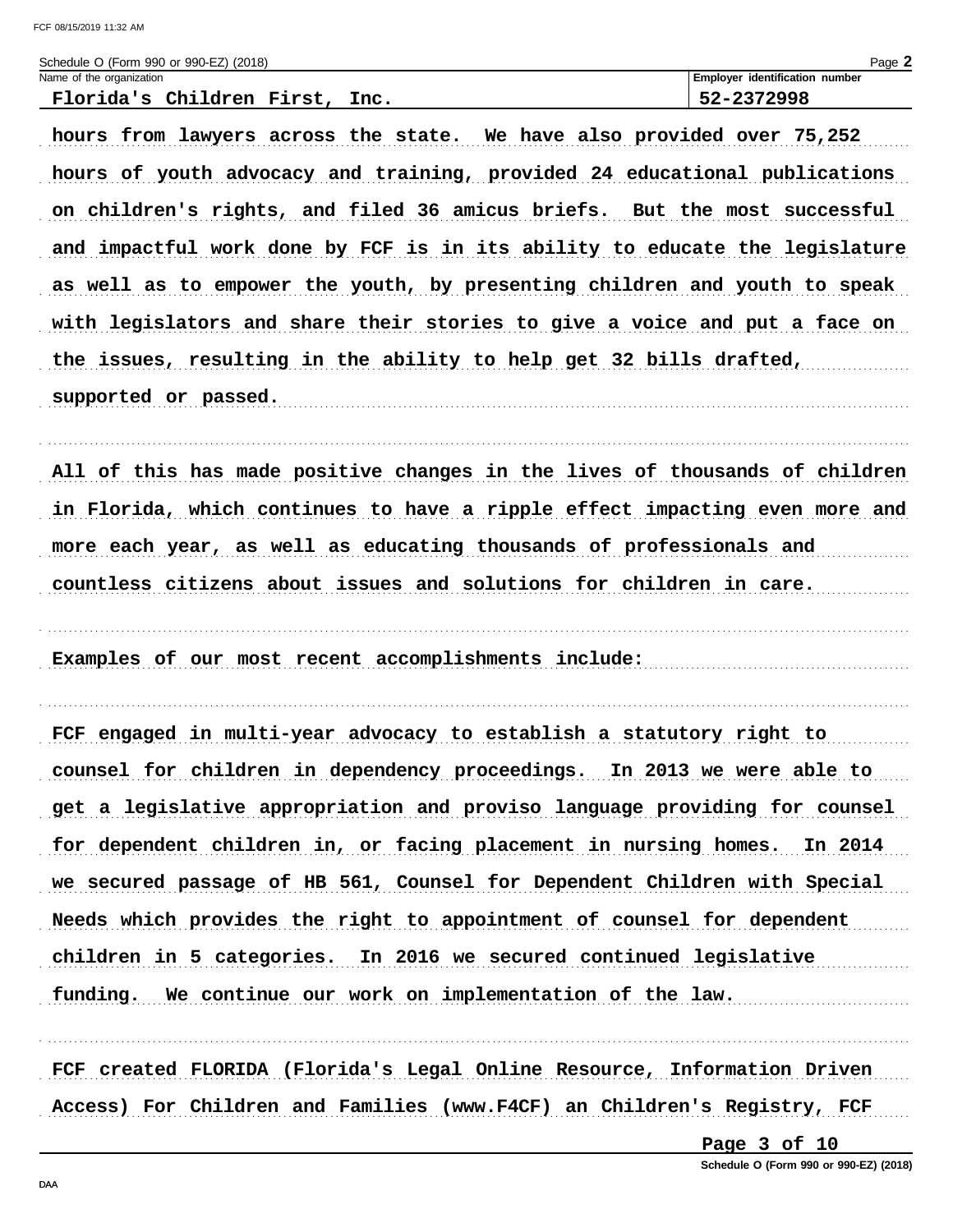Schodule O (Form 000 or 000 EZ) (2018)

| Scribute O (Form as O or sac-EZ) (2010) |                                       | raye <b>z</b> |
|-----------------------------------------|---------------------------------------|---------------|
| Name of the organization                | <b>Employer identification number</b> |               |
| Florida's Children First, Inc.          | 52-2372998                            |               |
|                                         |                                       |               |

invited them to join its resource, FLORIDA for Children and Families a one-stop resource for all attorneys and judges in the dependency system that provides a private communications tool, access to applicable case law, resources and much more. All lawyers who do high quality work need up-todate access to information, resources and the advice of colleagues. Only a small percent of the lawyers who currently represent children in Florida do that work full time in organizations that can provide them ongoing support. Most of the children's lawyers in Florida are solo practitioners, or pro bono lawyers whose primary practice is not children's law. We provide them the resources and support they need through our online center (www.F4CF.org).

Medicaid to Age 26 for Former Foster Youth: Florida's Children First partnered with another organization to advocate to the relevant state agencies to ensure that all young adults who became automatically eligible for Medicaid under the former foster youth provision of the Affordable Care Act were provided access to Medicaid. We worked to make sure the state would take the broadest possible view of eligibility, worked to ensure that the eligible population and the entities that serve them were aware of the new law, and prompted the state to undertake significant measures to enroll eligible young adults. Based on our efforts, Florida leads the nation in the number of former foster youth who have applied for Medicaid.

Form 990, Part III, Line 4b - Second Accomplishment

Improving Outcomes for Older Youth:

Youth, who are directly impacted by all the child welfare system, teach us

Page 4 of 10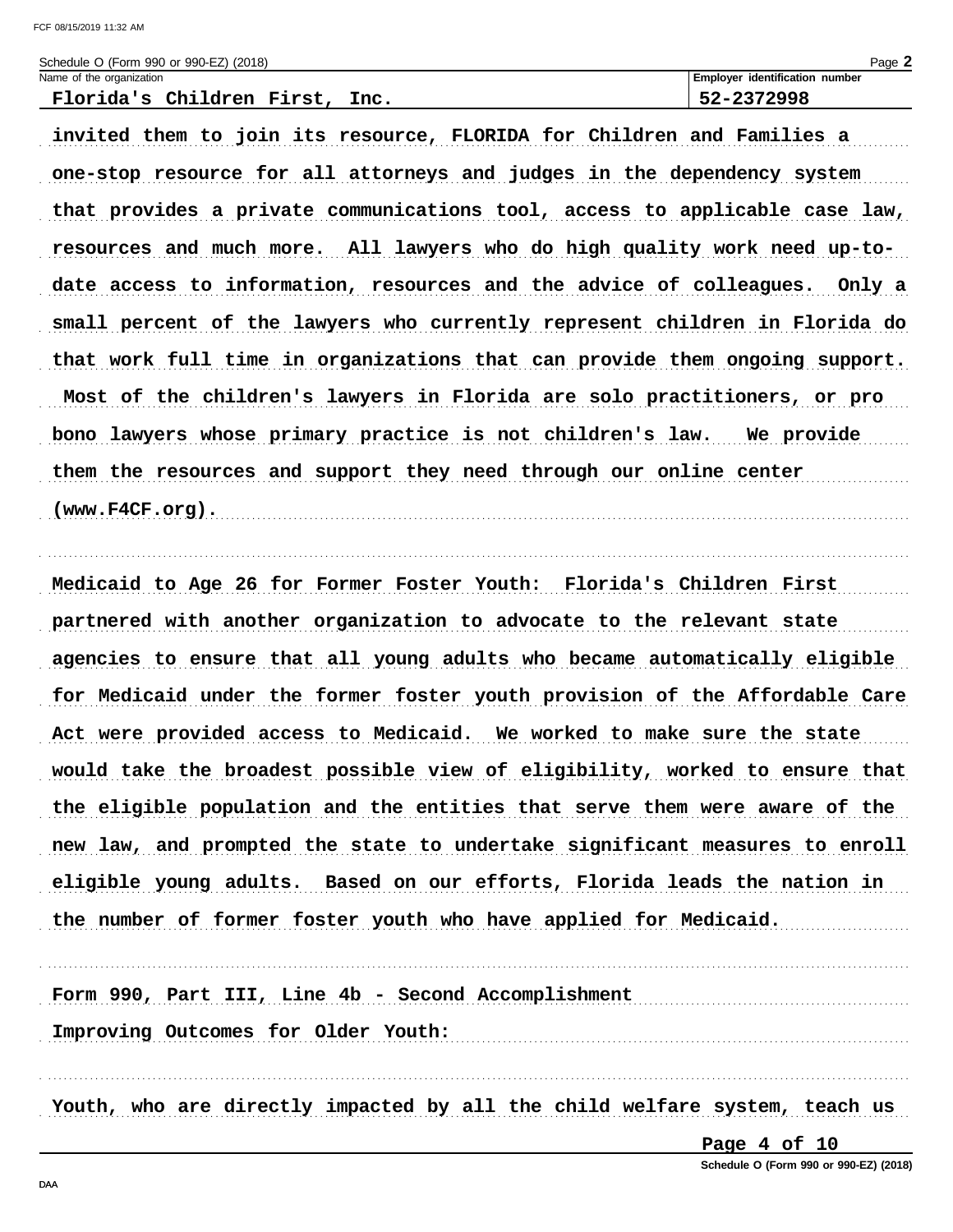| Schedule O (Form 990 or 990-EZ) (2018) | Page 2                                |
|----------------------------------------|---------------------------------------|
| Name of the organization               | <b>Employer identification number</b> |
| Florida's Children First, 7<br>Inc.    | 52-2372998                            |

the way to make the system better. Through their input, we learn where the system failures are and develop ways to correct those breaches. Including the voice of the youth in that process is critical to successfully improving the system. In fact, teaching children in state care, or who have left care, to become the face for addressing many issues has become the most effective tool in improving outcomes for older youth. As such, FCF created the youth advocacy and mentorship organization Florida Youth Shine (FYS) to provide support, structure, guidance and education that empowers children become effective advocates by letting their voice be heard. Florida Youth SHINE (FYS). FYS, with 14 Chapters across the state, has become a strong, credible and effective voice to represent the difficulties facing the older youth in the foster care system. As the youth work together with professional mentors and kids from around the state, they also gain invaluable life skills such as public speaking, team work, self confidence, patience and discipline.

Florida Youth SHINE has succeeded in influencing positive change on a number of issues through its existence; including bills that require all children leaving care to obtain their own, personal records, and in improving educational stability.

Landmark legislation was enacted in Florida that immediately became the basis for new national legislation to help children live more normal lives. Under the traditional system of foster care, children in care are very restricted in participating in normal childhood activities. Caregivers were concerned that a child might get injured, or administrators of state agencies were concerned about liability issues. These reactions caused

Page  $5$  of  $10$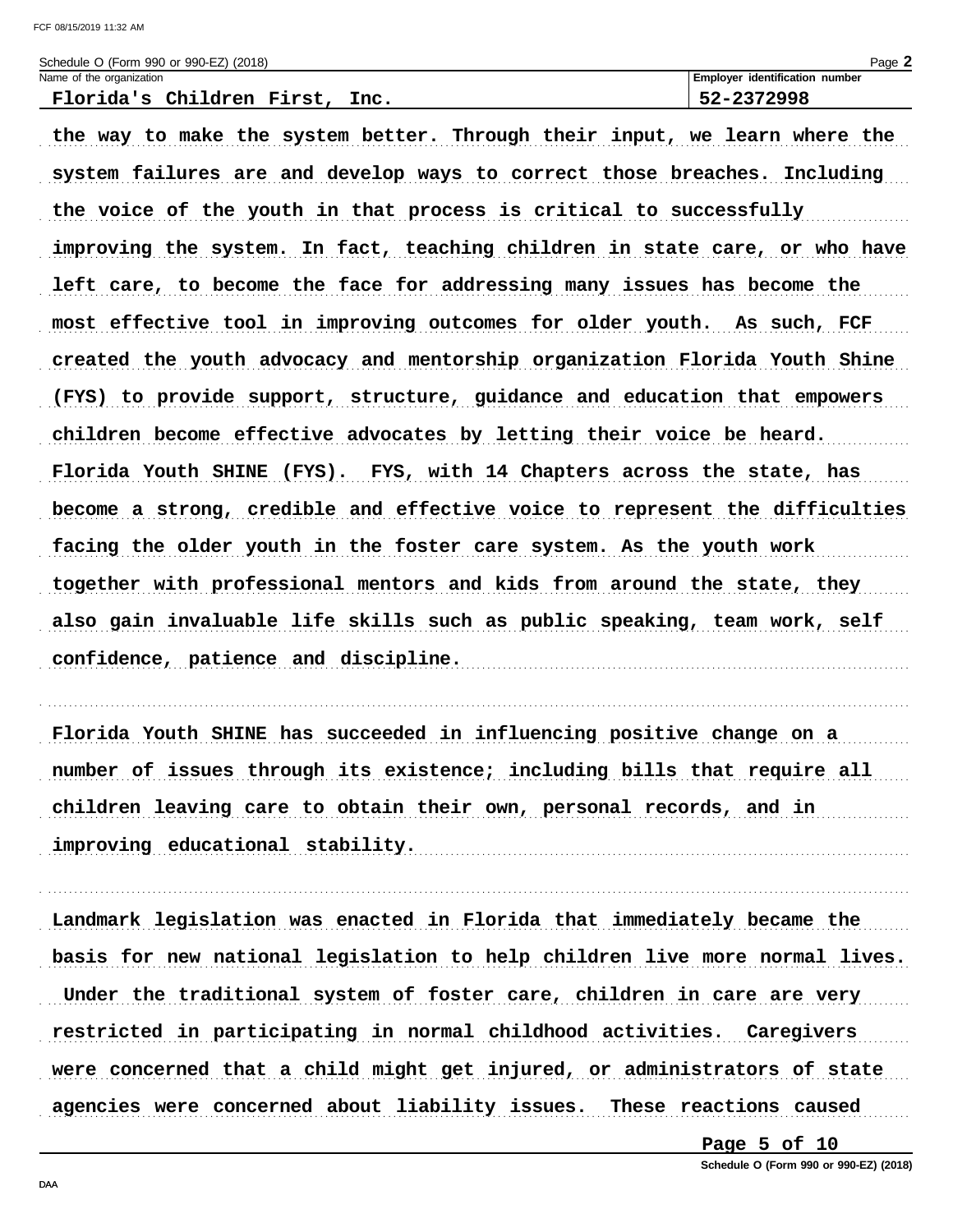| Schedule O (Form 990 or 990-EZ) (2018) | $P$ aqe $\blacktriangle$              |
|----------------------------------------|---------------------------------------|
| Name of the organization               | <b>Employer identification number</b> |
| Florida's Children First,<br>Inc.      | 52-2372998                            |
|                                        |                                       |

many unfair procedures requiring foster parents to obtain court orders to allow the child to travel with the family on vacation, or to attend a school event in another county, or to travel with a church group to a sleep-away camp. Fingerprinting and background screening was required whenever a child wanted to sleep over at a class-mate's home, or a foster parent wanted to have their relative watch the children so the foster parent could go grocery shopping.

Florida Youth SHINE put a face on this issue as they spoke with the majority of Florida's legislators, and testified extensively at legislative committee meetings, to help lawmakers understand the need for our children to have normal childhood related activities. This caused a law change that allowed caregivers to make decisions like any reasonable and prudent parent, without state interference or approval. No longer do caregivers have to ask a judge to allow the child to attend band practice, a church outing or sporting event, or get neighbors fingerprinted and law enforcement background screenings to allow their children to have sleepovers. Caregivers, like parents, can now decide what is in the best interests of the children in their care.

Some of our other amazing recent accomplishments in the area of improving outcomes for older children has been FCF and FYS's several years of work in educating the public and the legislature to finally extend foster care from age 18 to age 21. Florida Youth SHINE was the driving force behind this landmark policy change. And the public and the legislature listened. The law was passed, effective January, 2014, that allows children to choose to remain in foster care until they are ready to be on their own. Getting

Page  $6$  of  $10$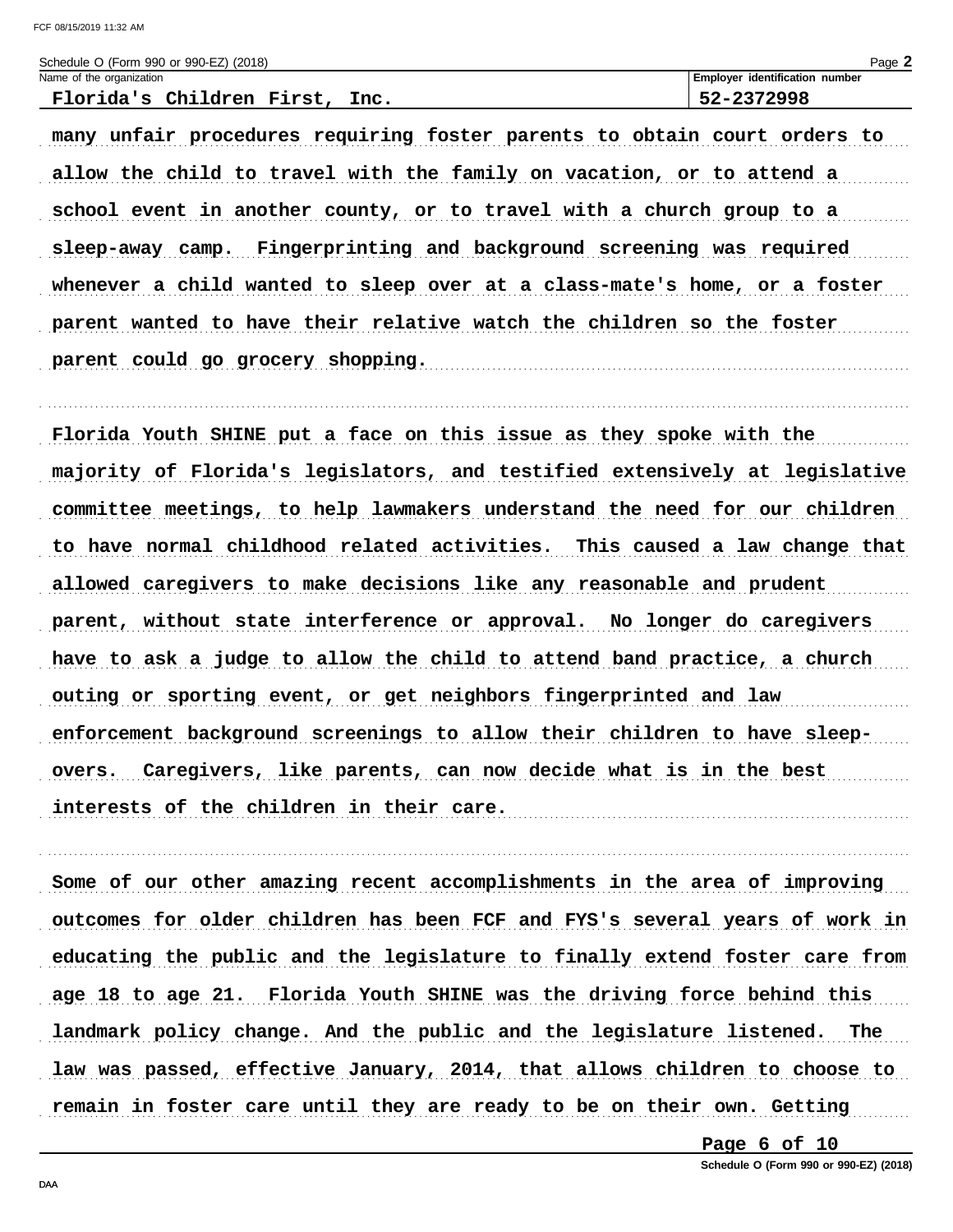FCF 08/15/2019 11:32 AM

| Schedule O (Form 990 or 990-EZ) (2018)                                     | Page 2                         |
|----------------------------------------------------------------------------|--------------------------------|
| Name of the organization                                                   | Employer identification number |
| Florida's Children First, Inc.                                             | 52-2372998                     |
| these major changes does not end our work. In fact, the real work is about |                                |
| to begin. FCF and FYS must be involved in the rulemaking process, continue |                                |
| to carefully scrutinize the system to see that the law is properly         |                                |

implemented, train professionals across the state on the new law and policies and procedures, draft publications, make appearances, be the watchdog and drive the system to continue to do better for our children.

Improving General Child Welfare

Florida's Children First is the go-to organization when seeking solutions to problems in child welfare. FCF is actively involved in helping professionals across Florida join together to review proposed agency rules and to draft comments and suggestions, with the ability to appeal if the rule doesn't comport with the law. FCF takes the lead in presenting training materials during each step of the process of change, making sure that the children and youth, public and professionals are aware of the issues and progress. This results in a wealth of published materials, most of which can be easily and freely accessed on our website for use by all.

Florida's Children First also makes the legal representation of children a top priority. Sadly, Florida is one of only 10 states that do not provide for paid counsel for children whose lives are being disrupted and decided in a court of law. To help rectify this problem, FCF works diligently to recruit and train lawyers across the state to provide free legal services for our children. FCF has provided live and videotaped training and training materials on the various aspects of dependency proceedings in

Page 7 of 10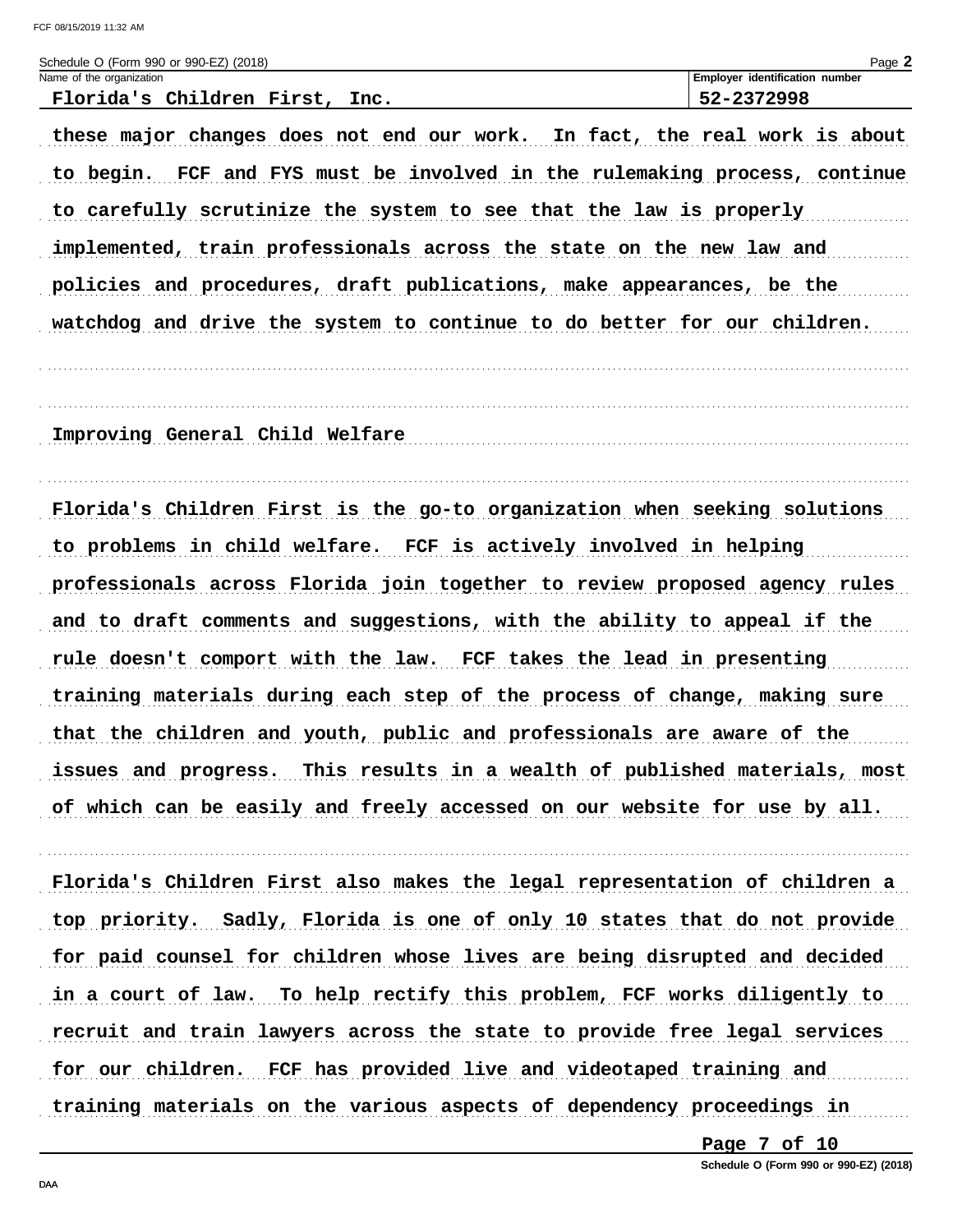| Schedule O (Form 990 or 990-EZ) (2018)                                     | Page 2                                       |
|----------------------------------------------------------------------------|----------------------------------------------|
| Name of the organization<br>Florida's Children First, Inc.                 | Employer identification number<br>52-2372998 |
| Florida, mentors attorneys who handle individual cases and link lawyers    |                                              |
| together who have a common issue.                                          |                                              |
|                                                                            |                                              |
| FCF has helped train hundreds of lawyers who volunteer their time. We      |                                              |
| developed outstanding training videos and materials, with continuing legal |                                              |
| credit given to the participant lawyers from the Florida Bar. The topics   |                                              |
| include, but are not limited to disability rights, the overuse of          |                                              |
| psychotropic medication on topics.                                         |                                              |
|                                                                            |                                              |
| Most important is the ability of FCF to be extremely flexible - ready and  |                                              |
| able to tackle an immediate problem or issue by access to its hundreds of  |                                              |
| resources of people and materials. When the lives of children are at       |                                              |
| stake, a quick response and immediate action are necessary. Florida's      |                                              |
| Children First is the one and only organization in Florida that can        |                                              |
| motivate many youth as well as knowledgeable professionals at a moment's   |                                              |
| notice, and has the ability to work within and outside the system to get   |                                              |
| the desired results, often in a very quick time with extensive, positive   |                                              |
| outcomes.                                                                  |                                              |
| This work continues daily and the good results that help children continue |                                              |
| to be achieved.                                                            |                                              |
|                                                                            |                                              |
| Examples of the training opportunities/presentations by Florida's Children |                                              |
| First include:                                                             |                                              |
| Dependency Training for Children's Attorneys                               |                                              |
| How to be an Effective Advocate                                            |                                              |
|                                                                            | Page 8 of 10                                 |

Schedule O (Form 990 or 990-EZ) (2018)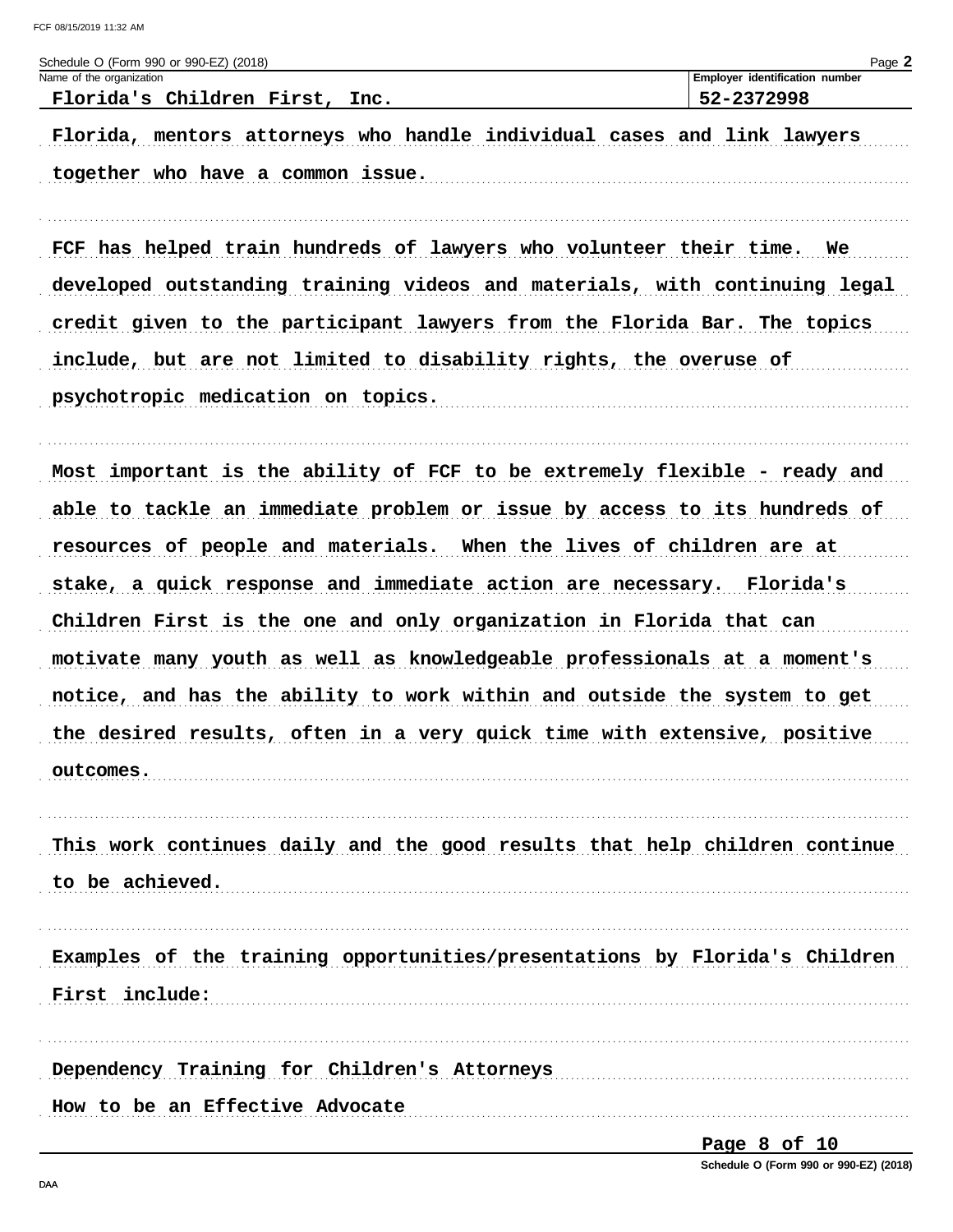FCF 08/15/2019 11:32 AM

| Schedule O (Form 990 or 990-EZ) (2018)<br>Name of the organization       | Page 2<br>Employer identification number |
|--------------------------------------------------------------------------|------------------------------------------|
| Florida's Children First, Inc.                                           | 52-2372998                               |
| Arrest and Conviction of Dependent Youth                                 |                                          |
| Child on Child Sexual Abuse                                              |                                          |
| Human Trafficking and Children in Care                                   |                                          |
| Medical and Educational Rights of Foster Youth                           |                                          |
| Making the Most out of Medicaid, Mid-Decade                              |                                          |
|                                                                          |                                          |
| Examples of training opportunities/presentations by Florida Youth SHINE: |                                          |
|                                                                          |                                          |
| We Are Family - Even If I don't Have All My Brothers & Sisters With Me!  |                                          |
| (Sibling Separation)                                                     |                                          |
| The Good, The Bad, and The Ugly - How Group Home Living Impacts Child    |                                          |
| Safety, Well-Being                                                       |                                          |
| and Normalcy.                                                            |                                          |
| We Can Talk, But Will You Listen? How Youth Can Be Empowered to Advocate |                                          |
| for Themselves                                                           |                                          |
| and Others in Care.                                                      |                                          |
| So, You Came To Take Us Away: Now What? Trauma of Removal from Family,   |                                          |
| Friends, School                                                          |                                          |
| From Babysitting to Parenting: How to Recruit and Train the Next         |                                          |
| Generation of Foster Parents.                                            |                                          |
|                                                                          |                                          |
| Form 990, Part VI, Line 2 - Related Party Information Among Officers     |                                          |
| Julie Talenfeld<br>Howard Talenfeld                                      |                                          |
| President<br>Director                                                    |                                          |
| Married                                                                  |                                          |
|                                                                          |                                          |
| Form 990, Part VI, Line 11b - Organization's Process to Review Form 990  |                                          |
|                                                                          |                                          |

Page 9 of 10

Schedule O (Form 990 or 990-EZ) (2018)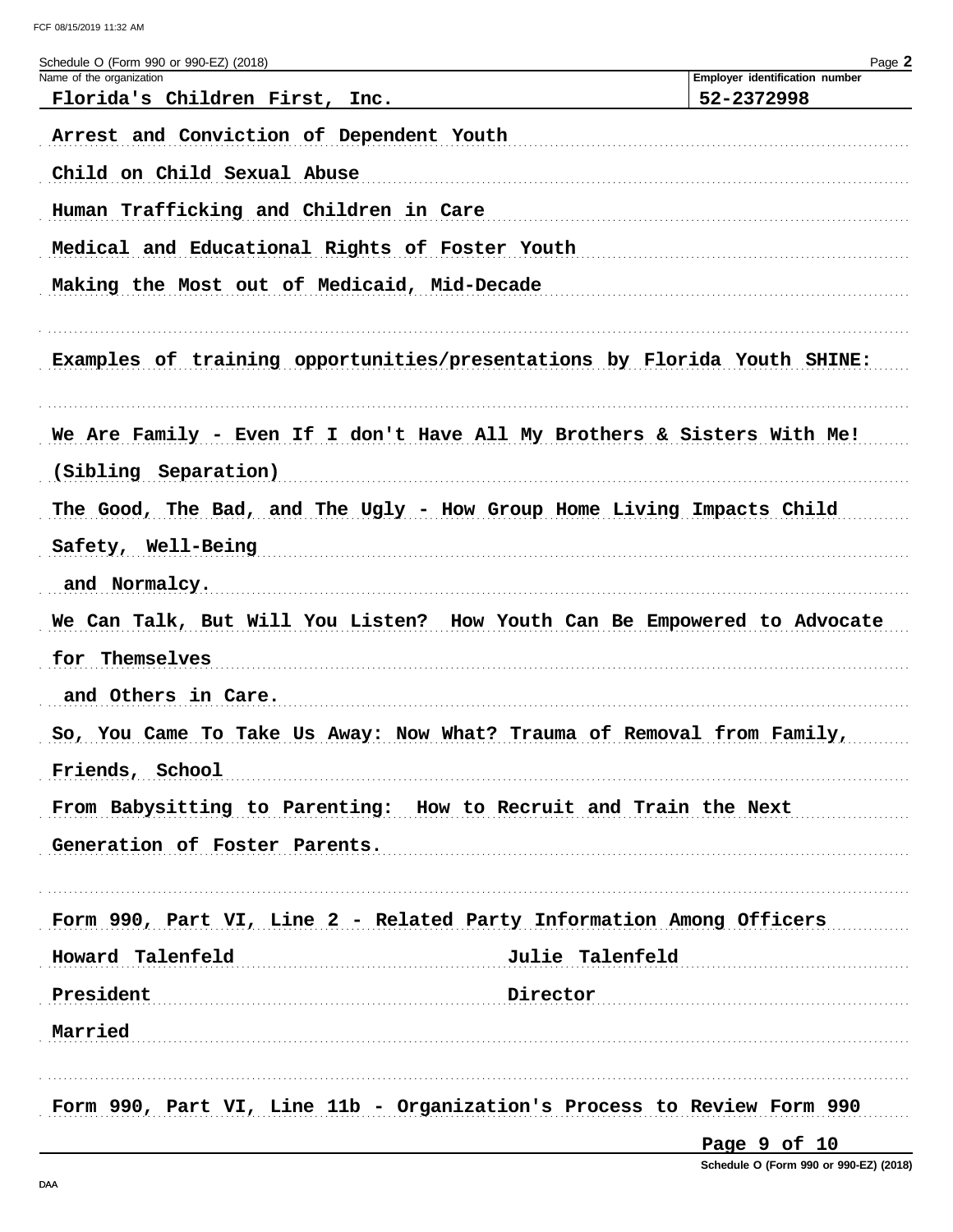| Schedule O (Form 990 or 990-EZ) (2018)                                  | Page 2                                       |
|-------------------------------------------------------------------------|----------------------------------------------|
| Name of the organization<br>Florida's Children First, Inc.              | Employer identification number<br>52-2372998 |
|                                                                         |                                              |
| The board is provided with a copy of the 990 prior to being filed.      |                                              |
|                                                                         |                                              |
|                                                                         |                                              |
| Form 990, Part VI, Line 12c - Enforcement of Conflicts Policy           |                                              |
| Annual review of policies by operations committee and the full Board.   |                                              |
|                                                                         |                                              |
|                                                                         |                                              |
| Form 990, Part VI, Line 15a - Compensation Process for Top Official     |                                              |
| Annual review by the operations committee and the full board.           |                                              |
|                                                                         |                                              |
|                                                                         |                                              |
| Form 990, Part VI, Line 15b - Compensation Process for Officers         |                                              |
| Annual review by the operations committee and the full board.           |                                              |
|                                                                         |                                              |
| Form 990, Part VI, Line 19 - Governing Documents Disclosure Explanation |                                              |
|                                                                         |                                              |
| Upon request and on the web site                                        |                                              |
|                                                                         |                                              |
|                                                                         |                                              |
|                                                                         |                                              |
|                                                                         |                                              |
|                                                                         |                                              |
|                                                                         |                                              |
|                                                                         |                                              |
|                                                                         |                                              |
|                                                                         |                                              |
|                                                                         |                                              |
|                                                                         |                                              |
|                                                                         |                                              |
|                                                                         |                                              |
|                                                                         |                                              |
|                                                                         |                                              |
|                                                                         |                                              |
|                                                                         |                                              |
|                                                                         |                                              |
|                                                                         |                                              |

| -<br>- |  |  |
|--------|--|--|
|        |  |  |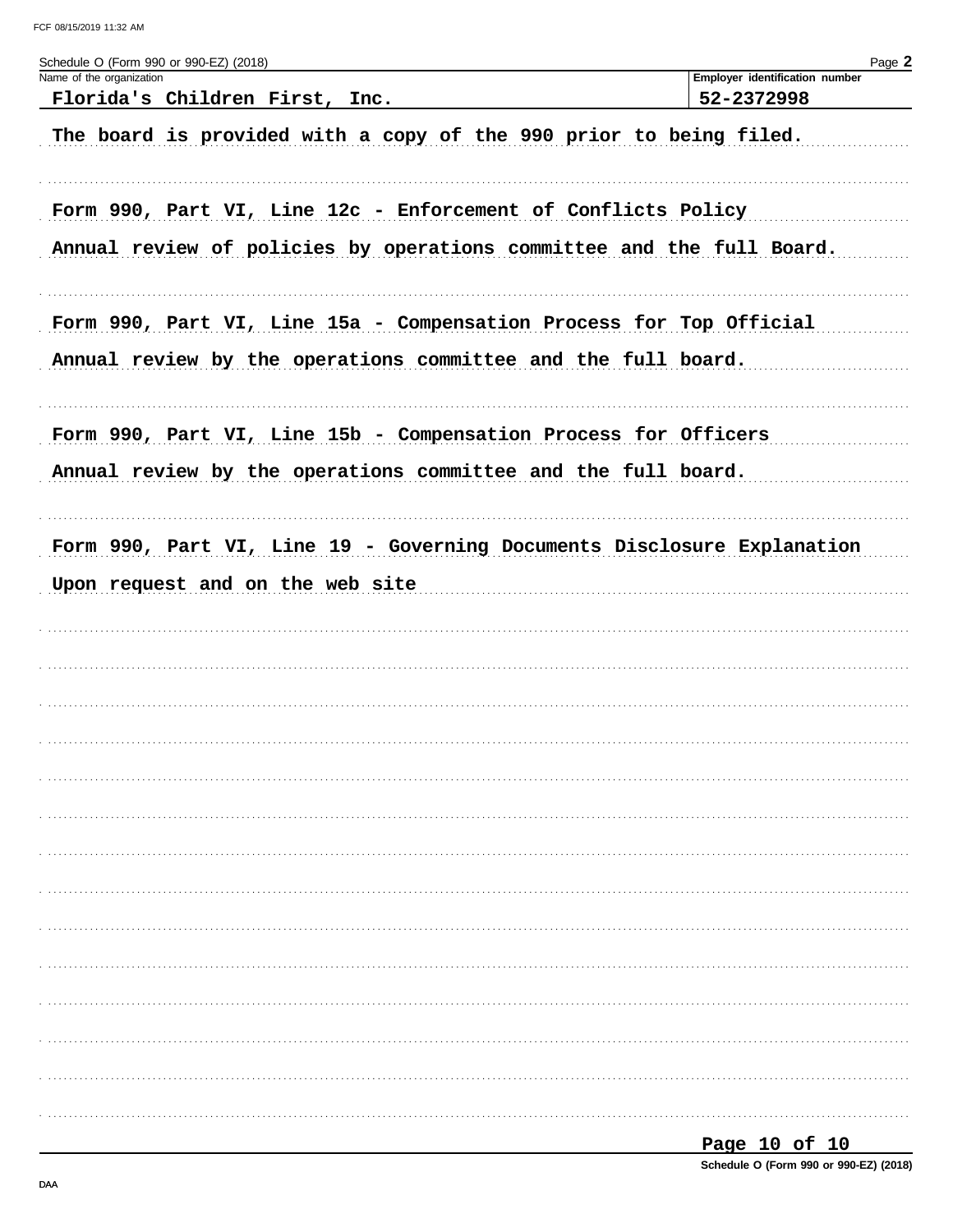| Form 990       |  |                             |                                                                                                                                                                                                                                      |                                               | <b>Two Year Comparison Report</b> |     |           | 2017 & 2018    |                     |                                |
|----------------|--|-----------------------------|--------------------------------------------------------------------------------------------------------------------------------------------------------------------------------------------------------------------------------------|-----------------------------------------------|-----------------------------------|-----|-----------|----------------|---------------------|--------------------------------|
|                |  |                             |                                                                                                                                                                                                                                      | For calendar year 2018, or tax year beginning | , ending                          |     |           |                |                     |                                |
| Name           |  |                             |                                                                                                                                                                                                                                      |                                               |                                   |     |           |                |                     | Taxpayer Identification Number |
|                |  |                             | Florida's Children First, Inc.                                                                                                                                                                                                       |                                               |                                   |     |           |                |                     | 52-2372998                     |
|                |  |                             |                                                                                                                                                                                                                                      |                                               |                                   |     | 2017      | 2018           |                     | <b>Differences</b>             |
|                |  |                             |                                                                                                                                                                                                                                      |                                               |                                   | 1.  | 1,033,032 |                | 971,850             | $-61,182$                      |
|                |  |                             | 2. Membership dues and assessments                                                                                                                                                                                                   |                                               |                                   | 2.  |           |                |                     |                                |
|                |  |                             |                                                                                                                                                                                                                                      |                                               |                                   | 3.  |           |                |                     |                                |
| Ξ              |  |                             |                                                                                                                                                                                                                                      |                                               |                                   | 4.  |           |                |                     |                                |
| $\blacksquare$ |  |                             |                                                                                                                                                                                                                                      |                                               |                                   | 5.  | 16,225    |                | 12,917              | $-3,308$                       |
| $\bullet$<br>> |  |                             | 6. Proceeds from tax exempt bonds                                                                                                                                                                                                    |                                               |                                   | 6.  |           |                |                     |                                |
| $\sim$         |  |                             | 7. Net gain or (loss) from sale of assets other than inventory                                                                                                                                                                       |                                               |                                   | 7.  |           |                |                     |                                |
|                |  |                             | 8. Net income or (loss) from fundraising events                                                                                                                                                                                      |                                               |                                   | 8.  |           |                |                     |                                |
|                |  |                             |                                                                                                                                                                                                                                      |                                               |                                   | 9.  |           |                |                     |                                |
|                |  |                             | 10. Net gain or (loss) on sales of inventory [11] [11] Net gain or (loss)                                                                                                                                                            |                                               |                                   | 10. |           |                |                     |                                |
|                |  |                             | 11. Other revenue <b>constant of the Constant of the Constant of the Constant of the Constant of the Constant of the Constant of the Constant of the Constant of the Constant of the Constant of the Constant of the Constant of</b> |                                               |                                   | 11. |           |                |                     |                                |
|                |  |                             | 12. Total revenue. Add lines 1 through 11                                                                                                                                                                                            |                                               |                                   | 12. | 1,049,257 |                | 984,767             | $-64,490$                      |
|                |  |                             | 13. Grants and similar amounts paid                                                                                                                                                                                                  |                                               |                                   | 13. |           |                |                     |                                |
|                |  |                             | 14. Benefits paid to or for members                                                                                                                                                                                                  |                                               |                                   | 14. |           |                |                     |                                |
|                |  |                             | 15. Compensation of officers, directors, trustees, etc.                                                                                                                                                                              |                                               |                                   | 15. |           |                |                     |                                |
| w              |  |                             | 16. Salaries, other compensation, and employee benefits                                                                                                                                                                              |                                               |                                   | 16. | 412,352   |                | 431,386             | 19,034                         |
| Ф              |  |                             |                                                                                                                                                                                                                                      |                                               |                                   | 17. |           |                |                     |                                |
| ≏<br>×         |  | 18. Other professional fees |                                                                                                                                                                                                                                      |                                               |                                   | 18. | 496,502   |                | 376,384             | $-120,118$                     |
| ш              |  |                             | 19. Occupancy, rent, utilities, and maintenance <i>maintering</i>                                                                                                                                                                    |                                               |                                   | 19. | 22,512    |                | $\overline{23,438}$ | 926                            |
|                |  |                             |                                                                                                                                                                                                                                      |                                               |                                   | 20. | 2,888     |                | 2,429               | $-459$                         |
|                |  | 21. Other expenses          |                                                                                                                                                                                                                                      |                                               |                                   | 21. | 172,491   |                | 214,982             | 42,491                         |
|                |  |                             | 22. Total expenses. Add lines 13 through 21                                                                                                                                                                                          |                                               |                                   | 22. | 1,106,745 |                | 1,048,619           | $-58,126$                      |
|                |  |                             | 23. Excess or (Deficit). Subtract line 22 from line 12                                                                                                                                                                               |                                               |                                   | 23. | $-57,488$ |                | $-63,852$           | $-6,364$                       |
|                |  |                             |                                                                                                                                                                                                                                      |                                               |                                   | 24. | 1,049,257 |                | 984,767             | $-64,490$                      |
|                |  |                             |                                                                                                                                                                                                                                      |                                               |                                   | 25. |           |                |                     |                                |
|                |  |                             |                                                                                                                                                                                                                                      |                                               |                                   | 26. | 16,225    |                | 12,917              | $-3,308$                       |
|                |  |                             |                                                                                                                                                                                                                                      |                                               |                                   | 27. | 432,962   |                | 337,567             | $-95,395$                      |
| Information    |  | 28. Total liabilities       |                                                                                                                                                                                                                                      |                                               |                                   | 28. | 61,968    |                | 50,420              | $-11,548$                      |
|                |  |                             |                                                                                                                                                                                                                                      |                                               |                                   | 29. | 370,994   |                | 287,147             | $-83,847$                      |
| Other          |  |                             | <b>30.</b> Number of voting members of governing body <i>mimimimimi</i>                                                                                                                                                              |                                               |                                   | 30. | 24        | 24             |                     |                                |
|                |  |                             | 31. Number of independent voting members of governing body                                                                                                                                                                           |                                               |                                   | 31. | 23        | 23             |                     |                                |
|                |  | 32. Number of employees     |                                                                                                                                                                                                                                      |                                               |                                   | 32. | 6         | $\overline{5}$ |                     |                                |
|                |  | 33. Number of volunteers    |                                                                                                                                                                                                                                      |                                               |                                   | 33. | 400       | 400            |                     |                                |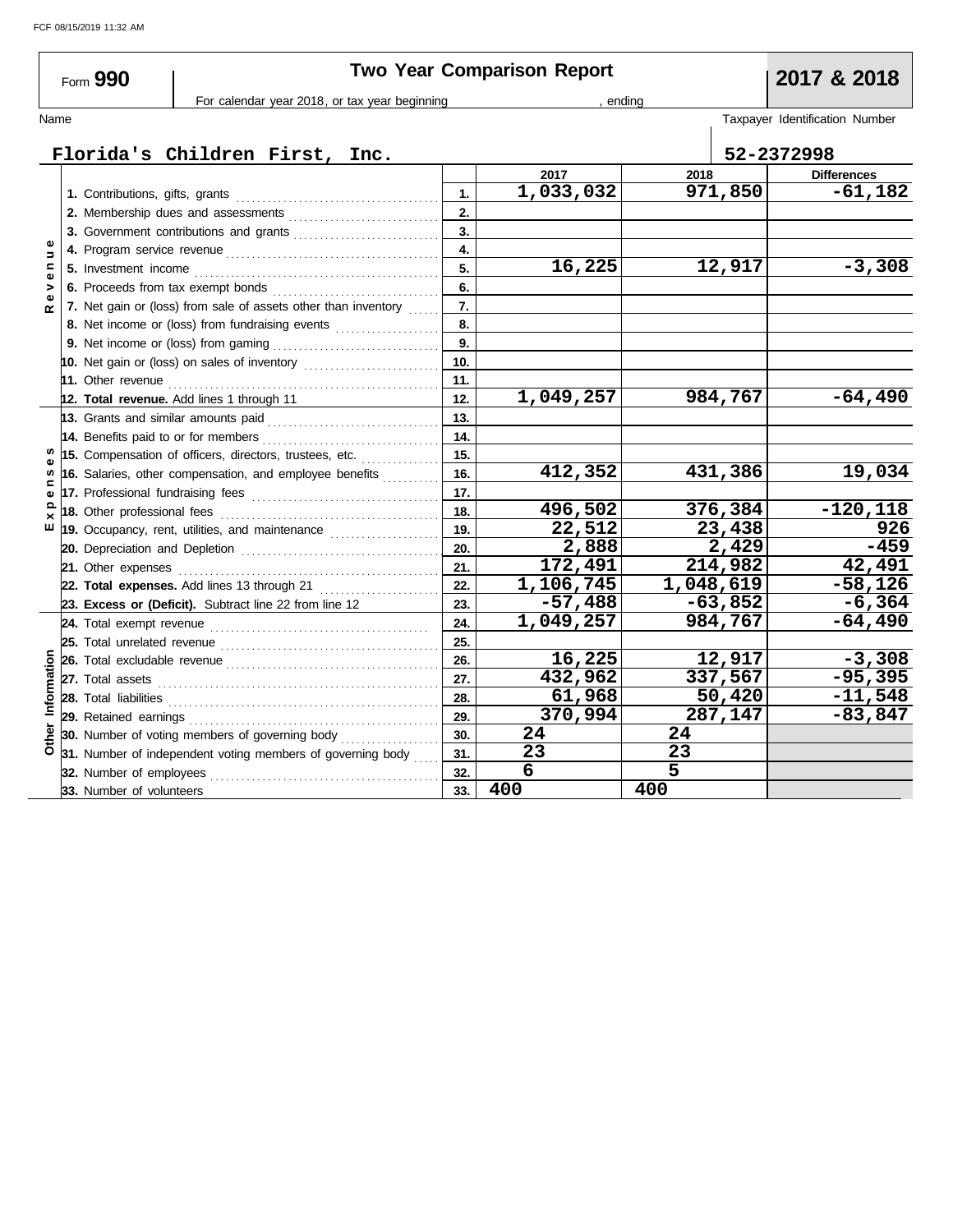# Form **990 Tax Return History 2018**

Name Florida's Children First, Inc. First Employer Identification Number Employer Identification Number Florida's Children First, Inc.

|                                                                                                                                                                                                                                | 2014                 | 2015    | 2016      | 2017      | 2018      | 2019      |
|--------------------------------------------------------------------------------------------------------------------------------------------------------------------------------------------------------------------------------|----------------------|---------|-----------|-----------|-----------|-----------|
|                                                                                                                                                                                                                                | 962,553              | 919,114 | 1,285,373 | 1,033,032 | 971,850   | 971,850   |
|                                                                                                                                                                                                                                |                      |         |           |           |           |           |
| Program service revenue                                                                                                                                                                                                        |                      |         |           |           |           |           |
|                                                                                                                                                                                                                                |                      |         |           |           |           |           |
|                                                                                                                                                                                                                                | 14,278               | 18,096  | 18,956    | 16,225    | 12,917    | 12,917    |
| Fundraising revenue (income/loss)  ________________                                                                                                                                                                            |                      |         |           |           |           |           |
|                                                                                                                                                                                                                                |                      |         |           |           |           |           |
|                                                                                                                                                                                                                                |                      |         |           |           |           |           |
|                                                                                                                                                                                                                                | $\overline{976,831}$ | 937,210 | 1,304,329 | 1,049,257 | 984,767   | 984,767   |
|                                                                                                                                                                                                                                |                      |         |           |           |           |           |
|                                                                                                                                                                                                                                |                      |         |           |           |           |           |
|                                                                                                                                                                                                                                |                      |         |           |           |           |           |
| Other compensation [1] contained a set of the compensation and set of the contact of the contact of the contact of the contact of the contact of the contact of the contact of the contact of the contact of the contact of th | 437,481              | 412,530 | 409,106   | 412,352   | 431,386   | 431,386   |
|                                                                                                                                                                                                                                | 319,056              | 333,292 | 684,190   | 496,502   | 376,384   | 376,384   |
|                                                                                                                                                                                                                                | 19,385               | 22,022  | 21,757    | 22,512    | 23,438    | 23,438    |
|                                                                                                                                                                                                                                | 897                  | 1,066   | 2,662     | 2,888     | 2,429     | 2,429     |
|                                                                                                                                                                                                                                | 191,737              | 219,011 | 182,424   | 172,491   | 214,982   | 214,982   |
|                                                                                                                                                                                                                                | 968,556              | 987,921 | 1,300,139 | 1,106,745 | 1,048,619 | 1,048,619 |
| Excess or (Deficit)                                                                                                                                                                                                            | 8,275                | -50,711 | 4,190     | $-57,488$ | $-63,852$ | $-63,852$ |
|                                                                                                                                                                                                                                |                      |         |           |           |           |           |
| Total exempt revenue                                                                                                                                                                                                           | 976,831              | 937,210 | 1,304,329 | 1,049,257 | 984,767   | 984,767   |
| Total unrelated revenue                                                                                                                                                                                                        |                      |         |           |           |           |           |
|                                                                                                                                                                                                                                | 14,278               | 18,096  | 18,956    | 16,225    | 12,917    | 12,917    |
|                                                                                                                                                                                                                                | 504,871              | 440,915 | 455,834   | 432,962   | 337,567   | 337,567   |
|                                                                                                                                                                                                                                | 17,482               | 21,463  | 37,347    | 61,968    | 50,420    | 50,420    |
|                                                                                                                                                                                                                                | 487,389              | 419,452 | 418,487   | 370,994   | 287,147   | 287,147   |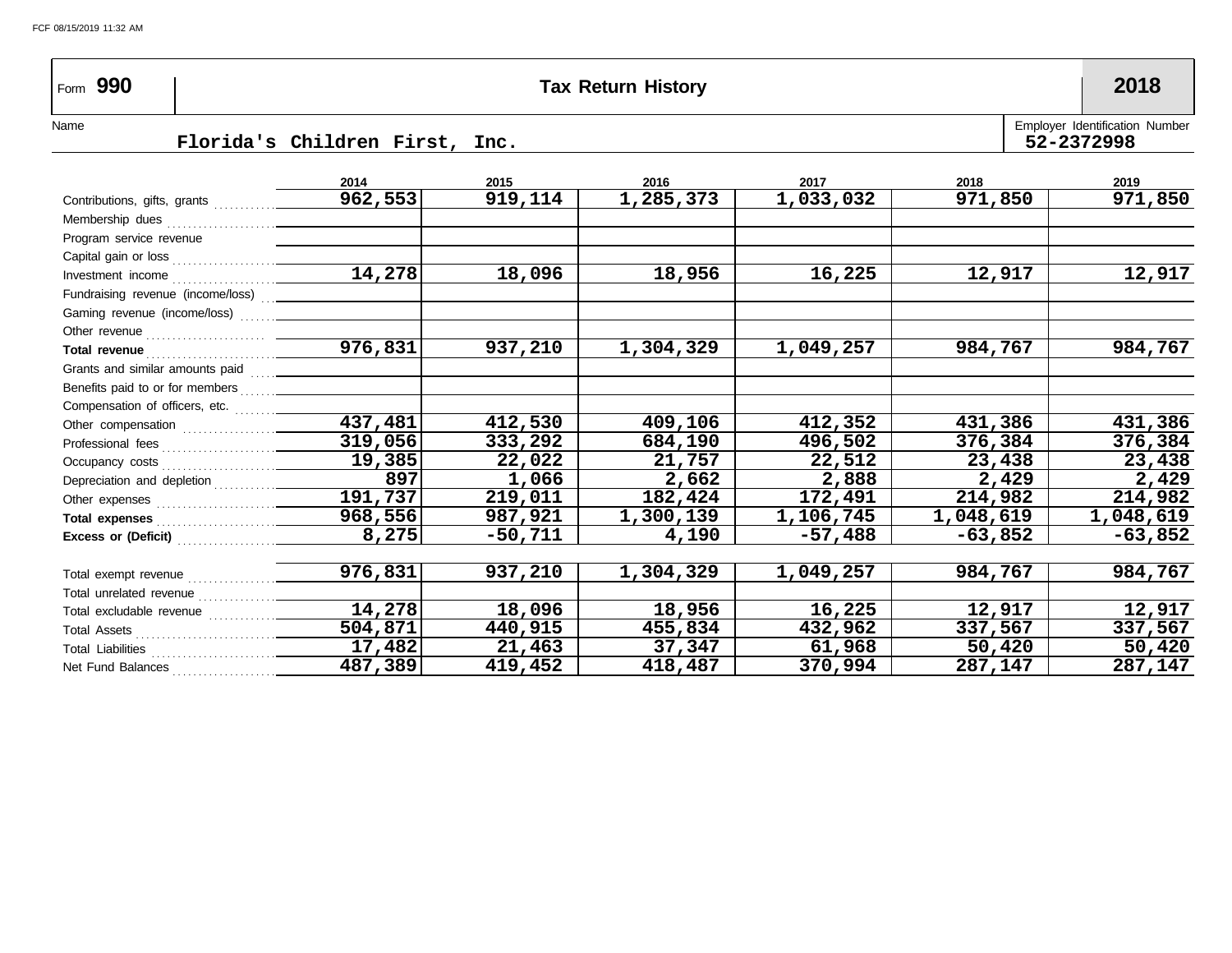FYE: 12/31/2018

## **Taxable Dividends from Securities**

|                        | <b>Description</b> |        |                 |           |                                                      |                        |
|------------------------|--------------------|--------|-----------------|-----------|------------------------------------------------------|------------------------|
|                        |                    | Amount | <b>Business</b> | Code Code | Unrelated Exclusion Postal Acquired after<br>6/30/75 | US<br>Obs $(\$$ or $%$ |
| Dividends and interest |                    |        |                 |           |                                                      |                        |
|                        |                    | 12,917 |                 | 14        |                                                      |                        |
| Total                  |                    | 12,917 |                 |           |                                                      |                        |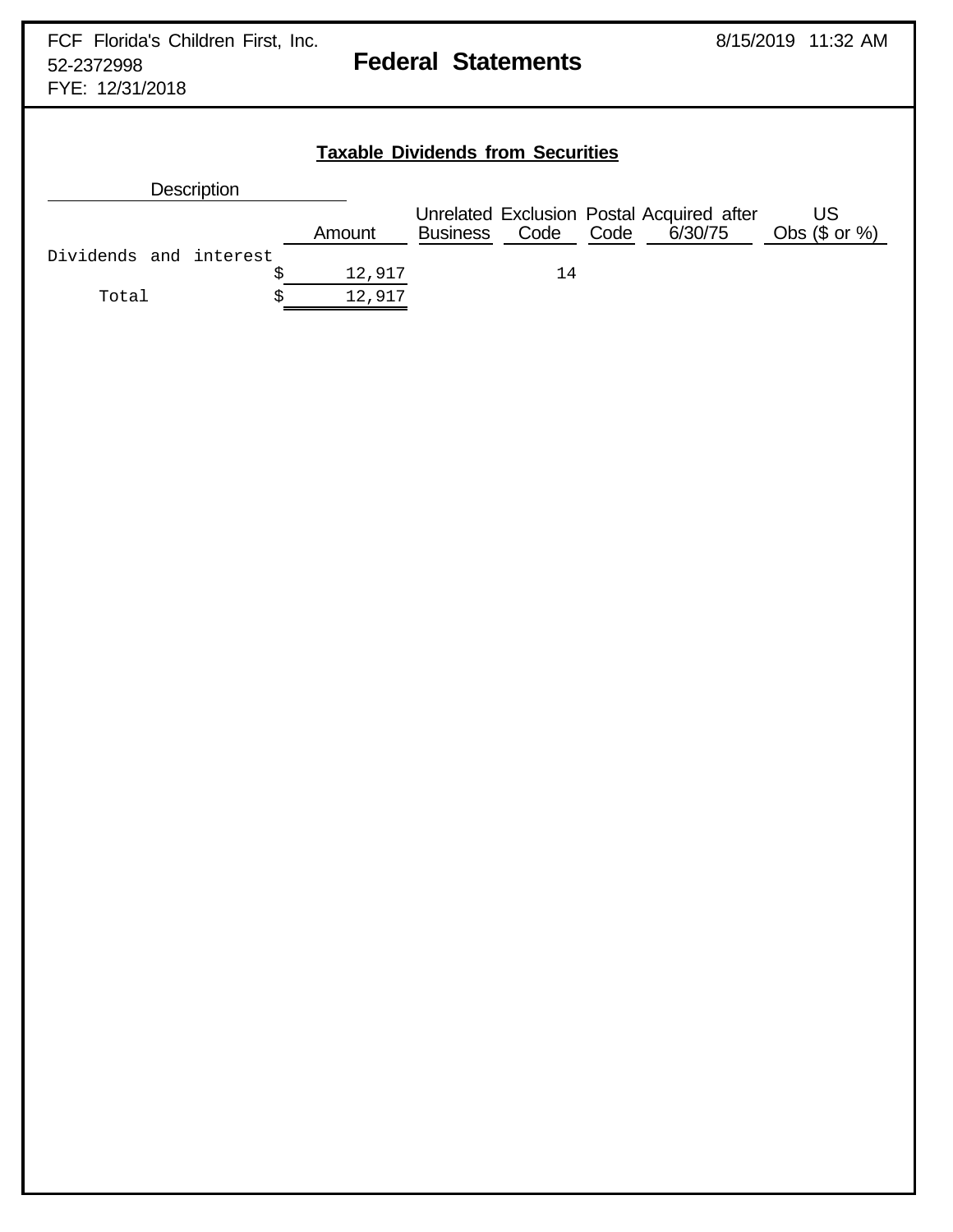| Form 990, Part IX, Line 11g - Other Fees for Service (Non-employee) |  |
|---------------------------------------------------------------------|--|
|---------------------------------------------------------------------|--|

|                              | <b>Description</b> | Total<br>Expenses | Program<br>Service | Management &<br>General | Fund<br>Raising |
|------------------------------|--------------------|-------------------|--------------------|-------------------------|-----------------|
| Professional<br>Professional | Other<br>other     | 21,060<br>14,060  | 14,060<br>14,060   |                         | 7,000           |
| Total                        |                    | 35,120            | 28,120             |                         | 7,000           |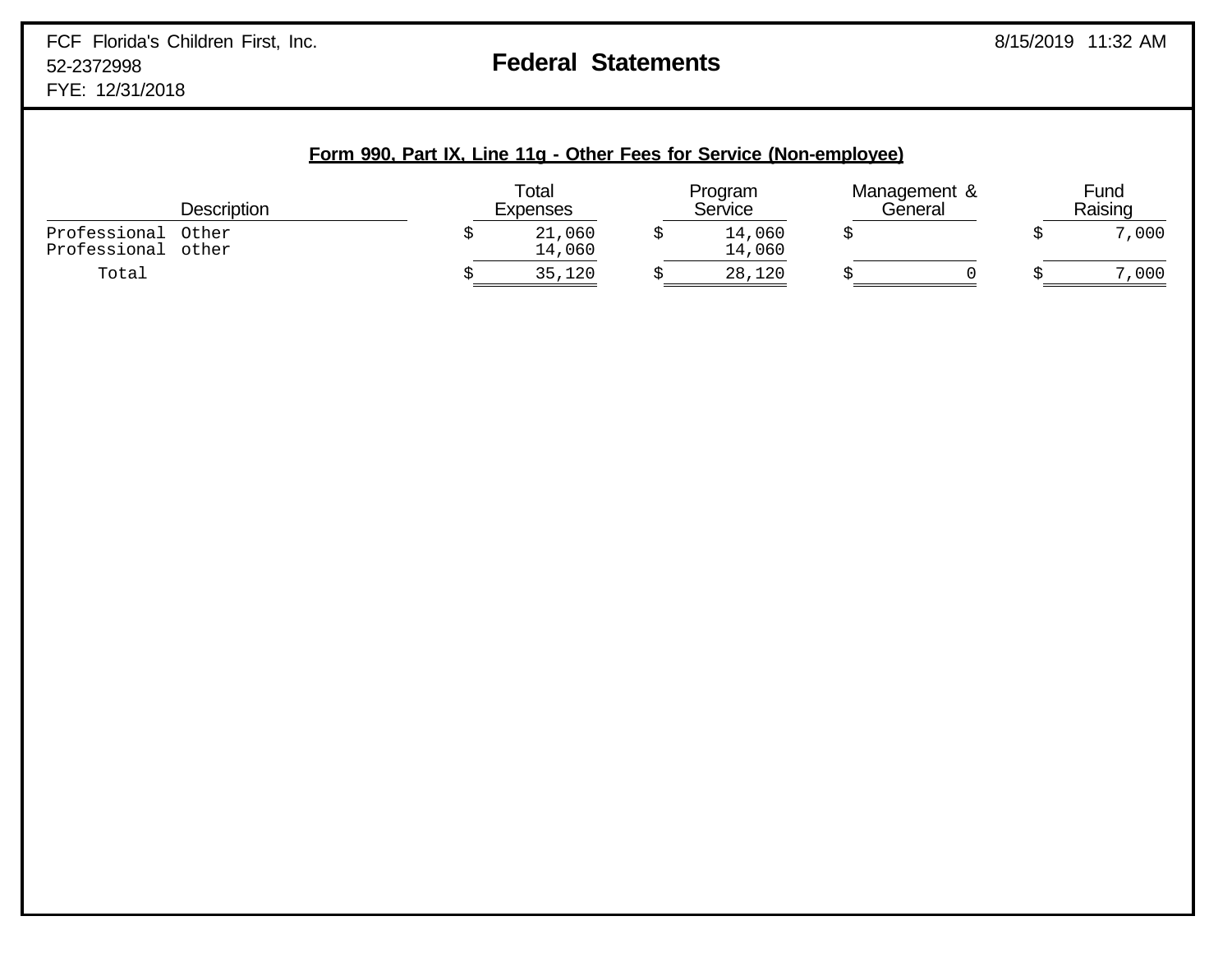# FCF Florida's Children First, Inc. **Exercise 2018** 11:32 AM 52-2372998 **Federal Statements**

FYE: 12/31/2018

## **Schedule A, Part II, Line 1(e)**

| <b>Description</b>                           | Amount                  |
|----------------------------------------------|-------------------------|
| Contributions In-kind Legal<br>Contributions | \$<br>41,742<br>278,988 |
| Contriutions in-kind professional            | 19,260                  |
| Boardroom Communications                     |                         |
| Public relations work                        | 30,000                  |
| Florida Bar Foundation                       |                         |
| Cash Contribution                            | 175,000                 |
| Gerald Reiss                                 |                         |
| Accounting                                   | 8,750                   |
| Wendy and James Cox                          |                         |
| Cash Contribution                            | 12,500                  |
| Legal<br>Paul Palank Memorial Foundation     |                         |
| Cash Contribution                            | 25,000                  |
| Wells Fargo                                  |                         |
| Cash Contribution                            | 15,000                  |
| Guardian Trust Foundation                    |                         |
| Cash Contribution                            | 20,000                  |
| Talenfeld Law                                |                         |
| Cash Contribution                            | 17,500                  |
| Legal Services                               | 50,000                  |
| Centene Management Company                   |                         |
| Cash Contribution                            | 8,000                   |
| Baker Mckenzie                               |                         |
| Legal Sevices                                | 99,344                  |
| Reid Beerman & Lebdecker                     |                         |
| Cash Contribution                            | 30,000                  |
| SPARC First Focus                            |                         |
| Cash Contribution                            | 20,000                  |
| Rosemary Armstrong<br>Cash Contribution      | 19,450                  |
| Angelica Palank-Sharlet                      |                         |
| Cash Contribution                            | 10,000                  |
| Shook Hardy & Bacon LLC                      |                         |
| Cash Contribution                            | 7,500                   |
| Hogan Lovells                                |                         |
| Legal Services                               | 73,316                  |
| Jessica Rae                                  |                         |